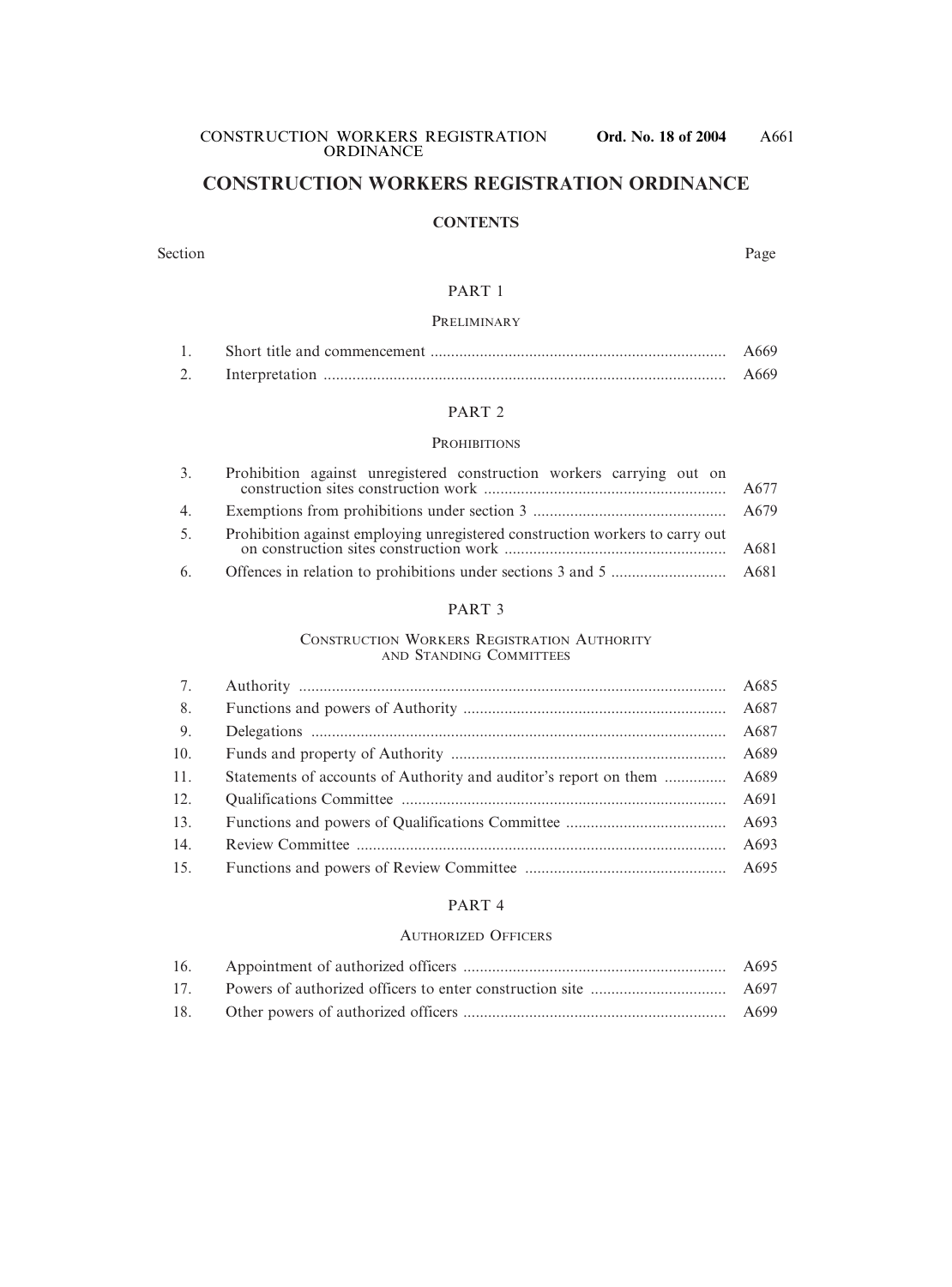# A663

#### PART 5

#### LEVY

| 19. |                                                                           | A701 |
|-----|---------------------------------------------------------------------------|------|
| 20. |                                                                           | A705 |
| 21. |                                                                           | A707 |
| 22. |                                                                           | A707 |
| 23. |                                                                           | A709 |
| 24. | Contractor and authorized person to notify Authority when undertaking     | A711 |
| 25. | Notice by contractor and authorized person of payments made in respect of | A711 |
| 26. |                                                                           | A713 |
| 27. |                                                                           | A717 |
| 28. |                                                                           | A719 |
| 29. |                                                                           | A719 |
| 30. |                                                                           | A719 |
| 31. |                                                                           | A721 |
| 32. |                                                                           | A723 |
| 33. |                                                                           | A725 |
| 34. |                                                                           | A725 |
| 35. | Authentication, and production in evidence of documents                   | A725 |

#### PART 6

#### REGISTRATION OF CONSTRUCTION WORKERS

| 36. |                                                                         | A725 |
|-----|-------------------------------------------------------------------------|------|
| 37. |                                                                         | A725 |
| 38. |                                                                         | A727 |
| 39. |                                                                         | A729 |
| 40. |                                                                         | A729 |
| 41. |                                                                         | A733 |
| 42. |                                                                         | A735 |
| 43. |                                                                         | A735 |
| 44. |                                                                         | A735 |
| 45. | Expiry of registration as registered skilled worker (provisional), etc. | A739 |
| 46. |                                                                         | A739 |
| 47. |                                                                         | A743 |
| 48. |                                                                         | A745 |
| 49. |                                                                         | A749 |
| 50. |                                                                         | A751 |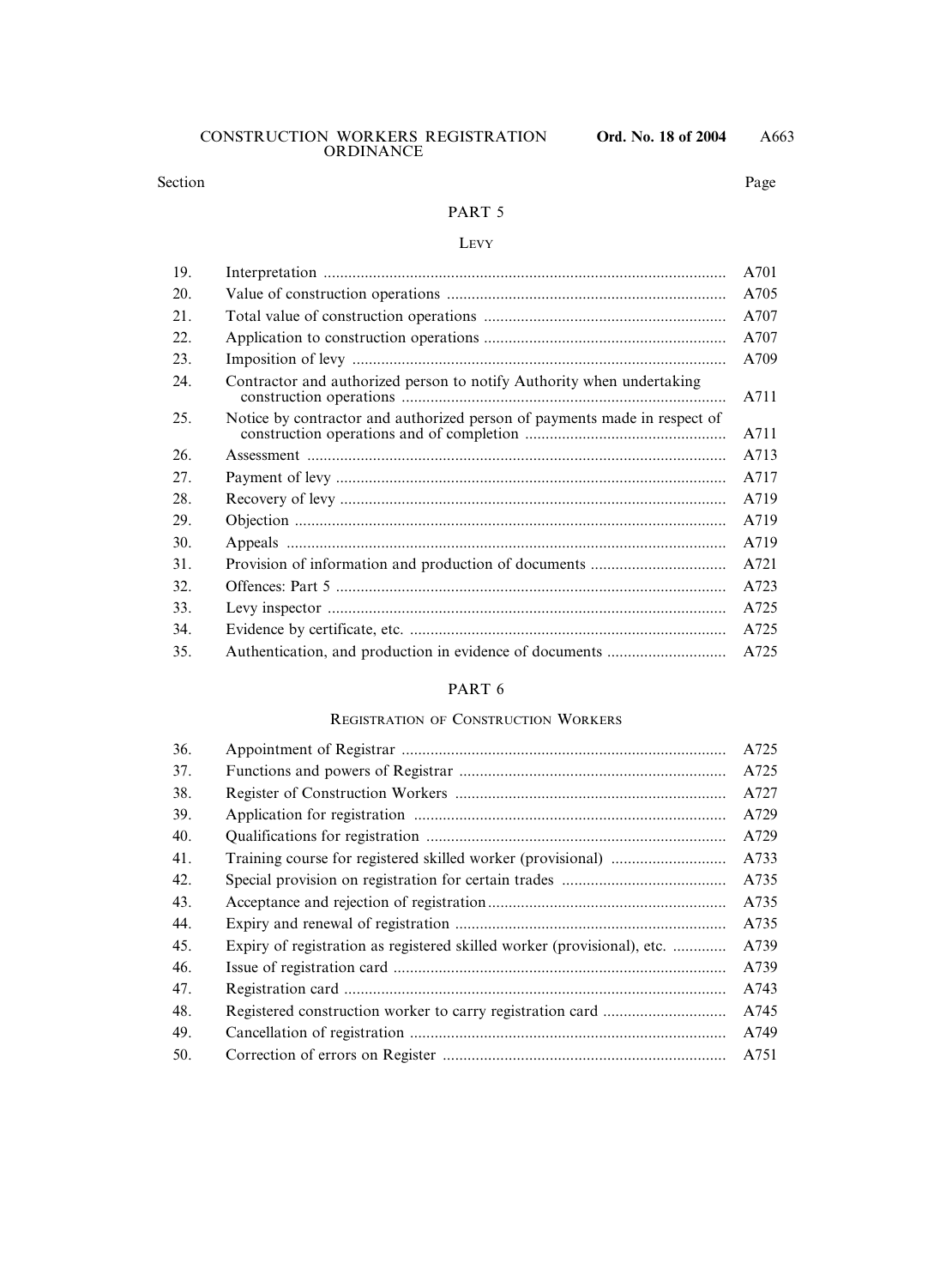| CONSTRUCTION WORKERS REGISTRATION |           |  |
|-----------------------------------|-----------|--|
|                                   | ORDINANCE |  |

#### Section Page

#### PART 7

#### REVIEWS AND APPEALS

| 52. |  |
|-----|--|
| 53. |  |
| 54. |  |
| 55. |  |
| 56. |  |
|     |  |

#### PART 8

#### **MISCELLANEOUS**

| 58. | Principal contractors and controllers to retrieve and record data of registered |      |
|-----|---------------------------------------------------------------------------------|------|
| 59. | Offences of making false or misleading statements, of failure to attend as      |      |
| 60. |                                                                                 |      |
| 61. |                                                                                 | A767 |
| 62. |                                                                                 |      |
| 63. |                                                                                 | A771 |
| 64. |                                                                                 | A773 |
| 65. |                                                                                 |      |
|     |                                                                                 |      |

#### PART 9

#### CONSEQUENTIAL AMENDMENTS

#### **Prevention of Bribery Ordinance**

| 66.<br>Public | noqie. |  |  |
|---------------|--------|--|--|
|---------------|--------|--|--|

#### **Industrial Training (Construction Industry) Ordinance**

|     | 67. Section added |  |
|-----|-------------------|--|
|     |                   |  |
| 68. |                   |  |
|     |                   |  |

### **Electronic Transactions Ordinance**

| 69. | Proceedings in relation to which sections 5, 6, 7 and 8 of this Ordinance do |      |
|-----|------------------------------------------------------------------------------|------|
|     |                                                                              | A775 |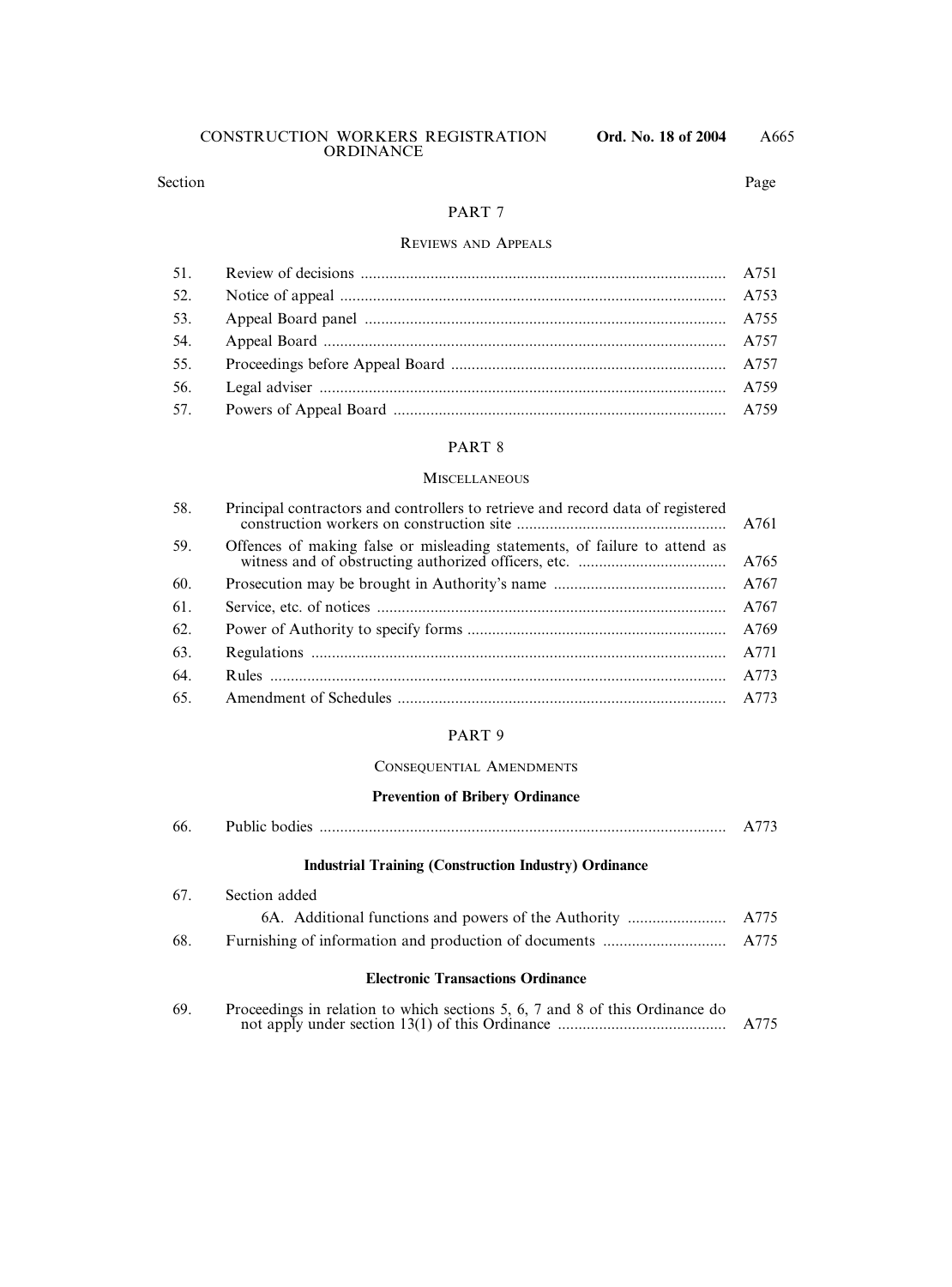#### CONSTRUCTION WORKERS REGISTRATION **Ord. No. 18 of 2004** ORDINANCE

| Section | Page |
|---------|------|
|         |      |
|         |      |
|         |      |
|         |      |
|         |      |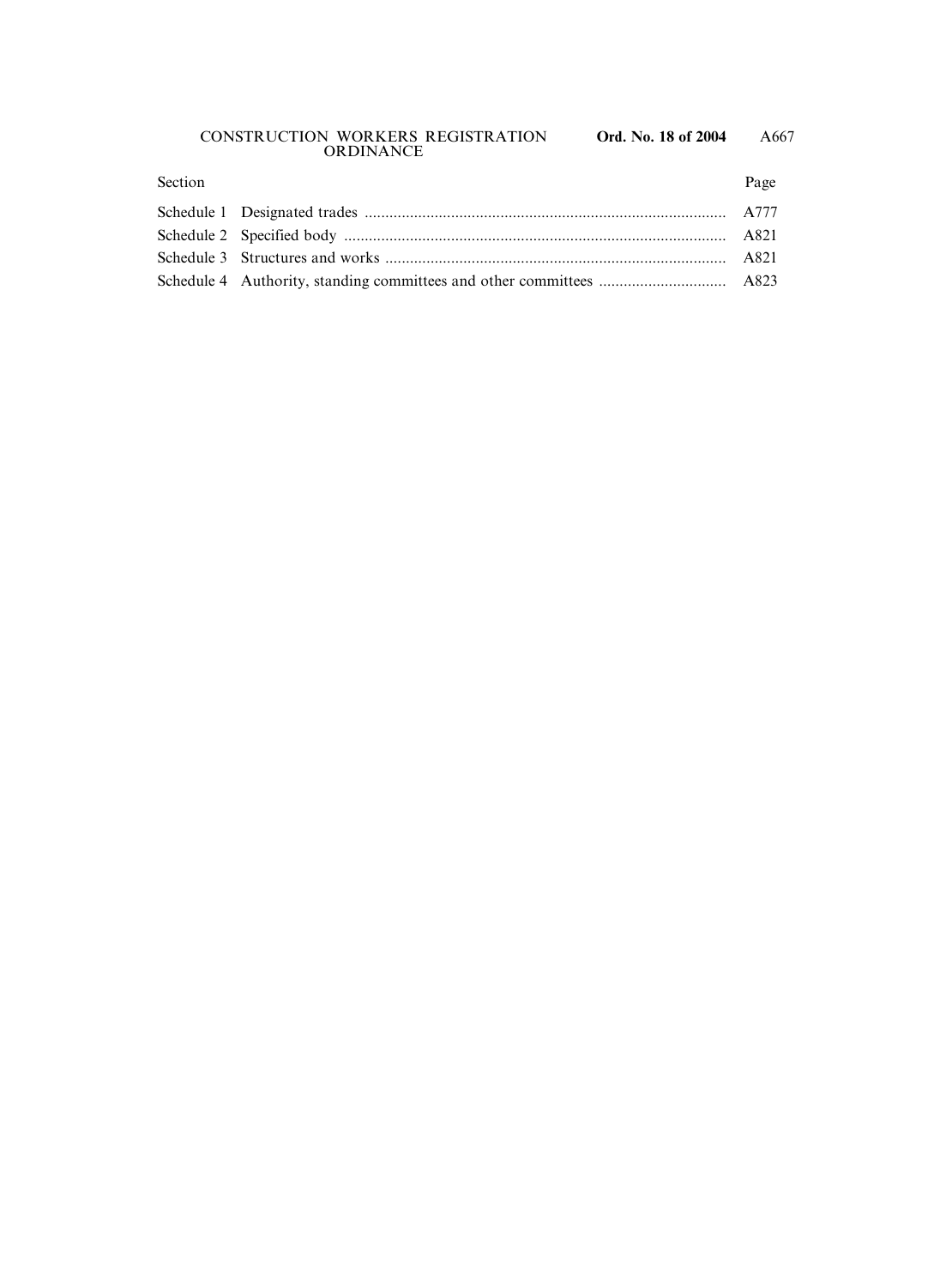### **HONG KONG SPECIAL ADMINISTRATIVE REGION**

ORDINANCE NO. 18 OF 2004



TUNG Chee-hwa Chief Executive 8 July 2004

An Ordinance to provide for the registration of construction workers; the establishment of a Construction Workers Registration Authority; a levy to be paid by contractors in respect of construction operations; the regulation of construction workers personally carrying out construction work; and for related matters.

 $[$ 

Enacted by the Legislative Council.

### PART 1

#### **PRELIMINARY**

### **1. Short title and commencement**

(1) This Ordinance may be cited as the Construction Workers Registration Ordinance.

(2) This Ordinance shall come into operation on a day to be appointed by the Secretary for the Environment, Transport and Works by notice published in the Gazette.

### **2. Interpretation**

(1) In this Ordinance, unless the context otherwise requires—

- "Appeal Board" (上訴委員會) means a Construction Workers Appeal Board appointed under section 54(1);
- "Appeal Board panel" (上訴委員團) means the Appeal Board panel appointed under section 53(1);
- "Authority" (管理局) means the Construction Workers Registration Authority established by section 7(1);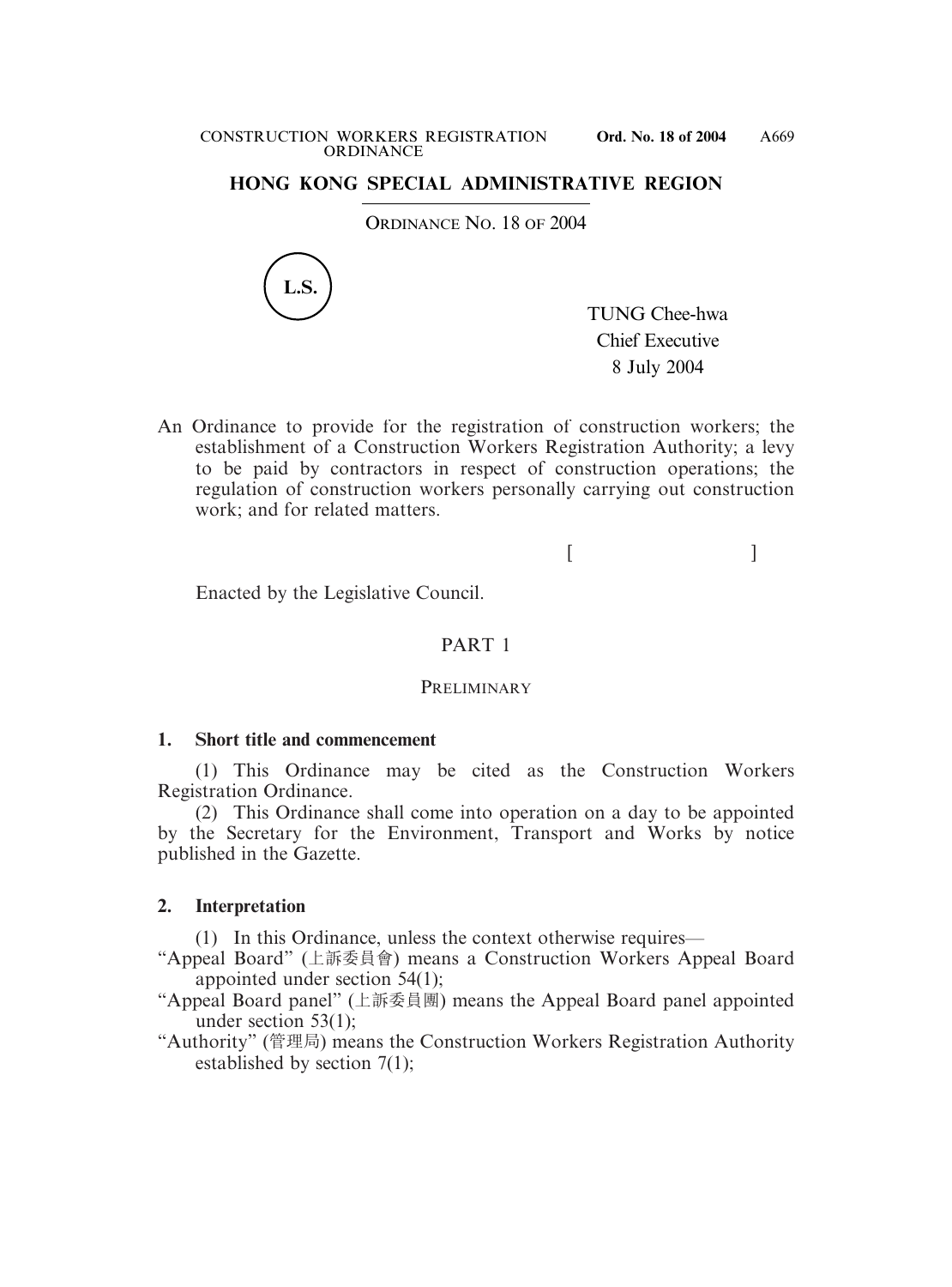"authorized officer" (獲授權人員) means a person who is appointed under section 16(1):

"Building Authority" (建築事務監督) has the meaning assigned to it in section 2(1) of the Buildings Ordinance (Cap. 123);

"building services work" (建築物裝備工程) means—

- (*a*) any heating, lighting, air-conditioning, ventilation, power supply, drainage, sanitation, refuse collection, water supply, fire protection, security, communications, lift or escalator installation or works; or
- (*b*) any other extra low voltage installation or works;

"building works" (建築工程) has the meaning assigned to it in section 2(1) of the Buildings Ordinance (Cap. 123);

"business day" ( $\perp$ 作 $\parallel$ ) means a day that is not—

- (*a*) a general holiday; or
- (*b*) a black rainstorm warning day, or a gale warning day, within the meaning of section 71(2) of the Interpretation and General Clauses Ordinance (Cap. 1);
- "CITA" (建訓局) means the Construction Industry Training Authority established by section 4 of the Industrial Training (Construction Industry) Ordinance (Cap. 317);

"committee" (委員會) means a committee established under section 8(2)(*a*);

- "construction site" (建造工地) means a place where construction work is, or is to be, carried out but, except in relation to sections 17 and 18, excludes such a place where—
	- (*a*) in the case of construction work falling within paragraph (*a*) or (*b*) of the definition of "construction work" in this section—
		- (i) in respect of which the Buildings Ordinance (Cap. 123) applies; and
		- (ii) which may not, by virtue of section  $41(3)$  or  $(3A)$  of that Ordinance, be carried out without application to or approval from the Building Authority,

a certificate, referred to in paragraph (2) or (3) of regulation 25, or in paragraph (2) of regulation 26, of the Building (Administration) Regulations (Cap. 123 sub. leg.), in respect of the construction work has been sent to the Building Authority in accordance with that paragraph, or a certificate, referred to in paragraph (4) of regulation 25 of those Regulations, in respect of the construction work has been made in accordance with that paragraph;

(*b*) in the case of any other construction work falling within paragraph (*a*) or (*b*) of that definition, a certificate of substantial completion of contract has been issued in accordance with the terms of the contract under which the construction work is carried out;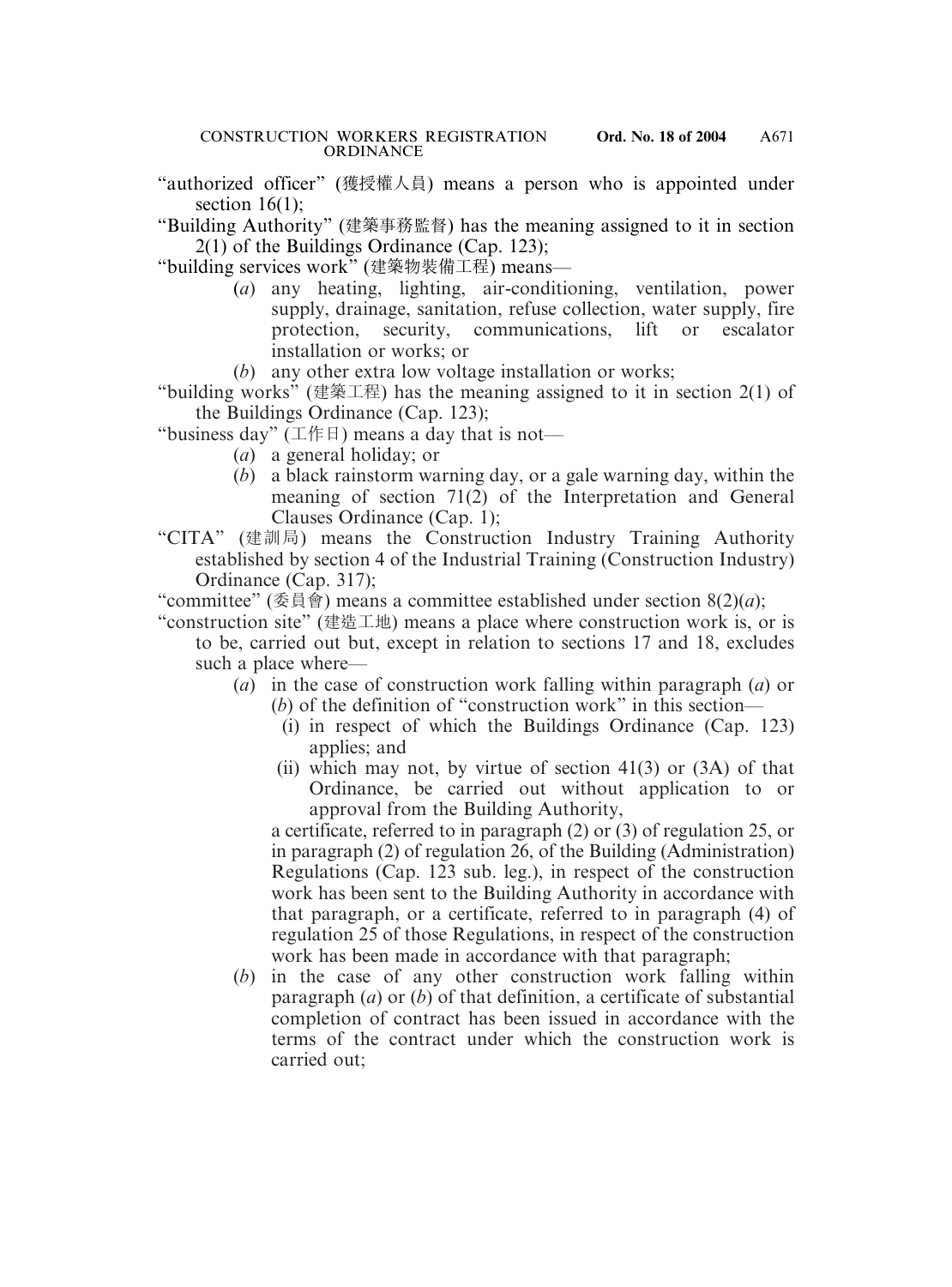"construction work" (建造工作)—

- (*a*) means—
	- (i) the construction, erection, installation or reconstruction of any specified structure;
	- (ii) the addition, renewal, alteration, repair, dismantling or demolition of any specified structure that involves the structure of the specified structure or any other specified structure;
	- (iii) any building operation involved in preparing for any operation referred to in subparagraph (i) or (ii), including laying of foundations, excavation of earth and rock prior to laying of foundations, site clearance, site investigation, site restoration, earthmoving, tunneling, boring, scaffolding and provision of access; or
	- (iv) any building operation, or building services work, forming an integral part of, or rendering complete, any operation referred to in subparagraph (i) or (ii),

but excludes building works in respect of which a certificate of exemption is issued under the Buildings Ordinance (Application to the New Territories) Ordinance (Cap. 121);

- (*b*) means any building services work that involves the structure of any specified structure; or
- (*c*) means any maintenance work, carried out under a term contract for maintenance, of any specified structure owned by, or otherwise belonging to, a public body or a specified body;

"designated trade" (指定工種) means a trade or an occupation set out in column 1 of Part 1, 2 or 3 of Schedule 1;

"domestic premises" (住用處所) means premises used or intended to be used solely or principally for residential purposes and constituting a separate household unit;

"extra low voltage" (特低壓) means voltage normally not exceeding—

- (*a*) 50V root mean square alternating current; or
- (*b*) 120V direct current,

between conductors or between a conductor and earth;

"further penalty" (附加罰款) means the further penalty payable under section 27(3);

"levy" (徵款) means the levy imposed under section 23;

"low voltage" (低壓) means voltage normally exceeding extra low voltage but normally not exceeding—

- (*a*) between conductors, 1 000V root mean square alternating current or 1 500V direct current; or
- (*b*) between a conductor and earth, 600V root mean square alternating current or 900V direct current;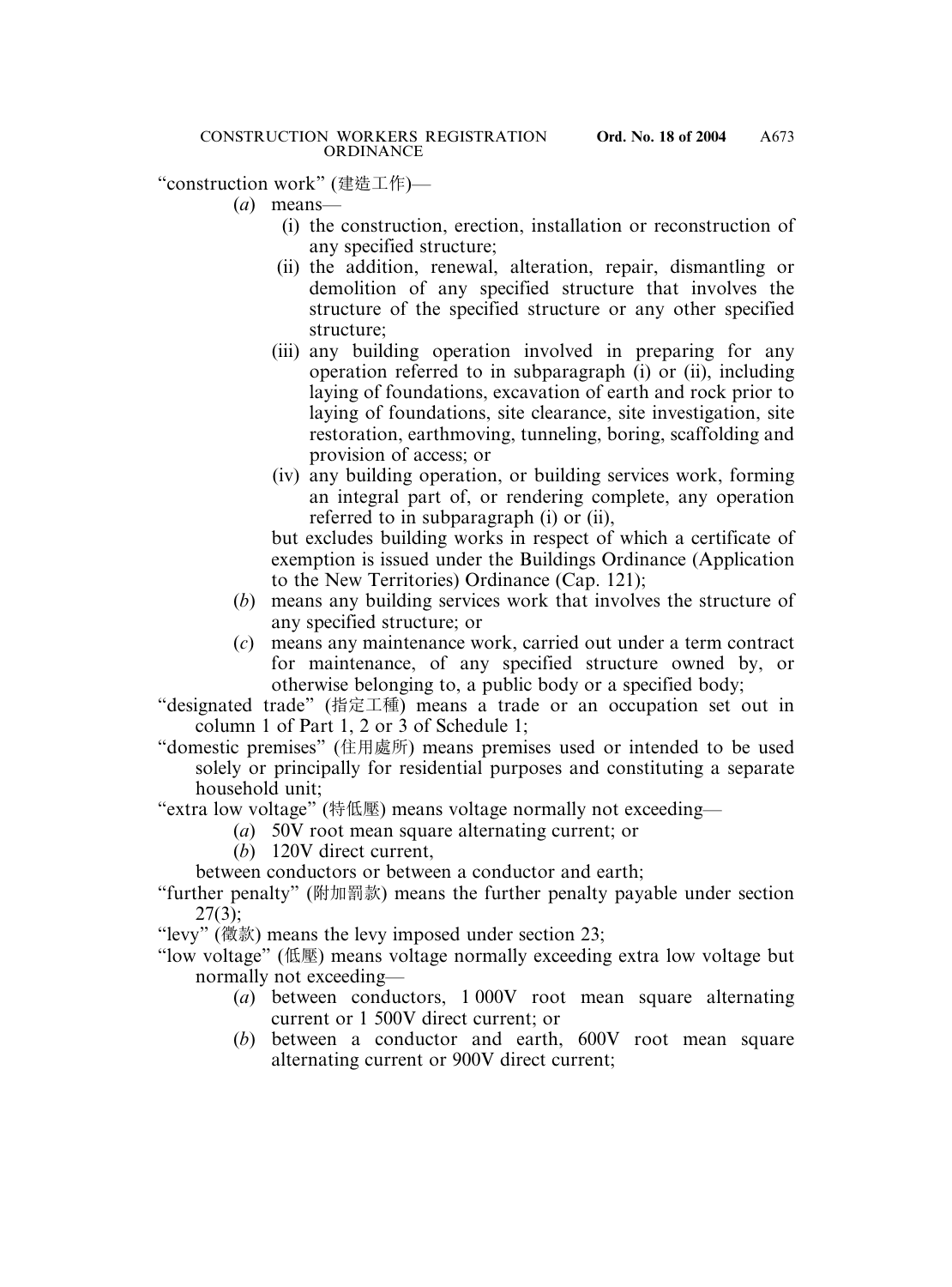"officer" (高級人員), in relation to a body corporate, includes a director, manager or secretary;

"penalty" (罰款) means the penalty payable under section  $27(2)$ ;

"practicable" (切實可行) means reasonably practicable;

- "principal contractor" (總承建商), in relation to a construction site, means the person who undertakes on the site construction work under a contract, or term contract for maintenance, that is entered into by the person directly with—
	- (*a*) an owner, occupier or developer of the property within the site; or
	- (*b*) an agent or architect, surveyor or engineer of such an owner, occupier or developer;

"Qualifications Committee" (資格評審委員會) means the Construction Workers Qualifications Committee established by section 12(1);

"Register" (名冊) means the Register of Construction Workers established under section  $37(1)(a)$ ;

"registered construction worker" (註冊建造業工人) means—

- (*a*) a registered skilled worker for a designated trade;
- (*b*) a registered skilled worker (provisional) for a designated trade;
- (*c*) a registered semi-skilled worker for a designated trade;
- (*d*) a registered semi-skilled worker (provisional) for a designated trade; or
- (*e*) a registered general worker;
- "registered general worker" (註冊普通工人) means a person whose name is entered in the Register as a registered general worker;
- "registered semi-skilled worker" (註冊半熟練技工), in relation to a designated trade, means a person whose name is entered in the Register as a registered semi-skilled worker for the trade;
- "registered semi-skilled worker (provisional)" (註冊半熟練技工 (臨時)), in relation to a designated trade, means a person whose name is entered in the Register as a registered semi-skilled worker (provisional) for the trade;
- "registered skilled worker" (註冊熟練技工), in relation to a designated trade, means a person whose name is entered in the Register as a registered skilled worker for the trade;
- "registered skilled worker (provisional)" (註冊熟練技工 (臨時)), in relation to a designated trade, means a person whose name is entered in the Register as a registered skilled worker (provisional) for the trade;
- "Registrar" (註冊主任) means the Registrar of Construction Workers appointed under section 36(1);
- "registration" (註冊) means registration under this Ordinance as a registered construction worker, and "registered" (註冊) shall be construed accordingly;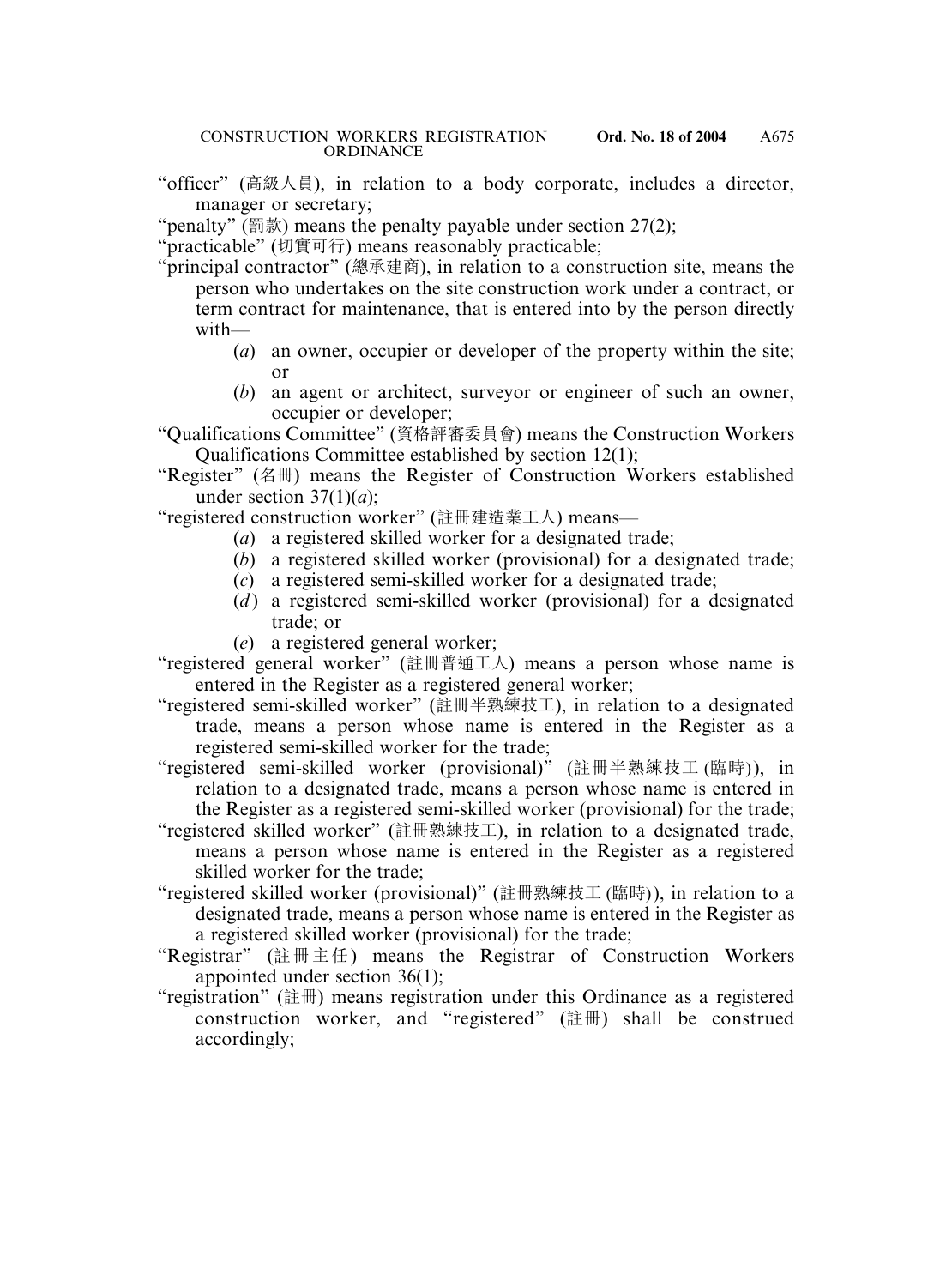- "registration card" (註冊證) means a registration card issued under section 46(1);
- "Review Committee" (覆核委員會) means the Construction Workers Review Committee established by section 14(1);
- "Secretary" (局長) means the Secretary for the Environment, Transport and Works;
- "specified" (指明), in relation to a form, means specified under section 62;
- "specified body" (指明機構) means a body set out in Schedule 2;
- "specified structure" (指明構築物) means any structure or works set out in Schedule 3;
- "street works" (街道工程) has the meaning assigned to it in section 2(1) of the Buildings Ordinance (Cap. 123);

"sub-contractor" (分包商), in relation to a principal contractor, means any person who enters into a contract with another person (whether or not the principal contractor) to undertake all or any part of the construction work that the principal contractor has undertaken;

"surcharge" (附加費) means the surcharge imposed under section 26(8);

- "term contract for maintenance" (固定期保養合約) means a contract for a fixed term—
	- (*a*) which is made between a person and a public body or specified body; and
	- (*b*) under which the person shall, during the term, undertake maintenance work in respect of a specified structure owned by, or otherwise belonging to, the body, as required by the body in writing from time to time;

"VTC" (職訓局) means the Vocational Training Council established by section 4 of the Vocational Training Council Ordinance (Cap. 1130).

(2) For the avoidance of doubt, it is declared that the provisions of this Ordinance applicable to or in relation to a designated trade, or any part of a designated trade, are additional to the provisions of any other Ordinances applicable to or in relation to the trade, or any part of the trade.

# PART 2

# **PROHIBITIONS**

# **3. Prohibition against unregistered construction workers carrying out on construction sites construction work**

(1) A person shall not personally carry out on a construction site construction work unless the person is a registered construction worker.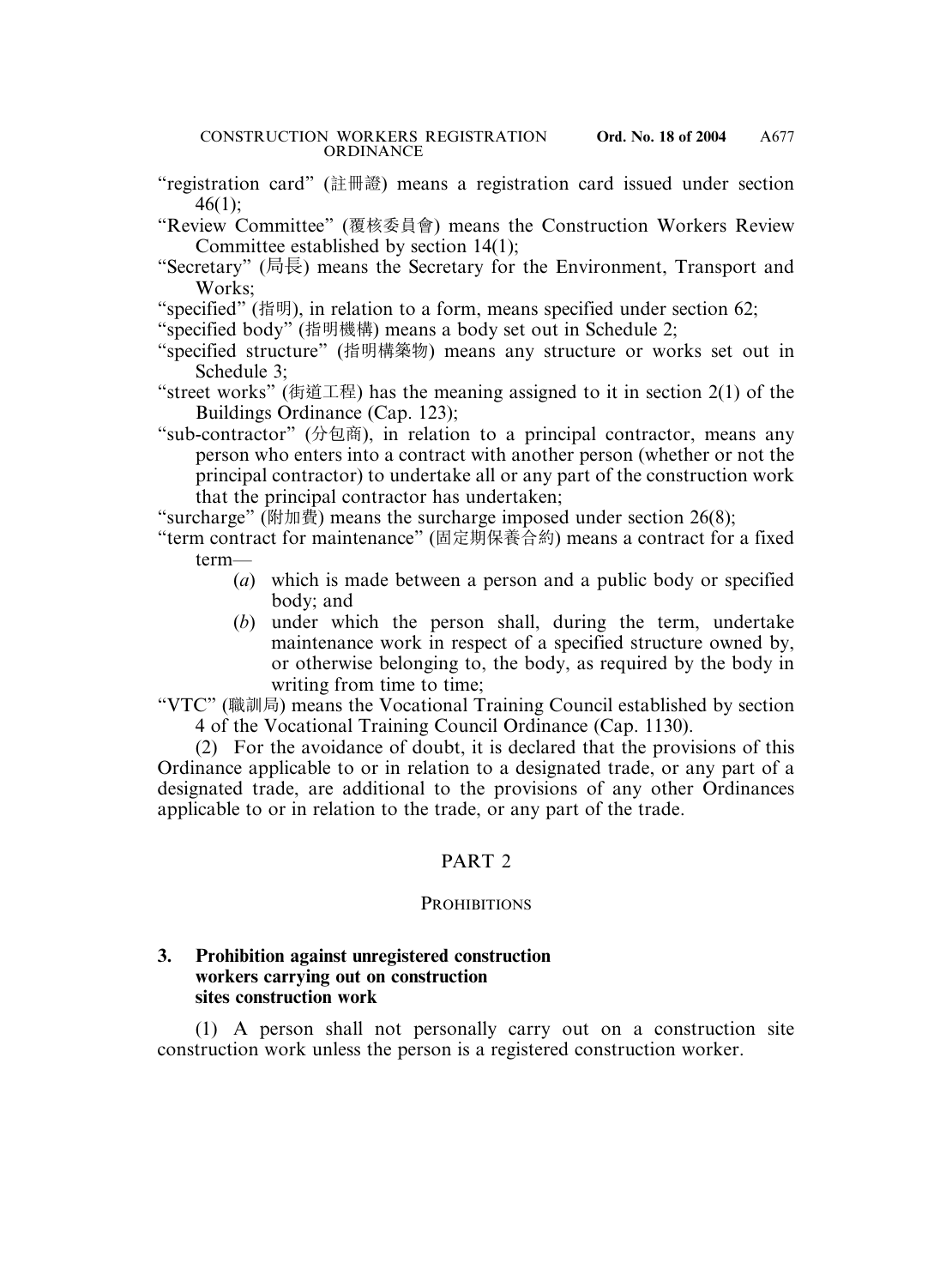(2) Subject to section 4(1), a person shall not personally carry out on a construction site construction work that involves any work described in column 2 of Part 1 of Schedule 1 opposite a designated trade set out in that Part unless the person is—

(*a*) a registered skilled worker for the trade; or

(*b*) a registered skilled worker (provisional) for the trade.

(3) Subject to section 4(2), a person shall not personally carry out on a construction site construction work that involves any work described in column 2 of Part 2 of Schedule 1 opposite a designated trade set out in that Part unless the person is—

- (*a*) a registered skilled worker for the trade;
- (*b*) a registered skilled worker (provisional) for the trade;
- (*c*) a registered semi-skilled worker for the trade; or
- (*d*) a registered semi-skilled worker (provisional) for the trade.

(4) Subject to section 4(3), a person shall not personally carry out on a construction site construction work that involves any work described in column 2 of Part 3 of Schedule 1 opposite a designated trade set out in that Part unless the person is—

- (*a*) a registered semi-skilled worker for the trade; or
- (*b*) a registered semi-skilled worker (provisional) for the trade.

# **4. Exemptions from prohibitions under section 3**

(1) A person who is a registered construction worker may personally carry out on a construction site construction work that involves any work described in column 2 of Part 1 of Schedule 1 opposite a designated trade set out in that Part if, in relation to the work so described, the person is under the instruction and supervision of a registered skilled worker for the trade.

(2) A person who is a registered construction worker may personally carry out on a construction site construction work that involves any work described in column 2 of Part 2 of Schedule 1 opposite a designated trade set out in that Part if, in relation to the work so described, the person is under the instruction and supervision of a registered skilled worker, or a registered semiskilled worker, for the trade.

(3) A person who is a registered construction worker may personally carry out on a construction site construction work that involves any work described in column 2 of Part 3 of Schedule 1 opposite a designated trade set out in that Part if, in relation to the work so described, the person is under the instruction and supervision of a registered semi-skilled worker for the trade.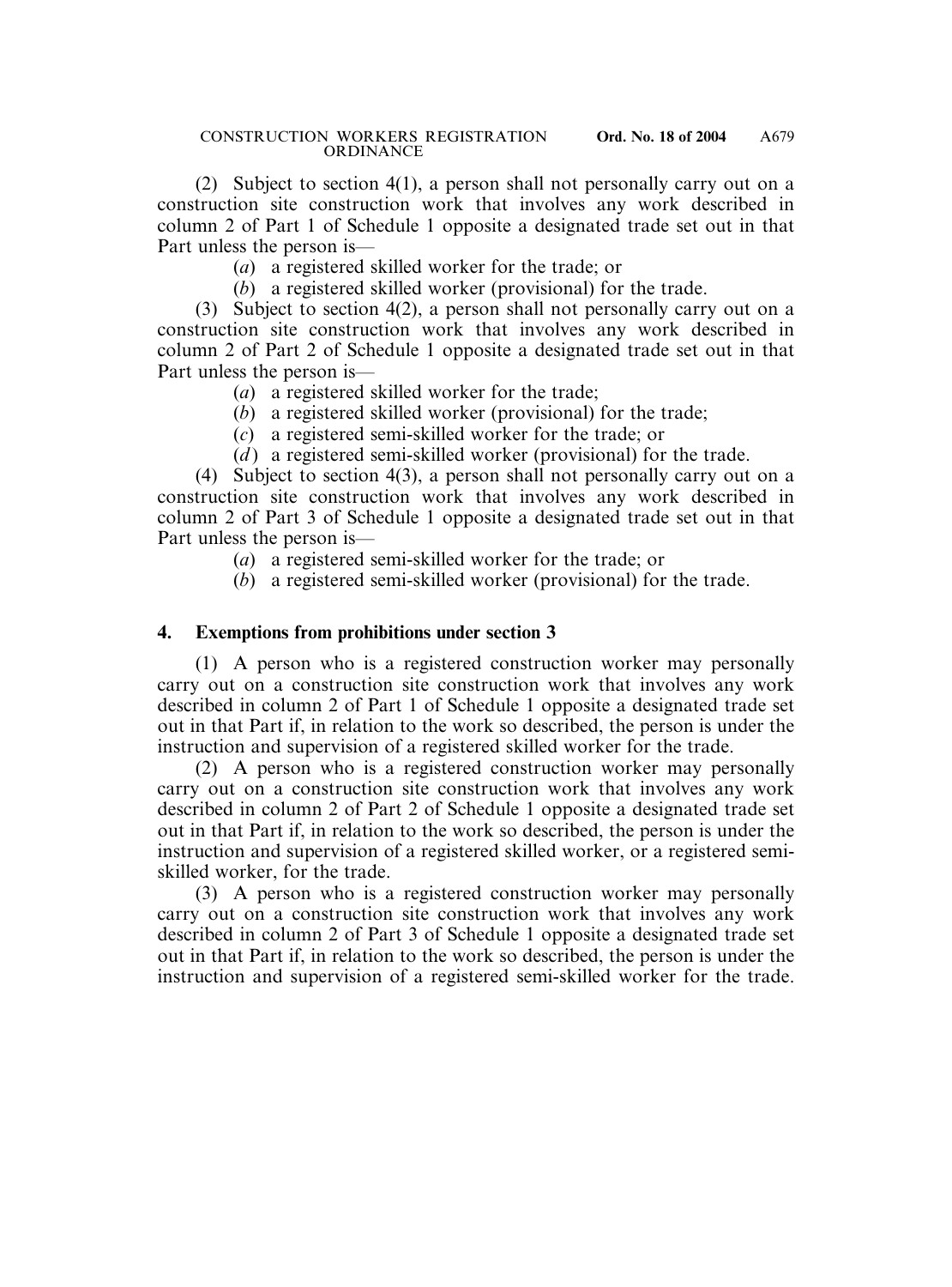### **5. Prohibition against employing unregistered construction workers to carry out on construction sites construction work**

No person shall employ another person to personally carry out on a construction site construction work in contravention of section 3(1), (2), (3) or (4).

### **6. Offences in relation to prohibitions under sections 3 and 5**

(1) A person who contravenes section 3(1), (2), (3) or (4) commits an offence and is liable on conviction to a fine at level 3.

(2) A person who contravenes section 5 commits an offence and is liable on conviction to a fine at level 5.

(3) If a person is charged for an offence under subsection (2) for employing another person to personally carry out on a construction site construction work in contravention of section 3(1), (2), (3) or (4), it shall be a defence for the defendant to prove that he believed, and that it was reasonable for him to believe, the relevant matter exists.

- $(4)$  If—
	- (*a*) there is a contravention of section 3(1), (2), (3) or (4), and the person who commits the contravention is employed by a principal contractor for the construction site concerned, or a sub-contractor of such a principal contractor; or
	- (*b*) there is a contravention of section 5, and the person who commits the contravention is a sub-contractor of a principal contractor for the construction site concerned,

that principal contractor also commits an offence and is liable on conviction to a fine at level 5.

(5) If a person is charged for an offence under subsection (4), it shall be a defence for the defendant to prove that he took reasonable steps, and exercised due diligence, to ensure the relevant matter exists.

(6) Without prejudice to the generality of subsection (5), a principal contractor establishes a defence under that subsection if he proves that he had—

- (*a*) established a proper system to ensure the relevant matter exists; and
- (*b*) ensured the effective operation of the system.

(7) For the purposes of subsection (6)(*a*), a principal contractor had not established a proper system unless at the material time he had complied with—

- (*a*) section 48(6)(*a*); and
- (*b*) if applicable, section 58(1).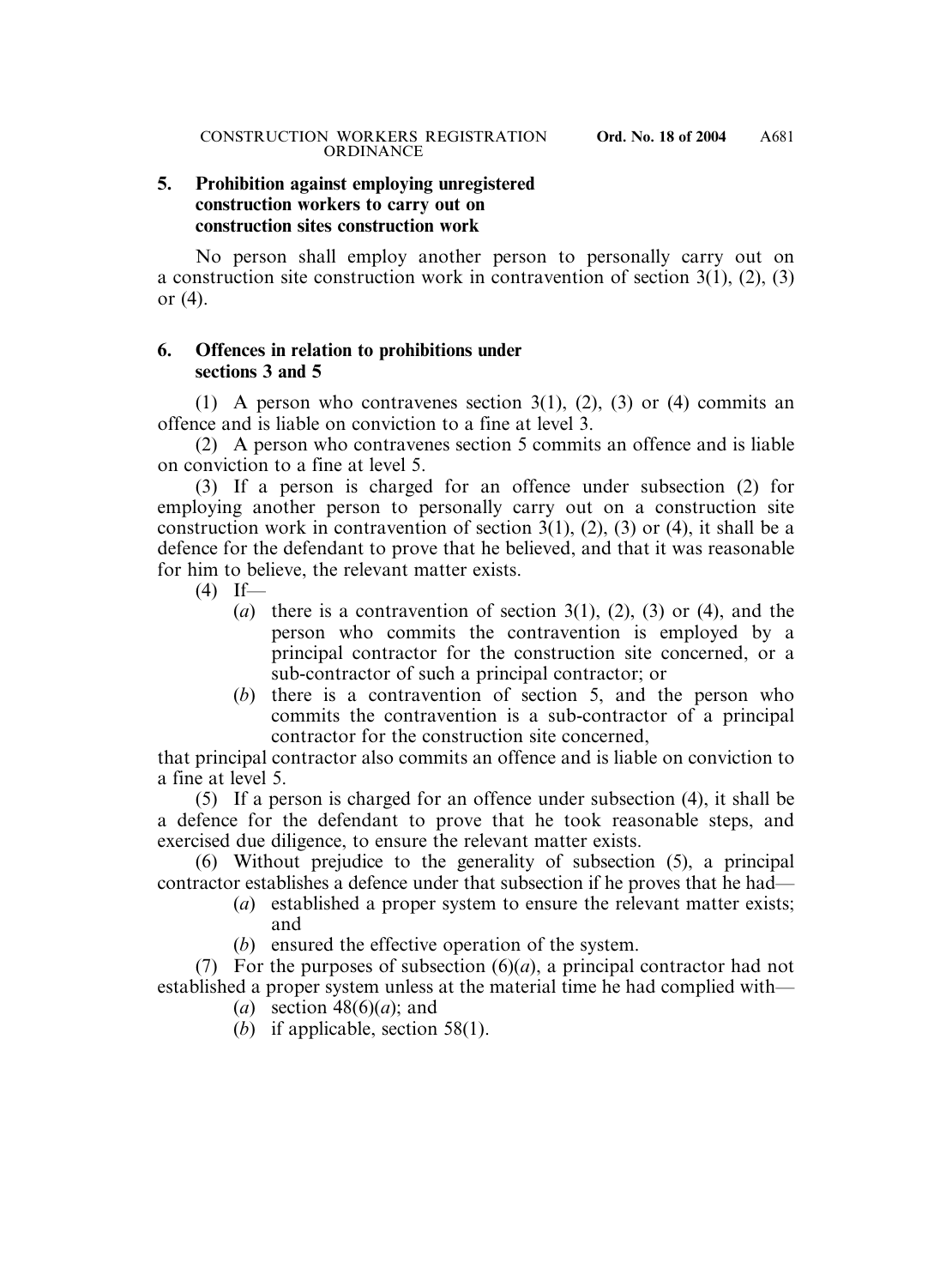(8) For the purposes of subsections  $(3)$ ,  $(5)$  and  $(6)(a)$ , the relevant matter exists if—

- (*a*) in the case of an offence in relation to a contravention of section 3(1), the person who personally carried out construction work was a registered construction worker;
- (*b*) in the case of an offence in relation to a contravention of section 3(2), the person who personally carried out construction work that involved any work described in column 2 of Part 1 of Schedule 1 opposite a designated trade set out in that Part—
	- (i) was a registered skilled worker for the trade;
	- (ii) was a registered skilled worker (provisional) for the trade; or
	- (iii) was a registered construction worker who might do so under section 4(1);
- (*c*) in the case of an offence in relation to a contravention of section 3(3), the person who personally carried out construction work that involved any work described in column 2 of Part 2 of Schedule 1 opposite a designated trade set out in that Part—
	- (i) was a registered skilled worker for the trade;
	- (ii) was a registered skilled worker (provisional) for the trade;
	- (iii) was a registered semi-skilled worker for the trade;
	- (iv) was a registered semi-skilled worker (provisional) for the trade; or
	- (v) was a registered construction worker who might do so under section 4(2);
- (*d*) in the case of an offence in relation to a contravention of section 3(4), the person who personally carried out construction work that involved any work described in column 2 of Part 3 of Schedule 1 opposite a designated trade set out in that Part—
	- (i) was a registered semi-skilled worker for the trade;
	- (ii) was a registered semi-skilled worker (provisional) for the trade; or
	- (iii) was a registered construction worker who might do so under section 4(3).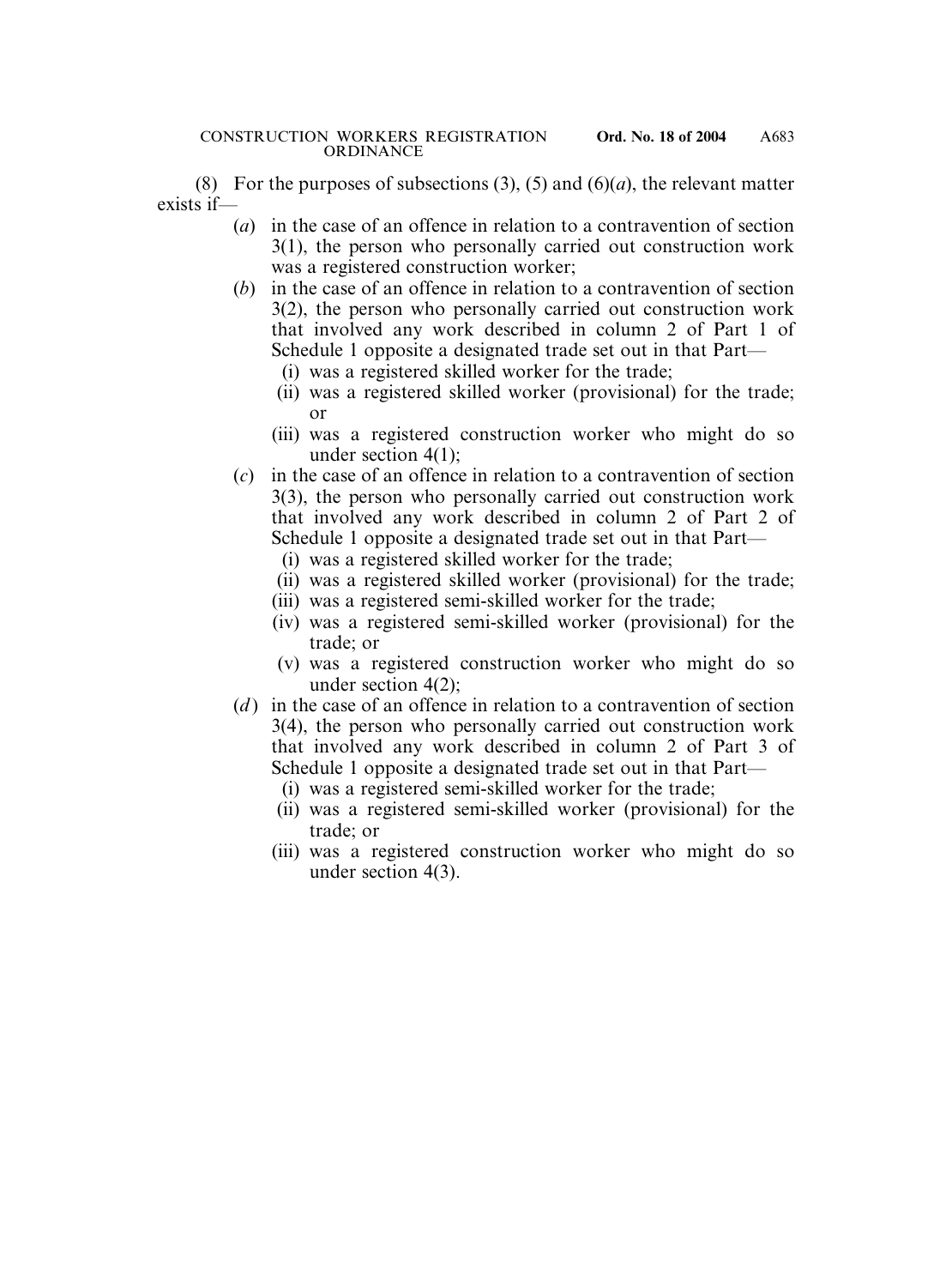### PART 3

### CONSTRUCTION WORKERS REGISTRATION AUTHORITY AND STANDING COMMITTEES

### **7. Authority**

(1) There is established by this section a body corporate called in English the "Construction Workers Registration Authority" and in Chinese "建造業工 人註冊管理局".

(2) The Authority shall have perpetual succession and a common seal and shall be capable of suing and being sued.

- (3) The Authority shall consist of—
	- (*a*) the Secretary or his representative; and
	- (*b*) 18 other members appointed by the Secretary as follows—
		- (i) a chairman;
		- (ii) 3 public officers;
		- (iii) 2 persons, each of whom is, in the opinion of the Secretary, a person from a training institute in the construction industry in Hong Kong;
		- (iv) 3 persons, each of whom is, in the opinion of the Secretary, a person from a professional body connected with the construction industry in Hong Kong;
		- (v) 2 persons, each of whom is, in the opinion of the Secretary, a person from a contractor in the construction industry in Hong Kong;
		- (vi) 3 persons, each of whom is, in the opinion of the Secretary, a person from a trade union, registered under the Trade Unions Ordinance (Cap. 332), that represents workers in the construction industry in Hong Kong;
		- (vii) 1 person who is, in the opinion of the Secretary, a person from a real estate developers association in Hong Kong; and
		- (viii) 3 persons, each of whom is, in the opinion of the Secretary, a person connected with the construction industry in Hong Kong.

(4) An appointment under subsection (3)(*b*) shall be notified in the Gazette.

(5) If, for any period, the chairman of the Authority is absent from Hong Kong or is, for any other reason, unable to perform the functions of his office, the other members of the Authority may elect from among themselves a person to act as chairman of the Authority during that period.

(6) Part 1 of Schedule 4 shall have effect with respect to the Authority and its members.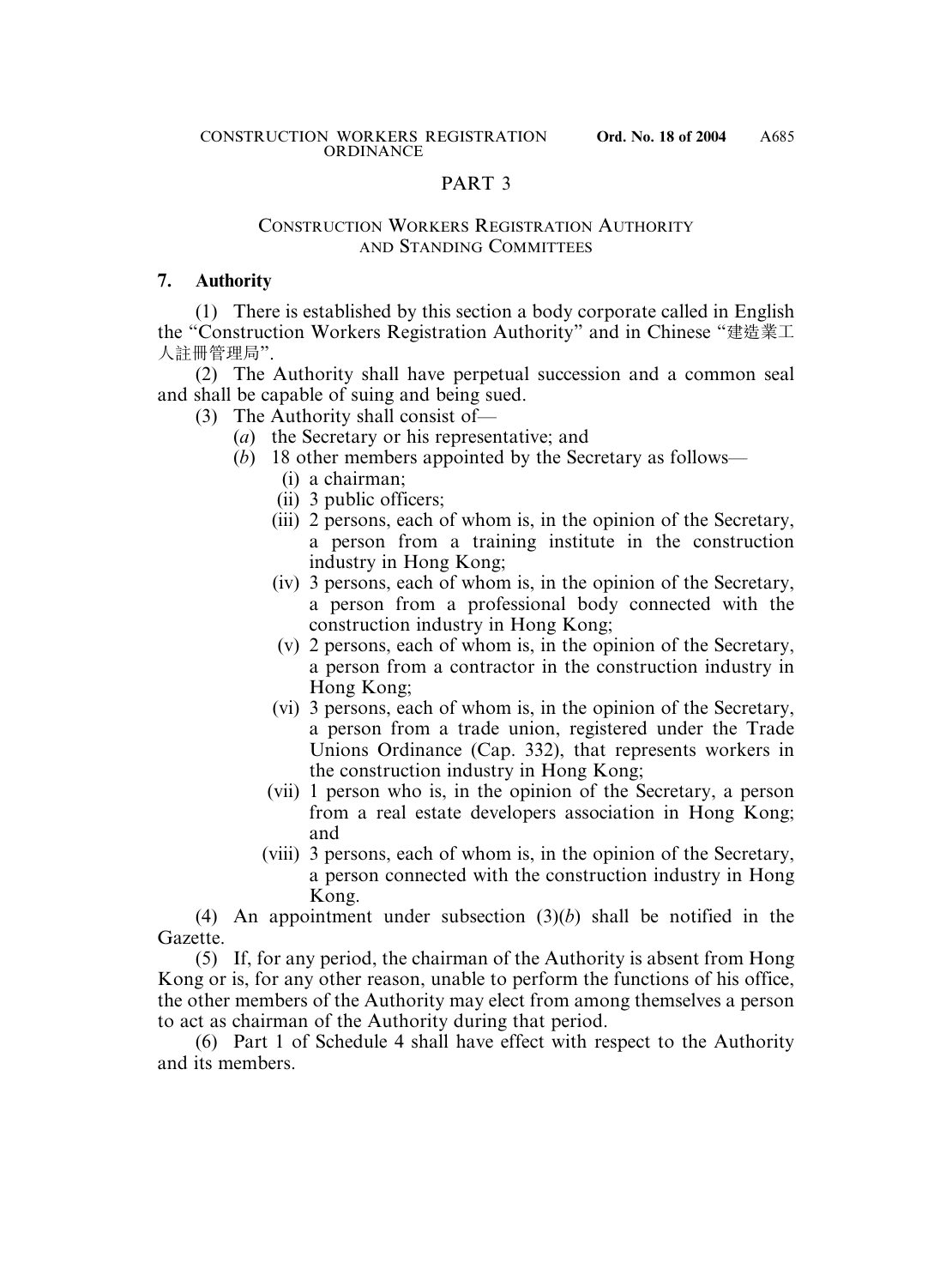# **8. Functions and powers of Authority**

- (1) The Authority shall—
	- (*a*) be responsible for the administration of this Ordinance and the supervision of the registration of persons;
	- (*b*) set the qualification requirements for registration or renewal of registration;
	- (*c*) make recommendations with respect to the rate of levy; and
	- (*d*) perform such other functions as are imposed on it under this Ordinance or any other enactment.

(2) The Authority may do all such things as are necessary for, or incidental or conducive to, the performance of its functions and, in particular but without prejudice to the generality of the foregoing, may—

- (*a*) establish committees for the performance of its functions and the exercise of its powers;
- (*b*) employ persons to assist the Authority with the performance of its functions and the exercise of its powers;
- (*c*) acquire, hold or dispose of property of any description;
- (*d*) enter into, carry out, assign or accept the assignment of, vary or rescind, any contract, agreement or other obligation;
- (*e*) borrow money on such security as may be necessary and for that purpose, charge all or any of the property of the Authority; and
- (*f*) exercise such other powers as are conferred on the Authority under this Ordinance or any other enactment.

(3) Part 2 of Schedule 4 shall have effect with respect to a committee and its members.

# **9. Delegations**

- (1) The Authority may delegate in writing—
	- (*a*) any of its functions and powers under Part 5, except those under section 29, to the Registrar; or
	- (*b*) subject to subsection (2), any of its other functions and powers under this Ordinance to any committee,

subject to such terms and conditions, if any, as the Authority thinks fit and set out in the delegation.

(2) The Authority shall not delegate any of its functions or powers under subsection (1) or section  $8(1)(a)$  or  $(2)(a)$ ,  $11(5)$ ,  $52(5)$  or 63, or section 6 of Schedule 4.

- (3) A delegate of the Authority—
	- (*a*) shall perform the delegated functions and may exercise the delegated powers as if the delegate were the Authority; and
	- (*b*) shall be presumed to be acting in accordance with the relevant delegation in the absence of evidence to the contrary.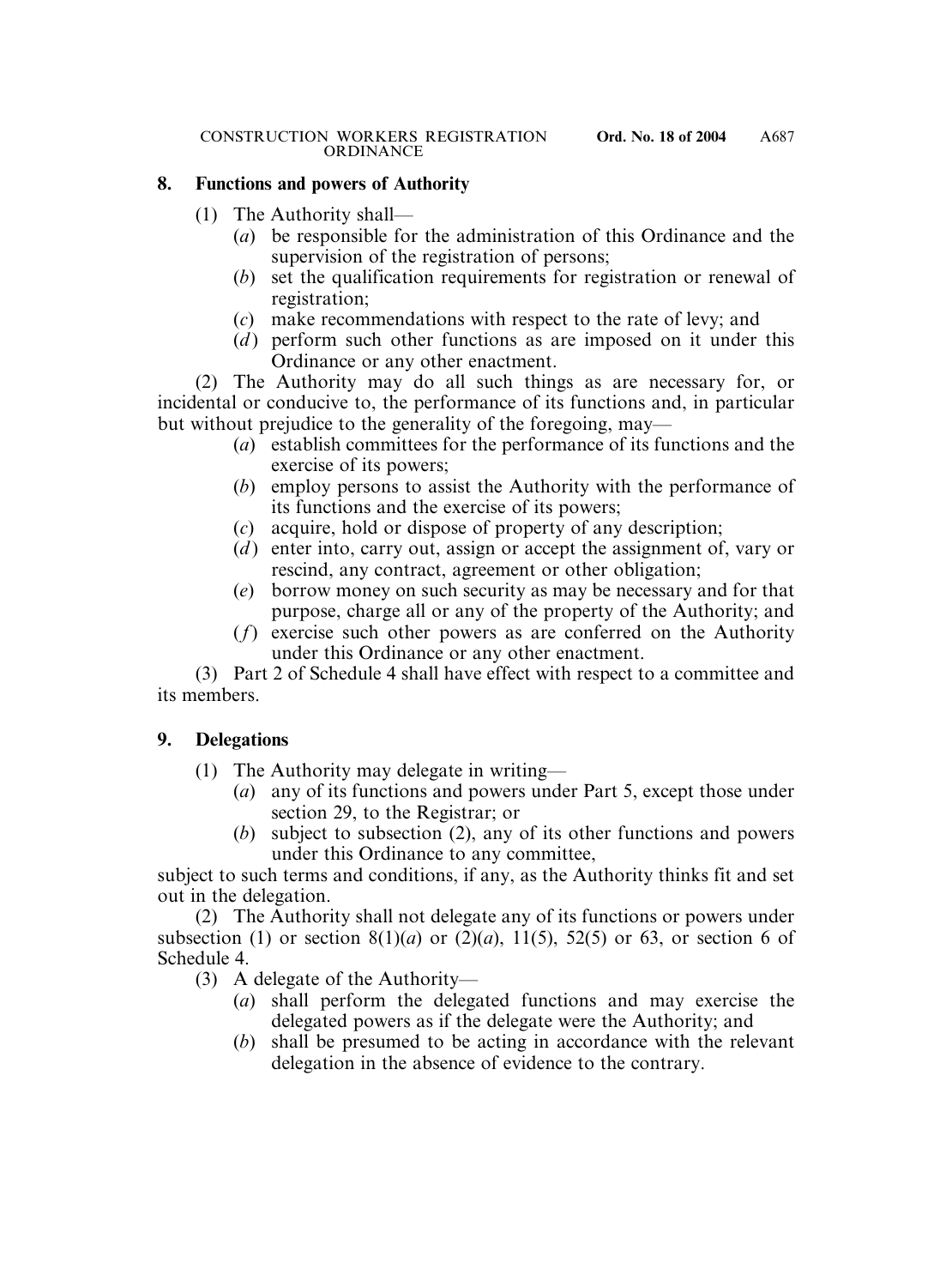# **10. Funds and property of Authority**

The funds and property of the Authority shall consist of—

- (*a*) all moneys recovered by way of levy, surcharge, penalty and further penalty;
- (*b*) any moneys received by the Authority by way of grants, loans, donations, fees, rent or interest;
- (*c*) all moneys derived from the sale of any property held by or on behalf of the Authority; and
- (*d*) all other moneys and property lawfully received by the Authority for its purposes.

# **11. Statements of accounts of Authority and auditor**'**s report on them**

(1) The Authority may from time to time fix a period of 12 months to be the financial year of the Authority.

- (2) The Authority shall submit to the Secretary—
	- (*a*) as soon as practicable after the commencement of this section, a programme of its proposed activities and estimates of its income and expenditure for the first financial year; and
	- (*b*) in each financial year, before a date to be appointed by the Secretary, a programme of its proposed activities and estimates of its income and expenditure for the next financial year.

(3) The Authority shall cause proper accounts to be kept of all its financial transactions.

(4) As soon as practicable after the end of a financial year, the Authority shall cause to be prepared a statement of accounts of the Authority, which statement shall include an income and expenditure account and a balance sheet.

(5) The Authority shall appoint an auditor, who shall be entitled at any time to have access to all books of account, vouchers and other financial records of the Authority and to require such information and explanations thereof as the auditor thinks fit.

(6) The auditor shall audit the accounts required under subsection (3) and the statement of accounts required under subsection (4) and shall submit a report on the statement to the Authority.

(7) Within 6 months after the end of a financial year, the Authority shall submit—

(*a*) a report on the activities of the Authority during that year including a general survey of developments during that year, in respect of matters falling within the scope of the Authority's functions;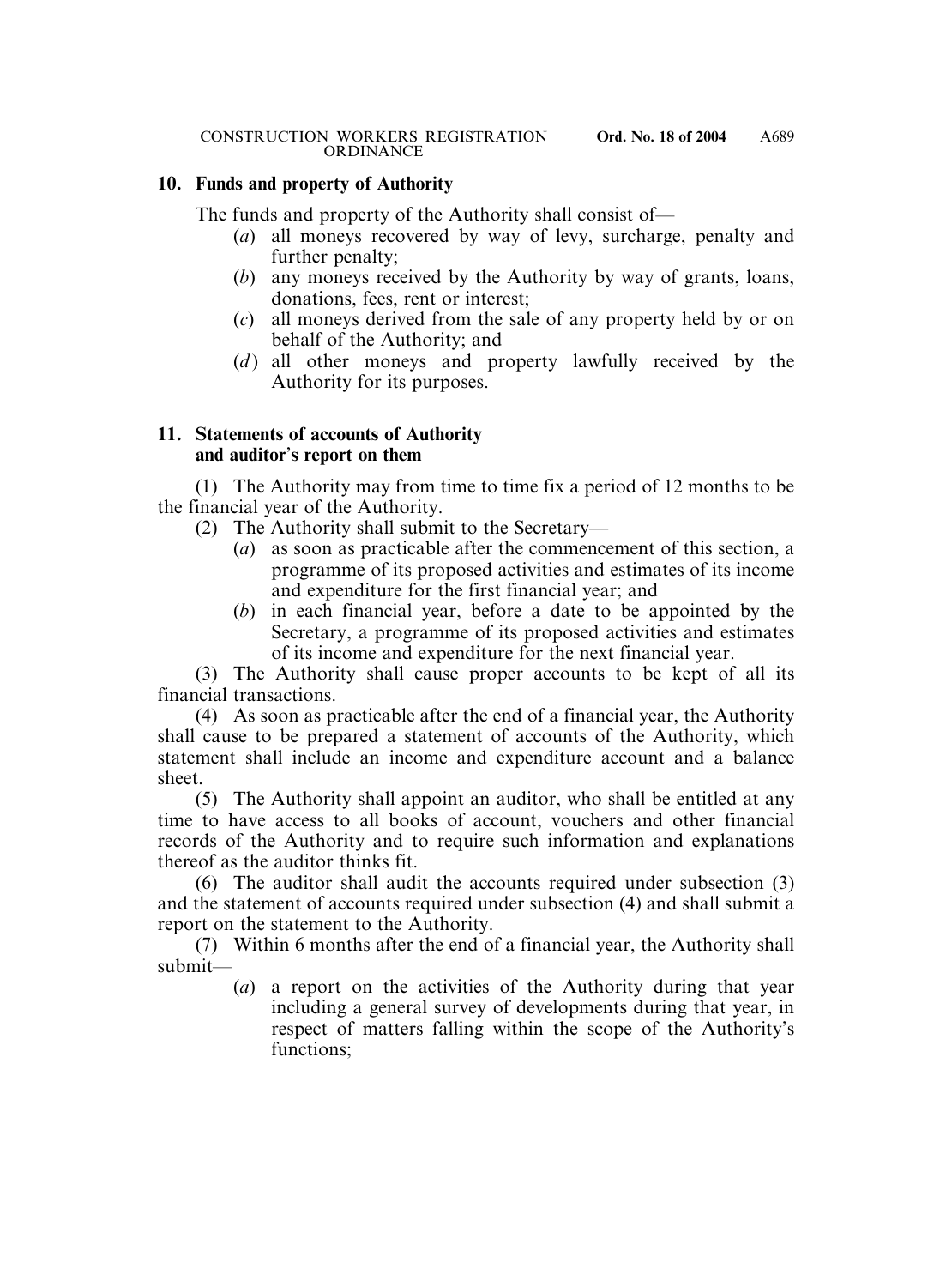#### CONSTRUCTION WORKERS REGISTRATION **Ord. No. 18 of 2004 ORDINANCE**

- (*b*) a copy of the statement of accounts required under subsection (4); and
- (*c*) the auditor's report on the statement,

to the Secretary who shall cause the same to be tabled in the Legislative Council.

# **12. Qualifications Committee**

(1) There is established by this section a committee called in English the "Construction Workers Qualifications Committee" and in Chinese "建造業工人 資格評審委員會".

(2) Subject to subsection (3), the Qualifications Committee shall consist  $of$ 

- (*a*) a chairman who is—
	- (i) a member of the Authority; and
	- (ii) appointed by the Authority; and
- (*b*) 13 other members appointed by the Authority as follows—
	- (i) 5 public officers;
	- (ii) 2 persons, each of whom is, in the opinion of the Authority, a person from a training institute in the construction industry in Hong Kong;
	- (iii) 1 person who is, in the opinion of the Authority, a person from a professional body connected with the construction industry in Hong Kong;
	- (iv) 2 persons, each of whom is, in the opinion of the Authority, a person from a contractor in the construction industry in Hong Kong;
	- (v) 2 persons, each of whom is, in the opinion of the Authority, a person from a trade union, registered under the Trade Unions Ordinance (Cap. 332), that represents workers in the construction industry in Hong Kong; and
	- (vi) 1 person who is, in the opinion of the Authority, a person from the major employers in the construction industry in Hong Kong.

(3) A person is not eligible for appointment under subsection (2) if he is—

- (*a*) a member of the Review Committee; or
- (*b*) a member of the Appeal Board panel.
- (4) An appointment under subsection (2) shall be notified in the Gazette.

(5) If, for any period, the chairman of the Qualifications Committee is absent from Hong Kong or is, for any other reason, unable to perform the functions of his office, the other members of the Committee may elect from among themselves a person to act as chairman of the Committee during that period.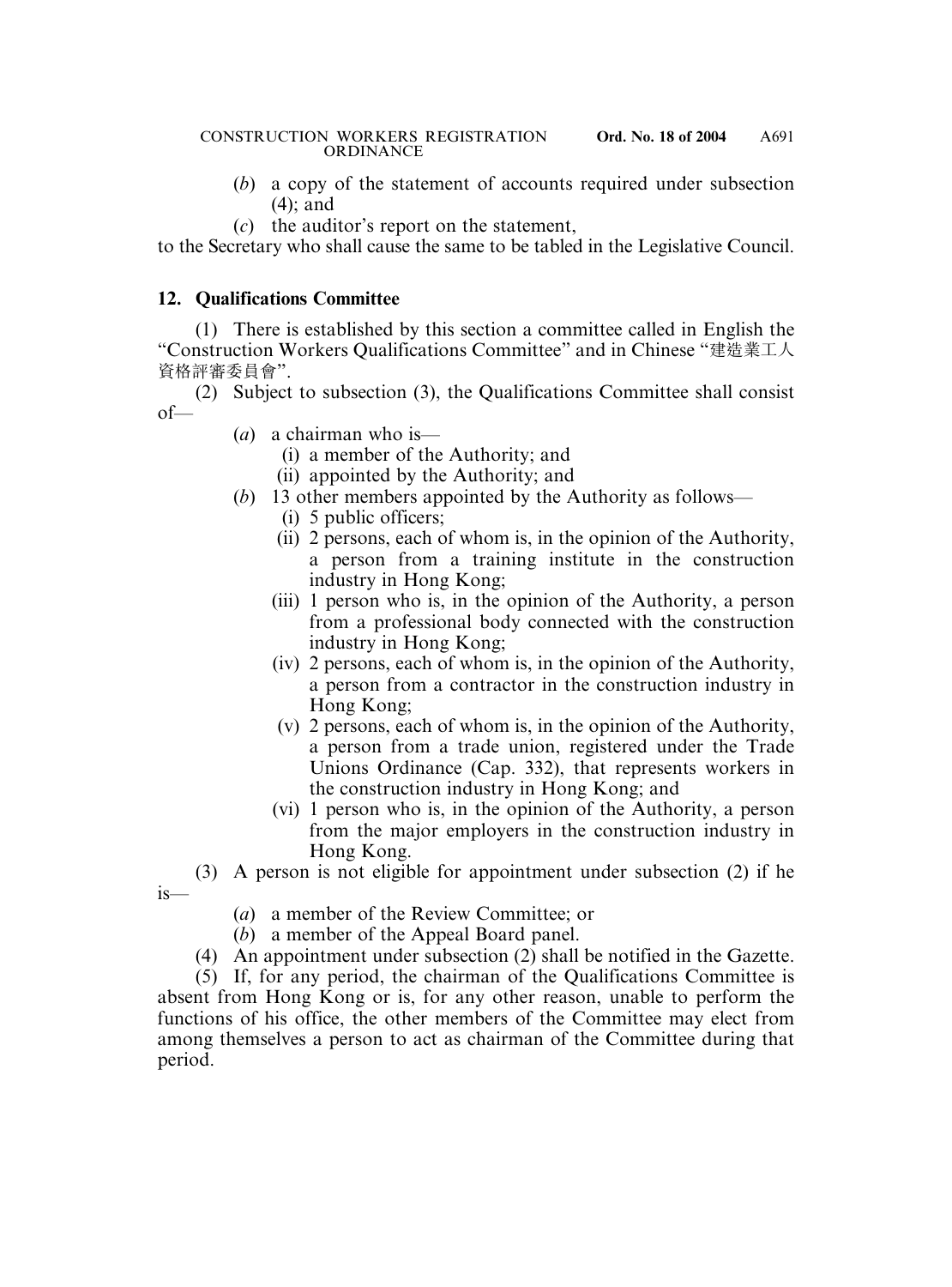(6) Part 3 of Schedule 4 shall have effect with respect to the Qualifications Committee and its members.

### **13. Functions and powers of Qualifications Committee**

- (1) The Qualifications Committee shall—
	- (*a*) review the qualification requirements for registration or renewal of registration;
	- (*b*) assess qualifications referred to it by the Authority to ascertain whether they should become qualification requirements for registration or renewal of registration;
	- (*c*) prepare guidelines to be followed by the Registrar to examine, assess and verify the qualifications of applicants for registration or renewal of registration;
	- (*d*) make recommendations to the Authority as to the matters referred to in paragraphs (*a*), (*b*) and (*c*);
	- (*e*) when consulted by the Registrar, assess whether the qualification held by a person is an equivalent qualification for the purposes of section  $40(2)(c)$ ,  $(3)(c)$ ,  $(5)(b)$  or  $(6)(b)$ ;
	- (*f*) make recommendations to the Registrar as to the matters referred to in paragraph (*e*); and
	- (*g*) perform such other functions as are imposed on it under this Ordinance or any other enactment.

(2) The Qualifications Committee may do all such things as are necessary for, or incidental or conducive to, the performance of its functions and may exercise such powers as are conferred on it under this Ordinance or any other enactment.

# **14. Review Committee**

(1) There is established by this section a committee called in English the "Construction Workers Review Committee" and in Chinese "建造業工人覆核委 員會".

(2) Subject to subsection (3), the Review Committee shall consist of 8 members appointed by the Authority as follows—

- (*a*) 1 public officer;
- (*b*) 1 person nominated by The Hong Kong Institution of Engineers;
- (*c*) 1 person nominated by The Hong Kong Institute of Architects;
- (*d*) 1 person nominated by The Hong Kong Institute of Surveyors;
- (*e*) 2 persons, each of whom is, in the opinion of the Authority, a person from a contractor in the construction industry in Hong Kong; and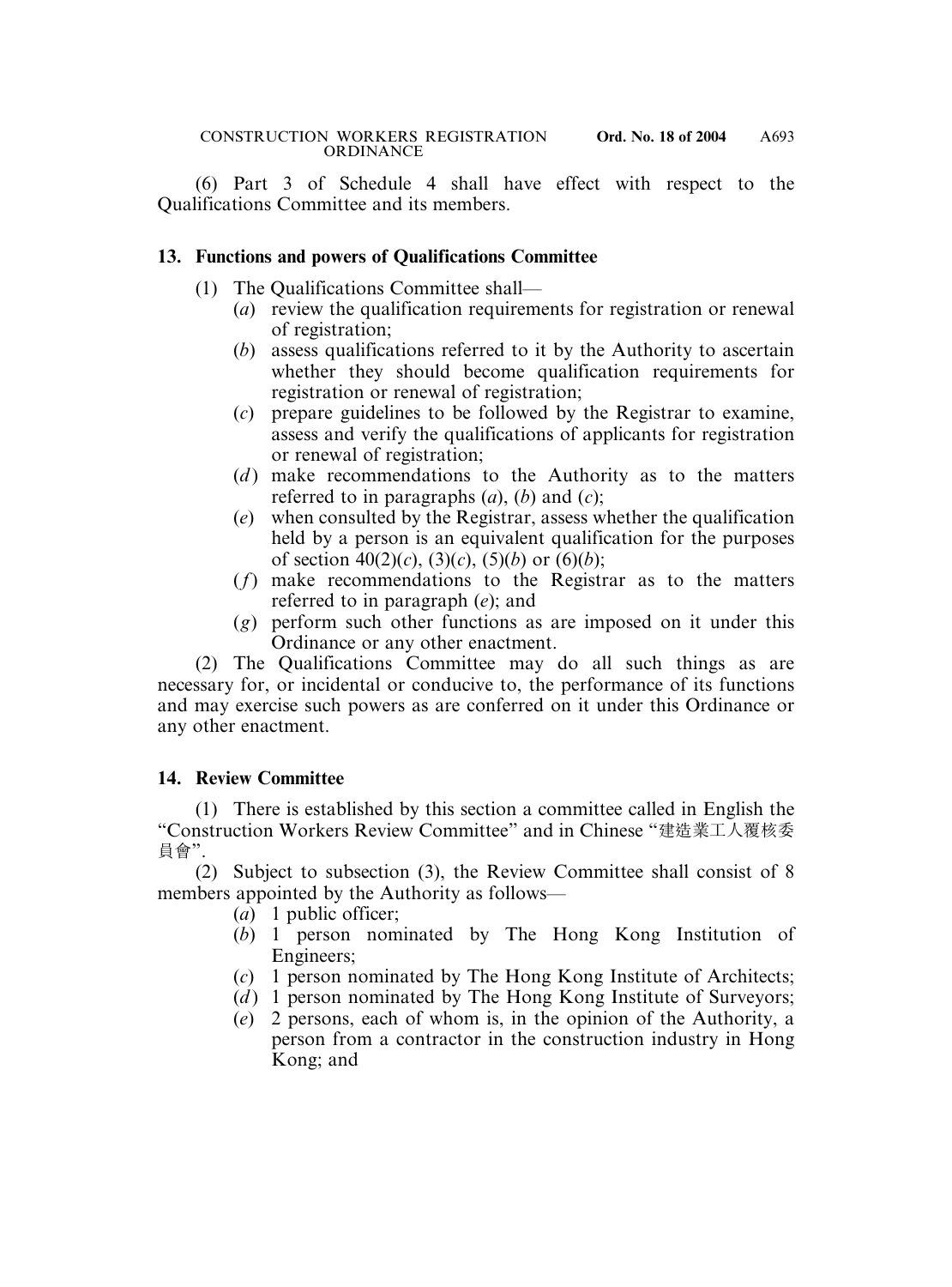- (*f*) 2 persons, each of whom is, in the opinion of the Authority, a person from a trade union, registered under the Trade Unions Ordinance (Cap. 332), that represents workers in the construction industry in Hong Kong.
- (3) A person is not eligible for appointment under subsection (2) if he is—
	- (*a*) a member of the Qualifications Committee;
	- (*b*) a member of the Appeal Board panel; or
	- (*c*) the Registrar, or, where the Registrar is a body corporate, a member, officer or employee of the Registrar.

(4) The members of the Review Committee shall elect a chairman from amongst themselves.

(5) An appointment under subsection (2) shall be notified in the Gazette.

(6) If, for any period, the chairman of the Review Committee is absent from Hong Kong or is, for any other reason, unable to perform the functions of his office, the other members of the Committee may elect from among themselves a person to act as chairman of the Committee during that period.

(7) Part 4 of Schedule 4 shall have effect with respect to the Review Committee and its members.

# **15. Functions and powers of Review Committee**

- (1) The Review Committee shall—
	- (*a*) conduct a review of any decision of the Registrar the subject of a request for review under section 51(1);
	- (*b*) make recommendations to the Registrar as to the decision; and
	- (*c*) perform such other functions as are imposed on it under this Ordinance or any other enactment.

(2) The Review Committee may do all such things as are necessary for, or incidental or conducive to, the performance of its functions and may exercise such powers as are conferred on it under this Ordinance or any other enactment.

# PART 4

### AUTHORIZED OFFICERS

# **16. Appointment of authorized officers**

(1) The Authority may, subject to the approval of the Secretary, appoint in writing a person to be an authorized officer for the purposes of this Ordinance (other than Part 5).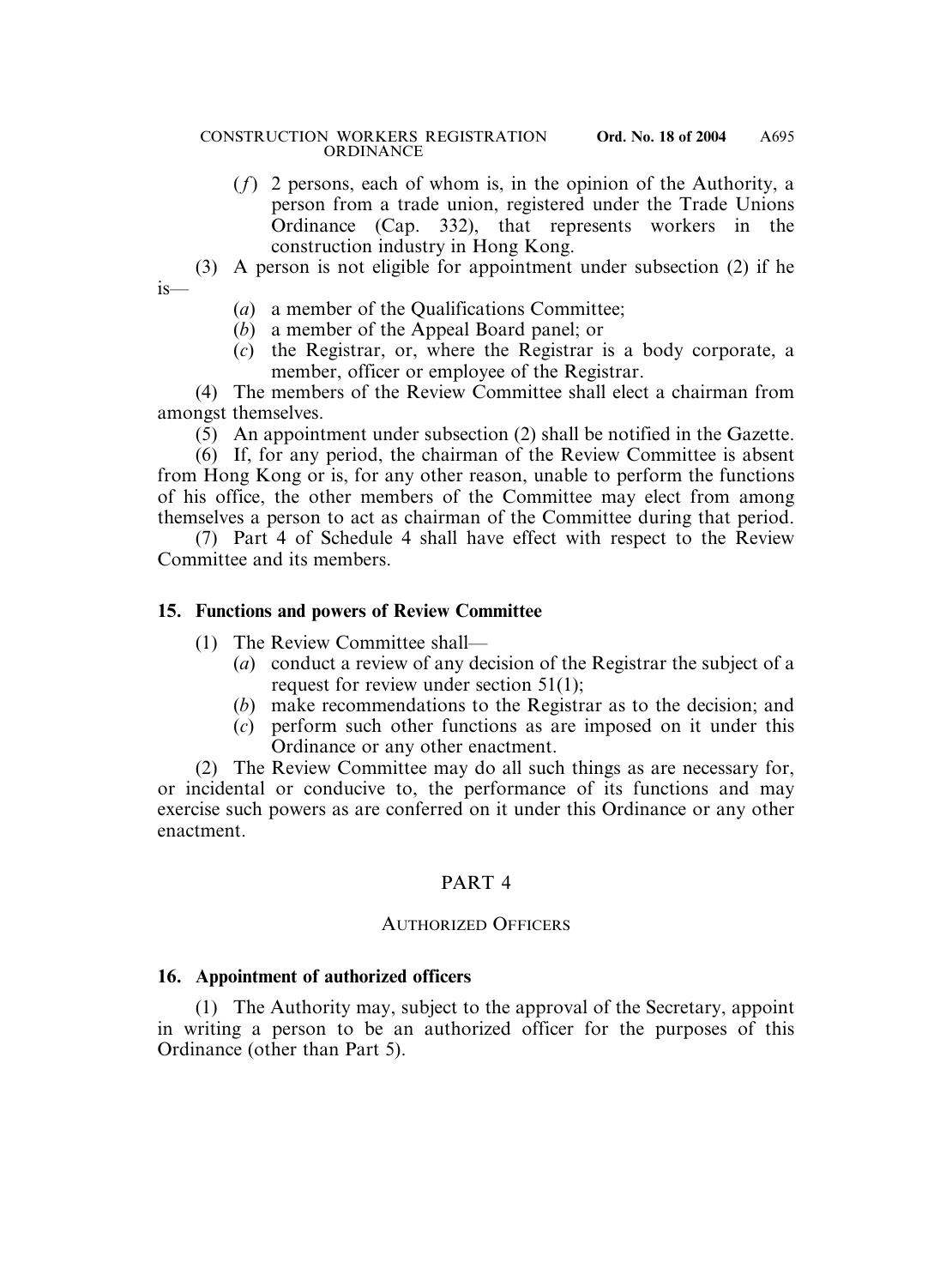(2) The Authority shall issue to each authorized officer a certificate of appointment that—

- (*a*) gives the name of the authorized officer to whom it is issued; and
- (*b*) states that it is issued by or on behalf of the Authority under this Ordinance.

(3) When performing or exercising a function or power under this Ordinance, an authorized officer shall, if requested to do so, produce for inspection his certificate of appointment.

(4) An authorized officer may perform or exercise any of his functions or powers under this Ordinance with the assistance of such police officers or other persons, or both, as the authorized officer thinks fit.

### **17. Powers of authorized officers to enter construction site**

(1) Where a warrant has been issued under subsection (2) in respect of a construction site, or where subsection (4) applies in respect of a construction site, an authorized officer may—

- (*a*) at any time, using such force as may be necessary, enter and search the site;
- (*b*) remove anything that obstructs the entry and search;
- (*c*) detain any person found on the site, during such period as is reasonably required to permit the search to be carried out, where that person might prejudice the purpose of the search if he were not so detained; and
- (*d*) inspect, seize, detain and remove from the site anything that is or contains, or appears to the officer to be or to contain, evidence of the commission of an offence under this Ordinance.

(2) A magistrate may issue a warrant authorizing an authorized officer to enter and search a construction site if the magistrate is satisfied by information on oath that there are reasonable grounds to suspect that—

- (*a*) an offence under this Ordinance is being or has been committed on the site; or
- (*b*) there is on the site anything that is or contains evidence of the commission of an offence under this Ordinance.
- (3) A warrant issued under subsection (2) continues in force until—
	- (*a*) the expiration of 1 month after the date of its issue; or

(*b*) the purpose for which entry is required has been fulfilled, whichever first occurs.

(4) An authorized officer may, without a warrant issued under subsection (2), exercise any of the powers referred to in subsection (1) in respect of a construction site (other than domestic premises) if—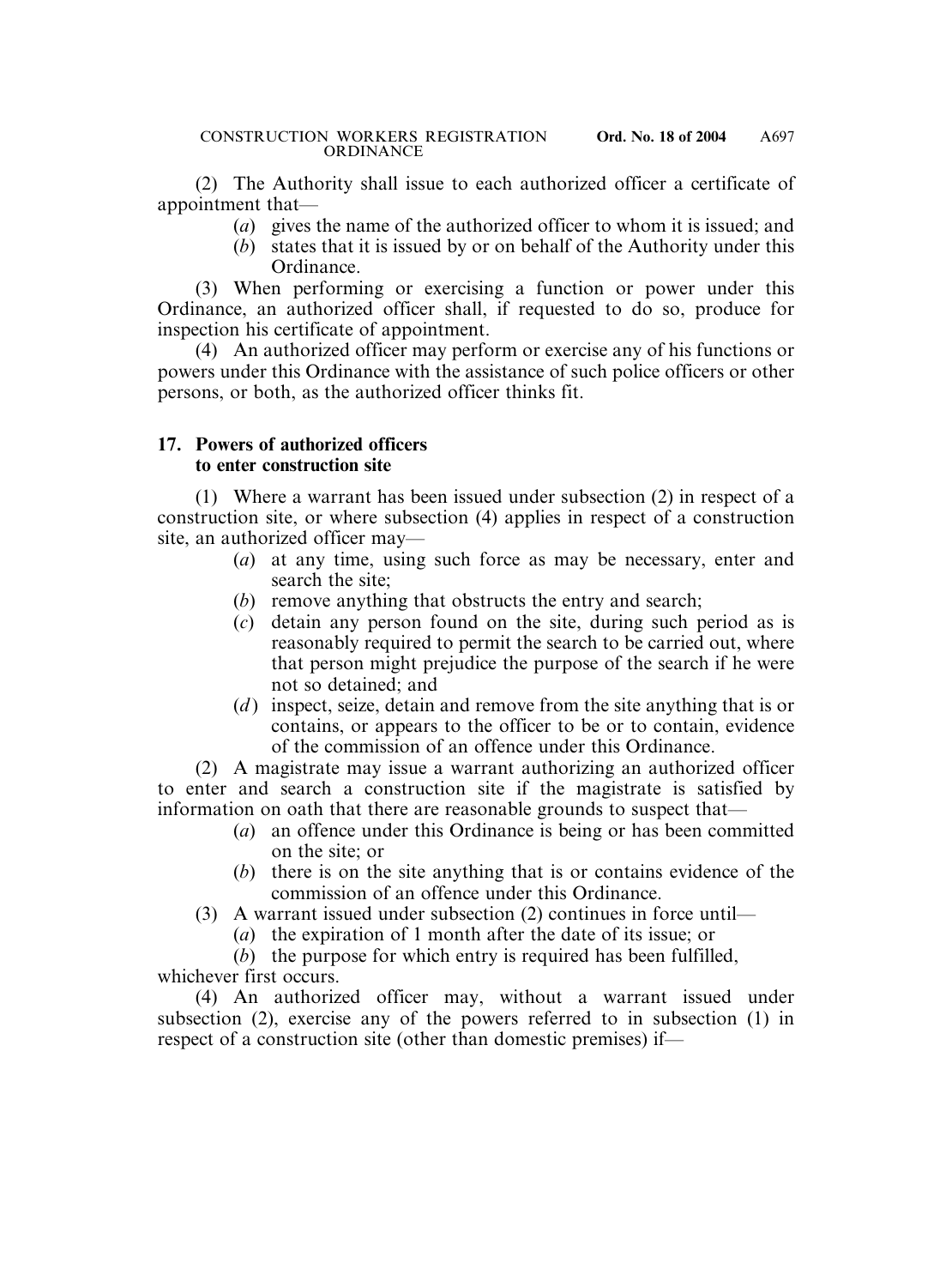- (*a*) he reasonably suspects that—
	- (i) an offence under this Ordinance is being or has been committed on the site; or
	- (ii) there is on the site anything that is or contains evidence of the commission of an offence under this Ordinance; and
- (*b*) it is not practicable to obtain such a warrant in respect of the site before exercising those powers.

(5) For the purposes of ascertaining whether the provisions of this Ordinance have been or are being complied with, an authorized officer may enter a construction site at all reasonable times.

(6) This section does not prejudice any power of entry and search conferred on police officers under any other law.

### **18. Other powers of authorized officers**

(1) An authorized officer who has entered a construction site under section 17(1) or  $(5)$  may—

- (*a*) inspect and examine the site;
- (*b*) inspect and examine any plant, equipment or substance found on the site;
- (*c*) take photographs of the site or of any plant, equipment or substance found on the site;
- $(d)$  require any person found on the site—
	- (i) to state whether he is a registered construction worker; and
	- (ii) if the person states that he is a registered construction worker, to produce his registration card;
- (*e*) in relation to any person found on the site whom the officer reasonably suspects of committing, or having committed, an offence under this Ordinance—
	- (i) on informing the person of the person's act or omission that may constitute the offence, require the person—
		- (A) to give to the officer the person's name, address and telephone number and such other personal particulars as the officer may reasonably require; and
		- (B) to produce to the officer for inspection the person's identity card issued under the Registration of Persons Ordinance (Cap. 177) or the person's other documentary evidence of identity; and
	- (ii) detain the person for a reasonable period while the officer inquires about the suspected commission of the offence;
- (*f*) subject to subsection (2), require any person found on the site to provide information that may enable the officer to identify—
	- (i) the principal contractor for the site; or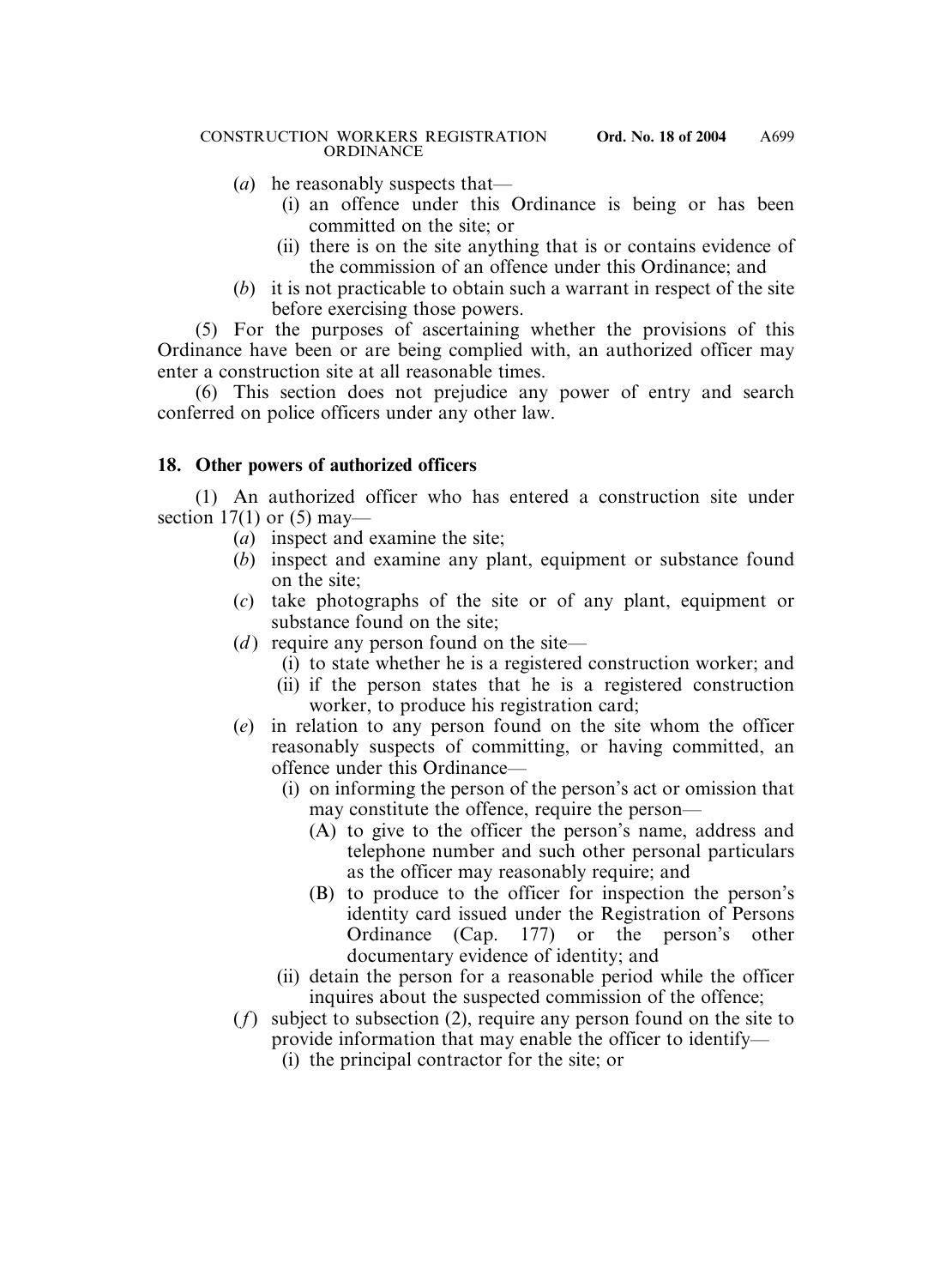- (ii) the employer of any person who personally carries out on the site construction work;
- $(g)$  examine the records referred to in section 58(7)(*a*) and make copies of all or any part of those records; and
- (*h*) require the principal contractor for the site, or any person who is apparently an employee or agent of that contractor, to provide the officer with such assistance and facilities as are reasonably necessary to enable the officer to perform or exercise his functions or powers.

(2) An authorized officer shall not exercise the power under subsection (1)(*f*) unless he reasonably believes that the person has the information.

(3) An authorized officer may, in relation to anything that the officer seizes, detains or removes from a construction site under section  $17(1)(d)$ —

- (*a*) retain the thing for such period as may be reasonably necessary; and
- (*b*) if he reasonably believes that the thing is evidence of the commission of an offence under this Ordinance, retain the thing until proceedings for the offence have been heard and finally determined.
- (4) An authorized officer may—
	- (*a*) in order to make copies of records referred to in section 58(7)(*a*), remove the records from the construction site and retain them for such period as may be reasonably necessary; and
	- (*b*) if he reasonably believes that the records are evidence of the commission of an offence under this Ordinance, remove the records from the construction site and retain them until proceedings for the offence have been heard and finally determined.

# PART 5

### **LEVY**

# **19. Interpretation**

(1) In this Part, unless the context otherwise requires—

"authorized person" (獲授權人) has the meaning assigned to it in section 2(1) of the Industrial Training (Construction Industry) Ordinance (Cap. 317);

"construction contract" (建造合約) has the meaning assigned to it in section 2(1) of the Industrial Training (Construction Industry) Ordinance (Cap. 317);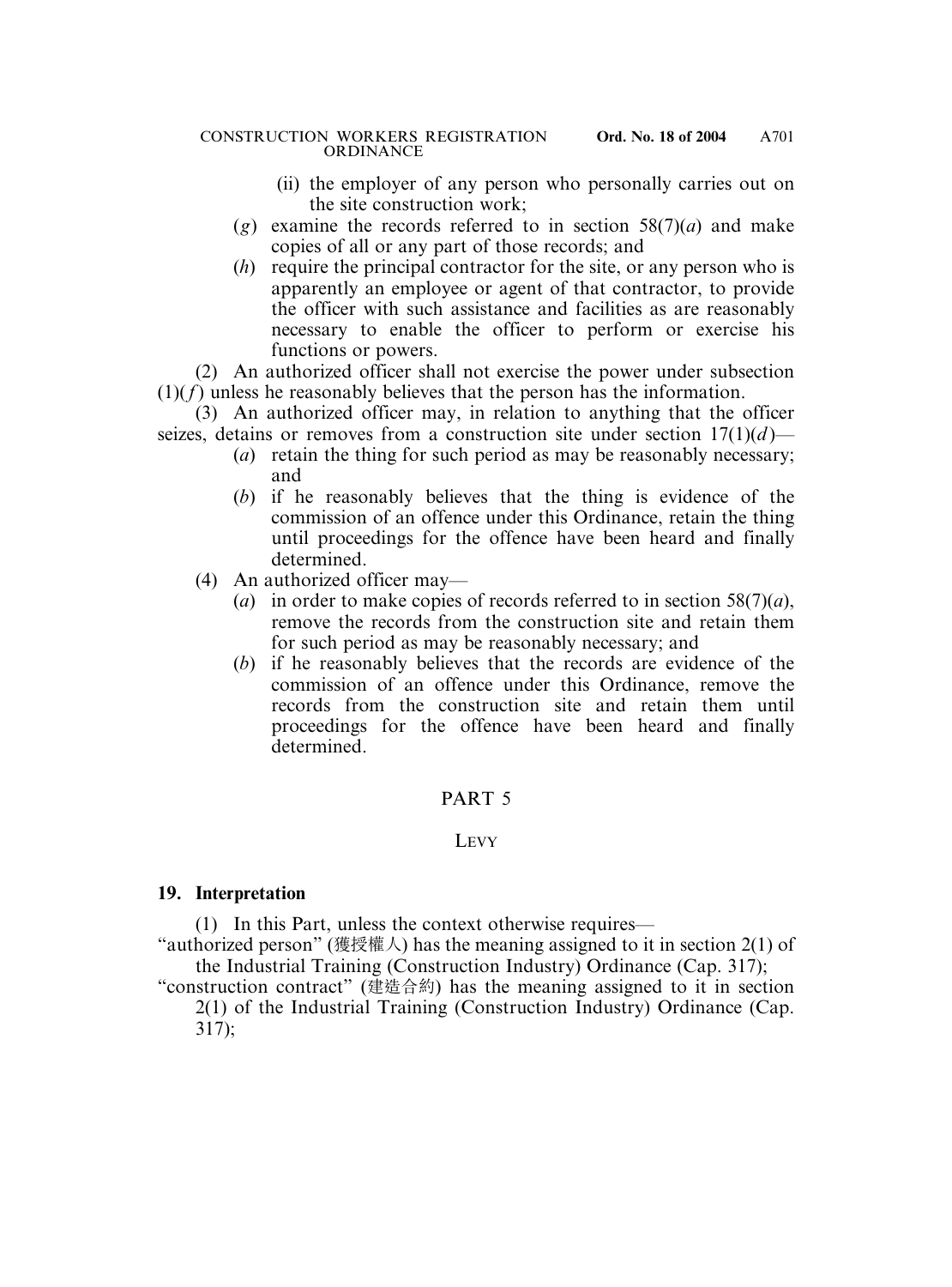"construction operations" (建造工程), subject to section 22, has the meaning assigned to it in Schedule 1 to the Industrial Training (Construction Industry) Ordinance (Cap. 317);

"contract of employment" (僱傭合約) has the meaning assigned to it in section 2(1) of the Employment Ordinance (Cap. 57);

"contractor" (承建商) has the meaning assigned to it in section 2(1) of the Industrial Training (Construction Industry) Ordinance (Cap. 317);

"employer" (僱主) has the meaning assigned to it in section  $2(1)$  of the Industrial Training (Construction Industry) Ordinance (Cap. 317);

"levy inspector" (徵款督察) means a person who is appointed under section 33; "term contract" (固定期合約) has the meaning assigned to it in section 2(1) of

the Industrial Training (Construction Industry) Ordinance (Cap. 317);

"total value" (總價值), in relation to construction operations, has the meaning assigned to it in section 21;

"value" (價值), in relation to construction operations, has the meaning assigned to it in section 20;

"works order" (施工通知) has the meaning assigned to it in section 2(1) of the Industrial Training (Construction Industry) Ordinance (Cap. 317).

(2) For the purposes of this Part, any construction operations that are building works, or street works, not carried out by or on behalf of the Government are deemed to begin on the date of the Building Authority's consent in writing for the commencement of the works under section 14(1)(*b*) of the Buildings Ordinance (Cap. 123).

(3) For the purposes of this Part—

- (*a*) where a person carries out any construction operations for any other person under a contract of employment, the construction operations shall be regarded as carried out by—
	- (i) subject to subparagraph (ii), that other person; or
	- (ii) where the first-mentioned person is a contractor by virtue of paragraph  $(a)(i)$  of the definition of "contractor" in section 2(1) of the Industrial Training (Construction Industry) Ordinance (Cap. 317), the first-mentioned person;
- (*b*) where a person carries out any construction operations for himself without arrangement (except under a contract of employment) for the carrying out of such operations by any other person, the first-mentioned person shall, apart from being the person who carries out the construction operations, also be regarded as the person for whom such operations are carried out,

and the definitions of "contractor" and "employer" and the other provisions of this Part shall be construed accordingly.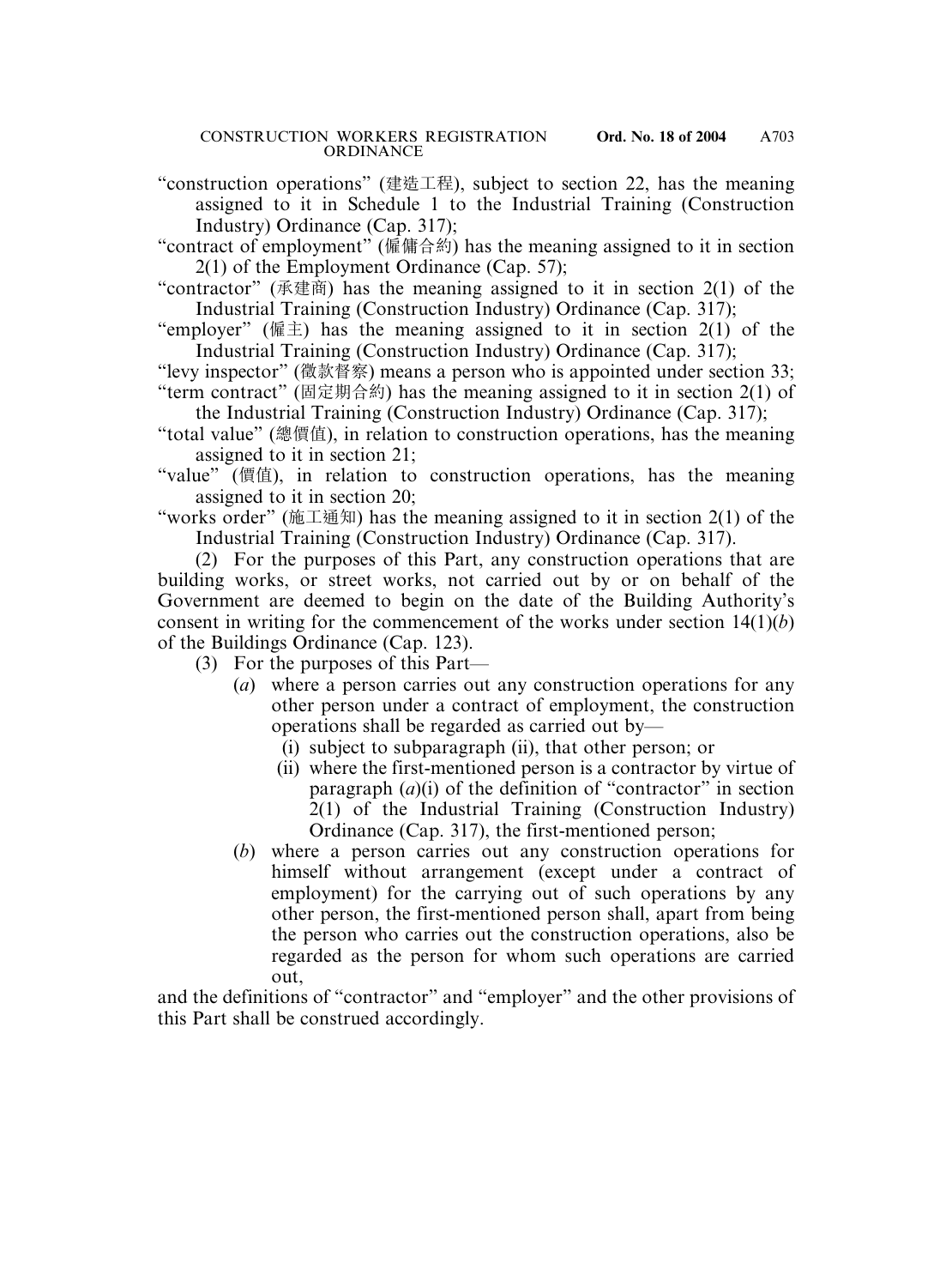(4) For the purposes of this Part, a person shall be regarded as undertaking or carrying out construction operations if—

- (*a*) he manages, or arranges for, the carrying out of the construction operations by any other person for the employer concerned, whether by way of sub-contracting or otherwise; or
- (*b*) he provides his own labour or that of any other person for the carrying out of the construction operations.

### **20. Value of construction operations**

(1) For the purposes of this Part, "value" (價值), in relation to construction operations, means—

- (*a*) where the construction operations are carried out under a construction contract, the consideration attributable to such operations, as stated in, or ascertainable by reference to, the contract; or
- (*b*) where the construction operations are not carried out under a construction contract, the reasonable consideration to be expected on the open market in respect of the carrying out of such operations.

(2) Notwithstanding subsection (1)(*a*), if in a particular case the consideration attributable to the construction operations concerned as determined in accordance with that subsection is below the reasonable consideration to be expected on the open market in respect of the carrying out of such operations, that subsection shall be deemed to contain a reference to the reasonable consideration described in this subsection instead of the consideration described in that subsection.

(3) For the purposes of subsections (1)(*b*) and (2), the Authority may, when ascertaining the reasonable consideration as referred to in those subsections in respect of the carrying out of any construction operations, have regard to all or any of the following matters—

- (*a*) the cost or value of materials used in the construction operations;
- (*b*) the cost or value of time, work and labour involved in the construction operations;
- (*c*) the equipment used in the construction operations;
- (*d*) such overhead costs incurred in relation to the construction operations as the Authority considers reasonable;
- (*e*) the reasonable profit to be expected on the open market in respect of the carrying out of the construction operations;
- (*f*) any other factors that the Authority considers appropriate.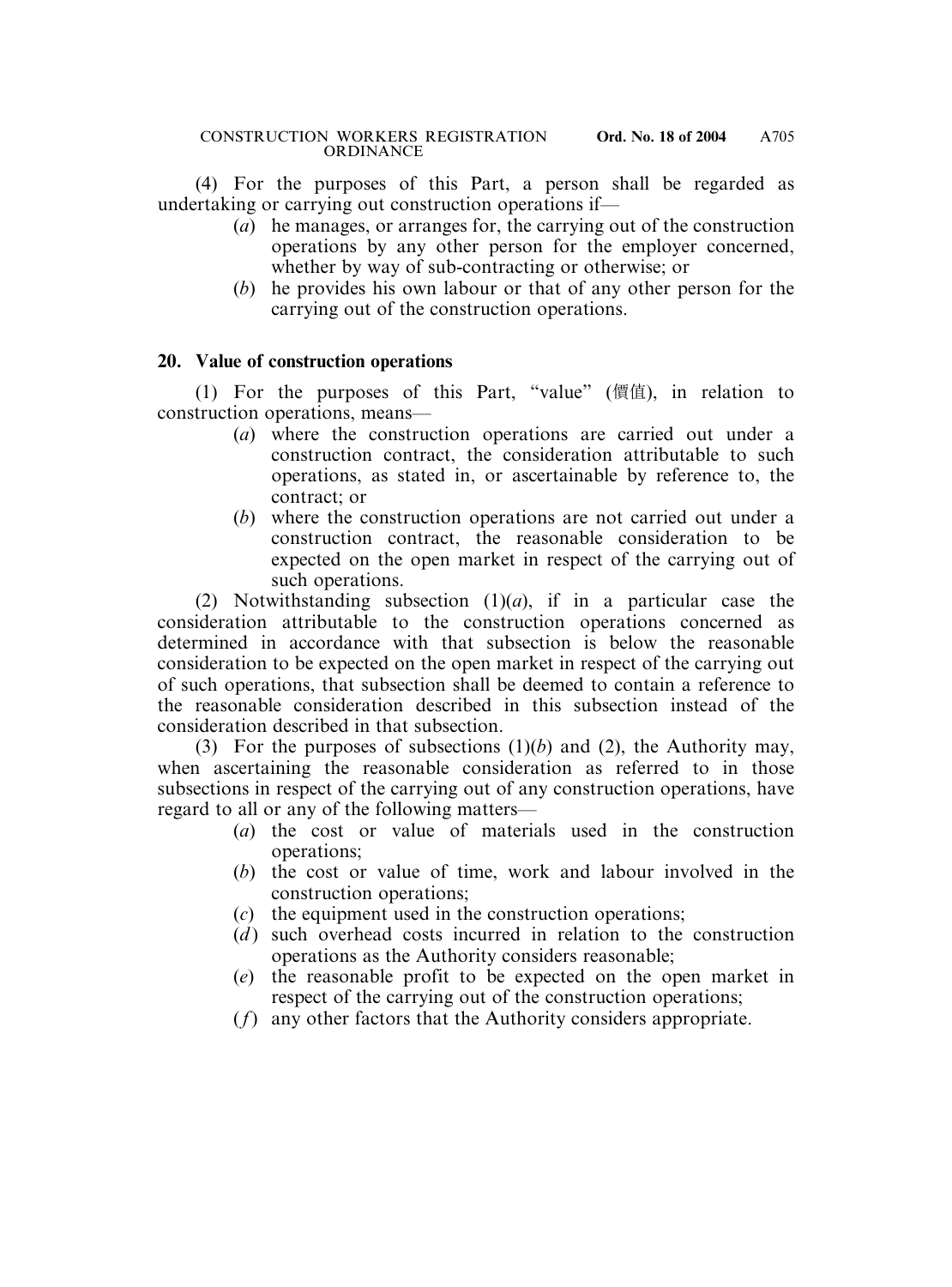### **21. Total value of construction operations**

For the purposes of this Part, "total value" (總價值), in relation to construction operations, means—

- (*a*) where the construction operations are carried out under a construction contract—
	- (i) in the case the construction contract is a term contract, the aggregate of the respective values of all construction operations carried out as required by works orders issued under the contract;
	- (ii) in the case the construction operations are or form part of any construction operations that are carried out in stages, the aggregate of the respective values of all stages of the operations so carried out; or
	- (iii) in any other case, the value of the construction operations; or
- (*b*) where the construction operations are not carried out under a construction contract—
	- (i) in the case the construction operations are or form part of any construction operations that are carried out in stages, the aggregate of the respective values of all stages of the operations so carried out; or
	- (ii) in any other case, the value of the construction operations.

# **22. Application to construction operations**

- (1) This Part shall not apply to any construction operations—
	- (*a*) the tender for which was submitted before the commencement of this Part; or
	- (*b*) that began before that commencement.
- (2) This Part shall not apply to any construction operations—
	- (*a*) which are carried out for a person who occupies any domestic premises or part of any domestic premises; and
	- (*b*) the sole or principal purpose of which is to decorate, alter, repair, maintain or renovate the premises or such part of such premises.

(3) This Part shall not apply to any construction operations, or any type or description of construction operations, which are or is excluded from the application of this Part by the Chief Executive in Council by order published in the Gazette.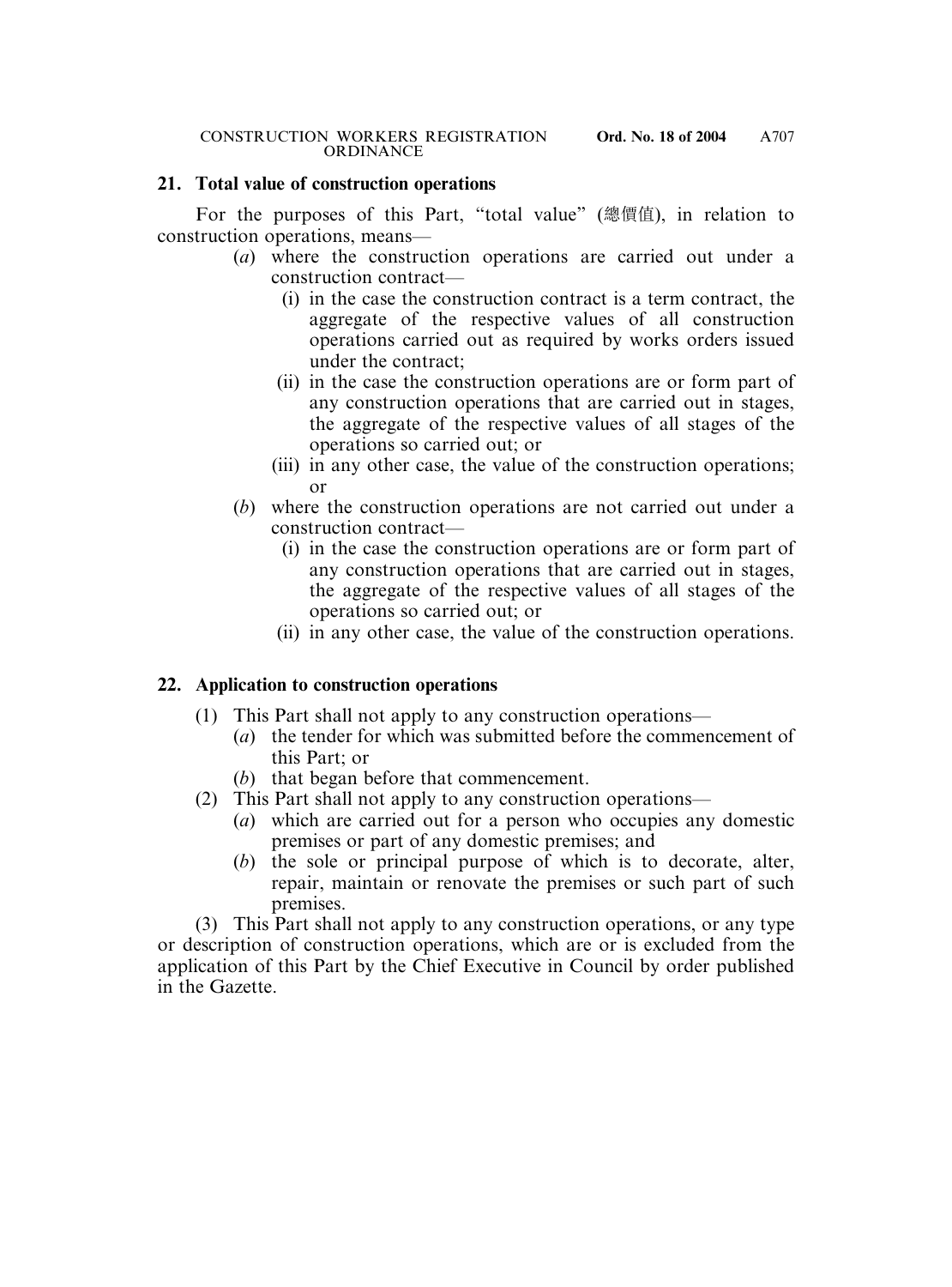(4) Without limiting the generality of subsection (3), an order made under that subsection may specify the circumstances under which or the purposes for which any construction operations, or any type or description of construction operations, referred to in the order are or is to be excluded from the application of this Part.

(5) In this section, a person shall be regarded as a person who occupies a domestic premises if he intends to occupy the premises.

### **23. Imposition of levy**

(1) A levy at the prescribed rate shall be imposed on the value of all construction operations undertaken or carried out in Hong Kong.

(2) Notwithstanding subsection (1), construction operations the total value of which does not exceed the prescribed amount shall not be liable to the levy.

(3) Subject to section 26(10), the levy shall be payable in accordance with this Part by every contractor who carries out the construction operations.

- (4) The Secretary may by notice published in the Gazette—
	- (*a*) prescribe the rate for the purposes of subsection (1); and
	- (*b*) prescribe the amount for the purposes of subsection (2).
- (5) Any rate prescribed under subsection (4)(*a*)—
	- (*a*) shall not come into effect before the expiration of 28 days after the last day of the period within which a resolution providing for the amendment of the notice may be passed in accordance with section 34 of the Interpretation and General Clauses Ordinance (Cap. 1); and
	- (*b*) shall not apply to any construction operations if, before the date on which the rate comes into effect under paragraph (*a*)—
		- (i) the tender for the construction operations has been submitted to the employer concerned;
		- (ii) no tender for the construction operations has been submitted to the employer concerned, but a construction contract in respect of the construction operations has been entered into; or
		- (iii) no tender for the construction operations has been submitted to the employer concerned and no construction contract in respect of the construction operations has been entered into, but the construction operations have begun.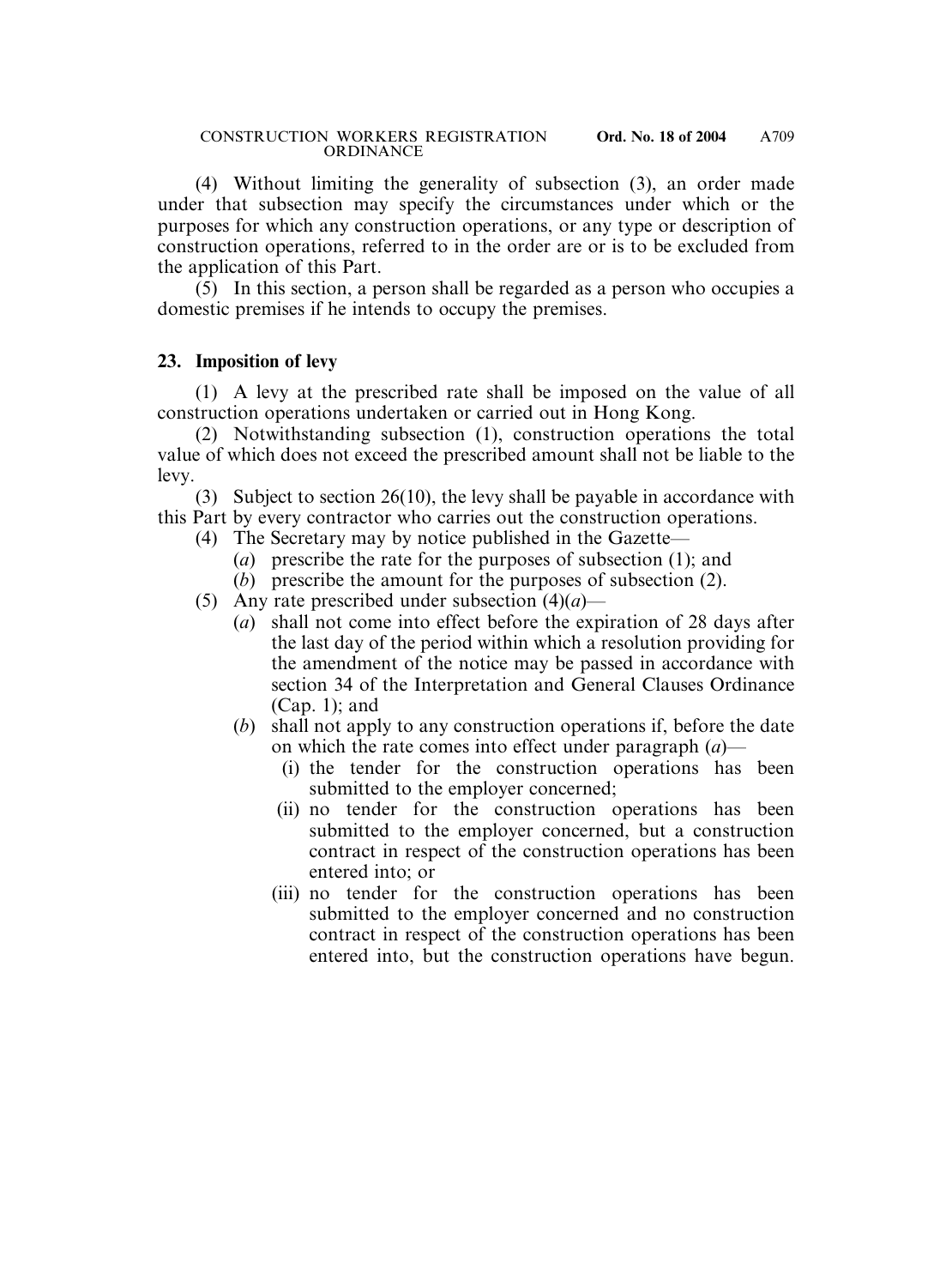### **24. Contractor and authorized person to notify Authority when undertaking construction operations**

(1) Within 14 days after any construction operations have begun or such further time as the Authority may in any case allow—

- (*a*) the contractor in respect of the construction operations; and
- (*b*) the authorized person appointed in respect of the construction operations,

shall each give notice to the Authority in the specified form that he is the contractor in respect of the construction operations or the authorized person appointed in respect of the construction operations, as the case may be.

(2) Except in the case of a term contract, subsection (1) shall not apply in respect of any construction operations if it is reasonably estimated that the total value of such operations does not exceed the amount prescribed under section 23(4)(*b*).

(3) Every notice under subsection (1) shall state the estimated total value of the construction operations.

- (4) A contractor or authorized person complies with subsection (1) if he—
	- (*a*) had given a notice to CITA under section 24 of the Industrial Training (Construction Industry) Ordinance (Cap. 317) in respect of the construction operations; and
	- (*b*) sent a copy of that notice to the Authority within the period of 14 days, or such further time as the Authority may have allowed, within which he shall give notice under that subsection.

(5) Every contractor or authorized person who, without reasonable excuse, fails to give a notice when required to do so by subsection (1) commits an offence and is liable on conviction to a fine at level 1.

### **25. Notice by contractor and authorized person of payments made in respect of construction operations and of completion**

(1) Subject to subsection (2), where a payment or an interim payment is made to a contractor or for his benefit in respect of any construction operations or a stage of any construction operations (if the construction operations are undertaken or carried out in stages), the contractor shall, within 14 days after the payment is made or such further time as the Authority may in any case allow, give notice of it to the Authority in the specified form.

(2) Where any payment or interim payment is made in any calendar month to a contractor or for his benefit in respect of any construction operations that are carried out under a term contract, the contractor shall, within 14 days after the last day of that month or such further time as the Authority may in any case allow, give notice of it to the Authority in the specified form.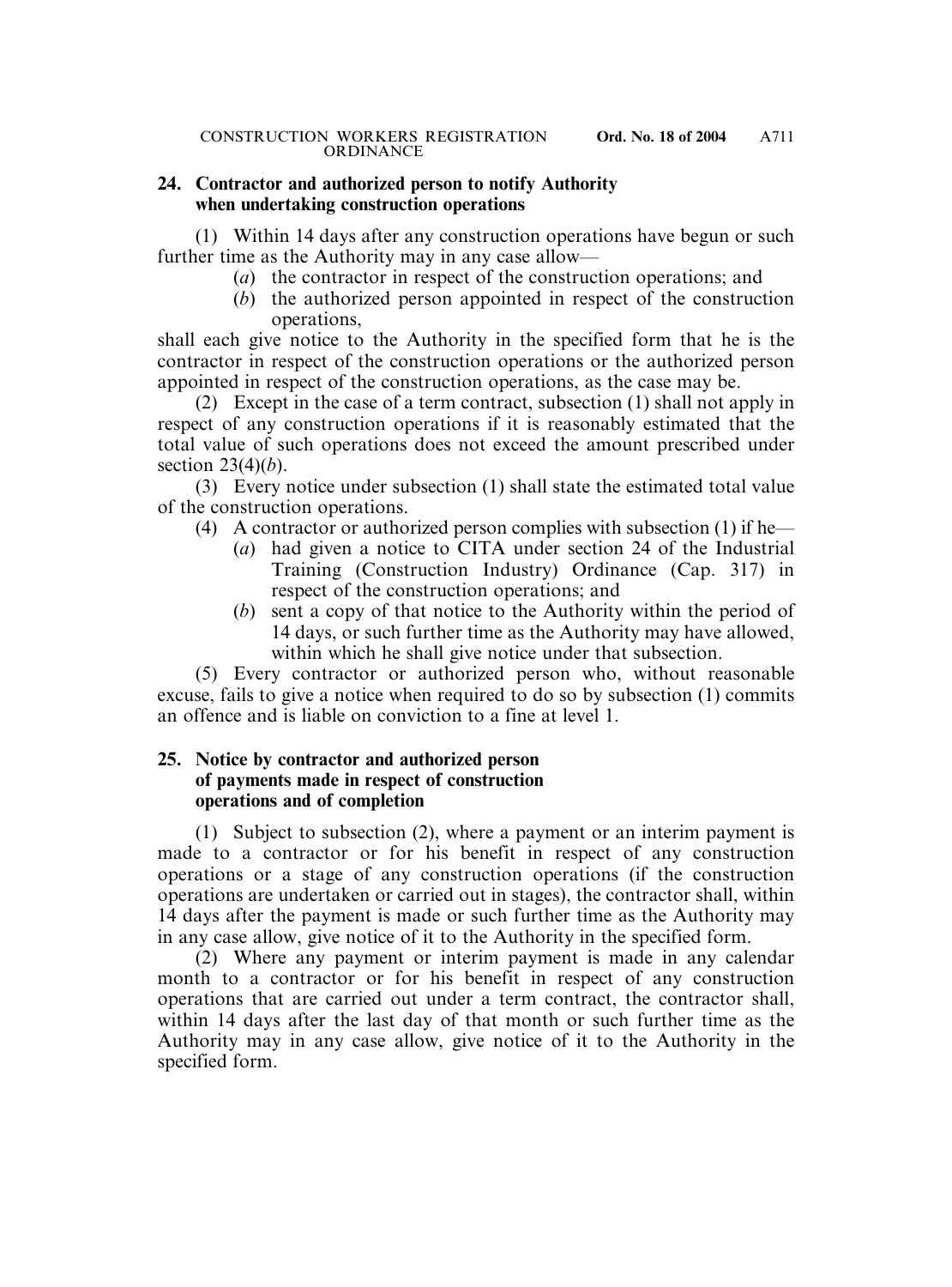(3) Not later than 14 days, or such further time as the Authority may in any case allow, after the completion of any construction operations, or of a stage of any construction operations (if the construction operations are undertaken or carried out in stages), the contractor undertaking the construction operations, and the authorized person appointed in respect of the construction operations, shall each give notice of such completion to the Authority in the specified form.

(4) Except in the case of a term contract, subsections (1) and (3) shall not apply in respect of any construction operations if it is reasonably estimated that the total value of such operations does not exceed the amount prescribed under section 23(4)(*b*).

(5) Every notice under subsection (1), (2) or (3) shall state the value of the construction operations or the stage of the construction operations—

- (*a*) in respect of which payment was made; or
- (*b*) which have or has been completed,

as the case may be.

(6) A contractor or authorized person complies with subsection (1), (2) or  $(3)$  if he-

- (*a*) had given a notice to CITA under section 25 of the Industrial Training (Construction Industry) Ordinance (Cap. 317) in respect of the relevant payment or completion; and
- (*b*) sent a copy of that notice to the Authority within the period of 14 days, or such further time as the Authority may have allowed, within which he shall give notice under that subsection.

(7) Every contractor or authorized person who, without reasonable excuse, fails to give a notice when required to do so by subsection (1), (2) or (3) commits an offence and is liable on conviction to a fine at level 3.

### **26. Assessment**

(1) On receipt of a notice of payment under section 25(1) or (2), the Authority shall assess the amount of levy due in respect of the construction operations or the stage of the construction operations to which the payment relate or relates.

(2) Where more than one payment is made or to be made in respect of any construction operations or a stage of any construction operations, the assessment under subsection (1) shall be a provisional assessment and a final assessment shall be made on the final payment in respect of the construction operations, each stage of the construction operations or all stages of the construction operations, as is appropriate.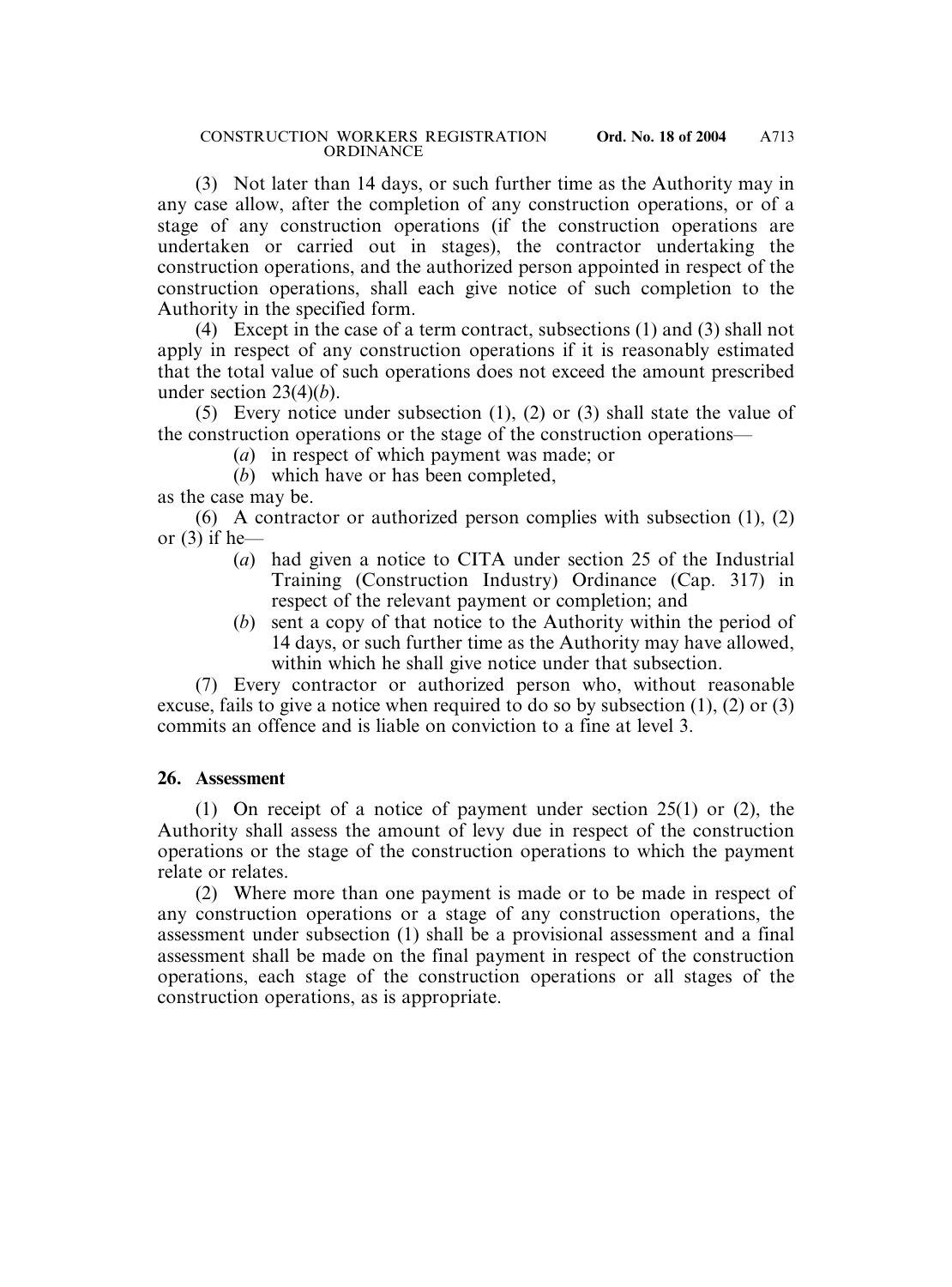(3) On receipt of a notice of completion of any construction operations, or a stage of any construction operations, under section 25(3), the Authority shall, if no assessment under subsection (1) or (2) has been made, assess the amount of levy due in respect of the construction operations or the stage of the construction operations.

(4) Where any construction operations are undertaken or carried out in stages, the Authority may make a provisional assessment under subsection (3) on the completion of each stage of the construction operations and make a final assessment on the completion of all stages of the construction operations.

(5) Notwithstanding subsections (1), (2) and (3), where construction operations are carried out under a term contract, the Authority may defer the making of any assessment under subsection (1), (2) or (3) until such time as the Authority considers appropriate.

(6) The Authority may assess the amount of levy due in respect of the construction operations, or the stage of the construction operations, which have or has been completed notwithstanding that no notice has been given to the Authority under section 25.

(7) Where it appears to the Authority that an assessment of levy has been made at less than the proper amount, then, subject to subsection (11), the Authority may at any time make an additional assessment of levy due in respect of the construction operations or the stage of the construction operations.

(8) If a contractor fails to give any notice required to be given by him under section 25 and does not give a reasonable excuse for the failure within such period as the Authority may allow in any case, the Authority may, in addition to the levy assessed under this section and payable by the contractor, impose a surcharge on the contractor not exceeding twice the amount of levy so assessed.

(9) Any assessment of levy or imposition of surcharge under this section shall be notified in writing by the Authority.

(10) A levy or surcharge shall not be payable by a contractor—

- (*a*) if he has not been notified by the Authority of an assessment of such levy or imposition of such surcharge, as the case may be, under subsection (9); or
- (*b*) to the extent that the levy or surcharge, as the case may be, has been paid by any other contractor unless the levy or surcharge, as the case may be, may be required or ordered to be repaid to that other contractor under section 27(4), 29(4) or 30(4).

(11) Subject to subsection (12), an assessment or surcharge under this section shall be made or imposed within—

(*a*) 2 years after the completion of the construction operations; or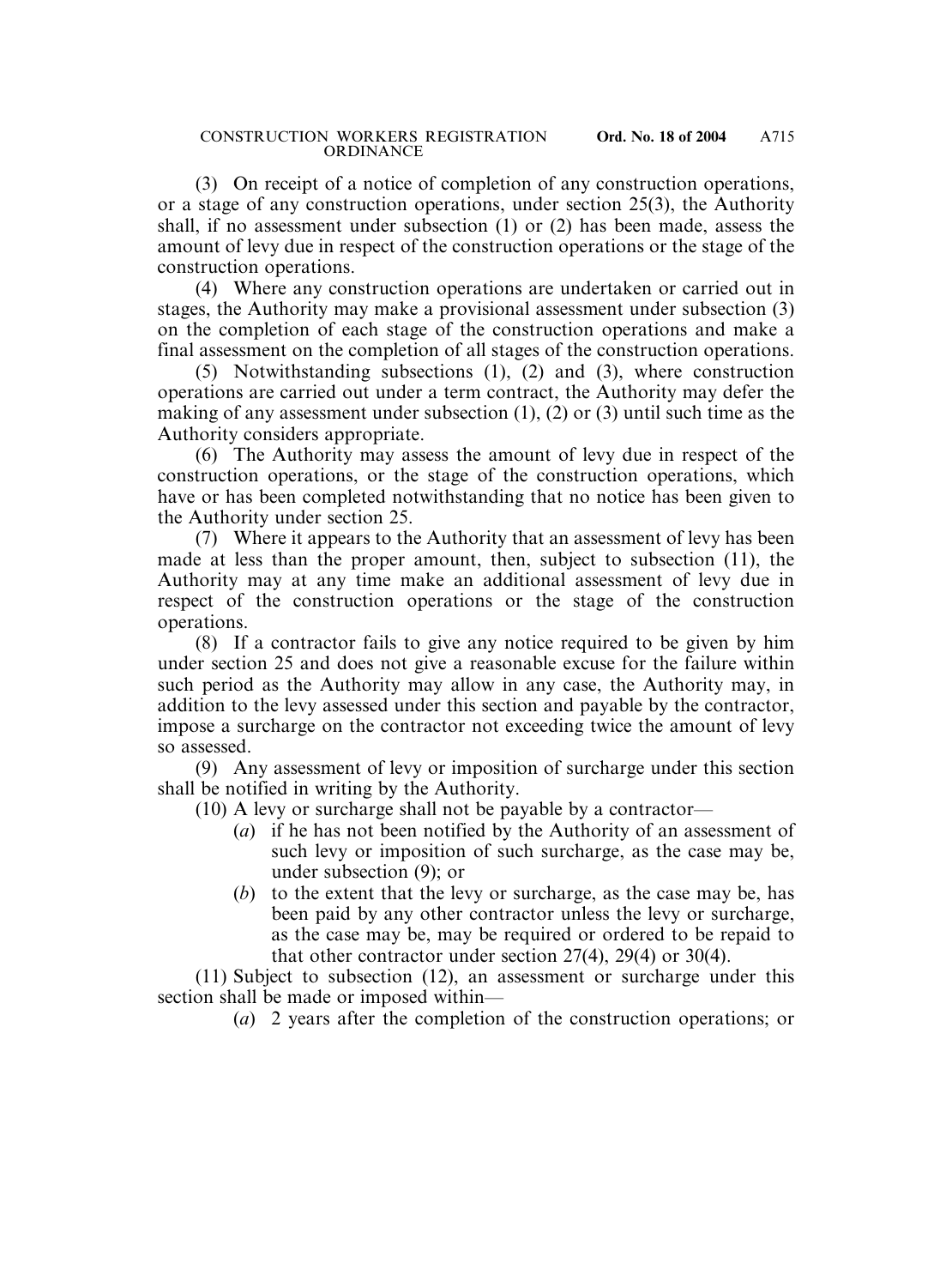(*b*) 1 year after evidence of facts, sufficient in the opinion of the Authority to justify the making of the assessment or the imposition of the surcharge, comes to its knowledge,

whichever is the later.

(12) If construction operations are carried out under a term contract, an assessment or surcharge under this section shall be made or imposed within—

- (*a*) 2 years after the completion of all construction operations to which the contract relates;
- (*b*) 2 years after the expiration of the period within which all construction operations to which the contract relates have to be completed as provided for by the contract; or
- (*c*) 1 year after evidence of facts, sufficient in the opinion of the Authority to justify the making of the assessment or the imposition of the surcharge, comes to its knowledge,

whichever is the last to occur.

(13) For the purposes of this section, where the amount of levy due in respect of a stage of any construction operations is assessed under this section, the amount of levy shall be assessed as if such stage of the construction operations separately constitutes construction operations subject to payment of levy under this Ordinance.

### **27. Payment of levy**

(1) The amount of levy or surcharge specified in a notice given to a contractor under section 26(9) shall be paid by the contractor to the Authority within 28 days after the receipt by him of the notice.

(2) If the amount of levy or surcharge is not paid within the period specified in subsection (1), the contractor shall be liable to pay, in addition, a penalty of 5% of the amount unpaid.

(3) If the amount of levy or surcharge including any penalty payable under subsection (2) is not paid within 3 months after the expiry of the period specified in subsection (1), the contractor shall be liable to pay, in addition, a further penalty of 5% of the amount unpaid.

(4) The Authority may remit all or part of any levy or surcharge payable under subsection (1), or any penalty or further penalty payable under subsection (2) or (3), if, in the special circumstances of any case, it thinks it fair and reasonable to do so, and if the amount so remitted has been paid, it shall be repaid.

(5) Payment shall be made in accordance with subsections (1), (2) and (3) notwithstanding that the contractor may wish to object to the levy assessed or surcharge imposed under section 26.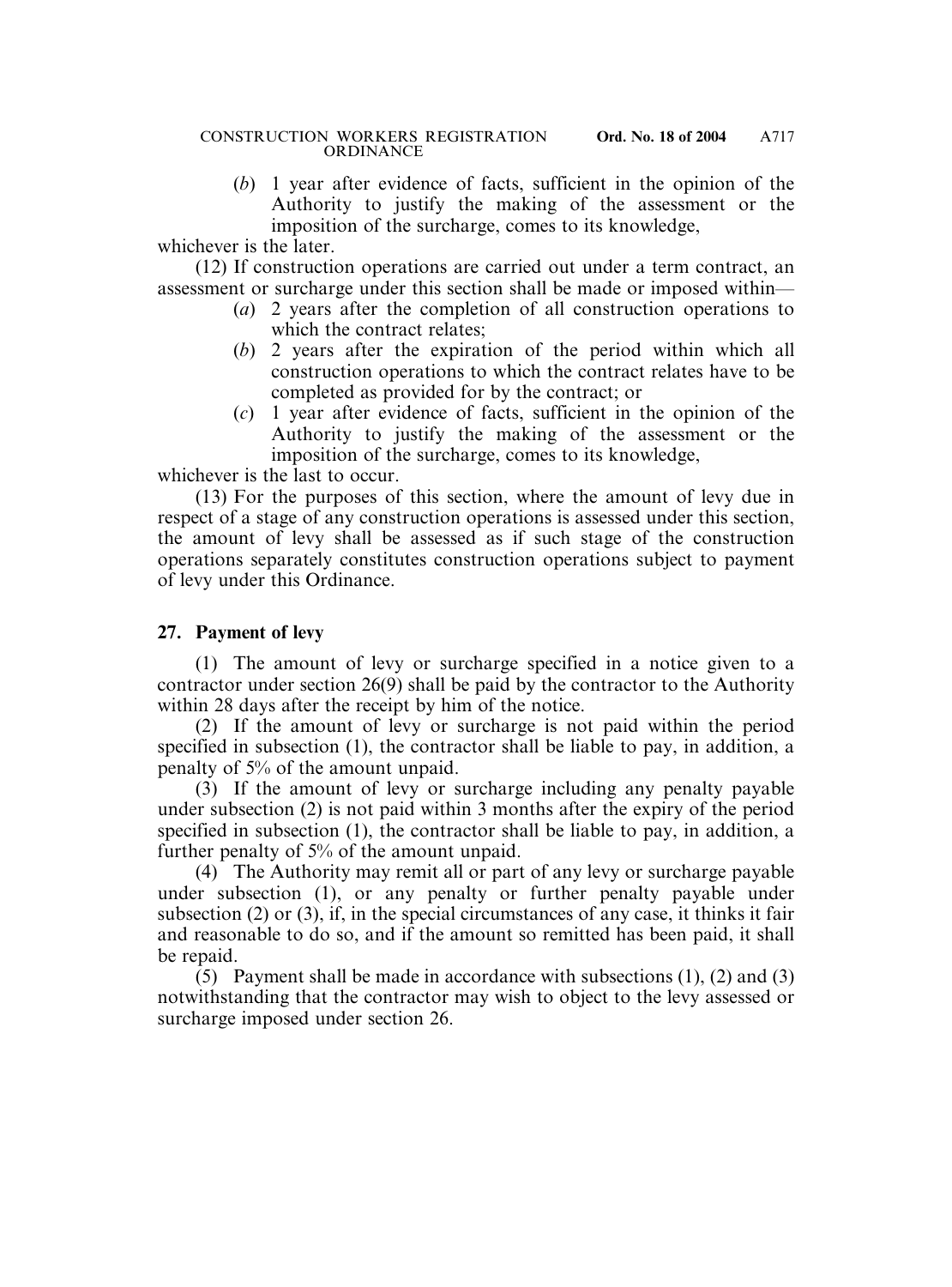### **28. Recovery of levy**

(1) Any amount of levy or surcharge, including the amount of any penalty or further penalty, due and payable under this Ordinance shall be recoverable as a debt due to the Authority.

(2) An action under subsection (1) may be brought in the District Court notwithstanding that the amount due exceeds the civil jurisdiction of the Court as may from time to time be determined under the District Court Ordinance (Cap. 336).

(3) Where an amount due under subsection (1) is within the jurisdiction of the Small Claims Tribunal established under the Small Claims Tribunal Ordinance (Cap. 338), an action may be brought in that Tribunal to recover that amount.

# **29. Objection**

(1) Any person who is notified under section 26(9) of an assessment of levy, or imposition of surcharge, may, by notice in writing served on the Authority within 21 days after the receipt by him of the notice, object to the levy or surcharge.

(2) A notice of objection under subsection (1) shall state precisely the grounds of objection and shall be accompanied by all written statements and other documentary evidence relied upon by the objector in support of the objection.

(3) An objection under subsection (1) shall be considered by the Authority, which may confirm, cancel or reduce the levy or surcharge.

(4) The Authority shall notify in writing the objector of its decision under subsection (3) within 28 days after the receipt by the Authority of the notice of objection under subsection (1) and, if a levy or surcharge is cancelled or reduced, any amount which has been paid by the objector in excess of that found to be due, excluding the amount of any penalty or further penalty which has been paid, shall forthwith be repaid by the Authority to the objector.

# **30. Appeals**

(1) An objector who is aggrieved with a decision notified to him under section 29(4) may appeal to the District Court against that decision.

(2) An appeal under subsection (1) shall be lodged within 30 days after the receipt by the objector of the notification.

(3) An appeal under this section shall not be heard unless the amount of levy or surcharge that is the subject-matter of the appeal, including the amount of any penalty or further penalty, has been paid.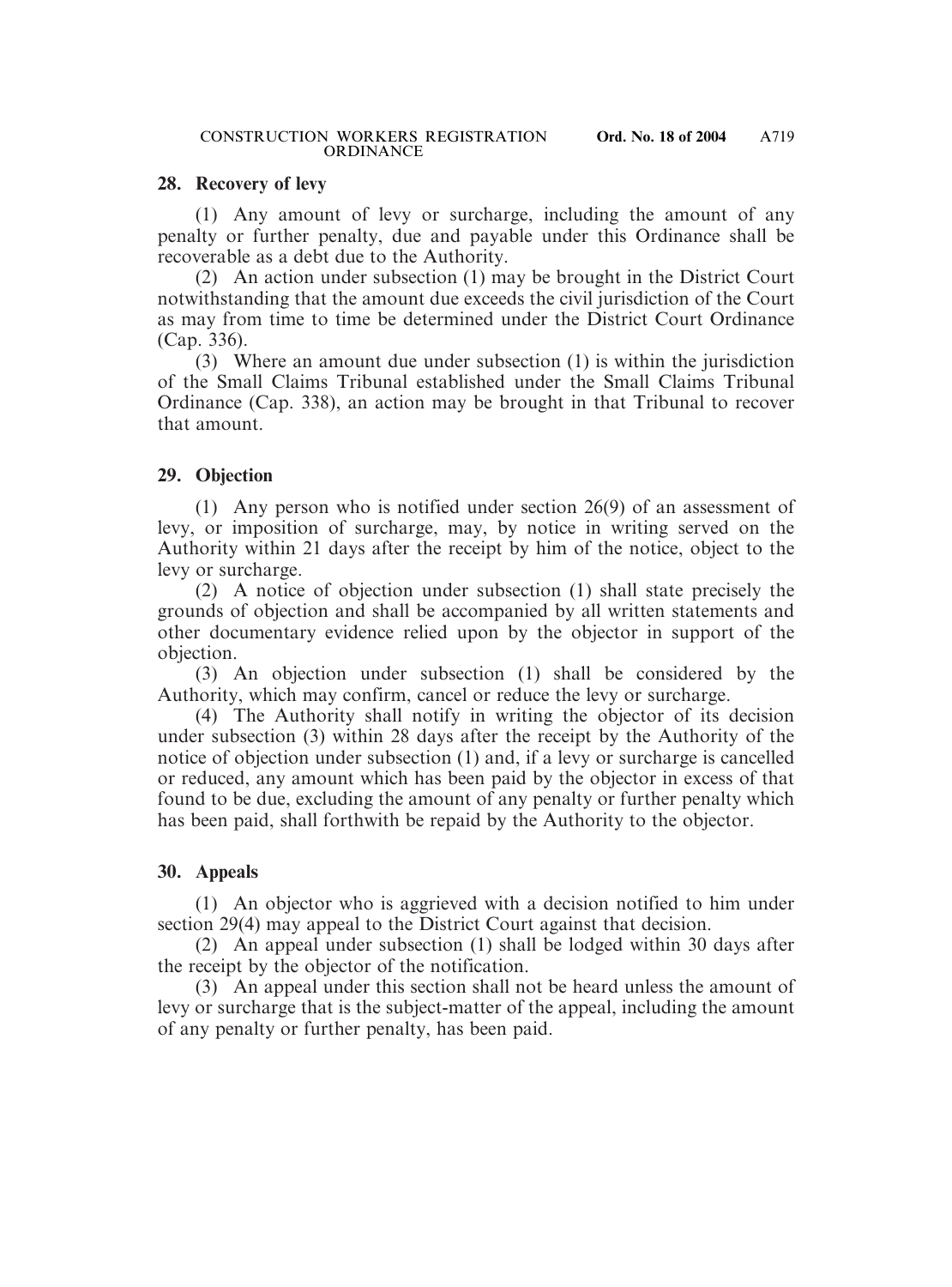- (4) On hearing any appeal under this section the District Court may—
	- (*a*) confirm, cancel or reduce the levy or surcharge;
	- (*b*) if it cancels or reduces a levy or surcharge, order the repayment of the amount of levy or surcharge cancelled or reduced, excluding the amount of any penalty or further penalty which has been paid, with interest from the date of payment to the Authority at such rate as the Court may determine or without interest; and
	- (*c*) make such order as it thinks fit as to the payment of the costs of the hearing.

# **31. Provision of information and production of documents**

(1) An employer, contractor or authorized person concerned in any construction operations shall—

- (*a*) provide the Authority or a levy inspector, within such time and in such form as the Authority or the inspector may specify, with such information relating to the construction operations (including any amount paid or payable in respect of the construction operations or any work connected therewith), or the name and address of the person for or by whom the construction operations are undertaken, as the Authority or the inspector may require for the purpose of performing its or his functions under this Ordinance;
- (*b*) on being so required by the Authority or a levy inspector, produce or cause to be produced any documents or records in his possession relating to the construction operations (including any amount paid or payable in respect of the construction operations or any work connected therewith) for inspection by the Authority or the inspector and permit the Authority or the inspector to take copies or make extracts from them or to remove them for a reasonable period.

(2) Subject to subsection (3), no person shall disclose otherwise than to the Authority, or to an employee of the Authority in his official capacity, any information provided or obtained under subsection (1) (including information obtained from documents or records) without the consent of the person who provided it or from whom it was obtained.

- (3) Subsection (2) shall not apply—
	- (*a*) to the provision of information under—
		- (i) section 31 of the Industrial Training (Construction Industry) Ordinance (Cap. 317); or
		- (ii) regulation 14 of the Pneumoconiosis (Compensation) (Assessment of Levy) Regulations (Cap. 360 sub. leg.);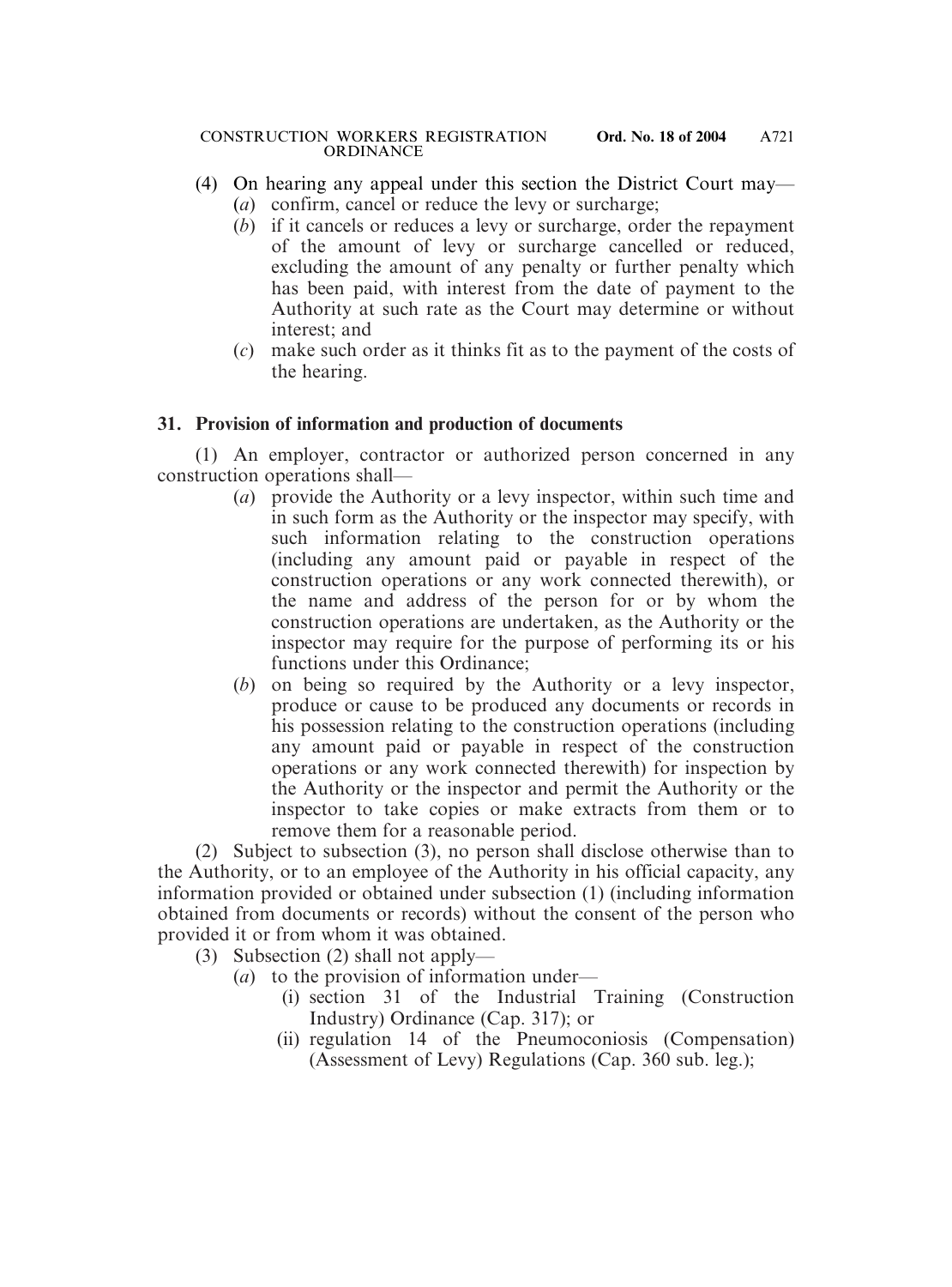- (*b*) to the supply of a copy of personal data in compliance with a data access request under section 18 of the Personal Data (Privacy) Ordinance (Cap. 486);
- (*c*) to the disclosure of information in the form of a summary of similar information provided by or obtained from a number of employers, contractors or authorized persons if the summary is so framed as not to enable particulars relating to any particular contractor's business to be ascertained from it;
- (*d*) to the disclosure of information by the Authority to any person authorized or employed by it for the purpose of checking or ascertaining the value of construction operations;
- (*e*) to the disclosure of information by the Authority to CITA, or to the Pneumoconiosis Compensation Fund Board established under the Pneumoconiosis (Compensation) Ordinance (Cap. 360); or
- $(f)$  to any disclosure of information made for the purpose of any legal proceedings brought under this Ordinance, or for the purpose of any report of any such proceedings.

(4) Any person who, without reasonable excuse, fails to comply with a requirement under subsection (1) when it is within his power to do so commits an offence and is liable on conviction to a fine at level 1.

(5) Any person who intentionally discloses any information in contravention of subsection (2) commits an offence and is liable on conviction to a fine at level 3.

# **32. Offences: Part 5**

(1) A person who is knowingly concerned in, or in the taking of steps with a view to, the fraudulent evasion of the payment of a levy, whether due from him or from any other person, commits an offence and is liable on conviction to a fine at level 3 or 3 times the amount of levy that was or was intended to be evaded by his conduct, whichever is the greater.

- (2) A person who—
	- (*a*) with intent to deceive, produces, supplies, sends or otherwise uses, for the purposes of this Part, any document or record that is false in a material particular; or
	- (*b*) in providing any information for the purposes of this Part, makes any statement which he knows to be false in a material particular or recklessly makes a statement that is false in a material particular,

commits an offence and is liable on conviction to a fine at level 3 or 3 times the amount of levy that was or was intended to be evaded by his conduct, whichever is the greater.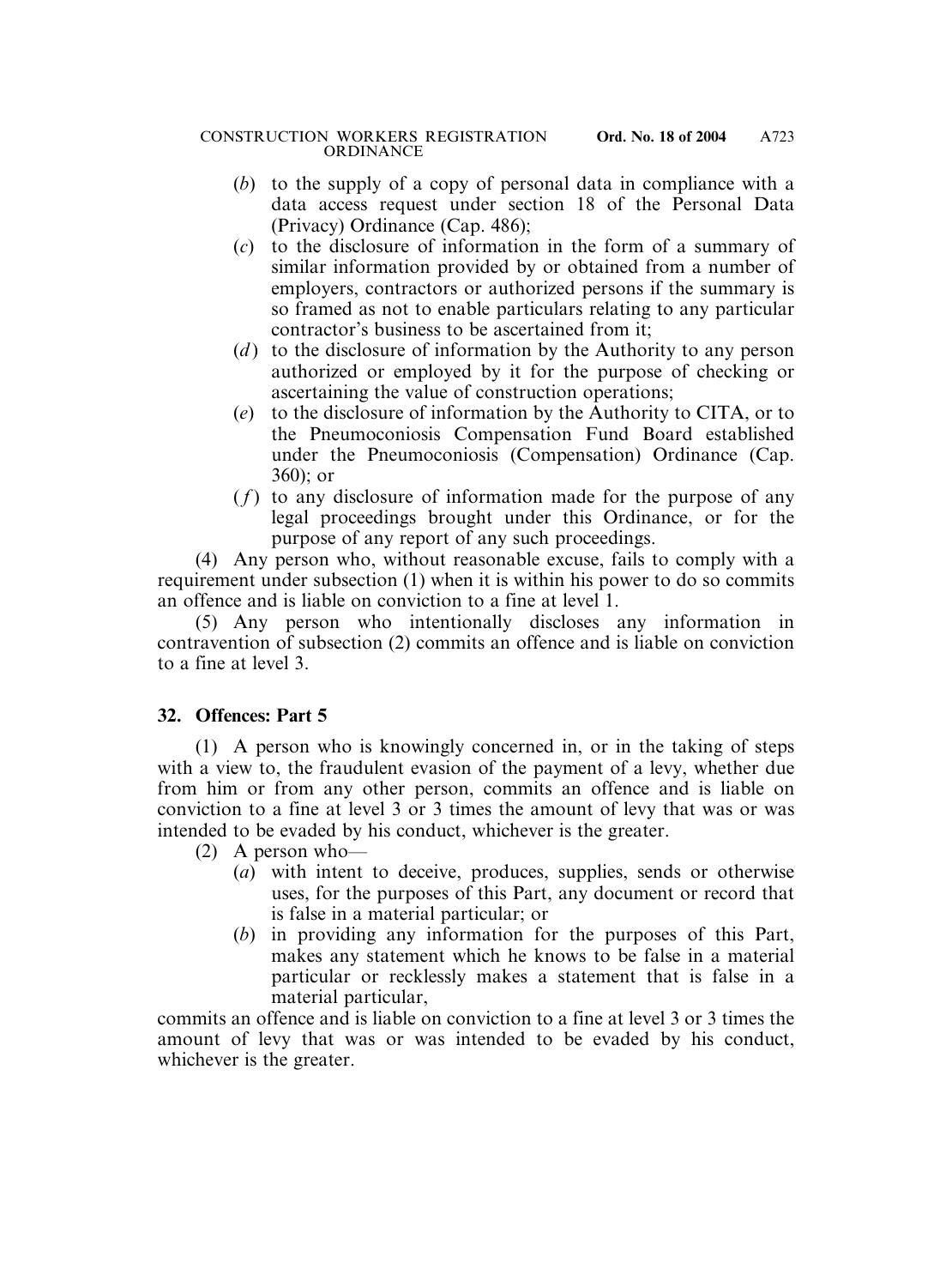# **33 Levy inspector**

The Authority may, subject to the approval of the Secretary, appoint in writing a person to be a levy inspector for the purposes of this Part.

# **34. Evidence by certificate, etc.**

A certificate purporting to be signed by a levy inspector—

- (*a*) that any notice required by or under this Part has or has not been given or has or has not been given on any date; or
- (*b*) that any amount of levy, surcharge, penalty or further penalty due under this Part has not been paid,

shall be sufficient evidence of that fact until the contrary is proved.

### **35. Authentication, and production in evidence of documents**

(1) A notice or document given or issued by the Authority for the purposes of this Part may be signed by a levy inspector.

(2) A document purporting to be a notice or document given or issued by the Authority for the purposes of this Part and purporting to be signed by a levy inspector shall be received in evidence and shall until the contrary is proved be deemed to be such a notice or document.

# PART 6

# REGISTRATION OF CONSTRUCTION WORKERS

# **36. Appointment of Registrar**

(1) The Authority shall, subject to the approval of the Secretary, appoint a person to be the Registrar of Construction Workers on such terms as the Authority thinks fit.

(2) An appointment under subsection (1) shall be notified in the Gazette.

# **37. Functions and powers of Registrar**

- (1) The Registrar shall—
	- (*a*) establish and maintain a Register of Construction Workers;
	- (*b*) examine, assess and verify the qualifications of applicants for registration or renewal of registration;
	- (*c*) receive and examine applications for registration or renewal of registration, and accept or reject those applications;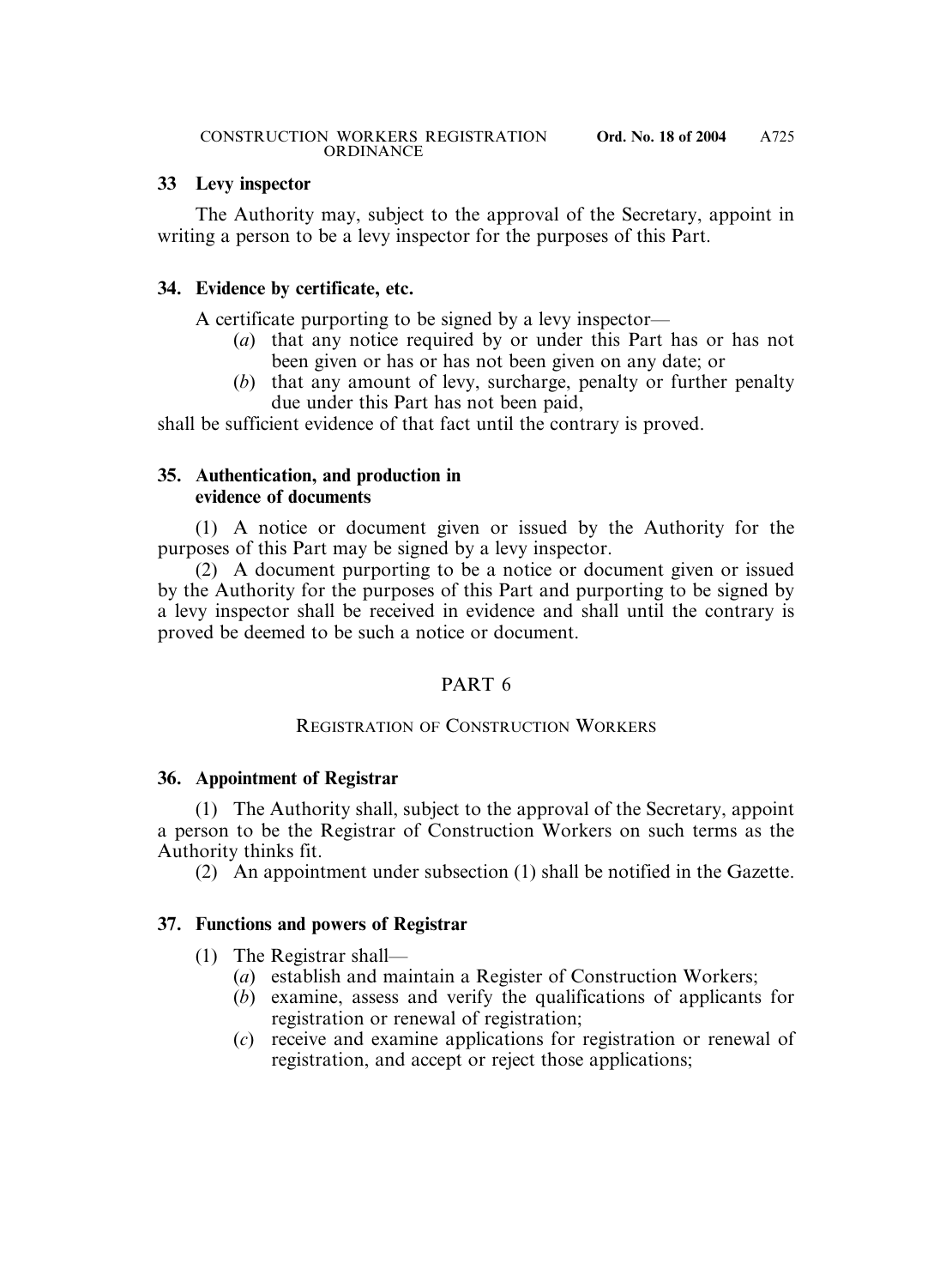- (*d*) collect from applicants for registration or renewal of registration, or for replacement registration cards, the prescribed fees in relation to the application and hand over to the Authority the fees so collected;
- (*e*) maintain a database of information relating to registered construction workers;
- (*f*) collect the copy of record furnished to the Registrar under section 58(7)(*b*) and if directed to do so by the Authority, either generally or in a particular case, provide to a public body the information contained in those records; and
- (*g*) perform such other functions as are imposed on the Registrar under this Ordinance or any other enactment.

(2) The Authority shall not direct the Registrar to provide to a public body any of the information referred to in subsection  $(1)(f)$  unless the information is—

- (*a*) to be used in relation to the enforcement of any law; or
- (*b*) in the form of a summary that is so framed as not to enable particulars relating to any particular registered construction worker to be ascertained from it.

(3) The Registrar may do all such things as are necessary for, or incidental or conductive to, the performance of the Registrar's functions and may exercise such powers as are conferred on the Registrar under this Ordinance or any other enactment.

# **38. Register of Construction Workers**

(1) An entry in the Register of a person as a registered construction worker shall show—

- (*a*) the name of the person;
- (*b*) the registration number of the person;
- (*c*) the date of registration;
- $(d)$  the date on which the registration expires;
- (*e*) whether the person is registered as—
	- (i) a registered skilled worker for a designated trade;
	- (ii) a registered skilled worker (provisional) for a designated trade;
	- (iii) a registered semi-skilled worker for a designated trade;
	- (iv) a registered semi-skilled worker (provisional) for a designated trade; or
	- (v) a registered general worker;
- (*f*) unless the person is registered as a registered general worker, the designated trade for which the person is registered; and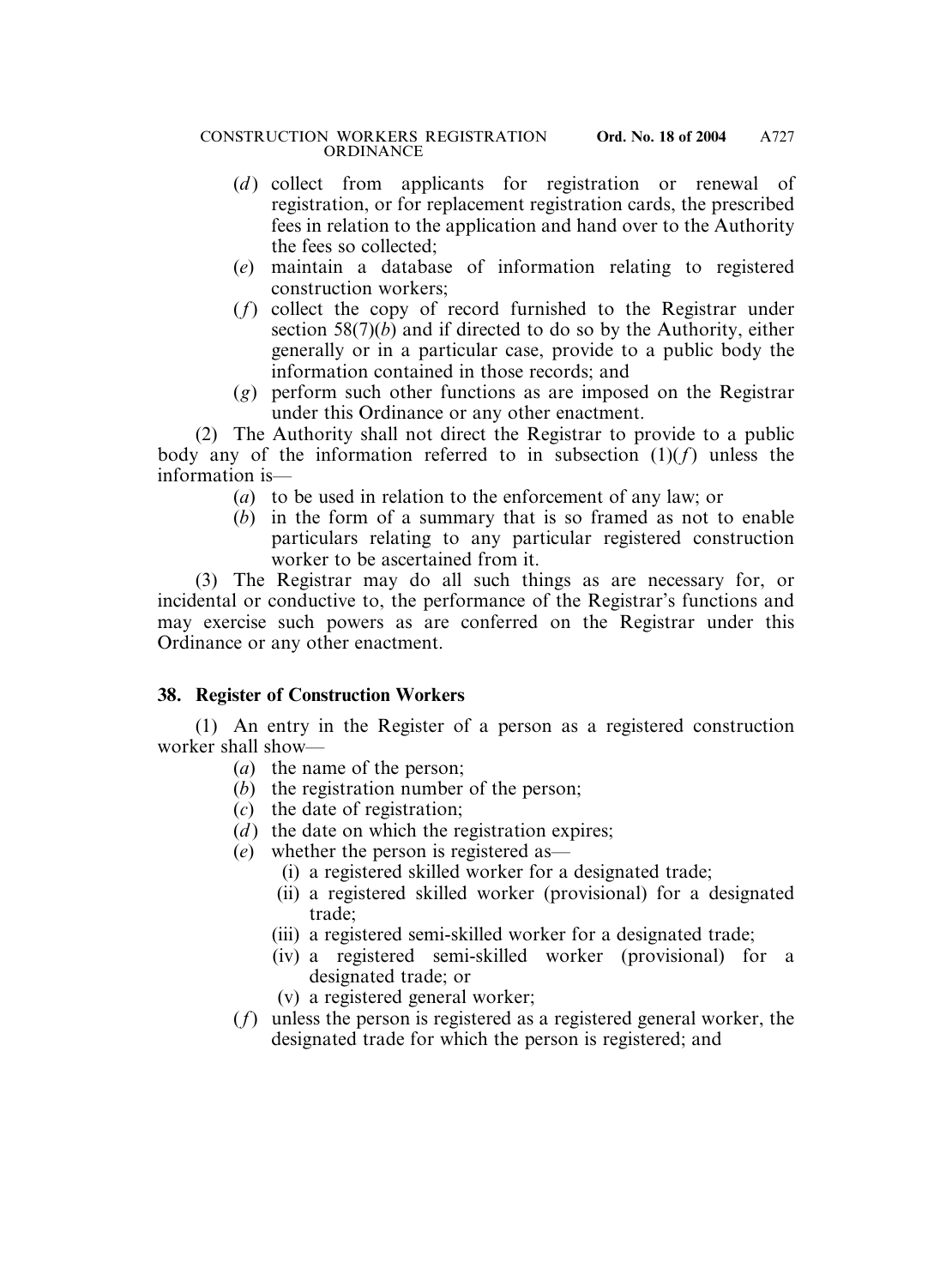- (*g*) a remark to be entered under section 49(4)(*b*) in relation to the person.
- (2) For the purpose of enabling a member of the public—
	- (*a*) to ascertain whether a person is a registered construction worker; and
	- (*b*) if that person is a registered construction worker, to ascertain the particulars of the registration of that person,

the Register shall be available to any person for inspection free of charge at the office of the Registrar at such reasonable times as the Registrar may specify.

(3) A person whose name is entered in the Register shall notify in writing the Registrar of any change in his name or address within one month of the change.

(4) A person who, without reasonable excuse, contravenes subsection (3) commits an offence and is liable on conviction to a fine at level 1.

- (5) A person who, without lawful authority—
	- (*a*) obliterates, defaces or otherwise alters an existing entry in the Register; or
	- (*b*) adds a new entry in the Register,

commits an offence and is liable to a fine at level 3.

# **39. Application for registration**

- (1) A person may apply to the Registrar for registration as—
	- (*a*) a registered skilled worker for one or more designated trades set out in Part 1 or 2 of Schedule 1;
	- (*b*) a registered skilled worker (provisional) for one or more designated trades set out in Part 1 or 2 of Schedule 1;
	- (*c*) a registered semi-skilled worker for one or more designated trades set out in Part 2 or 3 of Schedule 1;
	- (*d*) a registered semi-skilled worker (provisional) for one or more designated trades set out in Part 2 or 3 of Schedule 1; or
	- (*e*) a registered general worker.
- (2) An application under subsection (1) shall be—
	- (*a*) in the specified form; and
	- (*b*) accompanied by the prescribed fee.

(3) Paragraphs (*b*) and (*d* ) of subsection (1) each expires on a day or days to be appointed by the Secretary by notice published in the Gazette.

# **40. Qualifications for registration**

(1) The Registrar shall not register a person as a registered construction worker unless the Registrar is satisfied that—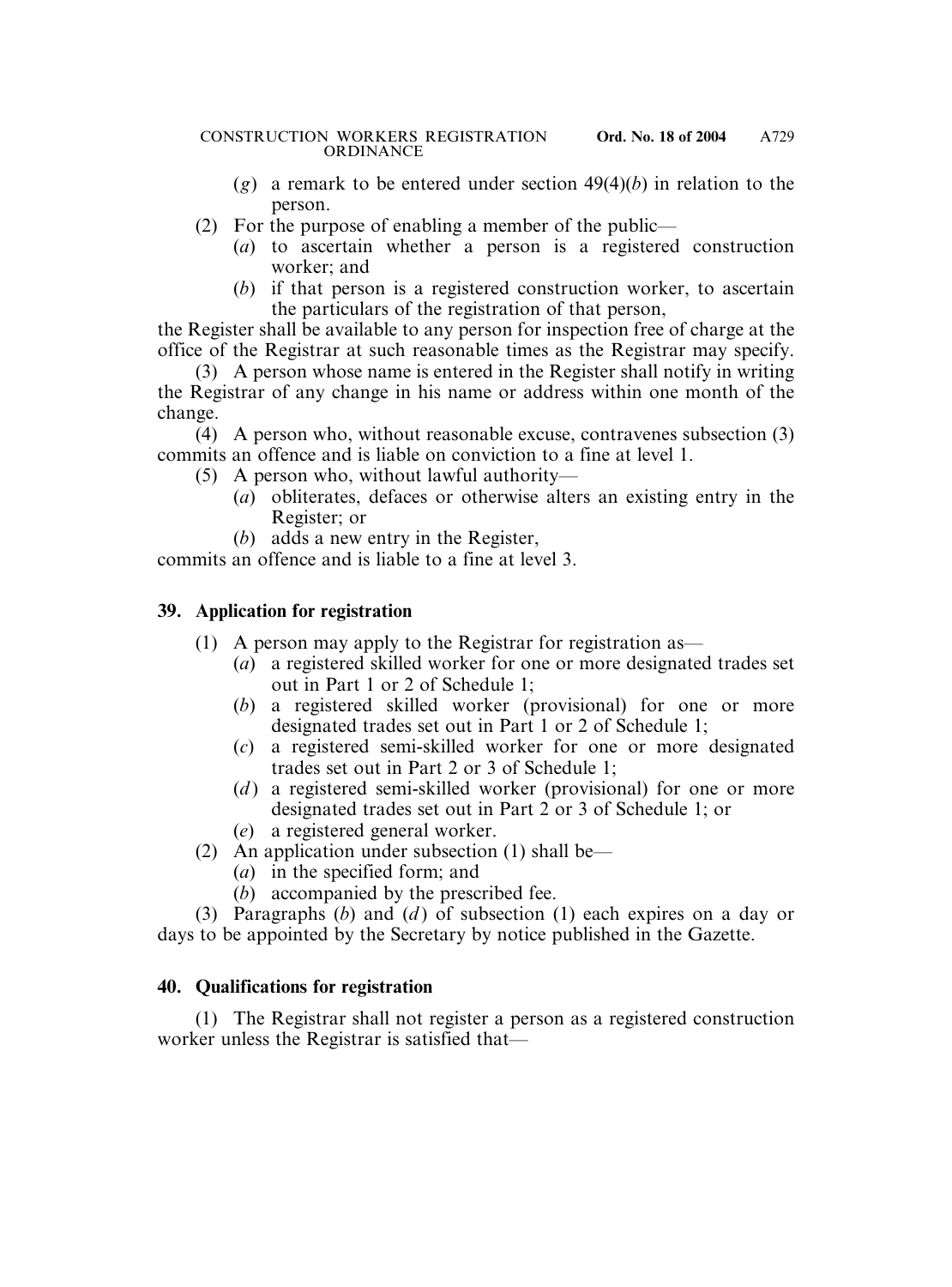- (*a*) the person holds a certificate referred to in section 6BA(2) of the Factories and Industrial Undertakings Ordinance (Cap. 59) in respect of that person's attendance at a safety training course that relates to construction work within the meaning of that Ordinance; and
- (*b*) the person—
	- (i) is a Hong Kong permanent resident; or
	- (ii) is not subject to any conditions of stay in Hong Kong that he shall not take up any paid or unpaid employment in Hong Kong.

(2) Subject to section 42(4), the Registrar shall not register a person as a registered skilled worker for a designated trade set out in Part 1 of Schedule 1 unless the Registrar is satisfied that the person—

- (*a*) holds a certificate set out in column 3, or a qualification set out in column 4, of that Part opposite the trade;
- (*b*) holds a certificate referred to in section  $41(1)(b)$ 
	- (i) in respect of a training course that the Authority specifies under section 41(1) in relation to the registered skilled workers (provisional) for the trade; and
	- (ii) issued to the person while a registered skilled worker (provisional) for the trade; or
- (*c*) holds a qualification that the Registrar, in consultation with the Qualifications Committee, considers as an equivalent qualification.

(3) Subject to section 42(5), the Registrar shall not register a person as a registered skilled worker for a designated trade set out in Part 2 of Schedule 1 unless the Registrar is satisfied that the person—

- (*a*) holds a certificate set out in column 3, or a qualification set out in column 4, of that Part opposite the trade;
- (*b*) holds a certificate referred to in section  $41(1)(b)$ 
	- (i) in respect of a training course that the Authority specifies under section 41(1) in relation to the registered skilled workers (provisional) for the trade; and
	- (ii) issued to the person while a registered skilled worker (provisional) for the trade; or
- (*c*) holds a qualification that the Registrar, in consultation with the Qualifications Committee, considers as an equivalent qualification.

(4) Subject to section 42(1), (2) and (5), the Registrar shall not register a person as a registered skilled worker (provisional) for a designated trade set out in Part 1 or 2 of Schedule 1 unless the Registrar is satisfied that, as at the commencement of this subsection, the person has, for a period, or an aggregate period, of not less than 6 years, personally carried out construction work that involves any work described in column 2 of that Part opposite the trade.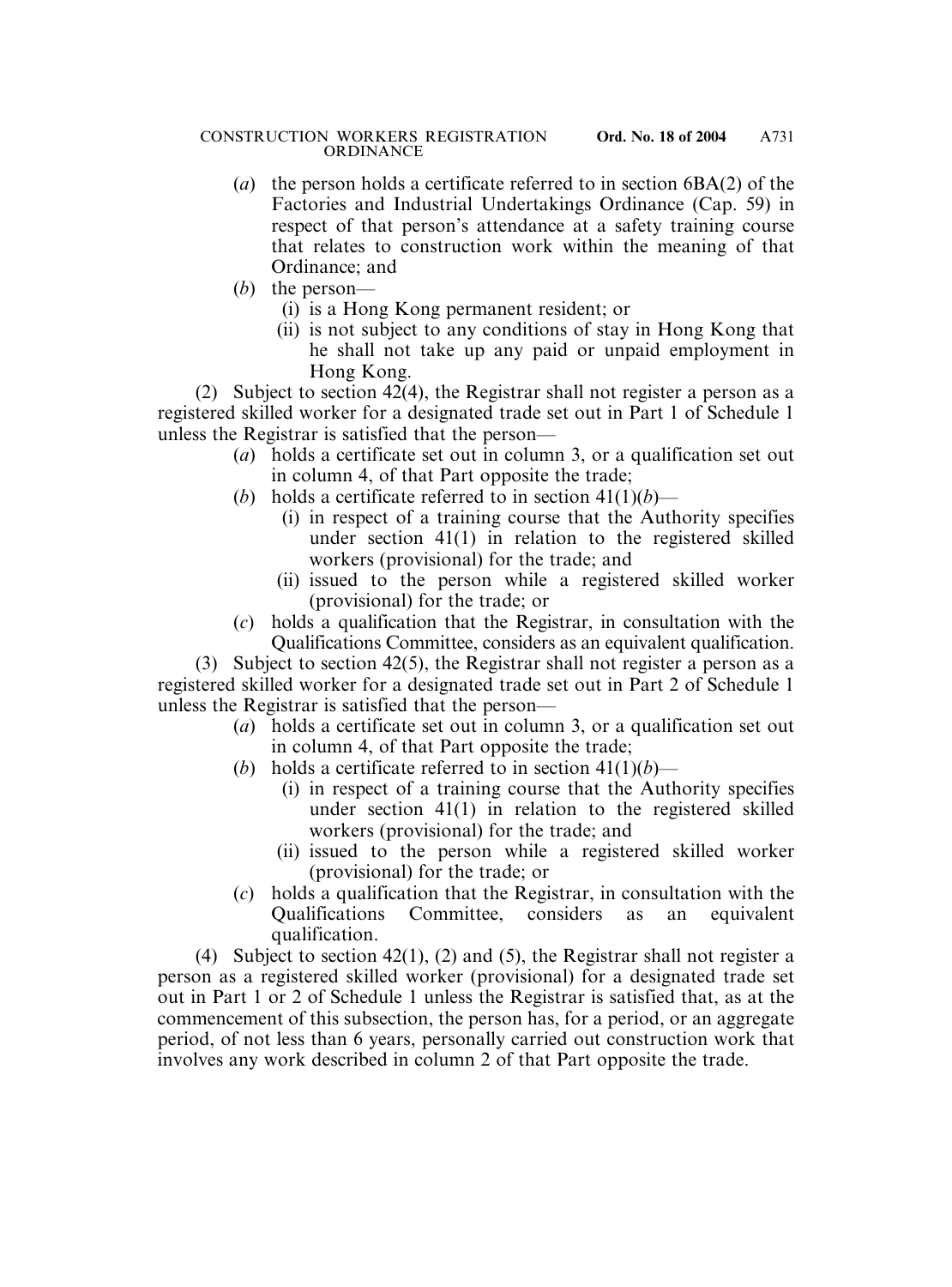(5) Subject to section 42(5), the Registrar shall not register a person as a registered semi-skilled worker for a designated trade set out in Part 2 of Schedule 1 unless the Registrar is satisfied that the person—

- (*a*) holds an intermediate trade test certificate set out in column 5 of that Part opposite the trade; or
- (*b*) holds a qualification that the Registrar, in consultation with the Qualifications Committee, considers as an equivalent qualification.

(6) The Registrar shall not register a person as a registered semi-skilled worker for a designated trade set out in Part 3 of Schedule 1 unless the Registrar is satisfied that the person—

- (*a*) holds an intermediate trade test certificate set out in column 3, or a qualification set out in column 4, of that Part opposite the trade; or
- (*b*) holds a qualification that the Registrar, in consultation with the Qualifications Committee, considers as an equivalent qualification.

(7) Subject to section 42(2), (3) and (5), the Registrar shall not register a person as a registered semi-skilled worker (provisional) for a designated trade set out in Part 2 or 3 of Schedule 1 unless the Registrar is satisfied that, as at the commencement of this subsection, the person has, for a period, or an aggregate period, of not less than 2 years, personally carried out construction work that involves any work described in column 2 of that Part opposite the trade.

### **41. Training course for registered skilled worker (provisional)**

(1) The Authority may, in relation to the registered skilled workers (provisional) for a designated trade, specify a training course—

- (*a*) which is, in the opinion of the Authority, a course of training for those workers on carrying out on a construction site construction work that involves any work described in column 2 of Part 1, 2 or 3 of Schedule 1 opposite the trade; and
- (*b*) in respect of which a certificate is issued to a person who—
	- (i) attends and completes the course;
	- (ii) attends and completes the assessment, conducted during or at the end of the course, of the person's competence in the area covered by the course; and
	- (iii) satisfies the assessor that the person is so competent.

(2) The Authority shall give notice in the Gazette of any training course that it specifies under subsection (1).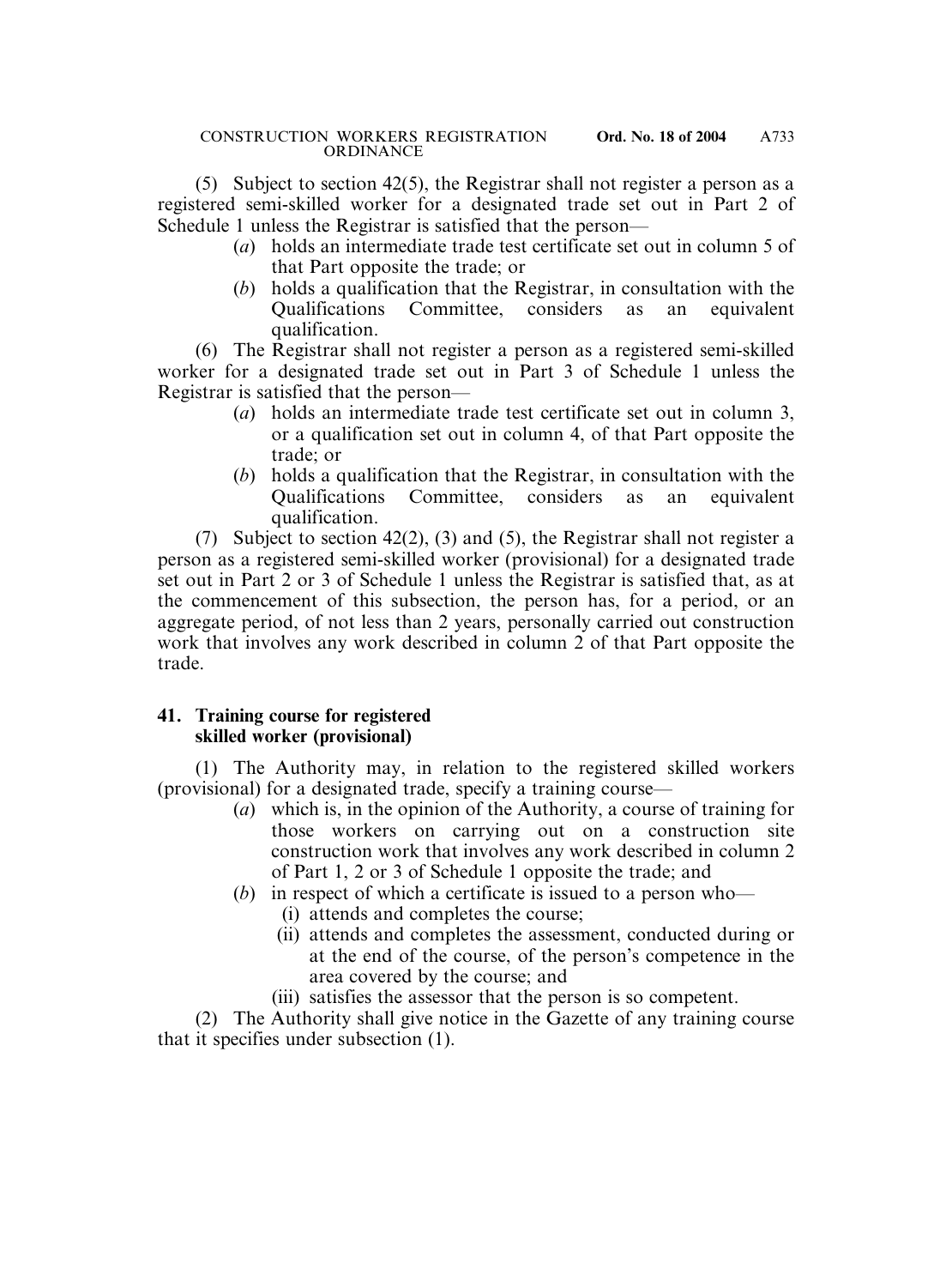(3) A registered skilled worker (provisional) for a designated trade may, at his own cost, attend a training course that the Authority specifies under subsection (1) in relation to the registered skilled workers (provisional) for the trade.

#### **42. Special provision on registration for certain trades**

(1) The Registrar shall not register a person as a registered skilled worker (provisional) for a designated trade set out in Part 1 of Schedule 1 if a qualification is set out in column 4 of that Part opposite the trade.

(2) The Registrar shall not register a person as a registered skilled worker (provisional), or a registered semi-skilled worker (provisional), for a designated trade set out in Part 2 of Schedule 1 if a qualification is set out in column 4 of that Part opposite the trade.

(3) The Registrar shall not register a person as a registered semi-skilled worker (provisional) for a designated trade set out in Part 3 of Schedule 1 if a qualification is set out in column 4 of that Part opposite the trade.

(4) The Registrar shall not register a person as a registered skilled worker for the designated trade of diver unless the Registrar is satisfied that the person is certified by a registered medical practitioner that the person is medically fit to dive.

(5) The Registrar shall not register a person as a registered skilled worker, a registered skilled worker (provisional), a registered semi-skilled worker, or a registered semi-skilled worker (provisional), for the designated trade of Building Security System Mechanic unless the Registrar is satisfied that the person holds a permit in relation to the activities within paragraph (*c*) or (*d* ) of the definition of "security work" in section 2 of the Security and Guarding Services Ordinance (Cap. 460).

#### **43. Acceptance and rejection of registration**

(1) The Registrar shall accept or reject an application for registration or renewal of registration in accordance with this Ordinance.

(2) Where the Registrar rejects an application for registration or renewal of registration, the Registrar shall notify in writing the applicant of the rejection and the reasons for the rejection.

### **44. Expiry and renewal of registration**

(1) Subject to subsection (5), the registration of a person shall expire on a day that is specified by the Registrar in accordance with subsection (2).

(2) The date so specified shall—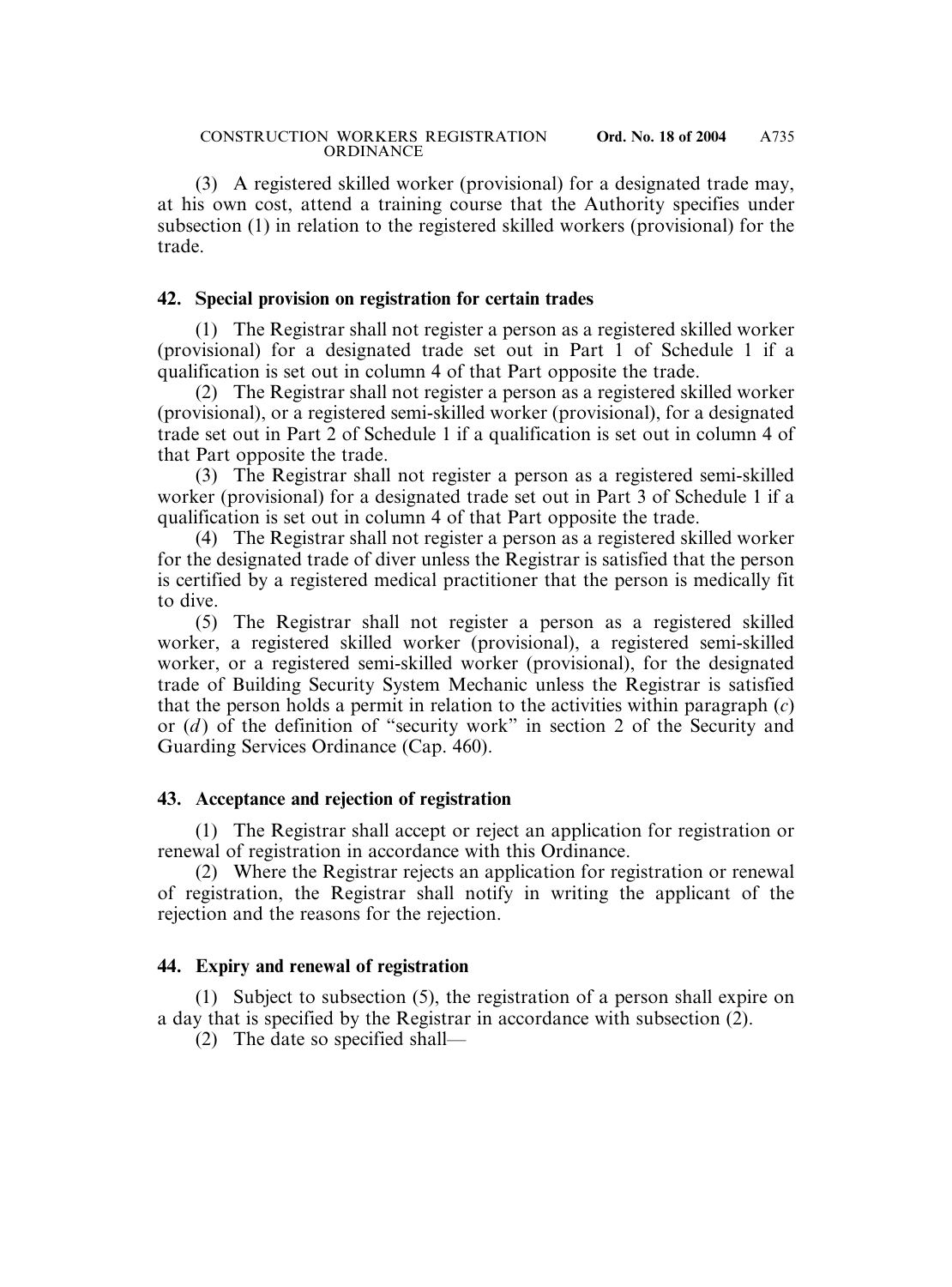- (*a*) if the person is a Hong Kong permanent resident, subject to subsection (3), be not less than 12 months, and not more than 48 months, after the relevant date;
- (*b*) if the person is not a Hong Kong permanent resident, subject to subsections (3) and (4), be not more than 48 months after the relevant date.

(3) If, on the date of registration or renewal of registration, the person holds another registration that is in effect, the date so specified shall be the day on which that other registration expires.

(4) If, on the date of registration or renewal of registration, the person is subject to a condition of stay in Hong Kong limiting the period during which the person may remain in Hong Kong, the date so specified shall be a day within that period.

- (5) A person may apply to the Registrar for the renewal of his registration.
- (6) An application under subsection (5) shall be—
	- (*a*) in the specified form; and
	- (*b*) accompanied by the prescribed fee.
- (7) An application under subsection (5) shall be made—
	- (*a*) not earlier than 3 months before and not later than 7 business days before the date of expiry of the person's registration;
	- (*b*) after the expiry of the period referred to in paragraph (*a*) but before the date on which the Registrar gives notice to the person that the Registrar intends to cancel the person's registration under section 49(1)(*b*); or
	- (*c*) in the case where the Registrar has given notice to the person that the Registrar intends to cancel the person's registration under section  $49(1)(b)$ , before the expiry of the period of 14 days referred to in section 49(2)(*b*).

(8) The Registrar shall not renew the registration of a person unless the Registrar is satisfied that—

- (*a*) the person complies with the applicable requirements for registration set out in sections 40 and 42(4) and (5); and
- (*b*) if the registration will, on the date of its expiry, have been in effect for not less than 2 years, the person has attended and completed, during the period of 1 year immediately before the date of application for renewal of the registration, such development courses applicable to his registration as the Authority may specify.

(9) The Authority shall give notice in the Gazette of the development courses that it specifies for the purposes of subsection (8)(*b*).

(10) In this section—

"registration" (註冊) means registration under this Ordinance as—

(*a*) a registered skilled worker for a designated trade;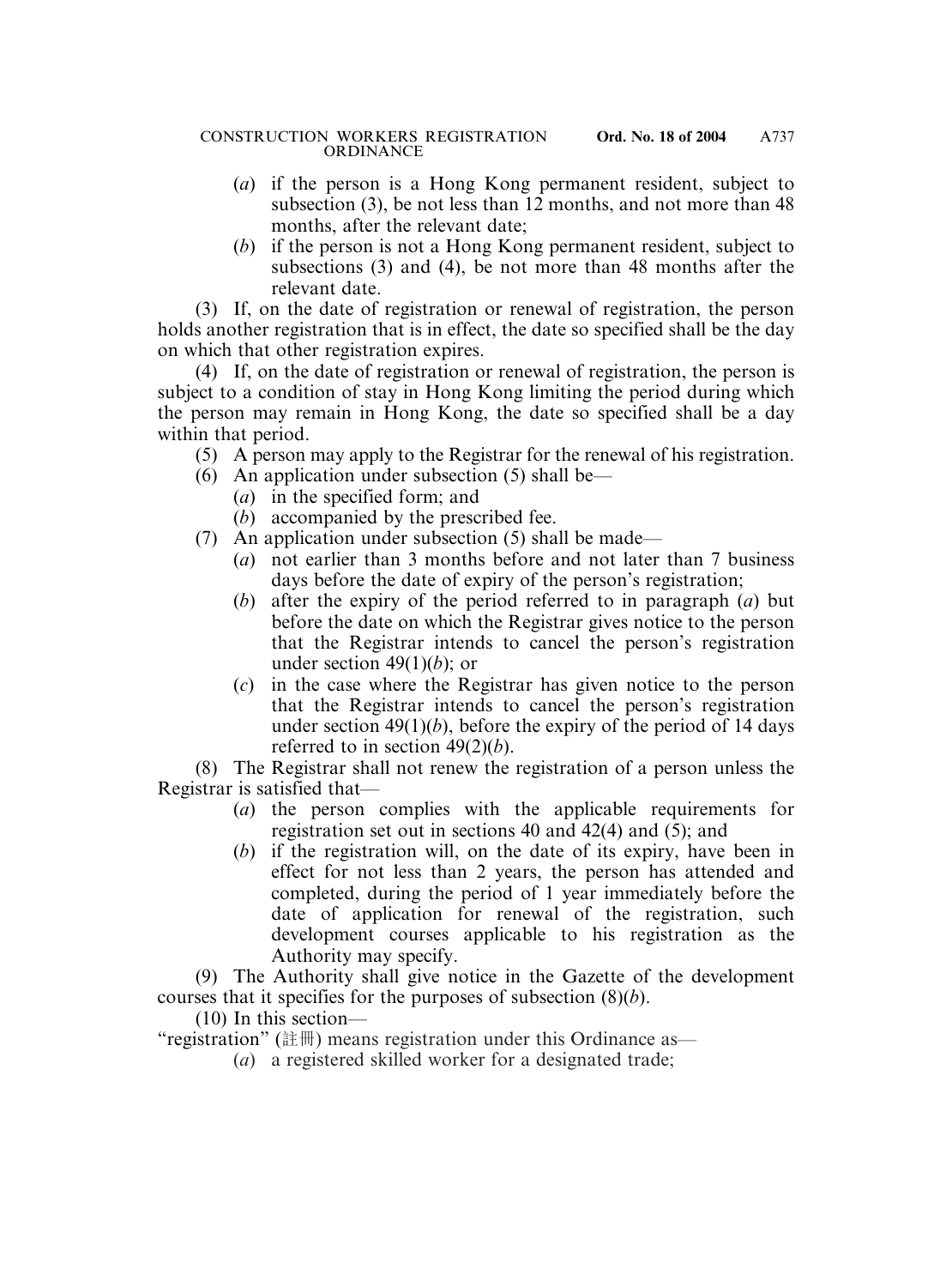- (*b*) a registered semi-skilled worker for a designated trade; or
- (*c*) a registered general worker,

and "registered"  $(\ddot{\ddot{\text{t}}} \ddot{\text{t}} \ddot{\text{m}})$  shall be construed accordingly; "relevant date" (有關日期) means—

- (*a*) the date of registration;
- (*b*) in the case of an application for renewal of registration made in accordance with subsection  $(7)(a)$ , the date on which the registration would have expired but for the renewal;
- (*c*) in the case of an application for renewal of registration made in accordance with subsection (7)(*b*)—
	- (i) the date on which the registration would have expired but for the renewal; or
	- (ii) the date of renewal of registration,
	- whichever is the later; or
- (*d*) in the case of an application for renewal of registration made in accordance with subsection  $(7)(c)$ , the date of renewal of registration.

# **45. Expiry of registration as registered skilled worker (provisional), etc.**

(1) The registration of a person as a registered skilled worker (provisional) for a designated trade shall expire—

- (*a*) on the third anniversary of the date of registration; or
- (*b*) on the date on which the person is registered as a registered skilled worker for the trade,

whichever is the earlier.

(2) The registration of a person as a registered semi-skilled worker (provisional) for a designated trade shall expire—

- (*a*) on the third anniversary of the date of registration; or
- (*b*) on the date on which the person is registered as a registered skilled worker, or a registered semi-skilled worker, for the trade,

whichever is the earlier.

(3) The registration of a person as a registered skilled worker (provisional), or a registered semi-skilled worker (provisional), for a designated trade is not renewable.

### **46. Issue of registration card**

(1) Subject to subsections (2), (3) and (4), the Registrar shall, on registering a person as a registered construction worker ("current registration"), issue to the person a registration card in respect of the current registration.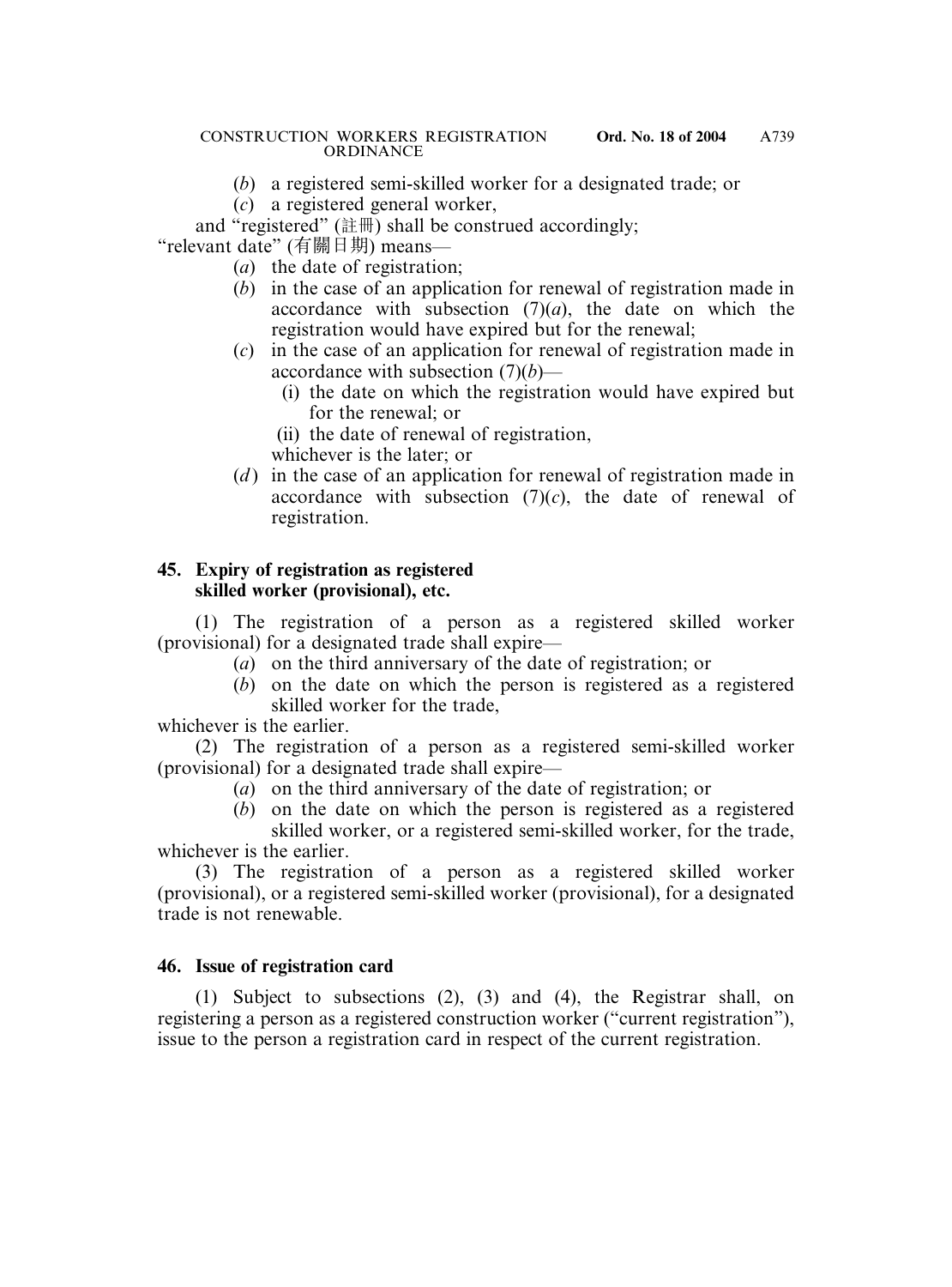(2) If the person was issued a registration card in respect of a registration that is in effect ("previous registration"), the Registrar shall—

- (*a*) revise the data recorded on the card to the effect that the card is in respect of the current registration and the previous registration; and
- (*b*) issue to the person the card with the revised data recorded on it.
- $(3)$  If—
	- (*a*) the person was issued a registration card in respect of a previous registration;
	- (*b*) the person has applied to the Registrar for a replacement registration card under subsection (8); and
	- (*c*) the Registrar is satisfied that the registration card concerned has in fact been lost or destroyed,

the Registrar shall issue to the person a replacement registration card in respect of the current registration and the previous registration.

- $(4)$  If—
	- (*a*) the person was issued a registration card in respect of a previous registration;
	- (*b*) the person has applied to the Registrar for a replacement registration card under subsection (9); and
	- (*c*) the Registrar is satisfied that the registration card concerned has in fact been damaged and surrendered to the Registrar,

the Registrar shall issue to the person a replacement registration card in respect of the current registration and the previous registration.

(5) Subject to subsections (6) and (7), if the Registrar renews the registration of a person, the Registrar shall—

- (*a*) revise the data recorded on the registration card issued to the person to the effect that the registration has been renewed; and
- (*b*) issue to the person the card with the revised data recorded on it.
- $(6)$  If—
	- (*a*) the person has applied to the Registrar for a replacement registration card under subsection (8); and
	- (*b*) the Registrar is satisfied that the registration card concerned has in fact been lost or destroyed,

the Registrar shall issue to the person a replacement registration card with the data revised to the effect that the registration has been renewed.

- $(7)$  If—
	- (*a*) the person has applied to the Registrar for a replacement registration card under subsection (9); and
	- (*b*) the Registrar is satisfied that the registration card concerned has in fact been damaged and surrendered to the Registrar,

the Registrar shall issue to the person a replacement registration card with the data revised to the effect that the registration has been renewed.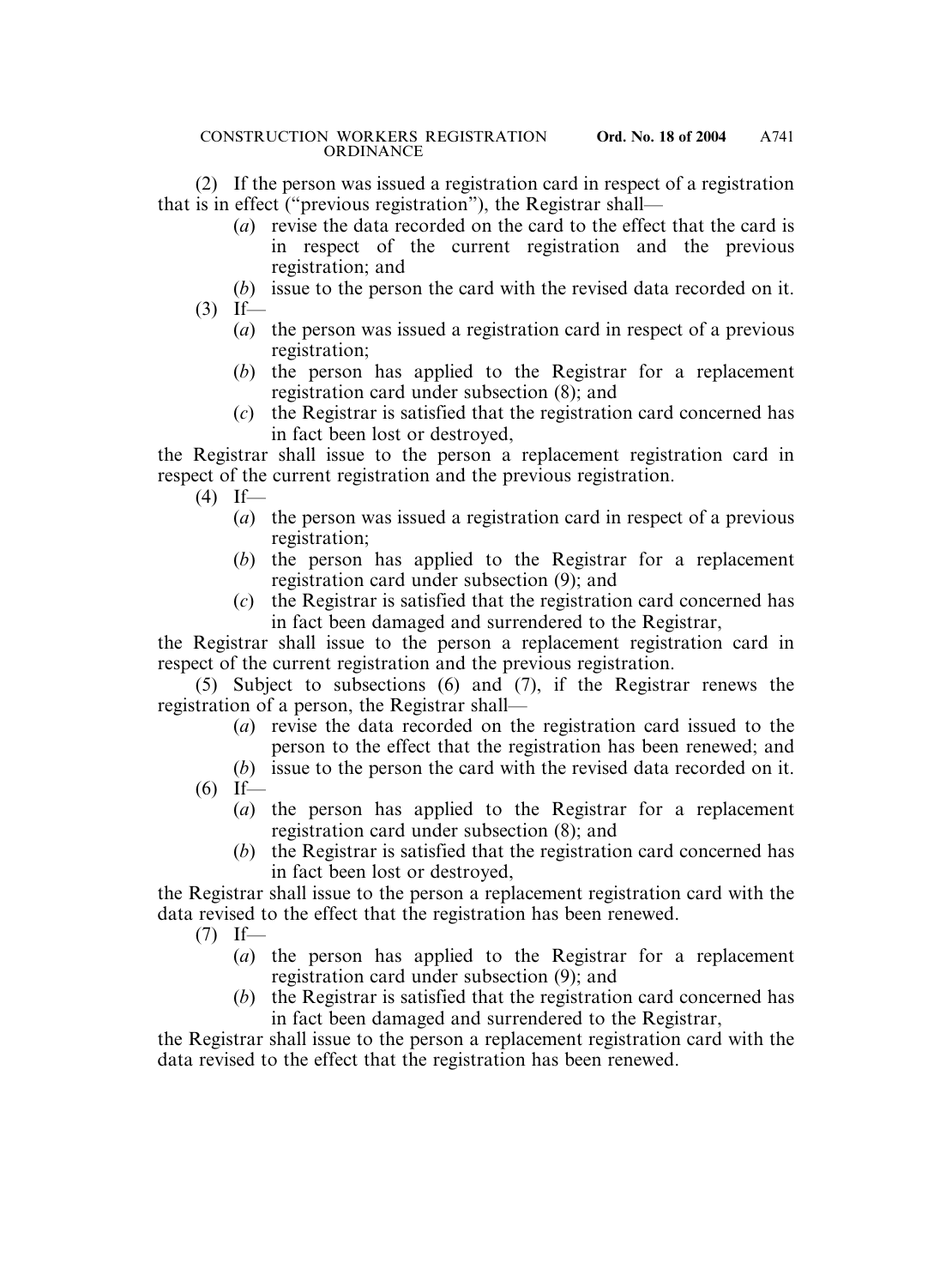(8) If a registration card has been lost or destroyed, the registered construction worker to whom it was issued shall as soon as practicable apply to the Registrar for a replacement registration card.

(9) If a registration card has been damaged, the registered construction worker to whom it was issued shall as soon as practicable—

- (*a*) surrender the card to the Registrar; and
- (*b*) apply to the Registrar for a replacement registration card.
- (10) An application under subsection  $(8)$  or  $(9)$  shall be—
	- (*a*) in the specified form; and
	- (*b*) accompanied by the prescribed fee.

(11) Subject to subsections (3) and (6), the Registrar shall issue a replacement registration card pursuant to an application under subsection (8) on being satisfied that the registration card that it will replace has in fact been lost or destroyed.

(12) Subject to subsections (4) and (7), the Registrar shall issue a replacement registration card pursuant to an application under subsection (9) on being satisfied that the registration card that it will replace has in fact been damaged and surrendered to the Registrar.

(13) A person who notifies the Registrar of a change in his name under section 38(3) shall as soon as practicable apply to the Registrar for a replacement registration card.

(14) An application under subsection (13) shall be in the specified form.

(15) On receiving an application under subsection (13), the Registrar, if satisfied that the change in name has been notified under section 38(3) shall pursuant to the application issue a replacement registration card.

(16) For the purposes of this Ordinance, a replacement registration card issued under subsection  $(3)$ ,  $(4)$ ,  $(6)$ ,  $(7)$ ,  $(11)$ ,  $(12)$  or  $(15)$  has the same effect as, and is an equivalent to, the registration card that it replaces.

### **47. Registration card**

(1) Subject to subsection (2), a registration card shall be in the specified form.

(2) A registration card shall be a card—

- (*a*) on the surface of which data may be printed or otherwise recorded; and
- (*b*) in which data may be stored in electronic form.
- (3) The Authority may, in relation to a registration card, specify—
	- (*a*) what data shall be printed or otherwise recorded on the surface of the card; and
	- (*b*) what data shall be stored in the card in electronic form.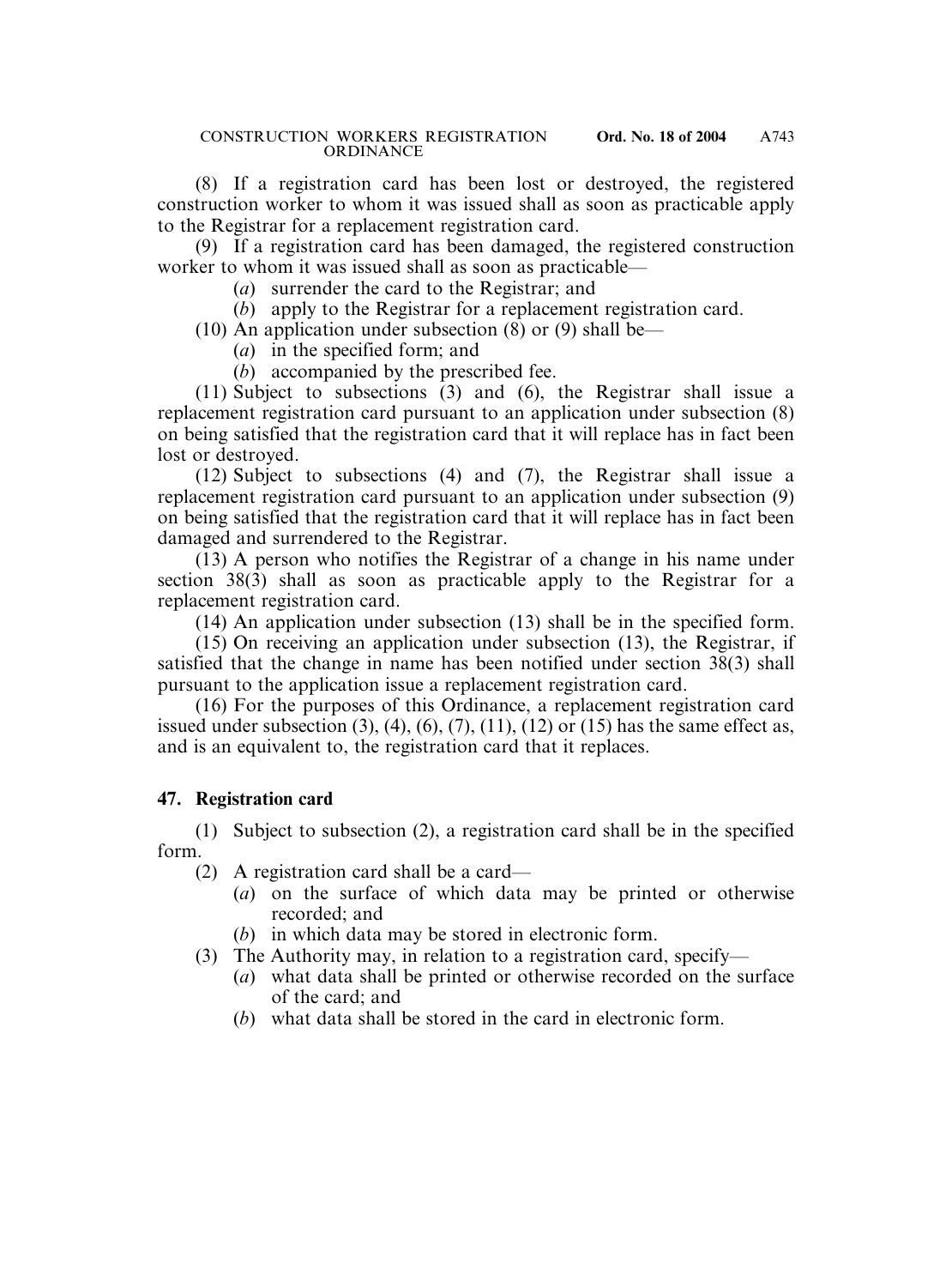- (4) The Registrar shall—
	- (*a*) provide such device that enables the data stored in a registration card in electronic form to be retrieved; and
	- (*b*) make the device available for use free of charge,

at the office, and during the ordinary business hours, of the Registrar.

(5) A person who, without lawful authority or reasonable excuse, sells or offers for sale, lends, gives, hands over or parts with possession to another person a registration card commits an offence and is liable on conviction to a fine at level 3.

- (6) A person who—
	- (*a*) without lawful authority, alters any data printed or otherwise recorded on the surface of a registration card;
	- (*b*) without lawful authority, alters any data stored in a registration card in electronic form; or
	- (*c*) without lawful authority or reasonable excuse, otherwise defaces or damages a registration card,

commits an offence and is liable on conviction to a fine at level 3.

(7) In subsection (6), "alter"  $(\forall \psi \equiv 0)$ , in relation to data, includes erase, cancel and add to.

# **48. Registered construction worker to carry registration card**

(1) A registered construction worker shall comply with subsections (2), (3), (4) and (5) if he—

- (*a*) personally carries out on a construction site construction work;
- (*b*) personally carries out on a construction site construction work that involves any work described in column 2 of Part 1 of Schedule 1 opposite a designated trade set out in that Part as—
	- (i) a registered skilled worker for the trade; or
	- (ii) a registered skilled worker (provisional) for the trade;
- (*c*) personally carries out on a construction site construction work that involves any work described in column 2 of Part 2 of Schedule 1 opposite a designated trade set out in that Part as—
	- (i) a registered skilled worker for the trade;
	- (ii) a registered skilled worker (provisional) for the trade;
	- (iii) a registered semi-skilled worker for the trade; or
	- (iv) a registered semi-skilled worker (provisional) for the trade; or
- (*d*) personally carries out on a construction site construction work that involves any work described in column 2 of Part 3 of Schedule 1 opposite a designated trade set out in that Part as—
	- (i) a registered semi-skilled worker for the trade; or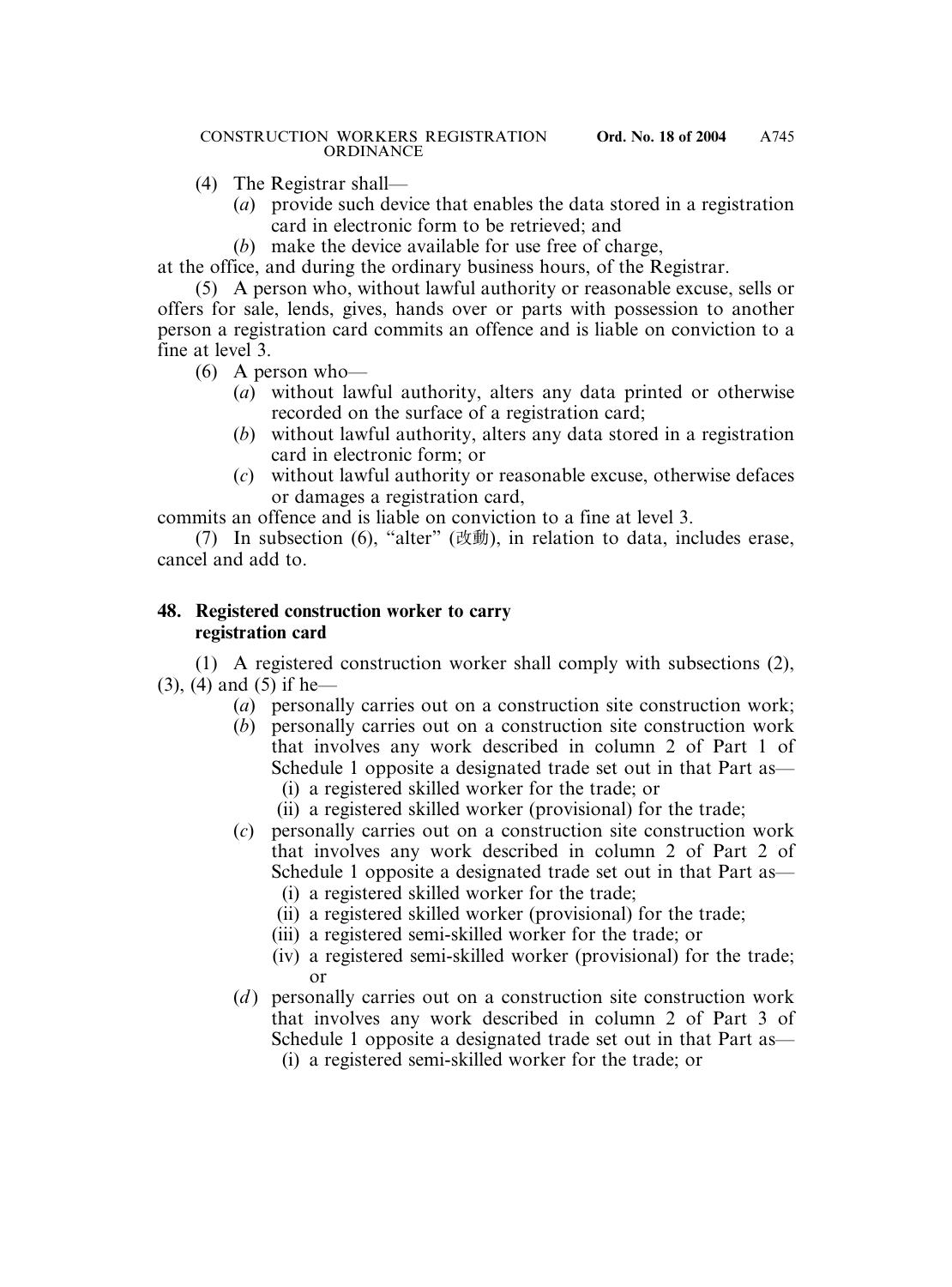(ii) a registered semi-skilled worker (provisional) for the trade. (2) A registered construction worker shall carry with him the registration card issued to him in respect of the registration concerned while on the construction site.

- (3) A registered construction worker—
	- (*a*) if employed by a principal contractor for the construction site, or a sub-contractor of such a principal contractor, shall, subject to subsection (4), produce the registration card issued to the worker on demand by that principal contractor or an agent of that principal contractor authorized for the purpose; and
	- (*b*) shall, subject to subsection (5), produce that registration card on demand by an authorized officer.

(4) If a registered construction worker is unable to comply with a demand by a principal contractor, or an agent of a principal contractor, under subsection  $(3)(a)$ , he shall make a statement, in a register maintained under subsection (6), that he has been issued a registration card in respect of the registration concerned and that registration is in effect, unless—

- (*a*) he has made a like statement in that register on the day immediately preceding the day on which that demand is made; or
- (*b*) he has made 2 like statements in that register during the 30 days immediately preceding the day on which that demand is made.

(5) If a registered construction worker is unable to comply with a demand by an authorized officer under subsection (3)(*b*), he shall produce the registration card at a place and within a period that are—

(*a*) specified by the authorized officer who made the demand; and

- (*b*) reasonable in all the circumstances.
- (6) A principal contractor for a construction site—
	- (*a*) shall establish and maintain a register for the purposes of subsection (4) in the specified form; and
	- (*b*) shall not cause or permit any statement referred to in subsection (4) made in the register to be removed from it at any time before the expiration of 24 months after the date on which the statement was made in the register.
- (7) A person who—
	- (*a*) makes a statement referred to in subsection (4); and
	- (*b*) is not a person who has been issued a registration card in respect of the registration concerned, which is in effect,

commits an offence and is liable on conviction to a fine at level 3.

(8) A person who, without reasonable excuse, contravenes subsection (5) commits an offence and is liable on conviction to a fine at level 3.

(9) A person who contravenes subsection (6)(*a*) or (*b*) commits an offence and is liable on conviction to a fine at level 3.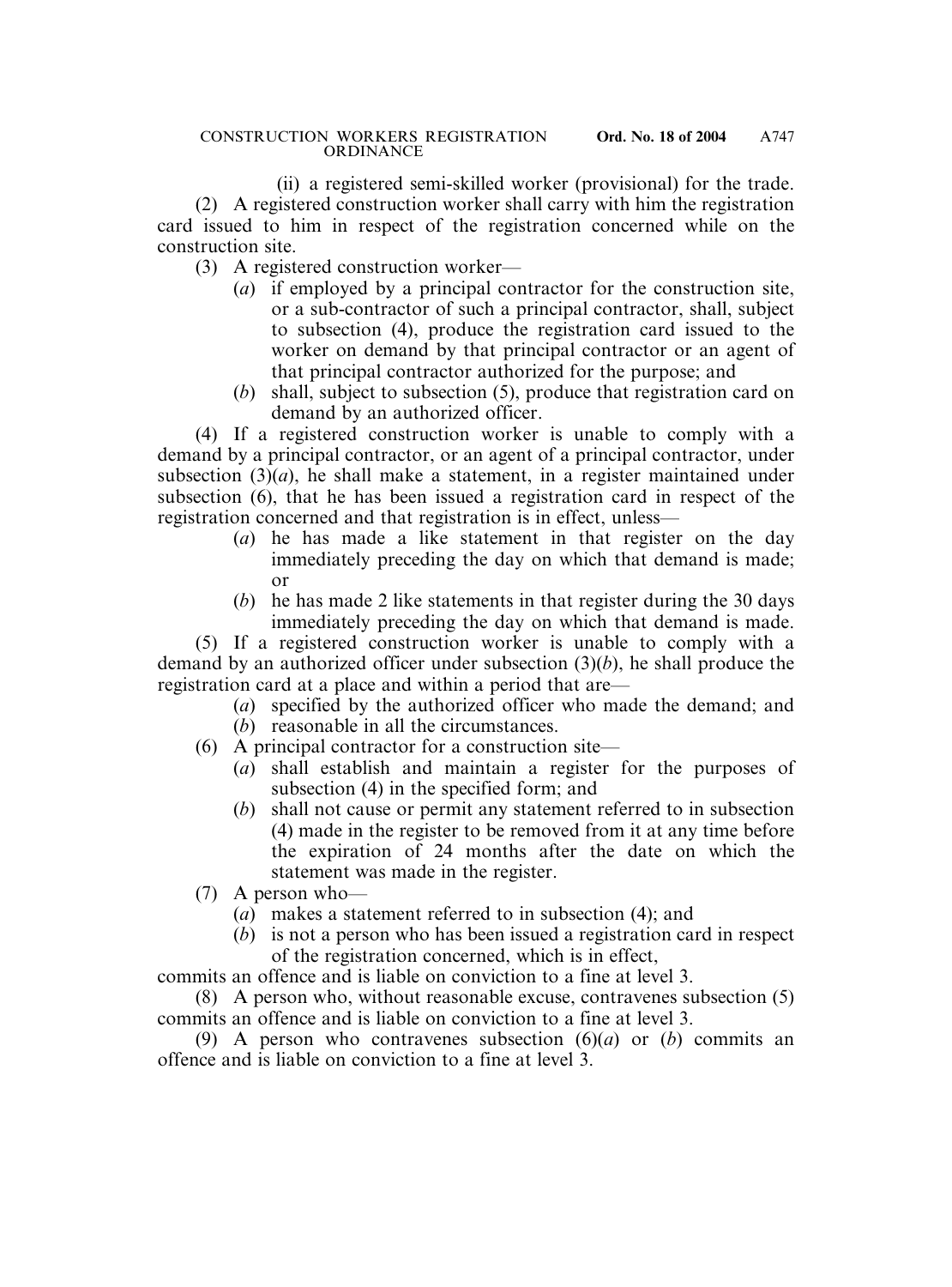### **49. Cancellation of registration**

(1) The Registrar may cancel the registration of a person if the Registrar is satisfied that—

- (*a*) the person has died;
- (*b*) the registration has expired and is not renewed;
- (*c*) the person no longer complies with the applicable requirements for registration set out in sections 40 and 42(4) and (5); or
- (*d*) the person was not at the time of his registration entitled to be registered.

(2) If the Registrar intends to cancel the registration of a person under subsection (1), the Registrar—

- (*a*) shall give notice of the intention and the reasons for the cancellation by prepaid registered post to the person's last known postal address; and
- (*b*) shall not cancel the registration of the person under that subsection until the expiry of a period of 14 days after the date of posting the notice.

(3) If the Registrar gives notice to a person that the Registrar intends to cancel the registration of the person, and before the expiry of the period of 14 days referred to in subsection (2)(*b*)—

- (*a*) in the case of a cancellation under subsection  $(1)(a)$ , the person satisfies the Registrar that he is not dead;
- (*b*) in the case of a cancellation under subsection  $(1)(b)$ , the person properly applies to renew his registration;
- (*c*) in the case of a cancellation under subsection  $(1)(c)$ , the person satisfies the Registrar that he complies with the applicable requirements for registration set out in sections 40 and 42(4) and (5); or
- (*d*) in the case of a cancellation under subsection  $(1)(d)$ , the person satisfies the Registrar that he was entitled to be registered,

the Registrar shall not cancel the registration for the reasons set out in the notice.

(4) The Registrar shall effect a cancellation of the registration of a person by—

- (*a*) removing from the Register the entry in it of the person; or
- (*b*) if the person is still a registered construction worker after the cancellation, entering a remark against the entry in the Register of the person that reflects the cancellation.

(5) If the Registrar cancels the registration of a person, the Registrar shall notify the person in writing of the cancellation.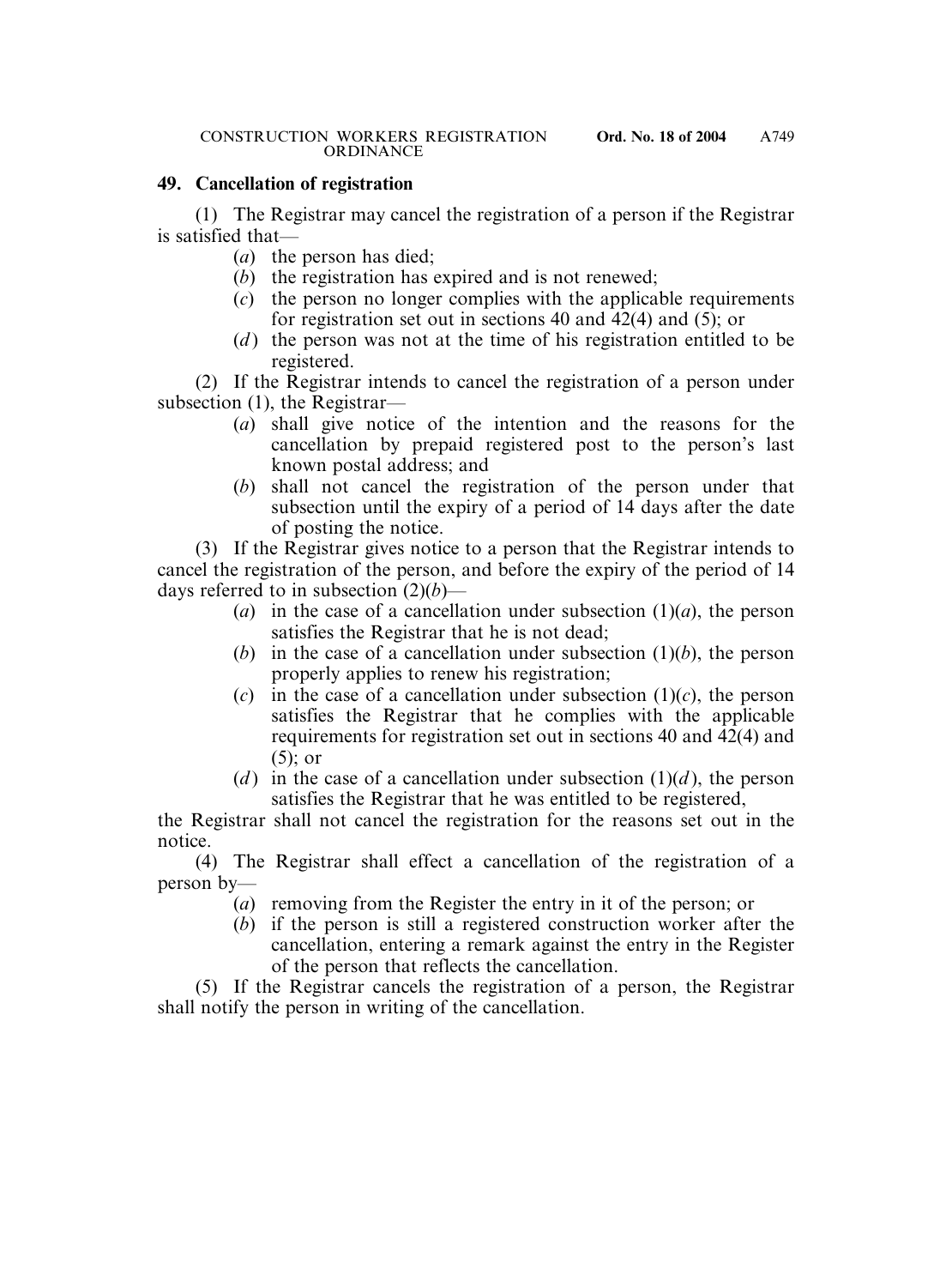(6) Subject to subsection (7), a person whose registration is cancelled under this Ordinance shall, not later than 14 days after being notified by the Registrar in writing of the cancellation, surrender to the Registrar the registration card issued to him.

(7) If the person is still a registered construction worker after the cancellation, the person shall, not later than 14 days after being notified by the Registrar in writing of the cancellation, hand over to the Registrar the registration card issued to him for revising the data recorded on the card to reflect the cancellation.

(8) A person who, without reasonable excuse, contravenes subsection (6) or (7) commits an offence and is liable on conviction to a fine at level 1.

#### **50. Correction of errors on Register**

The Registrar may correct any error apparent on the face of the Register, including any omission from the Register.

### PART 7

#### REVIEWS AND APPEALS

#### **51. Review of decisions**

(1) A person who is the subject of a decision of the Registrar under section 43(1), 44(1) or 49(1) may request the Review Committee to review the decision by serving on the Committee, within 2 weeks after the decision, a notice of request for review stating the substance of the matter and reasons for the request.

(2) A notice of request for review shall be in the specified form.

(3) A request under this section for review of a decision does not suspend the decision unless the Authority decides otherwise.

(4) As soon as practicable after receiving a notice of request for review, the Review Committee shall consider the request.

(5) On consideration of a request for review of a decision, the Review Committee may recommend the Registrar—

- (*a*) to confirm, vary or reverse the decision; or
- (*b*) to substitute the decision with such other decision as the Review Committee thinks fit.

(6) On making a recommendation, the Review Committee shall notify in writing the person who requests for the review of its recommendation and the reasons for the recommendation.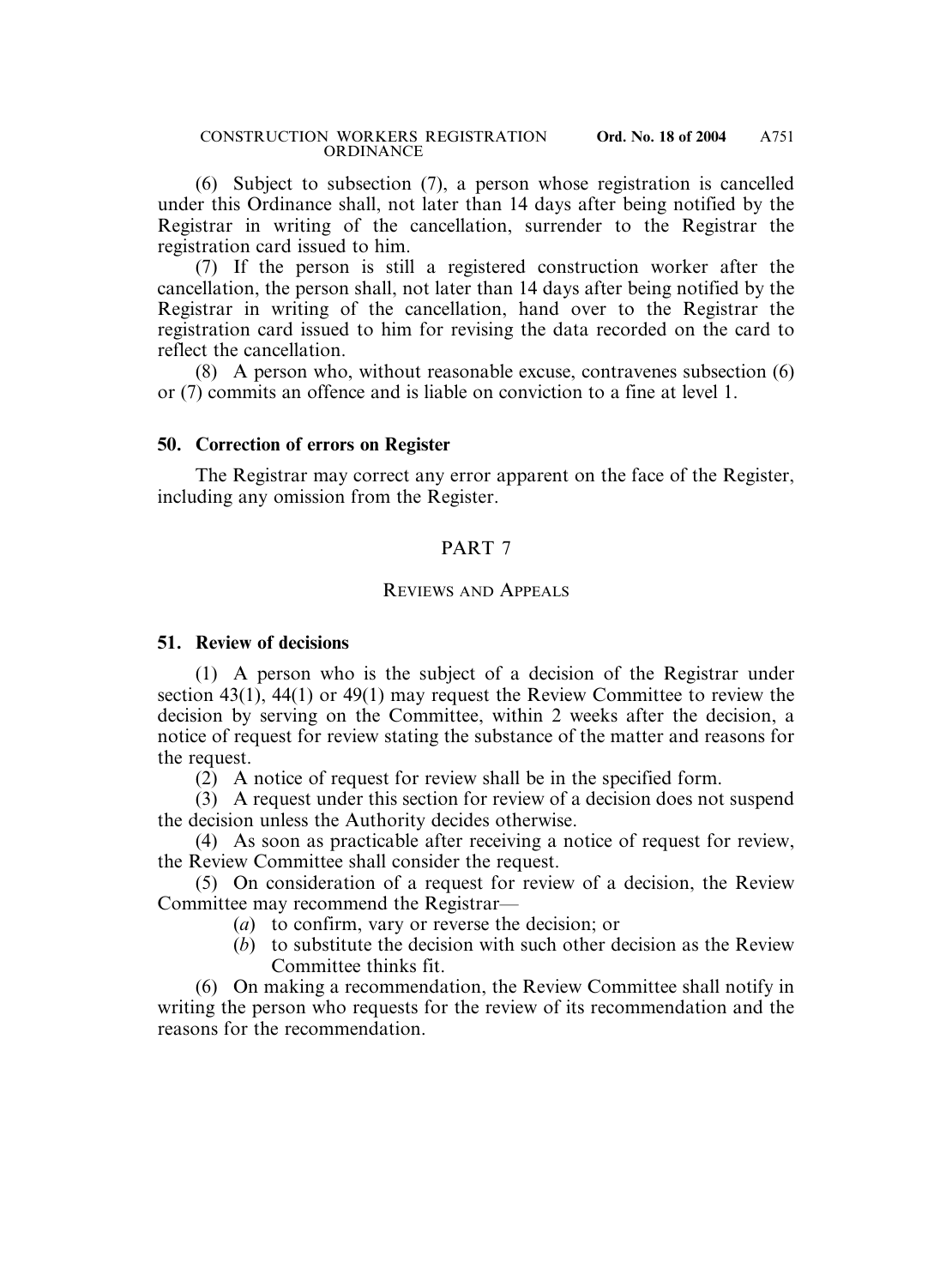(7) As soon as practicable after receiving the recommendation of the Review Committee in respect of a person's request for review of a decision, the Registrar shall—

(*a*) having regard to the recommendation—

- (i) confirm, vary or reverse the decision; or
- (ii) substitute the decision with such other decision as the Registrar thinks fit; and
- (*b*) notify in writing the person of—
	- (i) if the Registrar confirms the decision, the confirmation;
	- (ii) if the Registrar varies the decision, the decision as varied;
	- (iii) if the Registrar reverses the decision, the reversal; or
	- (iv) if the Registrar substitutes the decision with another decision, that other decision,

and the reasons for doing so.

# **52. Notice of appeal**

(1) A person who is the subject of a decision under section 43(1), 44(1) or 49(1) may, after being notified under section 51(7)(*b*) of the confirmation, variation or substitution of the decision, appeal against—

- (*a*) if the Registrar confirms the decision, the decision;
- (*b*) if the Registrar varies the decision, the decision as varied; or
- (*c*) if the Registrar substitutes the decision with another decision, that other decision,

by serving on the Authority a notice of appeal stating the substance of the matter and reasons for the appeal.

(2) For the purpose of an appeal under this Part, a reference to a decision of the Registrar includes—

- (*a*) a decision of the Registrar as varied under section  $51(7)(a)(i)$ ; and
- (*b*) the other decision with which the Registrar substitutes, under section  $51(7)(a)(ii)$ , the Registrar's decision.

(3) A person who is the subject of a decision under section 58(4)(*b*) may appeal against the decision by serving on the Authority a notice of appeal stating the substance of the matter and reasons for the appeal.

(4) A notice of appeal shall be—

- (*a*) in the specified form;
- (*b*) accompanied by the prescribed fee; and
- (*c*) served on the Authority—
	- (i) in the case of an appeal against a decision under subsection (1), within 2 weeks after the Registrar notifies the person under section  $51(7)(b)$ ; or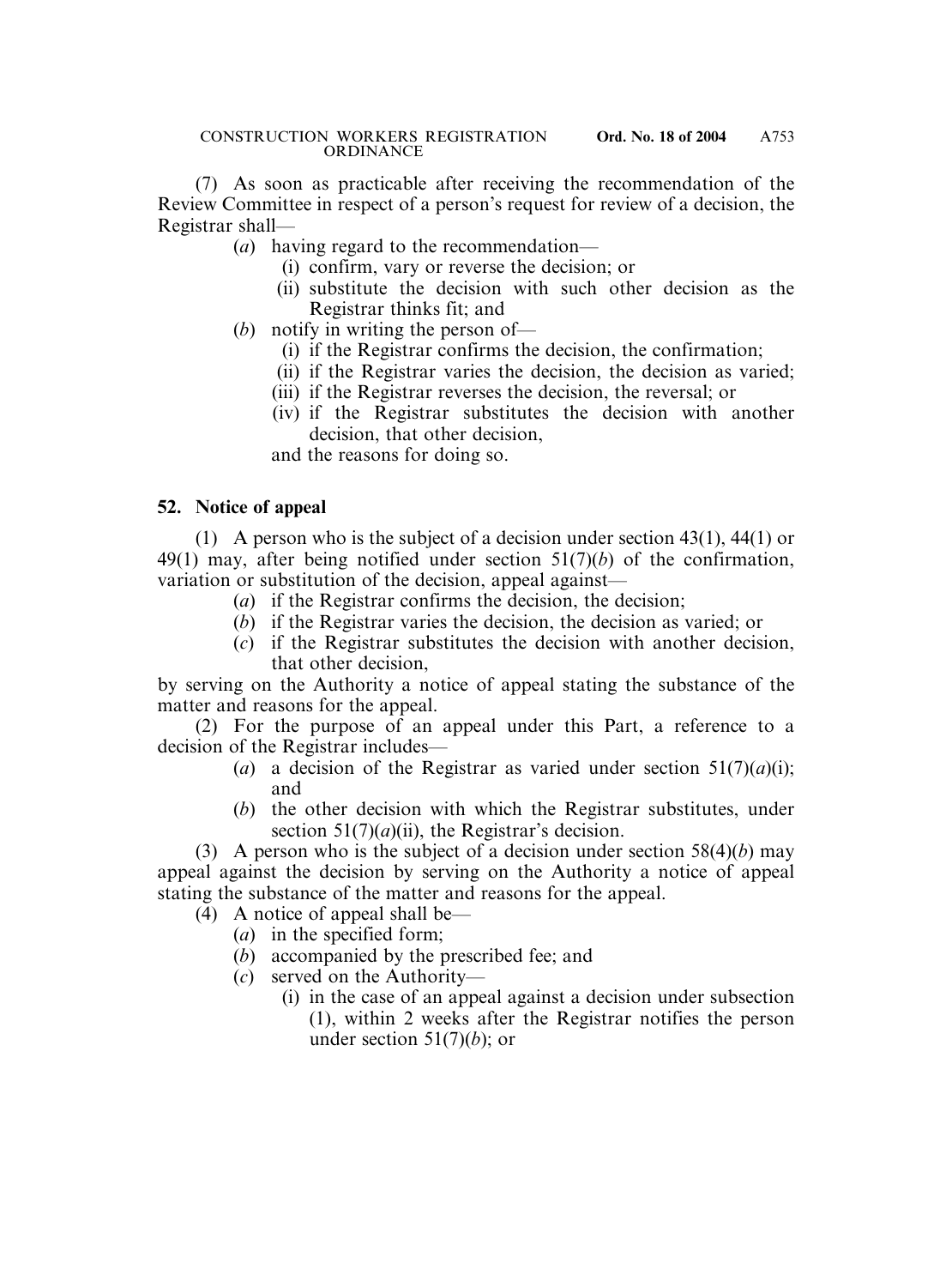(ii) in the case of an appeal against a decision under subsection (3), within 3 business days after the decision.

(5) An appeal under subsection (1) against a decision does not suspend the decision unless the Authority decides otherwise.

(6) As soon as practicable after receiving a notice of appeal, the Authority shall forward a copy of the notice to the Secretary.

### **53. Appeal Board panel**

(1) Subject to subsection (2), the Secretary shall appoint an Appeal Board panel of not less than 49 members, of whom—

- (*a*) not less than 16 are members of The Hong Kong Institution of Engineers nominated by the Institution;
- (*b*) not less than 8 are members of The Hong Kong Institute of Architects nominated by the Institute;
- (*c*) not less than 5 are members of The Hong Kong Institute of Surveyors nominated by the Institute;
- (*d*) not less than 10 are persons, each of whom is, in the opinion of the Secretary, a person from a contractor in the construction industry in Hong Kong; and
- (*e*) not less than 10 are persons, each of whom is, in the opinion of the Secretary, a person from a trade union, registered under the Trade Unions Ordinance (Cap. 332), that represents workers in the construction industry in Hong Kong.
- (2) A person is not eligible for appointment under subsection (1) if he
- is—
- (*a*) a public officer;
- (*b*) a member of the Authority;
- (*c*) a member of the Qualifications Committee;
- (*d* ) a member of the Review Committee; or
- (*e*) the Registrar, or, where the Registrar is a body corporate, a member, officer or employee of the Registrar.
- (3) An appointment under subsection (1) shall be notified in the Gazette.

(4) A member of the Appeal Board panel shall be appointed for a term of not more than 3 years.

(5) A person appointed under subsection (1) may be reappointed, and may resign by notice in writing to the Secretary.

(6) If the Secretary is satisfied that a member of the Appeal Board panel—

(*a*) has become a public officer, a member of the Authority, a member of the Qualifications Committee or a member of the Review Committee;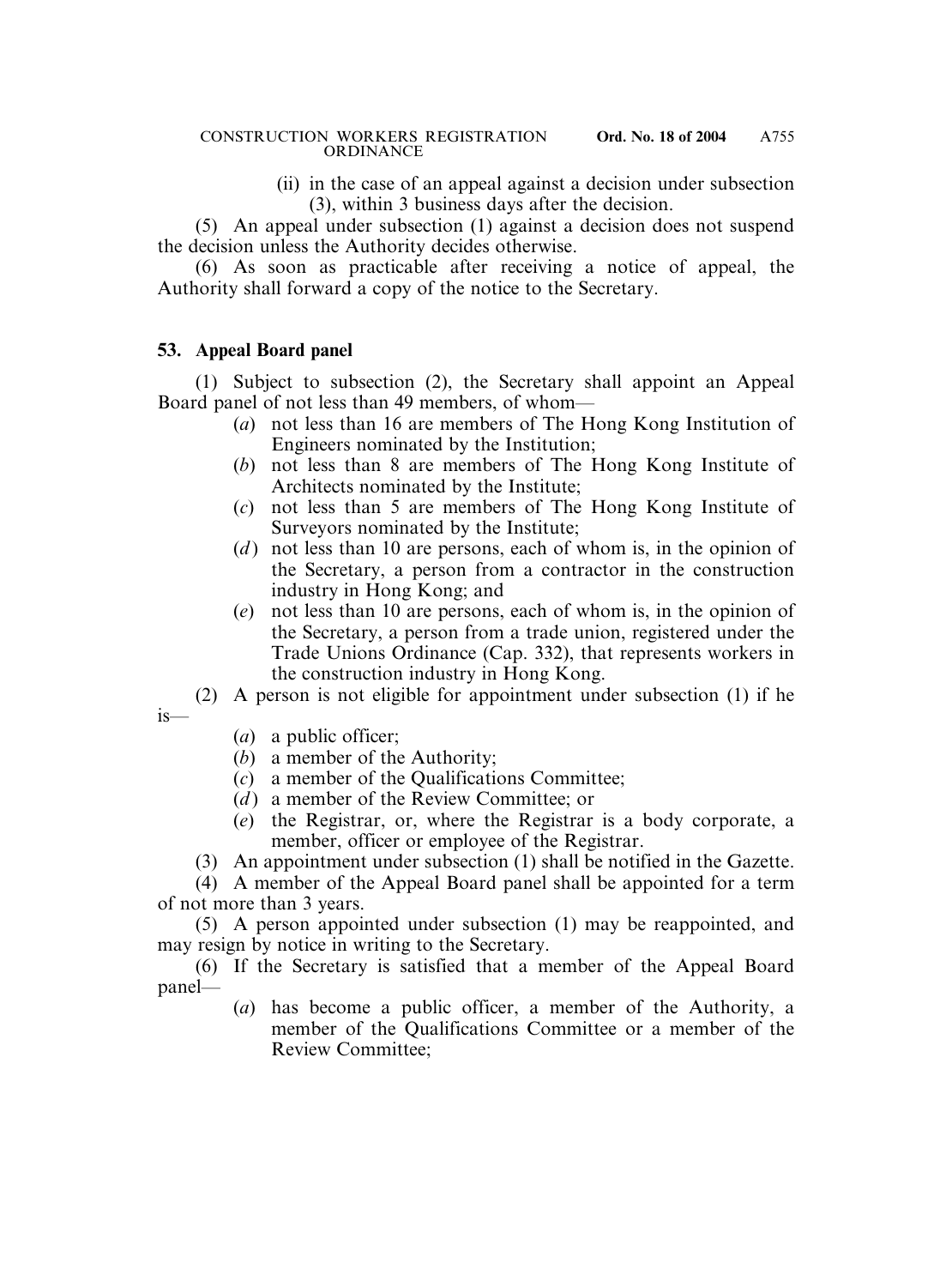- (*b*) has become the Registrar, or, where the Registrar is a body corporate, a member, officer or employee of the Registrar;
- (*c*) has become bankrupt or made an arrangement with his creditors;
- (*d*) is incapacitated by physical or mental illness;
- (*e*) has ceased to be of the capacity by virtue of which he was appointed; or
- (*f*) is otherwise unable or unfit to perform the functions of a member,

the Secretary may declare his office as a member of the Appeal Board panel to be vacant, and shall notify the fact in such manner as the Secretary thinks fit; and upon such declaration the office shall become vacant.

# **54. Appeal Board**

- (1) The Secretary shall within—
	- (*a*) 30 days after receipt of a notice of appeal under section 52(1); or
	- (*b*) 7 business days after receipt of a notice of appeal under section 52(3),

appoint a Construction Workers Appeal Board to hear the appeal.

- (2) An Appeal Board shall consist of 5 members, of whom—
	- (*a*) not more than 2 are selected in rotation from the members of the Appeal Board panel specified in section 53(1)(*a*), (*b*) and (*c*);
	- (*b*) not more than 2 are selected in rotation from the members of the Appeal Board panel specified in section 53(1)(*d* ); and
	- (*c*) not more than 2 are selected in rotation from the members of the Appeal Board panel specified in section 53(1)(*e*).

(3) The members of an Appeal Board shall elect a chairman from amongst themselves.

(4) The quorum of an Appeal Board is 4 members.

# **55. Proceedings before Appeal Board**

- (1) The parties to an appeal are—
	- (*a*) the appellant; and
	- (*b*) in the case of—
		- (i) an appeal against a decision of the Authority, the Authority;
		- (ii) an appeal against a decision of the Registrar, the Registrar.
- (2) The chairman of an Appeal Board shall—
	- (*a*) appoint the time and place of the hearing of the appeal; and
	- (*b*) notify the parties to the appeal of the time and place.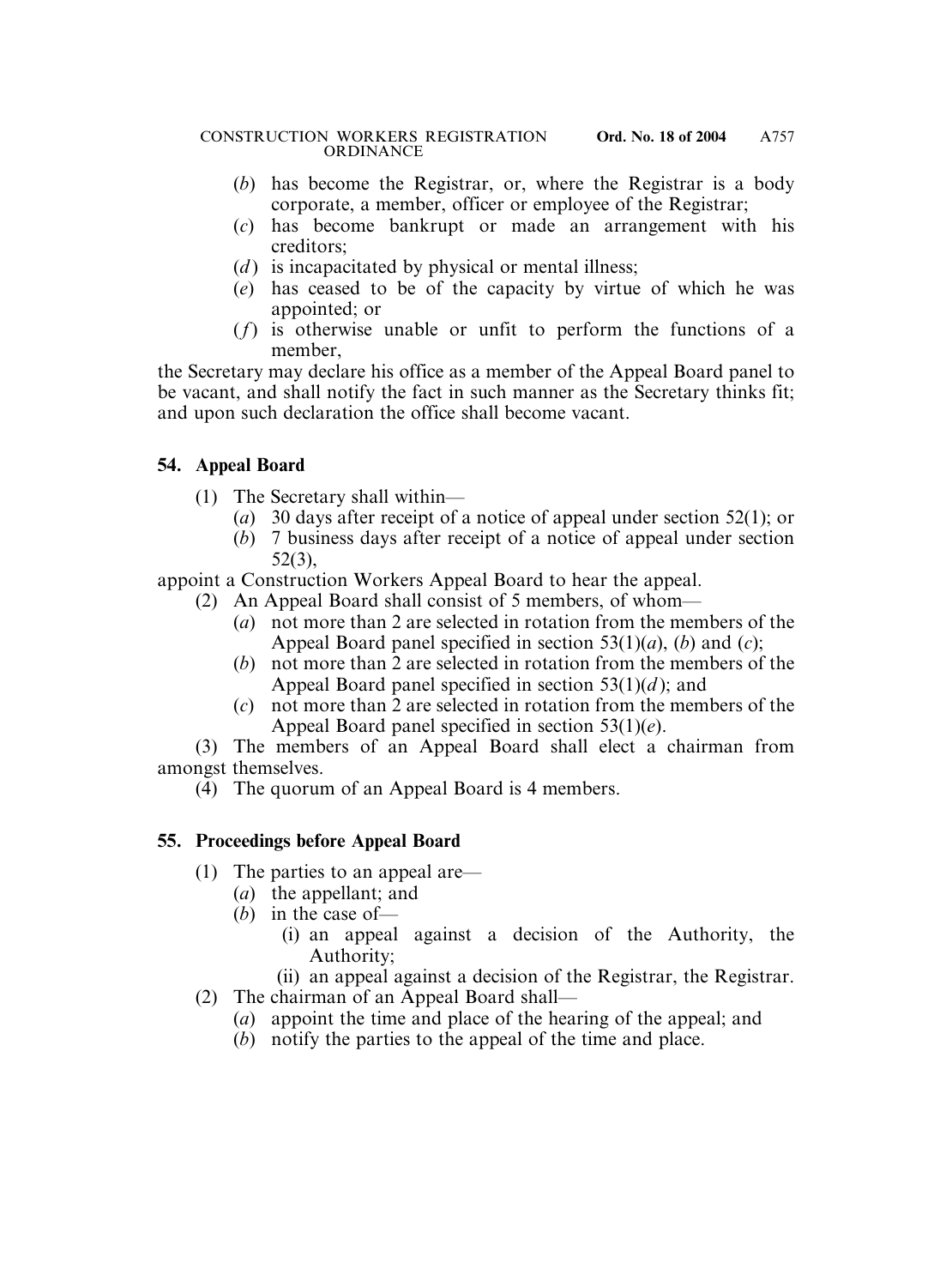(3) A party to an appeal may be present at the hearing of the appeal and may—

- (*a*) make representation in person; or
- (*b*) be represented by counsel or a solicitor or any other person authorized by the party in writing.

(4) The hearing of an appeal shall be held in public unless the Appeal Board, on its own motion or on the application of a party to the appeal, orders that all or part of the hearing shall be held in camera.

(5) An Appeal Board shall not make an order under subsection (4) unless the Appeal Board—

- (*a*) has consulted the parties to the appeal; and
- (*b*) is satisfied that the order is necessary in the interests of justice.

(6) The decision of an Appeal Board on an appeal shall be that of the majority of the members hearing the appeal, and if there is an equality of votes, the chairman of the Appeal Board shall have a casting vote in addition to his original vote.

(7) The decision of an Appeal Board on an appeal shall be binding on the parties to the appeal and shall be final.

(8) Subject to subsection (9), an Appeal Board shall notify in writing the parties to the appeal of its decision and the reasons for the decision.

(9) If the appeal is made under section 52(3), the Appeal Board shall, within 14 business days after the date of its appointment by the Secretary, notify in writing the parties to the appeal of its decision and the reasons for the decision.

### **56. Legal adviser**

(1) The Secretary may appoint a legal practitioner to advise an Appeal Board on any points of law and procedure that arise before, during or after a hearing of an appeal.

(2) A legal practitioner appointed under subsection (1) shall be remunerated for his services out of the funds of the Authority at a rate determined by the Secretary.

(3) In this section, "legal practitioner" (法律執業者) means counsel, or a solicitor, who holds a current practising certificate.

### **57. Powers of Appeal Board**

(1) An Appeal Board may, by notice under the signature of its chairman—

> (*a*) summon any person to attend the hearing to give evidence or produce any document or other thing in his possession; and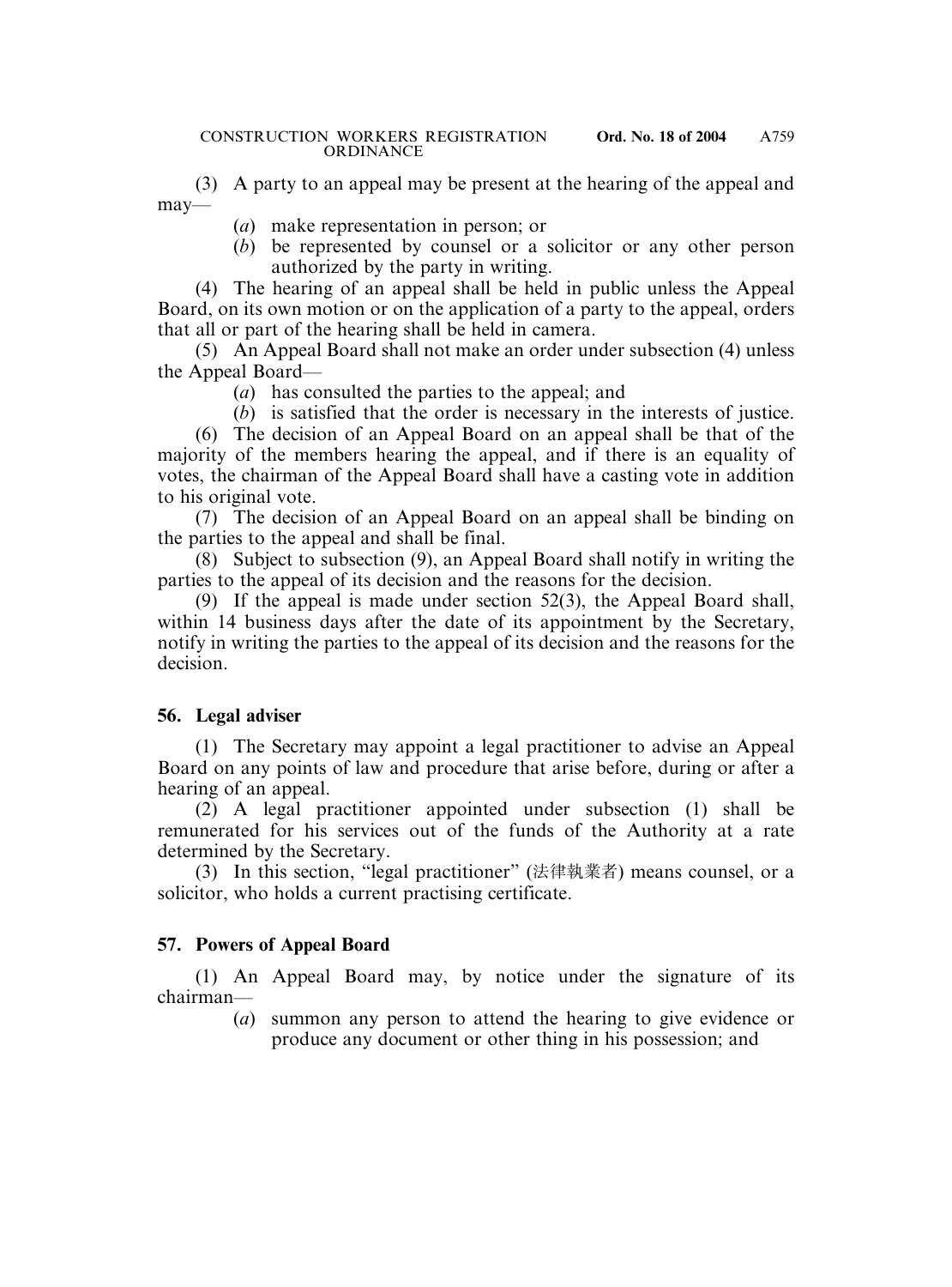- (*b*) authorize a person to inspect the construction work, if any, to which the appeal relates.
- (2) An Appeal Board may—
	- (*a*) examine a person summoned under subsection  $(1)(a)$  as a witness or require him to produce any document or other thing in his possession;
	- (*b*) hear and consider representations made by or on behalf of the parties to the appeal; and
	- (*c*) hear, receive and examine evidence on oath.
- (3) An Appeal Board may—
	- (*a*) in an appeal against a decision of the Authority—
		- (i) confirm or revoke the decision; or
		- (ii) make any decision that the Authority could have made;
	- (*b*) in an appeal against a decision of the Registrar—
		- (i) confirm or revoke the decision; or
		- (ii) make any decision that the Registrar could have made.

(4) An Appeal Board may make any order as it thinks fit with regard to the payment of the costs of the parties to an appeal in the appeal.

(5) Costs awarded or imposed under this section are recoverable as a civil debt.

### PART 8

#### **MISCELLANEOUS**

#### **58. Principal contractors and controllers to retrieve and record data of registered construction workers on construction site**

(1) Subject to subsections (5) and (6), a principal contractor for a construction site shall provide on the site such device that enables the data stored in a registration card in electronic form to be retrieved unless the construction work that the principal contractor undertakes on the site—

- (*a*) falls within paragraph (*c*) of the definition of "construction work" in section 2; or
- (*b*) has not begun.

(2) A principal contractor for a construction site may apply to the Authority to be exempted from subsection (1) in relation to the site.

- (3) An application under subsection (2) shall be—
	- (*a*) in the specified form; and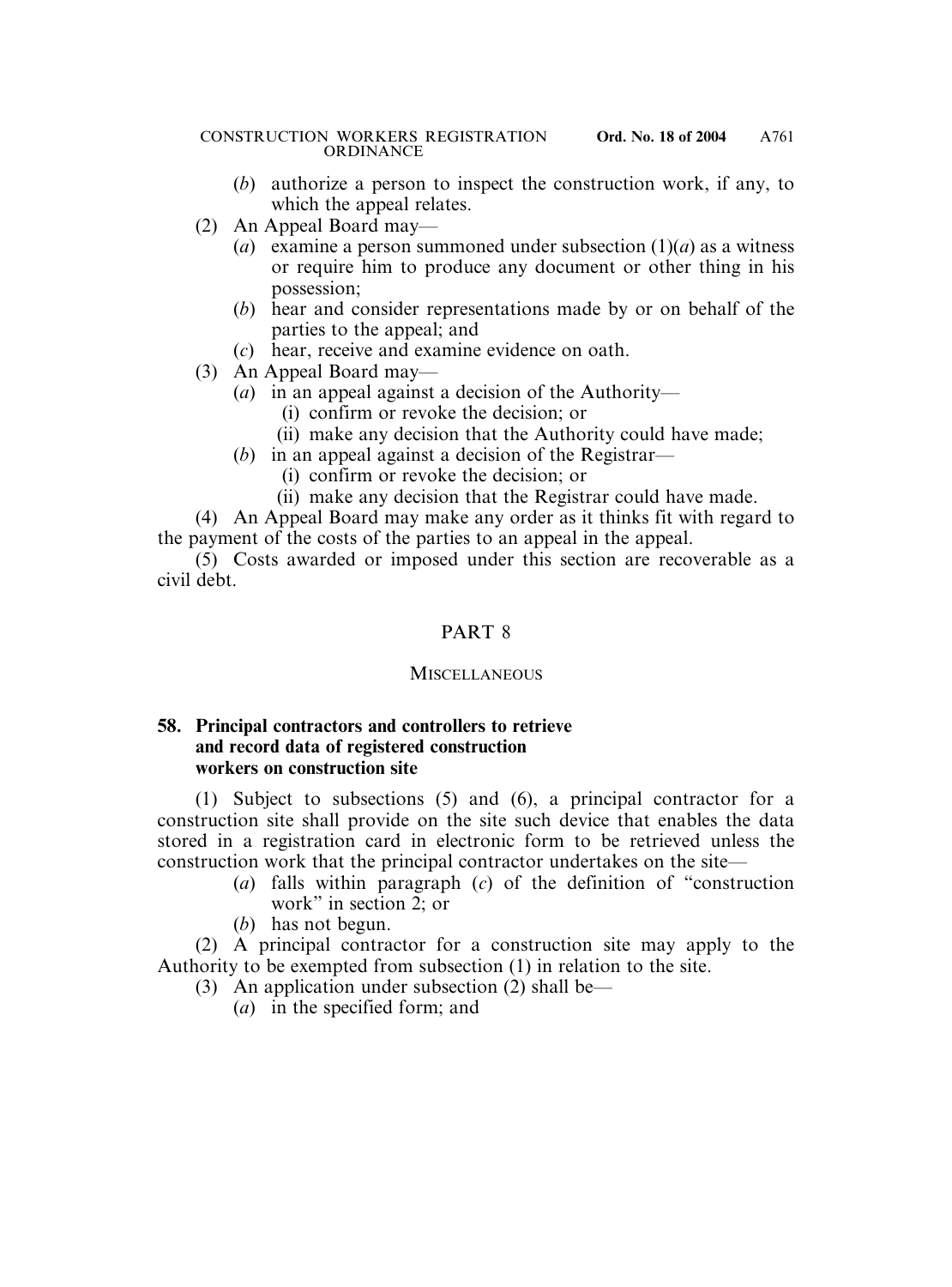- (*b*) made within 7 days after any construction work begins on the construction site, or within such further time as the Authority may in any case allow.
- (4) As soon as practicable after receiving an application under subsection (2) by a principal contractor for a construction site, the Authority shall—
	- (*a*) consider the application with regard to the physical condition and location of the site and the value of construction work carried out, or to be carried out, on the site; and
	- (*b*) by notice in writing served on the principal contractor—
		- (i) grant the exemption subject to such conditions, if any, as the Authority thinks fit; or
		- (ii) refuse to grant the exemption.

(5) Subject to subsection (6), if the Authority refuses, under paragraph (*b*) of subsection (4), to grant the exemption to a principal contractor for a construction site, the principal contractor is only required to comply with subsection (1) in relation to the site for the period after the date of the notice referred to in that paragraph.

(6) If an Appeal Board, in an appeal under section 52(3), decides that a principal contractor for a construction site shall not be exempted from subsection (1), the principal contractor is only required to comply with that subsection in relation to the site for the period after the date of notice of the decision of the Appeal Board.

- (7) A controller of a construction site shall—
	- (*a*) establish and maintain a daily record that—
		- (i) is in the specified form; and
		- (ii) contains information of the registered construction workers who—
			- (A) are employed by the controller and, in the case of a controller within the meaning of subsection  $(9)(a)(i)$ , by a sub-contractor of the controller; and
			- (B) personally carry out on the site construction work; and
	- (*b*) furnish the Registrar in such manner as directed by the Registrar with a copy of the record—
		- (i) for the period of 7 days after any construction work begins on the site; and
		- (ii) for each successive periods of 7 days,

within 2 business days after the last day of the period concerned, or within such further time as the Registrar may in any case allow.

(8) A person who, without reasonable excuse, contravenes subsection (1) or (7)(*a*) or (*b*)(i) or (ii) commits an offence and is liable on conviction to a fine at level 3.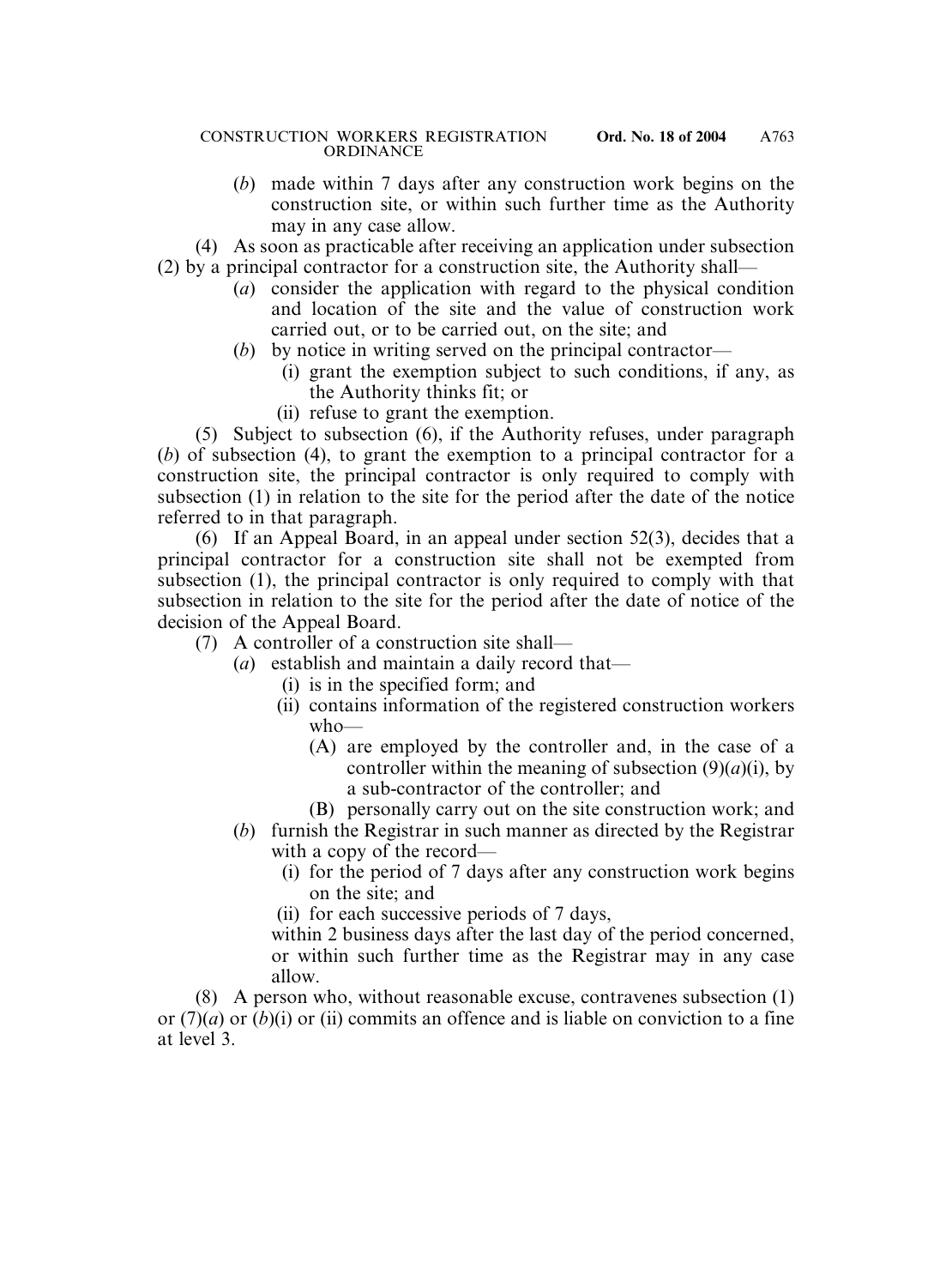- (9) In subsection (7)—
	- (*a*) "controller" ( $\pm \hat{\mathbb{F}}$ ), in relation to a construction site, means— (i) a principal contractor for the site; or
		- (ii) if there is no principal contractor for the site, any person who has control over, or is in charge of, the site; and
	- (*b*) any construction work that is building works, or street works, not carried out by or on behalf of the Government is deemed to begin on the date of the Building Authority's consent in writing for the commencement of the works under section 14(1)(*b*) of the Buildings Ordinance (Cap. 123).

### **59. Offences of making false or misleading statements, of failure to attend as witness and of obstructing authorized officers, etc.**

(1) A person who, without reasonable excuse, makes any statement or furnishes any information, which is false or misleading in a material particular, in connection with—

- (*a*) a requirement made to the person under section  $18(1)(d)(i)$ , (*e*)(i)(A) or (*f*);
- (*b*) an application for registration or renewal of registration;
- (*c*) a request for review under Part 7;
- (*d*) an appeal under Part 7; or
- (*e*) an application under section 58(2),

commits an offence and is liable on conviction to a fine at level 3.

- (2) If a person who—
	- (*a*) having been summoned by an Appeal Board to attend a hearing, without reasonable excuse, refuses or fails to do so;
	- (*b*) attends a hearing before an Appeal Board as a witness and, without reasonable excuse, refuses or fails to answer any question put to him by the Board; or
	- (*c*) having been required to produce any document or other thing in his possession, without reasonable excuse, refuses or fails to do so,

commits an offence and is liable on conviction to a fine at level 3.

- (3) A person who—
	- (*a*) without reasonable excuse, resists, obstructs or delays an authorized officer who is performing or exercising, or attempting to perform or exercise, a function or power under this Ordinance;
	- (*b*) without reasonable excuse, fails to comply with a requirement made to the person under section  $18(1)(d)(i)$ ,  $(e)(i)$  or  $(f)$ ;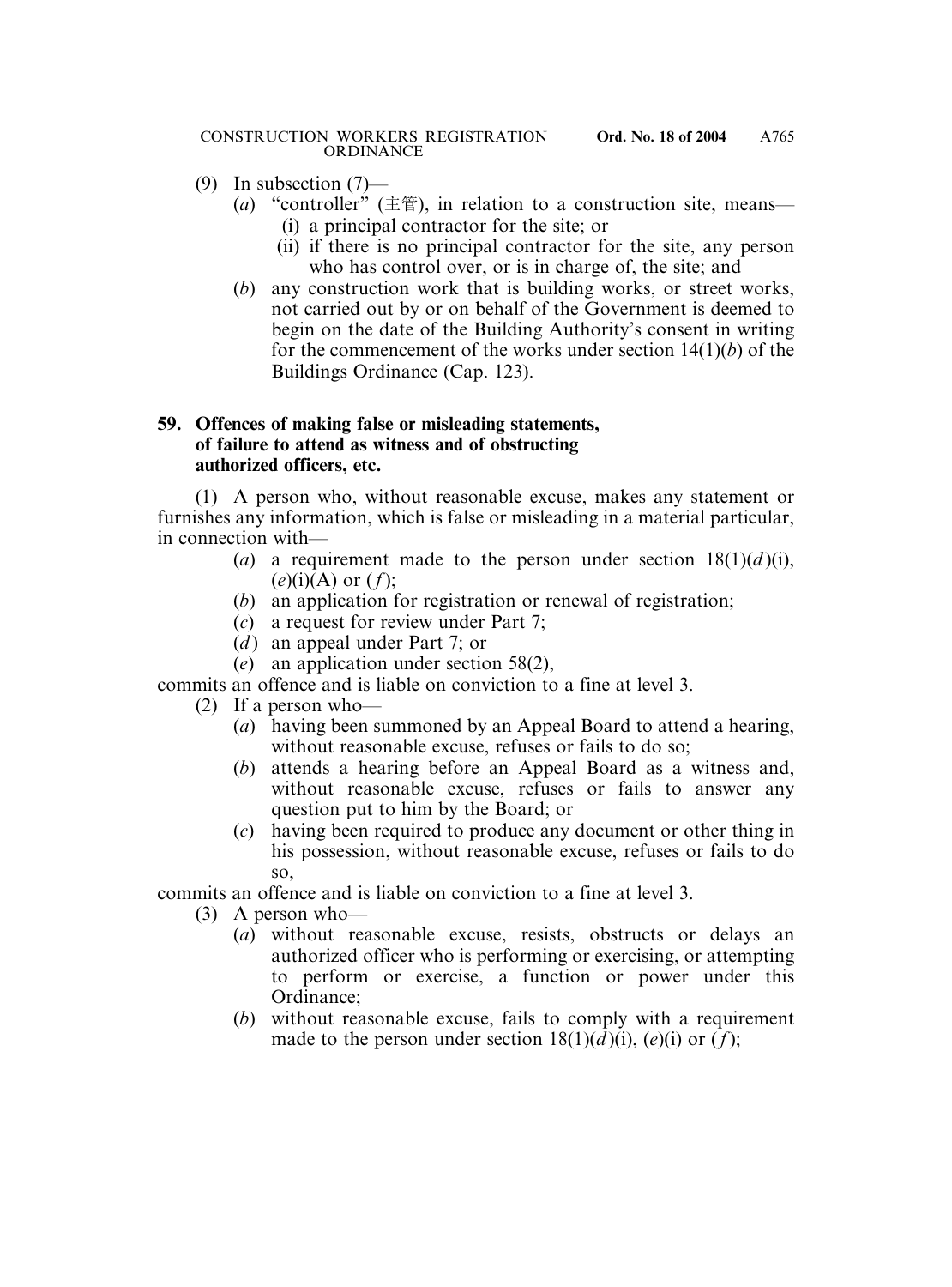- (*c*) without reasonable excuse, prevents, or attempts to prevent, another person from assisting an authorized officer in the performance or exercise of the officer's functions or powers under this Ordinance; or
- (*d*) directly or indirectly, intimidates or threatens—
	- (i) an authorized officer in the performance or exercise of the officer's functions or powers under this Ordinance; or
	- (ii) a person assisting such an officer in the performance or exercise of those functions or powers,

commits an offence and is liable on conviction to a fine at level 3.

### **60. Prosecution may be brought in Authority's name**

Without prejudice to any Ordinance relating to the prosecution of criminal offences or to the powers of the Secretary for Justice in relation to the prosecution of criminal offences, a prosecution for an offence under this Ordinance may be—

- (*a*) brought in the name of the Authority; and
- (*b*) commenced and conducted by a member or employee of the Authority authorized in that behalf in writing by the Authority.

### **61. Service, etc. of notices**

(1) Subject to subsection (4), a notice that is required to be, or may be, served on or given to the Authority, or the Review Committee, under this Ordinance shall, in the absence of evidence to the contrary, be deemed to be so served or given if it is—

- (*a*) left at the Authority's last known address for service in Hong Kong; or
- (*b*) sent by post to the Authority at its last known address for service, or at its last known postal address, in Hong Kong.

(2) Subject to subsection (4), a notice that is required to be, or may be, served on or given to the Registrar under this Ordinance shall, in the absence of evidence to the contrary, be deemed to be so served or given if it is—

- (*a*) left at the Registrar's last known address for service in Hong Kong; or
- (*b*) sent by post to the Registrar at its last known address for service, or at its last known postal address, in Hong Kong.

(3) Subject to subsections (1), (2) and (4), a notice that is required to be, or may be, served on or given to a person (howsoever described) under this Ordinance shall, in the absence of evidence to the contrary, be deemed to be so served or given if—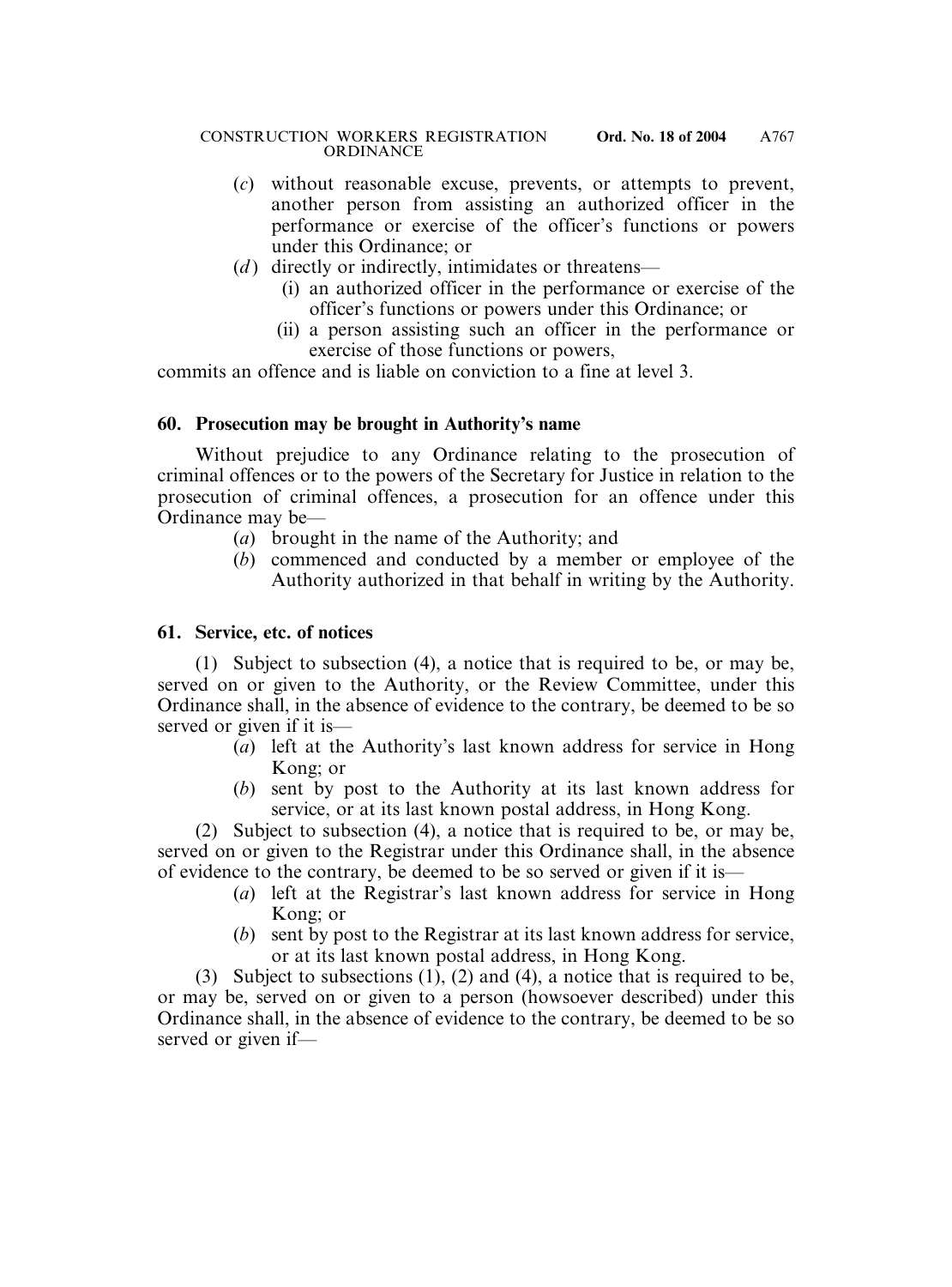- (*a*) in the case of an individual, it is—
	- (i) delivered to him;
	- (ii) left at his last known address for service, or at his last known place of residence or business, in Hong Kong; or
	- (iii) sent by post to him at his last known address for service, or at his last known postal address, in Hong Kong;
- (*b*) in the case of a company, it is—
	- (i) served on or given to an officer of the company;
	- (ii) left at the company's last known address for service, or at its last known address of business, in Hong Kong; or
	- (iii) sent by post to the company at its last known address for service, or at its last known postal address, in Hong Kong;
- (*c*) in the case of a partnership, it is—
	- (i) delivered, left or sent in accordance with paragraph (*a*) in respect of any partner who is an individual; or
	- (ii) served, given, left or sent in accordance with paragraph (*b*) in respect of any partner which is a company;
- (*d* ) in the case of a person ("attorney") holding a power of attorney under which the attorney is authorized to accept service in respect of another person, it is—
	- (i) delivered, left or sent in accordance with paragraph (*a*) where the attorney is an individual;
	- (ii) served, given, left or sent in accordance with paragraph (*b*) where the attorney is a company;
	- (iii) delivered, left or sent in accordance with paragraph (*a*) in respect of any partner who is an individual where the attorney is a partnership; or
	- (iv) served, given, left or sent in accordance with paragraph (*b*) in respect of any partner which is a company where the attorney is a partnership.
- (4) Subsections (1), (2) and (3) do not apply—
	- (*a*) to Part 5; or
	- (*b*) where otherwise expressly provided.

# **62. Power of Authority to specify forms**

- (1) Subject to subsection (2), the Authority may specify—
	- (*a*) registration cards;
	- (*b*) any document required under this Ordinance to be in the specified form; or
	- (*c*) such other documents required for the purposes of this Ordinance as the Authority thinks fit.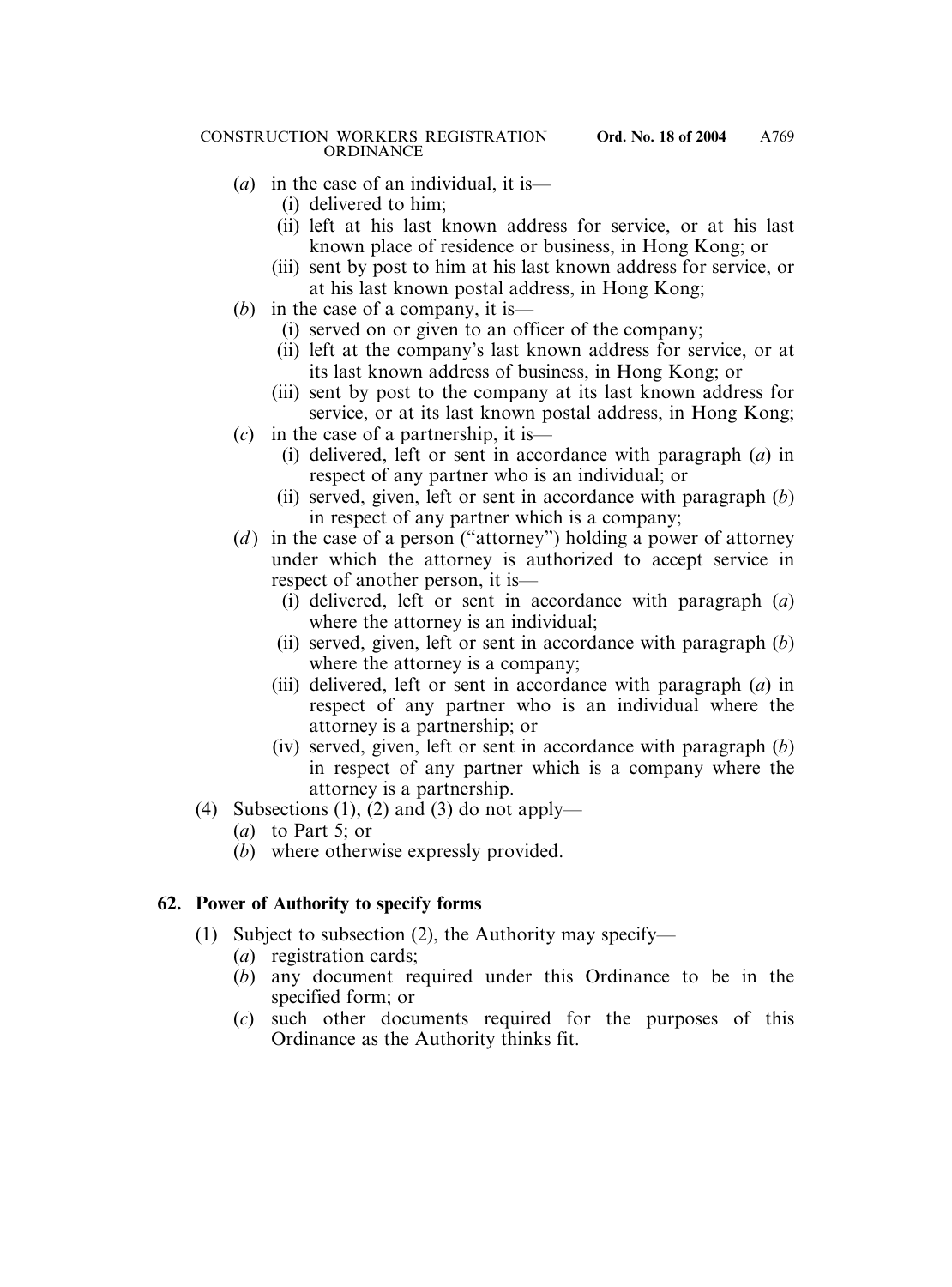(2) The Authority's power under subsection (1) shall be subject to any express requirement under this Ordinance for a form, whether specified or otherwise, to comply with that requirement, but that requirement shall not restrict the exercise of that power in respect of that form to the extent that, in the opinion of the Authority, its exercise of that power in respect of that form does not contravene that requirement.

(3) For the avoidance of doubt, it is declared that the Authority's power under subsection (1) may be exercised in such a way as to—

- (*a*) include (whether by way of attachment or otherwise) in the specified form of any document referred to in that subsection a statutory declaration—
	- (i) to be made by the person completing the form; and
	- (ii) as to whether the particulars contained in the form are true and correct to the best of that person's knowledge and belief; or
- (*b*) specify more than one form of registration cards or of any document referred to in that subsection, whether as alternatives, or to provide for particular circumstances or particular cases, as the Authority thinks fit.
- (4) A form specified under this section shall be—
	- (*a*) completed in accordance with such directions and instructions as are specified in the form;
	- (*b*) accompanied by such registration cards or documents, or both, as are specified in the form; and
	- (*c*) if the completed form is required to be provided to the Authority or any other person, so provided in the manner, if any, specified in the form.
- (5) In this section, "document"  $(\overline{\chi} \uparrow \uparrow)$ 
	- (*a*) includes any application, notice, record and register; and
	- (*b*) does not include a registration card.

# **63. Regulations**

(1) The Authority may, subject to the approval of the Secretary, by regulation—

- (*a*) provide further for the making of applications for registration and renewal of registration and for the consideration and processing of, and the making of decision in relation to, such applications;
- (*b*) provide further for the making of requests for review under Part 7 and for the consideration and processing of, and the making of recommendation in relation to, such requests;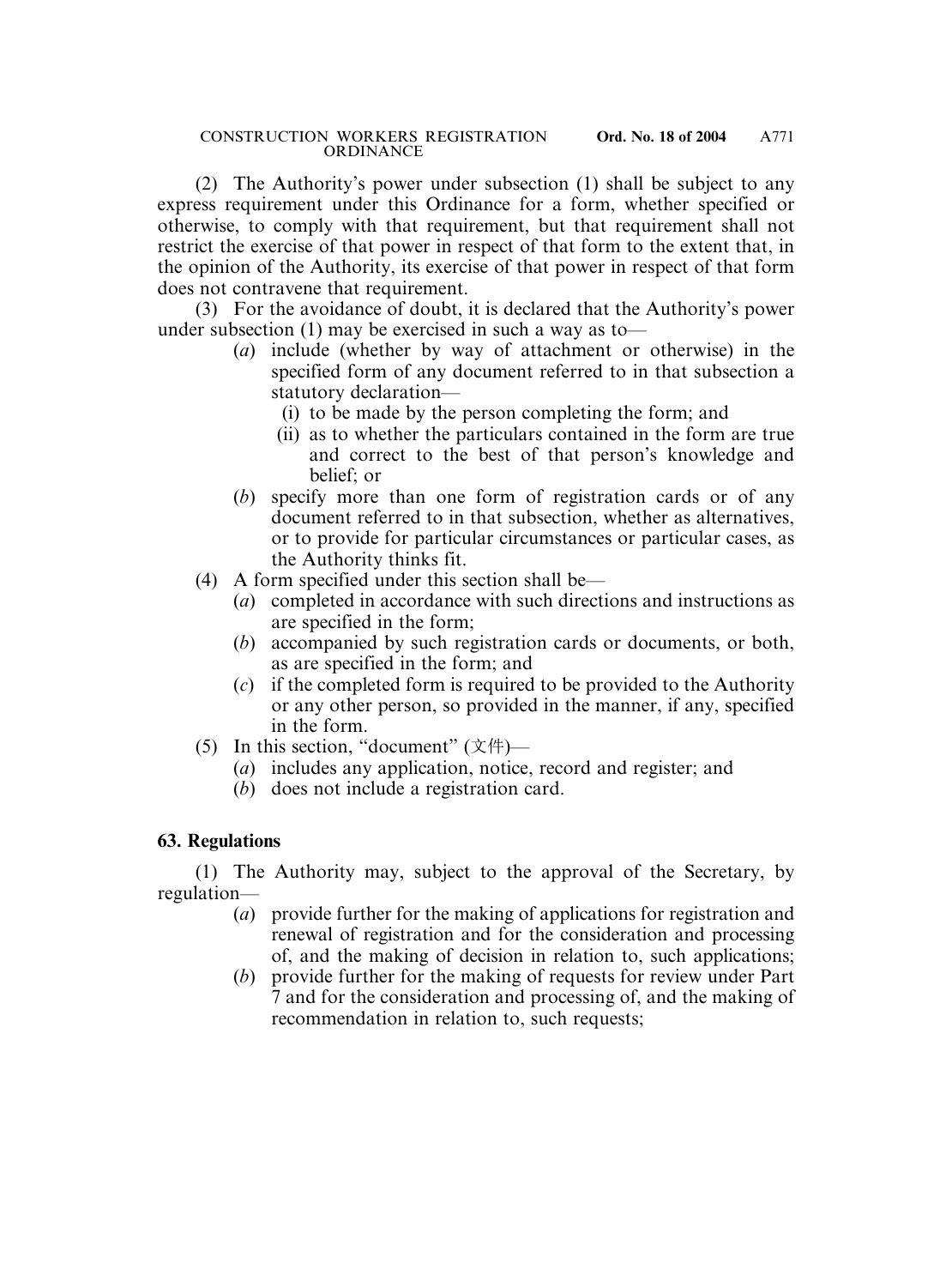- (*c*) provide further for the making of appeals under Part 7 and for the processing and hearing of, and the making of decision in relation to, such appeals;
- (*d*) provide further for the making of applications under section 58(2) and for the consideration and processing of, and the making of decision in relation to, such applications;
- (*e*) prescribe the fees and any other matter required to be prescribed;
- (*f*) provide, for the purposes of Part 5, for the records to be kept, and information to be supplied, by employers, contractors and authorized persons within the meaning of that Part; and
- (*g*) generally provide for the better carrying out of the purposes of this Ordinance.
- (2) Any regulation made under this section may—
	- (*a*) make different provisions for different circumstances and provide for a particular case or class of cases;
	- (*b*) be made so as to apply only in specified circumstances; and
	- (*c*) contain such incidental, supplementary, consequential, transitional or saving provision as may be necessary or expedient in consequence of the regulation.

### **64. Rules**

The District Court Rules Committee established under section 17 of the District Court Ordinance (Cap. 336) may make rules of court for the purposes of section 30.

### **65. Amendment of Schedules**

The Secretary may, by notice published in the Gazette, amend Schedule 1, 2, 3 or 4.

# PART 9

### CONSEQUENTIAL AMENDMENTS

# **Prevention of Bribery Ordinance**

### **66. Public bodies**

Schedule 1 to the Prevention of Bribery Ordinance (Cap. 201) is amended by adding—

"100. Construction Workers Registration Authority.".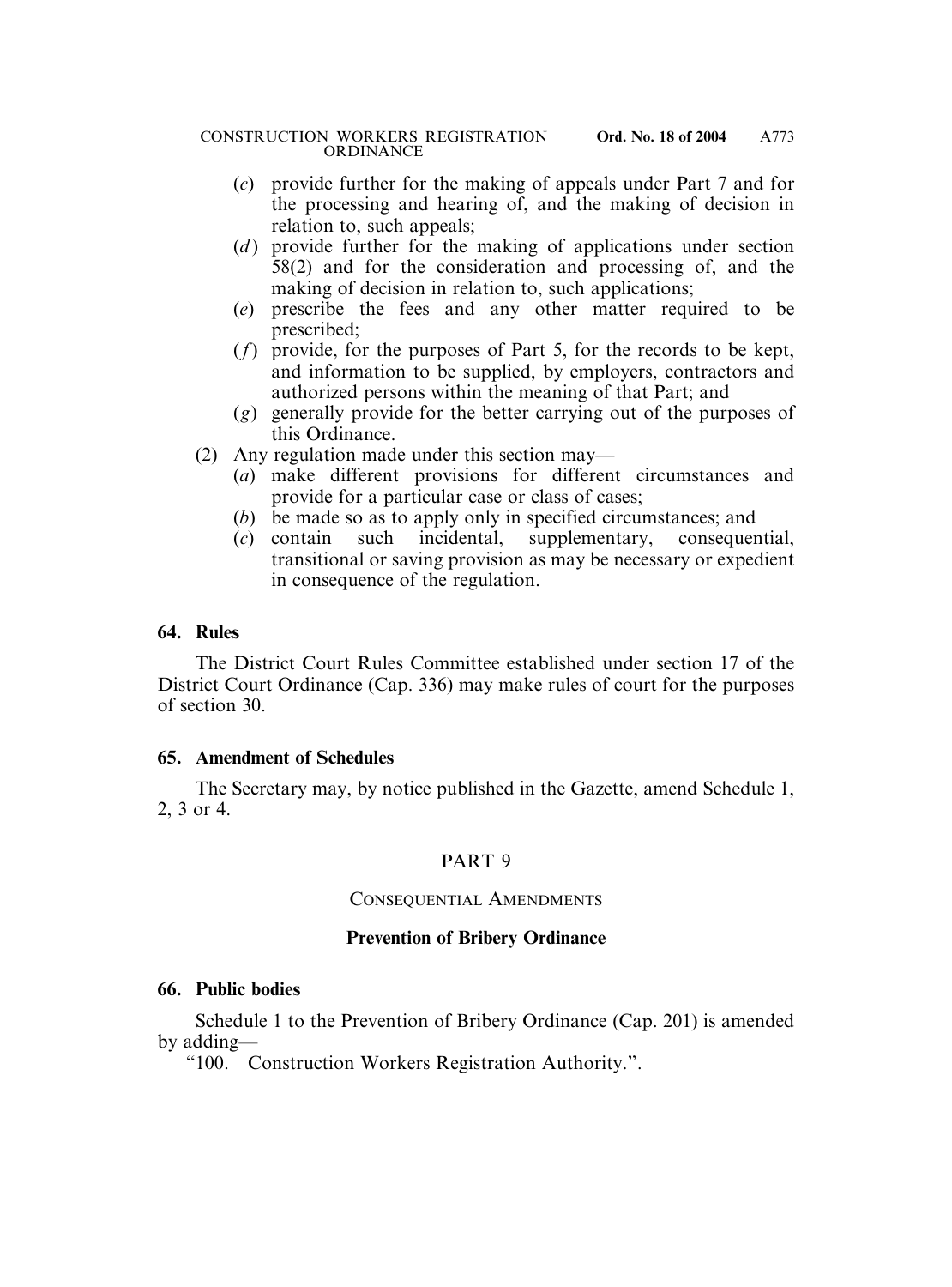### **Industrial Training (Construction Industry) Ordinance**

#### **67. Section added**

The Industrial Training (Construction Industry) Ordinance (Cap. 317) is amended by adding—

#### "**6A. Additional functions and powers of the Authority**

Notwithstanding anything in this Ordinance, the Authority may—

- (*a*) if appointed under section 36(1) of the Construction Workers Registration Ordinance (18 of 2004), act as the Registrar of Construction Workers under that Ordinance; and
- (*b*) as such, perform the functions as are imposed on, and exercise the powers as are conferred on, the Registrar under that Ordinance or any other enactment.".

### **68. Furnishing of information and production of documents**

Section 31(3)(*ab*) is amended by repealing everything after "Authority" and substituting—

 $\omega$  to  $\omega$ 

- (i) the Pneumoconiosis Compensation Fund Board established under the Pneumoconiosis (Compensation) Ordinance (Cap. 360); or
- (ii) the Construction Workers Registration Authority established under the Construction Workers Registration Ordinance (18 of 2004); or".

### **Electronic Transactions Ordinance**

### **69. Proceedings in relation to which sections 5, 6, 7 and 8 of this Ordinance do not apply under section 13(1) of this Ordinance**

Schedule 2 to the Electronic Transactions Ordinance (Cap. 553) is amended—

- (*a*) in paragraph (*zn*), by repealing the full stop and substituting a semicolon;
- (*b*) by adding—
	- "(*zo*) the Construction Workers Appeal Board appointed under the Construction Workers Registration Ordinance (18 of 2004).".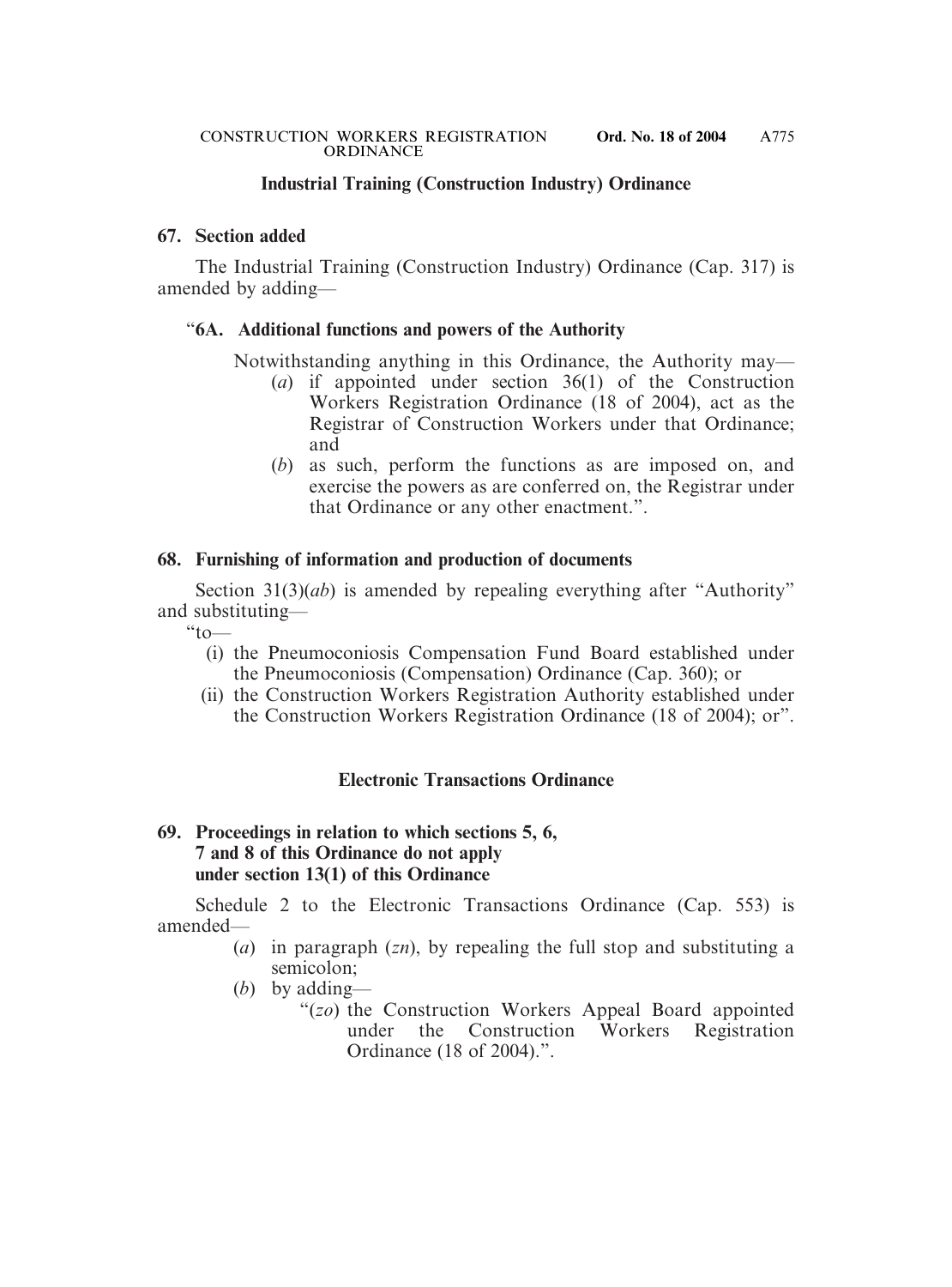SCHEDULE 1 [ss. 2, 3, 4, 6, 39, 40, 41, 42, 48  $\& 65 \]$ 

#### DESIGNATED TRADES

#### PART 1

#### DESIGNATED TRADES FOR WHICH A PERSON MAY BE REGISTERED ONLY AS A REGISTERED SKILLED WORKER OR REGISTERED SKILLED WORKER (PROVISIONAL), AS THE CASE MAY BE

|    | Column 1<br>Name of trade or     |                                | Column <sub>2</sub>                                                                                                                                                                                                                                                                                | Column 3                                                                            | Column 4             |
|----|----------------------------------|--------------------------------|----------------------------------------------------------------------------------------------------------------------------------------------------------------------------------------------------------------------------------------------------------------------------------------------------|-------------------------------------------------------------------------------------|----------------------|
|    | occupation                       |                                | Description of work                                                                                                                                                                                                                                                                                | Certificate                                                                         | Other qualifications |
| 1. | Asbestos<br>Abatement<br>Worker  |                                | To carry out asbestos<br>abatement works                                                                                                                                                                                                                                                           | Trade test certificate<br>for Asbestos<br><b>Abatement Worker</b><br>issued by CITA | Not applicable       |
| 2. | Asphalter (Road<br>Construction) | $\left(a\right)$<br>(b)        | To mix, place and<br>compact<br>bituminous<br>materials using<br>vibrating<br>machines<br>To level and<br>smoothen<br>bituminous<br>materials<br>according to<br>specified level<br>marks                                                                                                          | Trade test certificate<br>for Asphalter (Road<br>Construction) issued<br>by CITA    | Not applicable       |
| 3. | Asphalter<br>(Waterproofing)     | $\left(a\right)$<br>(b)<br>(c) | To lay sheathing<br>felt or paint with<br>primer<br>To pour hot<br>asphalt or<br>proprietary<br>waterproofing<br>materials on<br>prepared surfaces<br>To spread and<br>level hot asphalt<br>or proprietary<br>waterproofing<br>materials to fit<br>corners, skirtings,<br>flashings and<br>outlets | Trade test certificate<br>for Asphalter<br>(Waterproofing)<br>issued by CITA        | Not applicable       |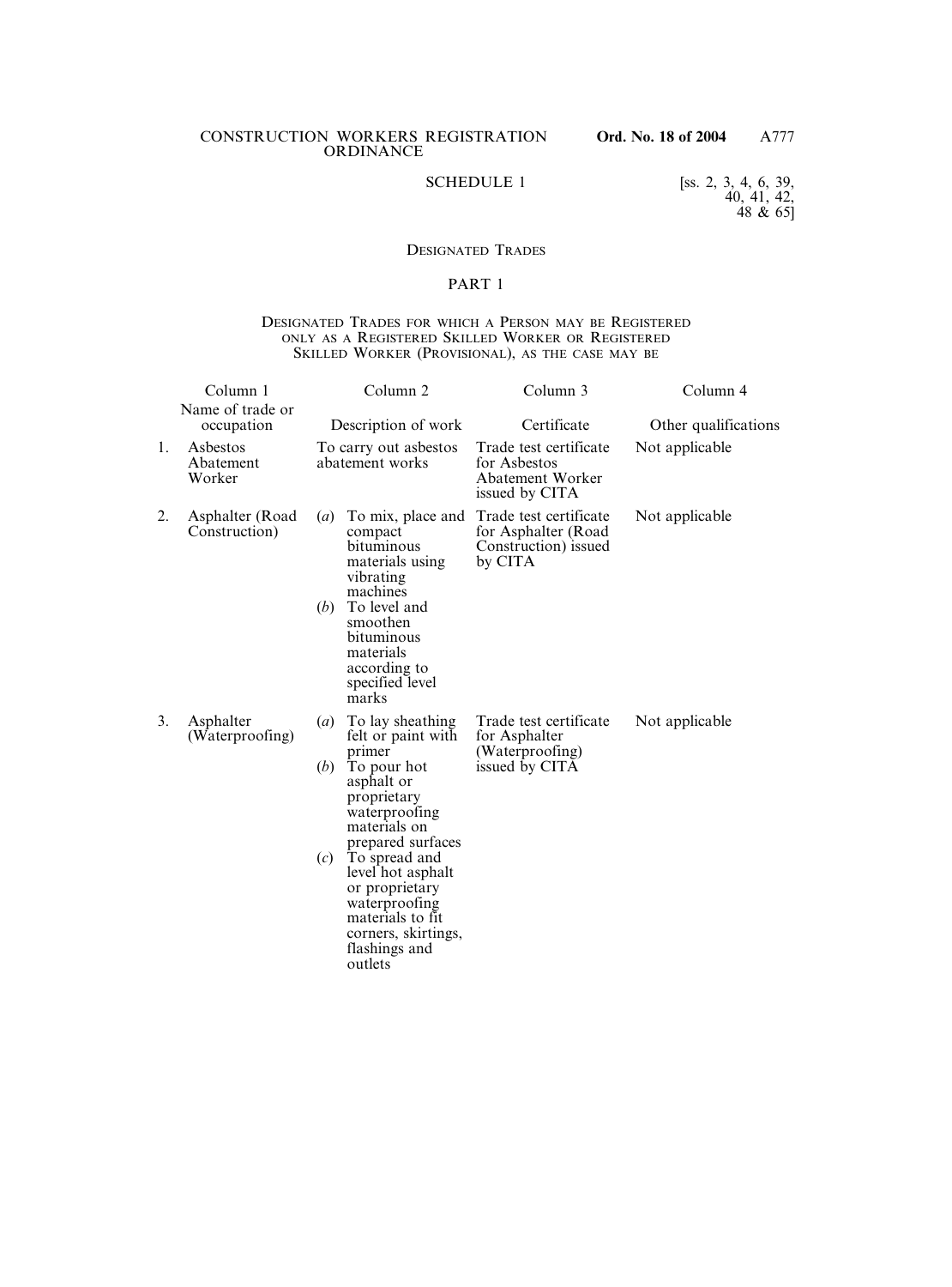|    | Column 1<br>Name of trade or                             | Column <sub>2</sub>                                                                                                                                                                                                                     | Column 3                                                                                                                                                                   | Column 4                                                                                                                                                                                                               |
|----|----------------------------------------------------------|-----------------------------------------------------------------------------------------------------------------------------------------------------------------------------------------------------------------------------------------|----------------------------------------------------------------------------------------------------------------------------------------------------------------------------|------------------------------------------------------------------------------------------------------------------------------------------------------------------------------------------------------------------------|
|    | occupation                                               | Description of work                                                                                                                                                                                                                     | Certificate                                                                                                                                                                | Other qualifications                                                                                                                                                                                                   |
| 4. | Cable Jointer<br>(Power)                                 | $\left(a\right)$<br>To join low<br>voltage cables<br>either with the<br>circuits dead or<br>with one or both<br>cables energized<br>(b)<br>To join dead<br>cables of all<br>voltages                                                    | Certificate of<br>completion of an<br>apprenticeship in the<br>trade of cable jointer<br>(power) given under<br>section 28 of the<br>Apprenticeship<br>Ordinance (Cap. 47) | Not applicable                                                                                                                                                                                                         |
| 5. | Carpenter<br>(Fender)                                    | To remove, cut, and<br>erect timber fenders<br>for protection of piers,<br>seawalls, dolphins and<br>landing steps                                                                                                                      | Trade test certificate<br>for Carpenter (Fender)<br>issued by CITA                                                                                                         | Not applicable                                                                                                                                                                                                         |
| 6. | Concrete<br>Repairer (Spalling<br>Concrete)              | To repair substandard<br>or spalled concrete or<br>reinforcement bars<br>using concrete or<br>other approved<br>materials                                                                                                               | Trade test certificate<br>for Concrete Repairer<br>(Spalling Concrete)<br>issued by CITA                                                                                   | Not applicable                                                                                                                                                                                                         |
| 7. | Curtain Wall<br>Installer                                | To install metal<br>frames, and fix<br>glasses or other<br>material panels, for<br>curtain walls                                                                                                                                        | Trade test certificate<br>for Curtain Wall<br>Installer issued by<br><b>CITA</b>                                                                                           | Not applicable                                                                                                                                                                                                         |
| 8. | Demolition<br>Worker<br>(Building)                       | To demolish,<br>dismantle and<br>remove buildings and<br>structures, or any<br>part thereof                                                                                                                                             | Trade test certificate<br>for Demolition<br>Worker (Building)<br>issued by CITA                                                                                            | Not applicable                                                                                                                                                                                                         |
| 9. | Demolition<br>Worker<br>(Unauthorized<br>Building Works) | To demolish, dismantle Trade test certificate<br>and remove buildings<br>erected, or building<br>works carried out, in<br>contravention of the<br><b>Buildings Ordinance</b><br>$(Cap. 123)$ within the<br>meaning of that<br>Ordinance | for Demolition Worker<br>(Unauthorized)<br><b>Building Works)</b> issued<br>by CITA                                                                                        | Not applicable                                                                                                                                                                                                         |
|    | 10. Diver                                                | To perform<br>$\left(a\right)$<br>underwater<br>operations related<br>to inspection,<br>construction and<br>repair of<br>structures and<br>demolition<br>(b)<br>To prepare<br>reports on all the<br>foregoing<br>operations             | Not applicable                                                                                                                                                             | A diving certificate<br>issued by—<br>(a) the National<br>Association of<br>Underwater<br>Instructors of the<br>United States of<br>America;<br>the Health and<br>(b)<br>Safety Executive of<br>the United<br>Kingdom; |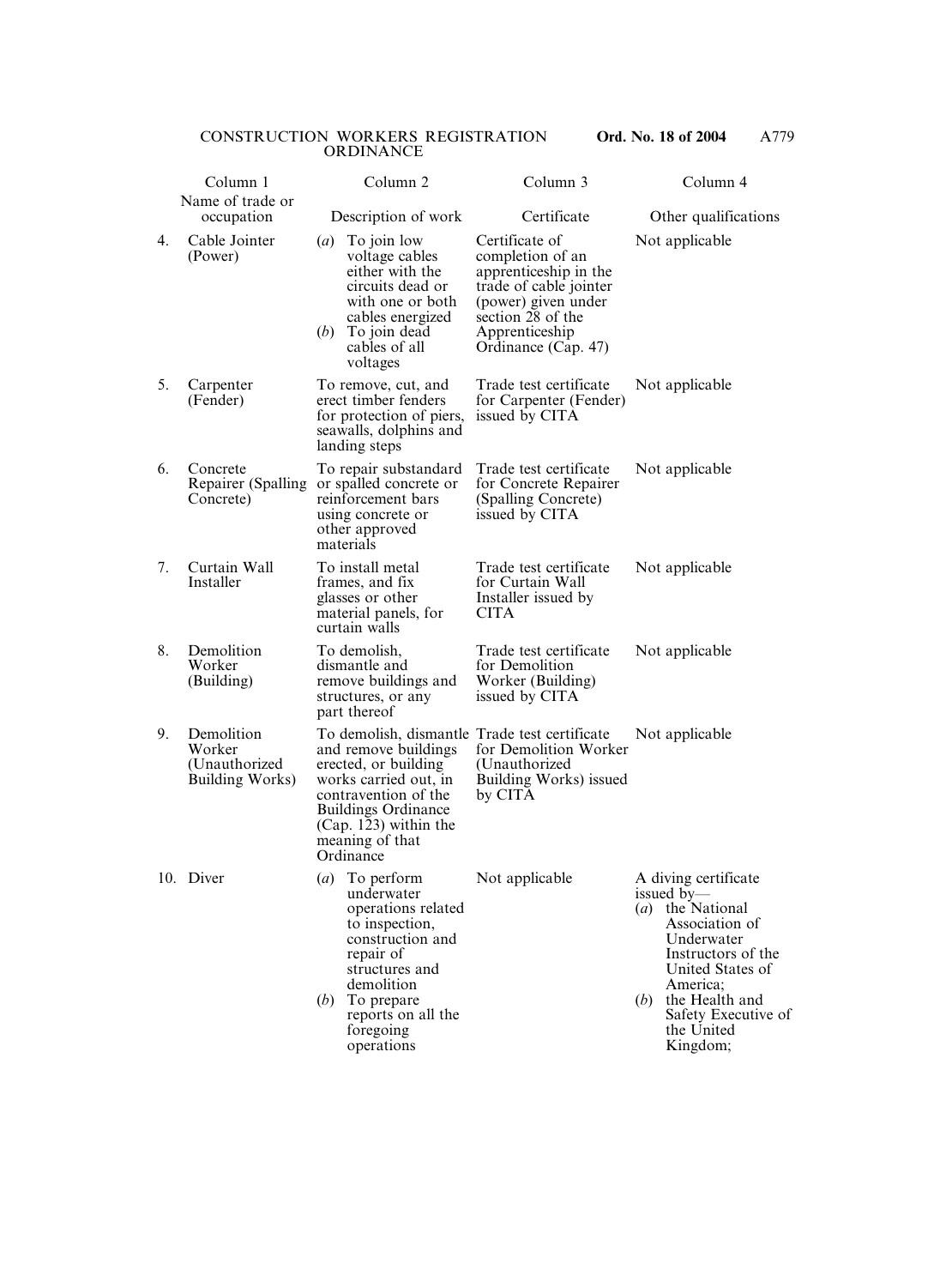| Column 1                       |                         | Column <sub>2</sub>                                                                                                                                                                                                                                                                                                       | Column 3       |              | Column 4                                                                                                                                                                                                                                                                      |
|--------------------------------|-------------------------|---------------------------------------------------------------------------------------------------------------------------------------------------------------------------------------------------------------------------------------------------------------------------------------------------------------------------|----------------|--------------|-------------------------------------------------------------------------------------------------------------------------------------------------------------------------------------------------------------------------------------------------------------------------------|
| Name of trade or<br>occupation |                         | Description of work                                                                                                                                                                                                                                                                                                       | Certificate    | (c)<br>(d)   | Other qualifications<br>the Department of<br>Employment,<br>Vocational<br>Education,<br>Training and<br><b>Industrial Relations</b><br>of Australia; or<br>the Ministry of<br>Communication of<br>the People's<br>Republic of China                                           |
| 11. Electrical Fitter          | $\left(a\right)$<br>(b) | To install, test,<br>commission and<br>repair electrical<br>installations and<br>wiring<br>To fit, assemble,<br>install, test,<br>commission and<br>repair electrical<br>systems and<br>equipment                                                                                                                         | Not applicable |              | Certificate of<br>registration as an<br>electrical worker for<br>Grade A, B, C or H<br>electrical work issued<br>under section 30 of the<br><b>Electricity Ordinance</b><br>(Cap. 406)                                                                                        |
| 12. Escalator<br>Mechanic      |                         | To install, adjust,<br>maintain and repair<br>escalators                                                                                                                                                                                                                                                                  | Not applicable |              | Competent escalator<br>worker within the<br>meaning of section<br>$29A(4)$ of the Lifts and<br>Escalators (Safety)<br>Ordinance (Cap. 327)                                                                                                                                    |
| 13. Fire Service<br>Mechanic   | $\left(a\right)$<br>(b) | To install, test,<br>inspect, maintain<br>and repair fire<br>services piping<br>systems, automatic<br>fire alarm systems,<br>manual fire alarm<br>systems,<br>mechanical or<br>electrical or<br>electronic parts of<br>fire services systems<br>To maintain,<br>inspect and repair<br>portable fire<br>services equipment | Not applicable | ( <i>b</i> ) | Both of the following—<br>$(a)$ fire service<br>installation<br>contractor class 3<br>registered under<br>the Fire Service<br>(Installation)<br>Contractors)<br>Regulations (Cap.<br>95 sub. leg.); and<br>trade certificate<br>for Fire Service<br>Mechanic issued by<br>VTC |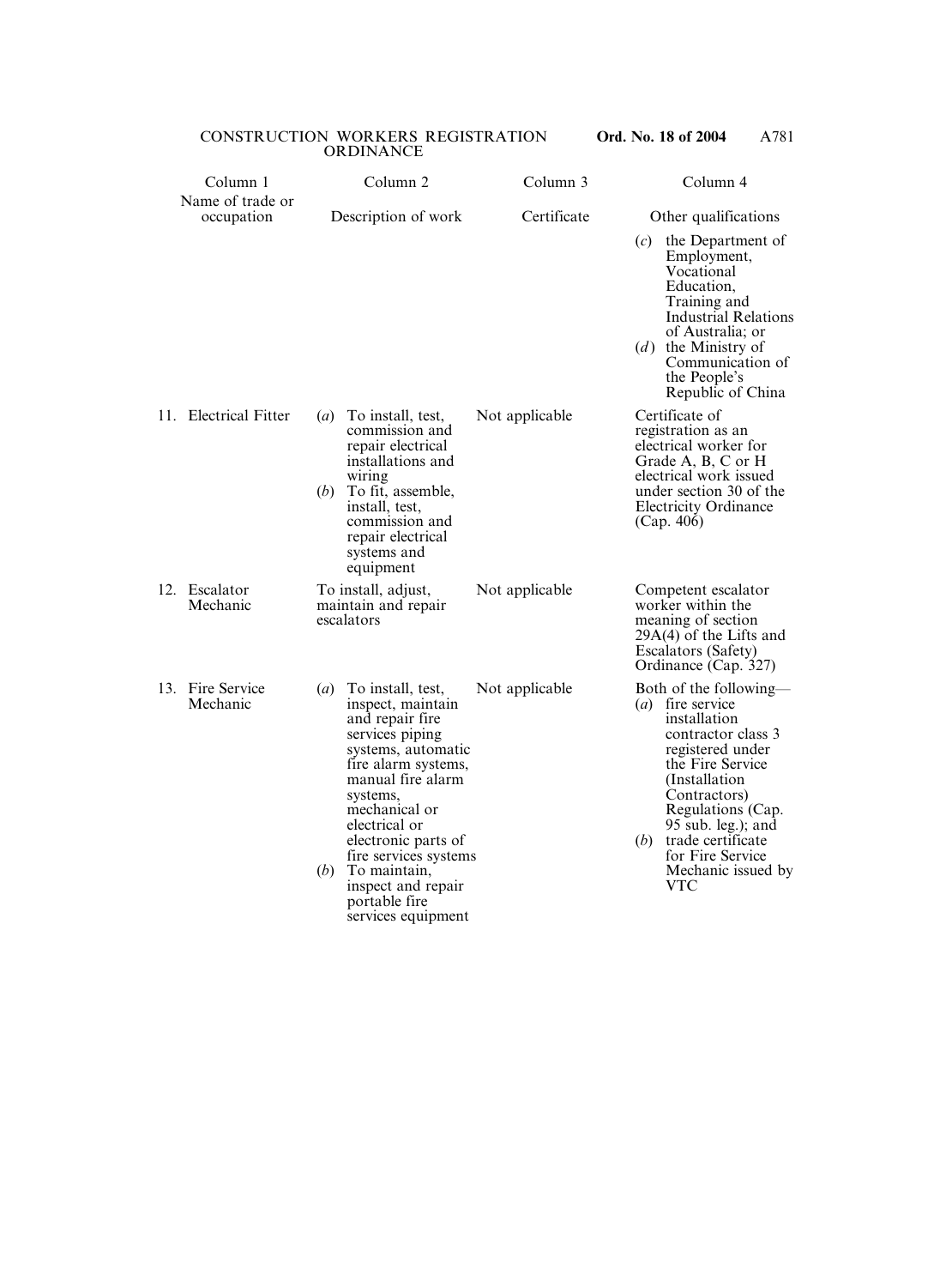|     | Column 1                                                              | Column <sub>2</sub>                                                                                                                                                                                                        | Column 3                                                                                                                                                               | Column 4                                                                                                                                                                                                              |
|-----|-----------------------------------------------------------------------|----------------------------------------------------------------------------------------------------------------------------------------------------------------------------------------------------------------------------|------------------------------------------------------------------------------------------------------------------------------------------------------------------------|-----------------------------------------------------------------------------------------------------------------------------------------------------------------------------------------------------------------------|
|     | Name of trade or<br>occupation                                        | Description of work                                                                                                                                                                                                        | Certificate                                                                                                                                                            | Other qualifications                                                                                                                                                                                                  |
|     | 14. Fire Service<br>Portable<br><b>Equipment Fitter</b>               | To maintain, inspect<br>and repair portable<br>fire services equipment                                                                                                                                                     | Not applicable                                                                                                                                                         | Fire service installation<br>contractor class 3<br>registered under the<br>Fire Service (Installation<br>Contractors) Regulations<br>(Cap. 95 sub. leg.)                                                              |
|     | 15. Gas Installer                                                     | To install, commission, Not applicable<br>maintain and repair<br>domestic and<br>non-domestic gas<br>appliances, gas fittings,<br>and gas flow control<br>and meters connected<br>to gas cylinders<br>or gas supply points |                                                                                                                                                                        | Gas installer registered<br>to carry out gas<br>installation work under<br>regulation $7(1)(a)$ of the<br>Gas Safety (Registration<br>of Gas Installers and<br>Gas Contractors)<br>Regulations<br>(Cap. 51 sub. leg.) |
|     | 16. Grouting Worker                                                   | To mix cement or<br>other materials to<br>carry out underground issued by CITA<br>grouting work                                                                                                                            | Trade test certificate<br>for Grouting Worker                                                                                                                          | Not applicable                                                                                                                                                                                                        |
|     | 17. Lift Mechanic                                                     | To install, adjust,<br>maintain and repair<br>lifts                                                                                                                                                                        | Not applicable                                                                                                                                                         | Competent lift worker<br>within the meaning of<br>section $29A(4)$ of the<br>Lifts and Escalators<br>(Safety) Ordinance<br>(Cap. 327)                                                                                 |
|     | 18. Marine<br>Construction<br>Plant Operator<br>(Boom-grab<br>Bucket) | To operate boom-grab<br>buckets for<br>construction work<br>at sea                                                                                                                                                         | Trade test certificate<br>for Marine<br><b>Construction Plant</b><br>Operator<br>(Boom-grab Bucket)<br>issued by CITA                                                  | Not applicable                                                                                                                                                                                                        |
| 19. | Marine<br>Construction<br>Plant Operator<br>(Boom-hook)               | To operate<br>boom-hooks for<br>construction work<br>at sea                                                                                                                                                                | Trade test certificate<br>for Marine<br><b>Construction Plant</b><br>Operator (Boom-hook)<br>issued by CITA                                                            | Not applicable                                                                                                                                                                                                        |
| 20. | Marine<br>Construction<br>Plant Operator<br>(Derrick)                 | To operate derricks<br>for construction work<br>at sea                                                                                                                                                                     | Trade test certificate<br>for Marine<br><b>Construction Plant</b><br>Operator (Derrick)<br>issued by CITA                                                              | Not applicable                                                                                                                                                                                                        |
| 21. | Overhead<br>Linesman                                                  | To construct, maintain<br>and repair overhead<br>line systems of all<br>voltages on tubular<br>steel, concrete, lattice<br>girder or wood<br>supports                                                                      | Certificate of<br>completion of an<br>apprenticeship in the<br>trade of overhead<br>linesman given under<br>section 28 of the<br>Apprenticeship<br>Ordinance (Cap. 47) | Not applicable                                                                                                                                                                                                        |
|     | 22. Paving Block<br>Layer                                             | To lay paving<br>$\left(a\right)$<br>blocks on floor                                                                                                                                                                       | Trade test certificate<br>for Paving Block Layer                                                                                                                       | Not applicable                                                                                                                                                                                                        |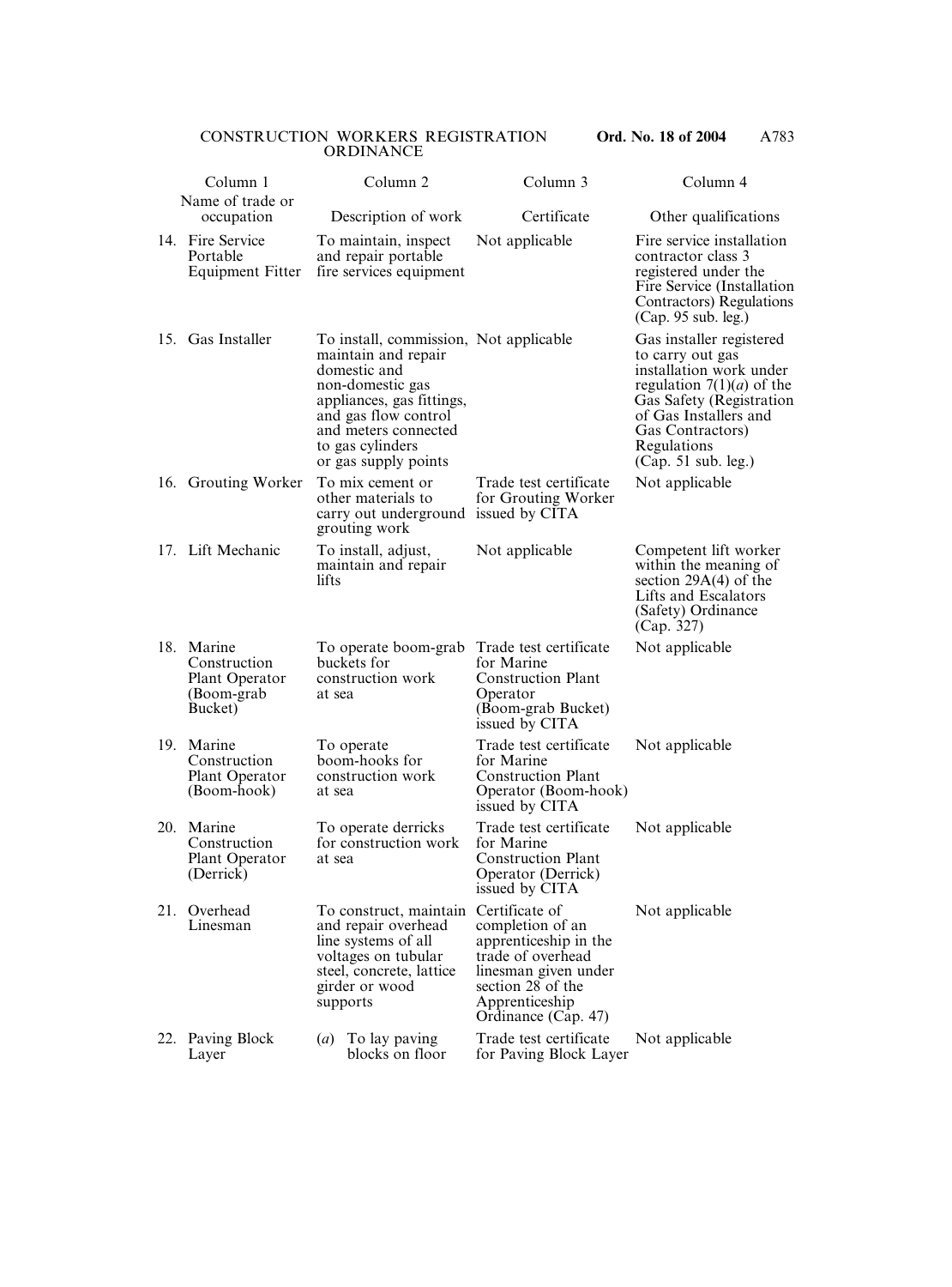|     | Column 1                                               | Column <sub>2</sub>                                                                                                                                                             | Column 3                                                                                                                                                                                                                                  | Column 4                                                                                                                                                                                           |
|-----|--------------------------------------------------------|---------------------------------------------------------------------------------------------------------------------------------------------------------------------------------|-------------------------------------------------------------------------------------------------------------------------------------------------------------------------------------------------------------------------------------------|----------------------------------------------------------------------------------------------------------------------------------------------------------------------------------------------------|
|     | Name of trade or<br>occupation                         | Description of work                                                                                                                                                             | Certificate                                                                                                                                                                                                                               | Other qualifications                                                                                                                                                                               |
|     |                                                        | (b)<br>To compact the<br>base layer with<br>vibrating machines<br>(c)<br>To cut paving<br>blocks to fit floor<br>layout                                                         | issued by CITA                                                                                                                                                                                                                            |                                                                                                                                                                                                    |
|     | 23. Piling Operative                                   | To set up piling rigs<br>for driven or bored<br>piles works                                                                                                                     | Both of the following—Not applicable<br>$(a)$ trade test<br>certificate for<br>Piling Operative<br>(Bored Pile) issued<br>by CITA; and<br>(b)<br>trade test<br>certificate for<br>Piling Operative<br>(Percussive Pile)<br>issued by CITA |                                                                                                                                                                                                    |
|     | 24. Piling Operative<br>(Bored Pile)                   | To set up piling rigs<br>for bored piles works                                                                                                                                  | Trade test certificate<br>for Piling Operative<br>(Bored Pile) issued<br>by CITA                                                                                                                                                          | Not applicable                                                                                                                                                                                     |
|     | 25. Piling Operative<br>(Percussive Pile)              | To set up piling rigs<br>for driven piles works                                                                                                                                 | Trade test certificate<br>for Piling Operative<br>(Percussive Pile) issued<br>by CITA                                                                                                                                                     | Not applicable                                                                                                                                                                                     |
|     | 26. Pipelayer                                          | To lay water mains,<br>make pressurized<br>joints by mechanical<br>means, install pipes<br>and fittings, construct<br>beds and haunches,<br>and surround pipes<br>with concrete | Trade test certificate<br>for Pipelayer issued<br>by CITA                                                                                                                                                                                 | Not applicable                                                                                                                                                                                     |
|     | 27. Plant and<br>Equipment<br>Operator<br>(Bored Pile) | To operate piling<br>machines for bored<br>piles works                                                                                                                          | Trade test certificate Not applicable<br>for Plant and<br><b>Equipment Operator</b><br>(Bored Pile) issued<br>by CITA                                                                                                                     |                                                                                                                                                                                                    |
| 28. | Plant and<br>Equipment<br>Operator<br>(Bulldozer)      | To operate bulldozers<br>for load shifting<br>purposes                                                                                                                          | Not applicable                                                                                                                                                                                                                            | Certificate as defined in<br>section $2(1)$ of the<br>Factories and Industrial<br>Undertakings<br>(Loadshifting)<br>Machinery) Regulation<br>$(Cap. 59 sub. leg.)$ and<br>applicable to bulldozers |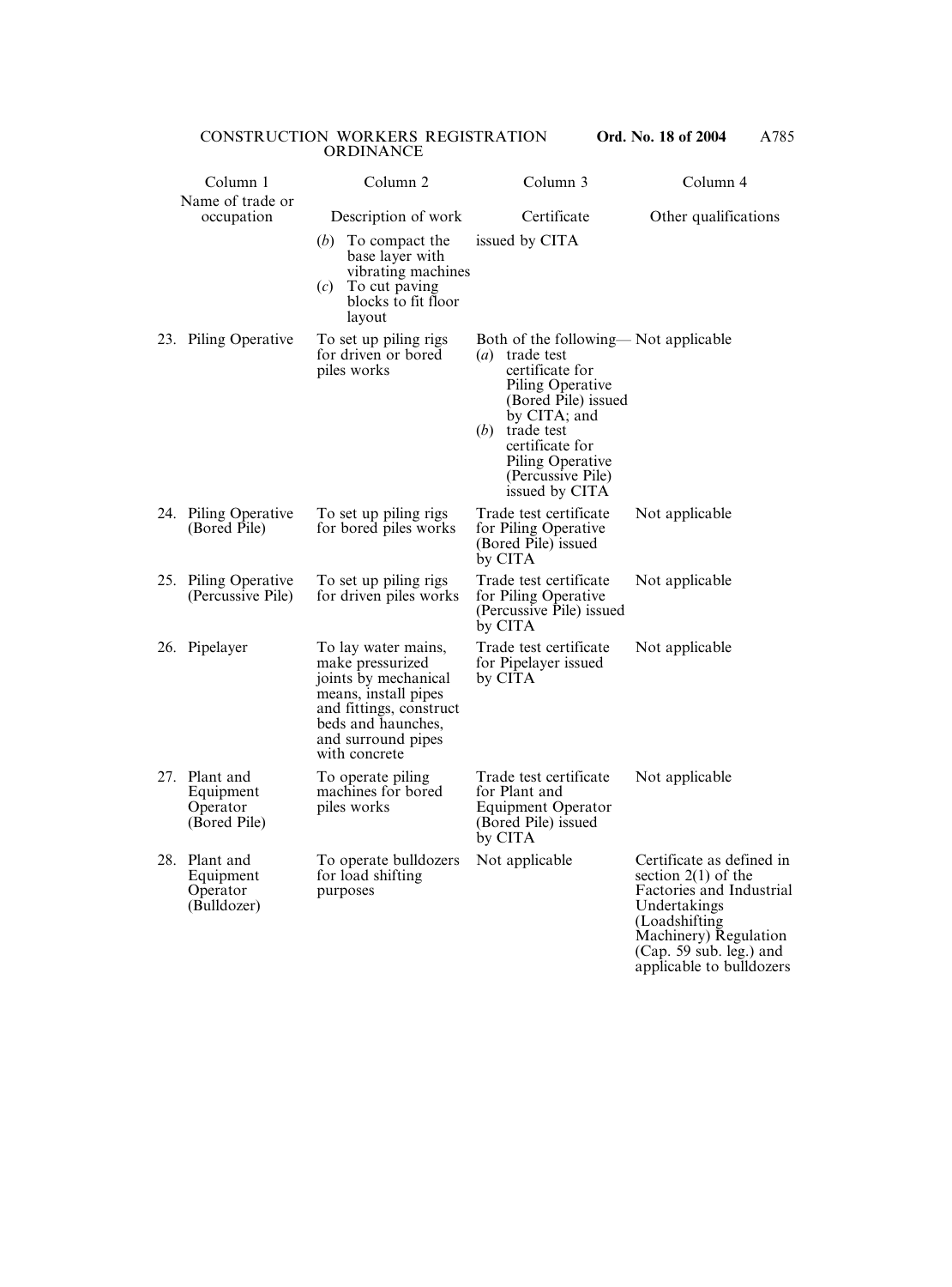| Column 1                                                                                       | Column <sub>2</sub>                                                                                                 | Column 3       | Column 4                                                                                                                                                                                                                                                                                                                                                                 |
|------------------------------------------------------------------------------------------------|---------------------------------------------------------------------------------------------------------------------|----------------|--------------------------------------------------------------------------------------------------------------------------------------------------------------------------------------------------------------------------------------------------------------------------------------------------------------------------------------------------------------------------|
| Name of trade or<br>occupation                                                                 | Description of work                                                                                                 | Certificate    | Other qualifications                                                                                                                                                                                                                                                                                                                                                     |
| 29. Plant and<br>Equipment<br>Operator<br>(Crawler-mounted material handling)<br>Mobile Crane) | To operate<br>crawler-mounted<br>mobile cranes for<br>purposes                                                      | Not applicable | Certificate referred to<br>in regulation $15A(1)(b)$<br>of the Factories and<br>Industrial Undertakings<br>(Lifting Appliances and<br>Lifting Gear)<br>Regulations (Cap. 59)<br>sub. leg.) and applicable<br>to Crawler-mounted<br>Mobile Cranes                                                                                                                         |
| 30. Plant and<br>Equipment<br>Operator<br>(Demolition)—<br>Excavator                           | To operate excavators<br>to demolish,<br>dismantle and remove<br>buildings or<br>structures, or any<br>part thereof | Not applicable | Both of the following—<br>(a) trade test certificate<br>for Plant and<br>Equipment<br>Operator<br>(Demolition)—<br>Excavator issued<br>by CITA; and<br>certificate as defined<br>(b)<br>in section $2(1)$ of<br>the Factories and<br>Industrial<br>Undertakings<br>(Loadshifting)<br>Machinery)<br>Regulation (Cap. 59)<br>sub. leg.) and<br>applicable to<br>excavators |
| 31. Plant and<br>Equipment<br>Operator<br>(Excavator)                                          | To operate excavators<br>for load shifting<br>purposes                                                              | Not applicable | Certificate as defined<br>in section $2(1)$ of the<br>Factories and Industrial<br>Undertakings<br>(Loadshifting)<br>Machinery) Regulation<br>$(Cap. 59 sub. leg.)$ and<br>applicable to excavators                                                                                                                                                                       |
| 32. Plant and<br>Equipment<br>Operator<br>(Gantry Crane)                                       | To operate gantry<br>cranes for material<br>handling purposes                                                       | Not applicable | Certificate referred to<br>in regulation $15A(1)(b)$<br>of the Factories and<br><b>Industrial Undertakings</b><br>(Lifting Appliances and<br>Lifting Gear)                                                                                                                                                                                                               |

Regulations (Cap. 59 sub. leg.) and applicable to Gantry Cranes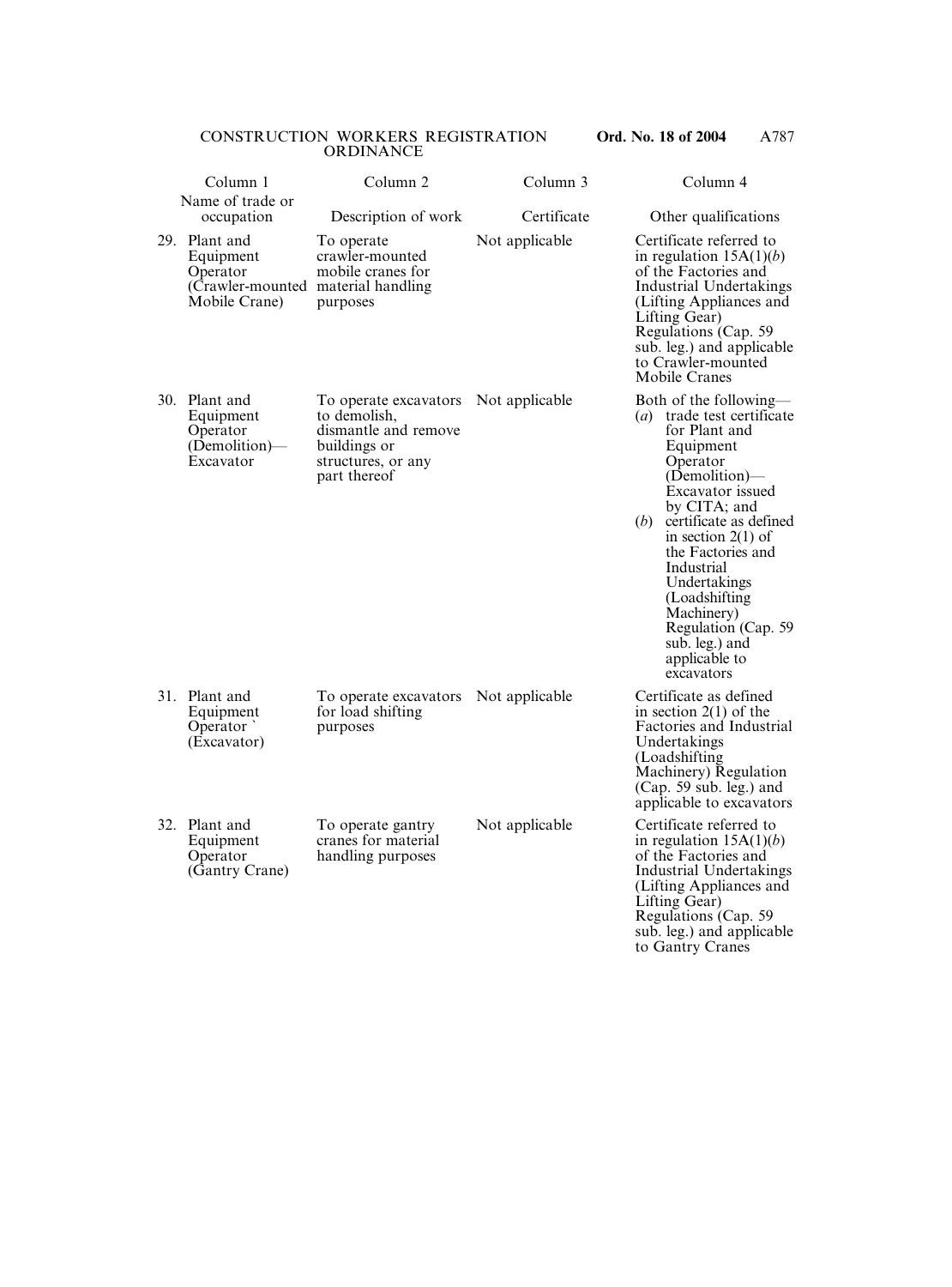| Column 1                                                                         | Column <sub>2</sub>                                                          | Column 3                                                                                                                                                                                                                                                                                        | Column 4                                                                                                                                                                                                                     |
|----------------------------------------------------------------------------------|------------------------------------------------------------------------------|-------------------------------------------------------------------------------------------------------------------------------------------------------------------------------------------------------------------------------------------------------------------------------------------------|------------------------------------------------------------------------------------------------------------------------------------------------------------------------------------------------------------------------------|
| Name of trade or<br>occupation                                                   | Description of work                                                          | Certificate                                                                                                                                                                                                                                                                                     | Other qualifications                                                                                                                                                                                                         |
| 33. Plant and<br>Equipment<br>Operator<br>(Loader)                               | To operate loaders<br>for load shifting<br>purposes                          | Not applicable                                                                                                                                                                                                                                                                                  | Certificate as defined in<br>section $2(1)$ of the<br>Factories and Industrial<br>Undertakings<br>(Loadshifting)<br>Machinery) Regulation<br>(Cap. 59 sub. leg.) and<br>applicable to loaders                                |
| 34. Plant and<br>Equipment<br>Operator<br>(Mini-loader)                          | To operate<br>mini-loaders for load<br>shifting purposes                     | Not applicable                                                                                                                                                                                                                                                                                  | Certificate as defined in<br>section $2(1)$ of the<br>Factories and Industrial<br>Undertakings<br>(Loadshifting)<br>Machinery) Regulation<br>$(Cap. 59 sub. leg.)$ and<br>applicable to mini-<br>loaders                     |
| 35. Plant and<br>Equipment<br>Operator<br>(Mini-loader<br>(with<br>Attachments)) | To operate<br>mini-loaders with<br>attachments for load<br>shifting purposes | Not applicable                                                                                                                                                                                                                                                                                  | Certificate as defined in<br>section $2(1)$ of the<br>Factories and Industrial<br>Undertakings<br>(Loadshifting)<br>Machinery) Regulation<br>(Cap. 59 sub. leg.) and<br>applicable to mini-<br>loaders (with<br>attachments) |
| 36. Plant and<br>Equipment<br>Operator<br>(Percussive Pile)                      | To operate piling<br>machines for driven<br>piles works                      | Trade test certificate<br>for Plant and<br>Equipment Operator<br>(Percussive Pile)<br>issued by CITA                                                                                                                                                                                            | Not applicable                                                                                                                                                                                                               |
| 37. Plant and<br>Equipment<br>Operator (Piling)                                  | To operate piling<br>machines for driven<br>or bored piles works             | Both of the following—Not applicable<br>$\left( a\right)$<br>trade test<br>certificate for<br>Plant and<br>Equipment<br>Operator<br>(Bored Pile)<br>issued by CITA;<br>and<br>trade test<br>(b)<br>certificate for<br>Plant and<br>Equipment<br>Operator<br>(Percussive Pile)<br>issued by CITA |                                                                                                                                                                                                                              |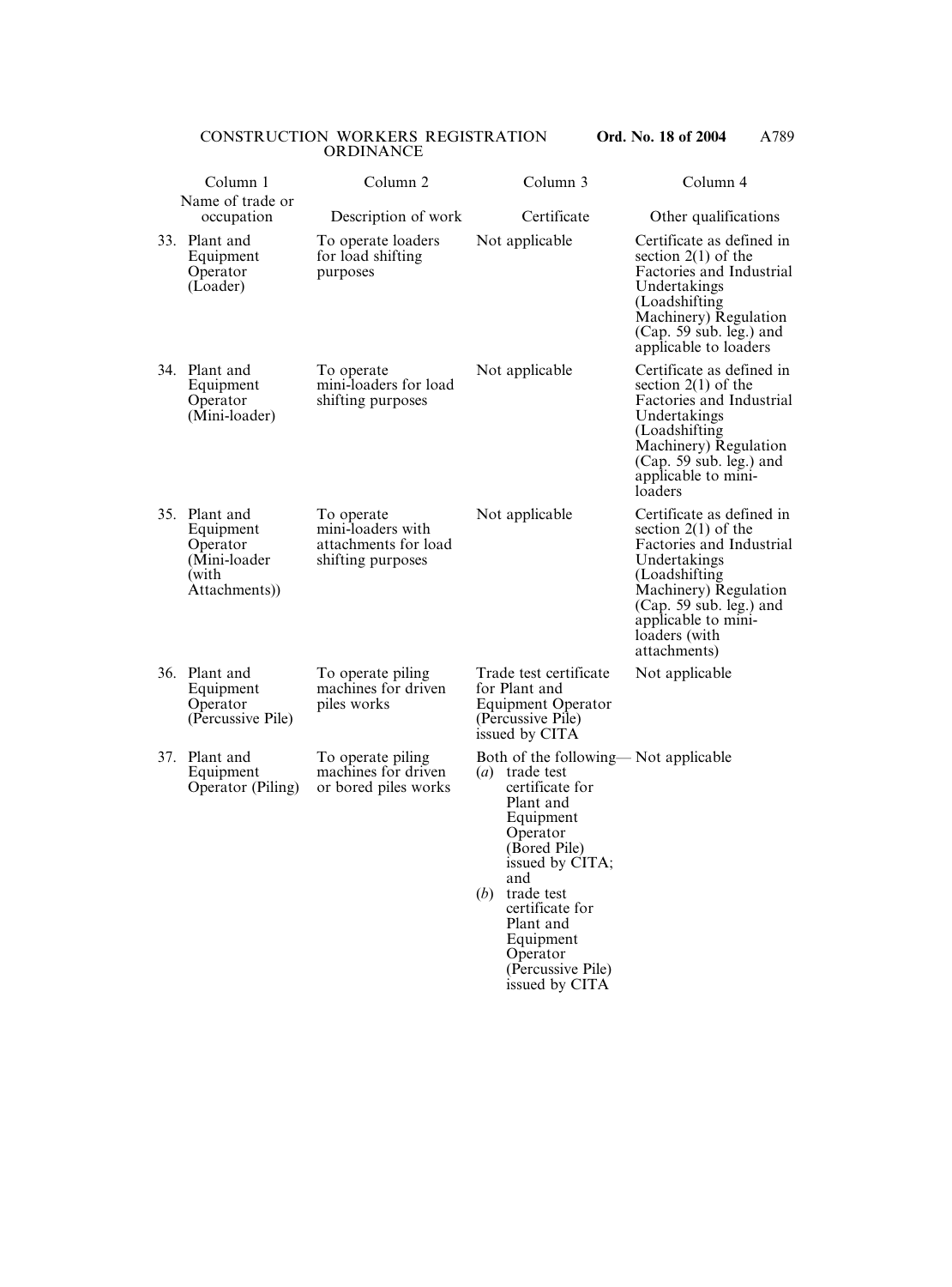|     | Column 1                                                                              | Column <sub>2</sub>                                                     | Column 3                                                                                                                                         | Column 4                                                                                                                                                                                                                                       |
|-----|---------------------------------------------------------------------------------------|-------------------------------------------------------------------------|--------------------------------------------------------------------------------------------------------------------------------------------------|------------------------------------------------------------------------------------------------------------------------------------------------------------------------------------------------------------------------------------------------|
|     | Name of trade or<br>occupation                                                        | Description of work                                                     | Certificate                                                                                                                                      | Other qualifications                                                                                                                                                                                                                           |
|     | 38. Plant and<br>Equipment<br>Operator<br>(Suspended<br>Working<br>Platform)          | To operate suspended<br>working platforms<br>for carrying persons       | Not applicable                                                                                                                                   | Certificate referred to<br>in section $17(1)(b)$ of<br>the Factories and<br>Industrial<br>Undertakings<br>(Suspended Working)<br>Platforms) Regulation<br>(Cap. 59 sub. leg.)                                                                  |
|     | 39. Plant and<br>Equipment<br>Operator (Tower)<br>Crane)                              | To operate tower<br>cranes for material<br>handling purposes            | Not applicable                                                                                                                                   | Certificate referred to<br>in regulation $15A(1)(b)$<br>of the Factories and<br><b>Industrial Undertakings</b><br>(Lifting Appliances and<br>Lifting Gear)<br>Regulations (Cap. 59)<br>sub. leg.) and applicable<br>to Tower Cranes            |
|     | 40. Plant and<br>Equipment<br>Operator<br>(Truck-mounted<br>Crane)                    | To operate<br>truck-mounted cranes<br>for material handling<br>purposes | Not applicable                                                                                                                                   | Certificate referred to<br>in regulation $15A(1)(b)$<br>of the Factories and<br><b>Industrial Undertakings</b><br>(Lifting Appliances and<br>Lifting Gear)<br>Regulations (Cap. 59)<br>sub. leg.) and applicable<br>to Truck-mounted<br>Cranes |
|     | 41. Plant and<br>Equipment<br>Operator<br>$(Tunneling)$ —<br>Jumbo Drilling           | To operate jumbo<br>drilling machines<br>inside tunnels                 | Trade test certificate<br>for Plant and<br><b>Equipment Operator</b><br>$(Tunneling)$ —<br>Jumbo Drilling issued<br>by CITA                      | Not applicable                                                                                                                                                                                                                                 |
| 42. | Plant and<br>Equipment<br>Operator<br>$(Tunneling)$ —<br>Locomotive<br>Operation      | To operate<br>locomotives inside<br>tunnels                             | Trade test certificate Not applicable<br>for Plant and<br><b>Equipment Operator</b><br>$(Tunneling)$ —<br>Locomotive Operation<br>issued by CITA |                                                                                                                                                                                                                                                |
|     | 43. Plant and<br>Equipment<br>Operator<br>$(Tunneling)$ —<br><b>Segment Erection</b>  | To operate segment<br>erection machines<br>inside tunnels               | Trade test certificate<br>for Plant and<br><b>Equipment Operator</b><br>$(Tunneling)$ —<br><b>Segment Erection</b><br>issued by CITA             | Not applicable                                                                                                                                                                                                                                 |
|     | 44. Plant and<br>Equipment<br>Operator<br>$(Tunneling)$ —<br>Tunnel Boring<br>Machine | To operate tunnel<br>boring machines<br>inside tunnels                  | Certificate for<br>Plant and<br><b>Equipment Operator</b><br>(Tunneling)— Tunnel<br>Boring Machine<br>issued by CITA                             | Not applicable                                                                                                                                                                                                                                 |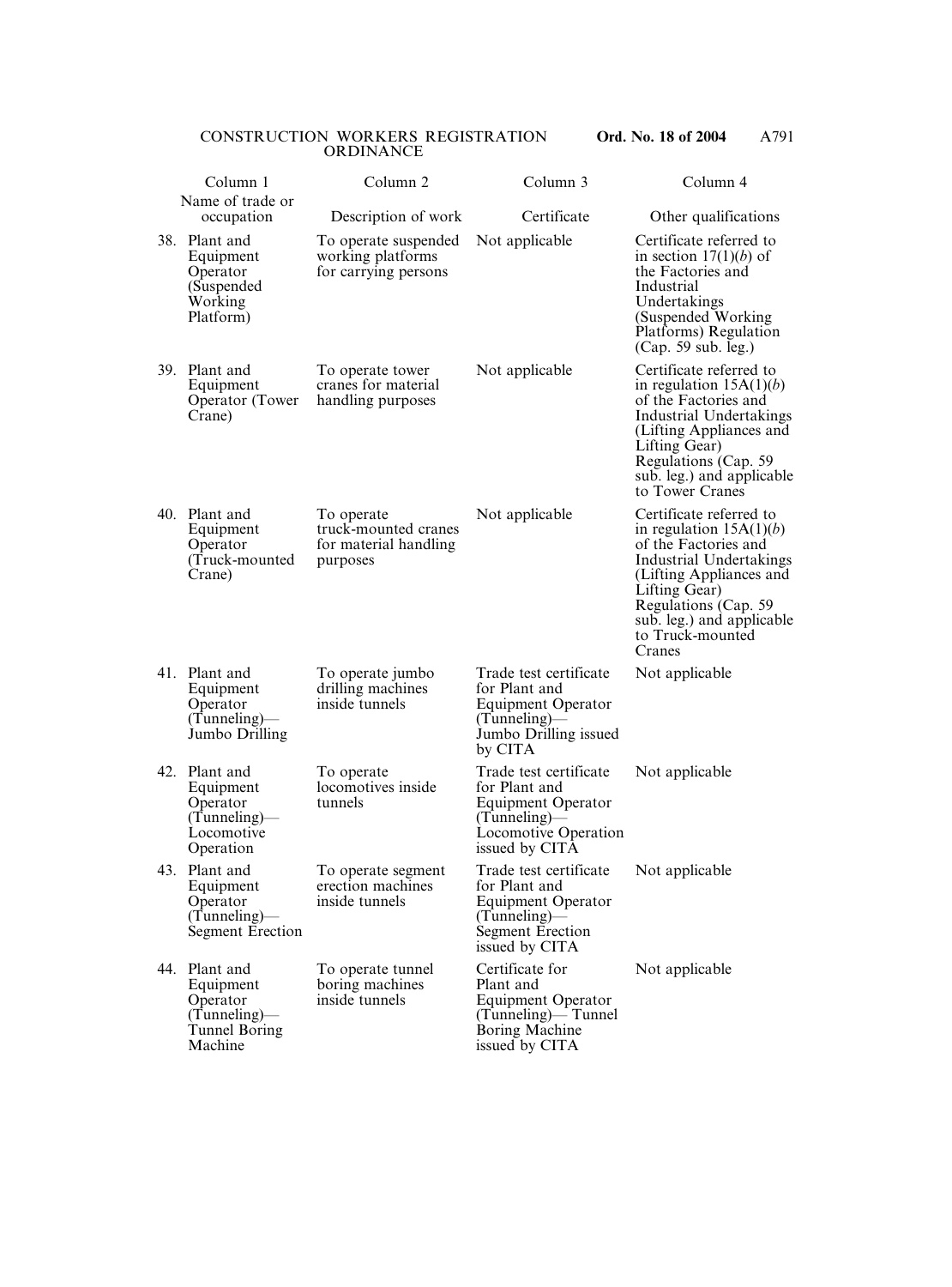|     | Column 1                                                                          | Column <sub>2</sub>                                                                                                                                                                                                                                                                                                                                                                                                                            | Column 3                                                                                                                                                                                                                                                                                                                                                                | Column 4                                                                                                                                                                                                                                                   |
|-----|-----------------------------------------------------------------------------------|------------------------------------------------------------------------------------------------------------------------------------------------------------------------------------------------------------------------------------------------------------------------------------------------------------------------------------------------------------------------------------------------------------------------------------------------|-------------------------------------------------------------------------------------------------------------------------------------------------------------------------------------------------------------------------------------------------------------------------------------------------------------------------------------------------------------------------|------------------------------------------------------------------------------------------------------------------------------------------------------------------------------------------------------------------------------------------------------------|
|     | Name of trade or<br>occupation                                                    | Description of work                                                                                                                                                                                                                                                                                                                                                                                                                            | Certificate                                                                                                                                                                                                                                                                                                                                                             | Other qualifications                                                                                                                                                                                                                                       |
|     | 45. Plant and<br>Equipment<br>Operator<br>(Wheeled<br>Telescopic<br>Mobile Crane) | To operate wheeled<br>telescopic mobile<br>cranes for material<br>handling purposes                                                                                                                                                                                                                                                                                                                                                            | Not applicable                                                                                                                                                                                                                                                                                                                                                          | Certificate referred to<br>in regulation $15A(1)(b)$<br>of the Factories and<br><b>Industrial Undertakings</b><br>(Lifting Appliances and<br>Lifting Gear)<br>Regulations (Cap. 59)<br>sub. leg.) and applicable<br>to Wheeled Telescopic<br>Mobile Cranes |
| 46. | Prestressing<br>Operative                                                         | To lay and fix<br>$\left(a\right)$<br>prestressing<br>tendons and<br>ducts<br>(b)<br>To assemble<br>prestressing<br>couplings and<br>anchorages and<br>perform<br>prestressing<br>operations and<br>grouting of ducts                                                                                                                                                                                                                          | Trade test certificate<br>for Prestressing<br>Operative issued by<br><b>CITA</b>                                                                                                                                                                                                                                                                                        | Not applicable                                                                                                                                                                                                                                             |
|     | 47. Refrigeration/<br>Air-conditioning/<br>Ventilation<br>Mechanic                | To fit, assemble, erect,<br>install, commission,<br>maintain and repair-<br>air-conditioning<br>$\left( a\right)$<br>systems including<br>refrigerating,<br>air-handling and<br>ventilation<br>equipment and<br>the associated<br>electrical controls;<br>(b)<br>cold stores,<br>ice-making and<br>other refrigerating<br>equipment;<br>air-conditioning<br>(c)<br>and ventilation<br>equipment<br>forming part of<br>fire services<br>systems | Either one of the<br>following—<br>(a) trade certificate<br>for Refrigeration/<br>Air-conditioning/<br>Ventilation<br>Mechanic issued<br>by VTC; or<br>certificate of<br>(b)<br>completion of an<br>apprenticeship in<br>the trade of<br>refrigeration/<br>air-conditioning<br>mechanic given<br>under section 28<br>of the<br>Apprenticeship<br>Ordinance<br>(Cap. 47) | Not applicable                                                                                                                                                                                                                                             |
|     | 48. Rock Breaking<br>Driller                                                      | To operate pneumatic<br>or hydraulic drills to<br>make holes and<br>openings or break<br>up concrete, rocks or<br>other hard materials                                                                                                                                                                                                                                                                                                         | Trade test certificate<br>for Rock Breaking<br>Driller issued by<br><b>CITA</b>                                                                                                                                                                                                                                                                                         | Not applicable                                                                                                                                                                                                                                             |
|     | 49. Shotcretor                                                                    | To operate spraying<br>machines to apply<br>shotcrete or gunite                                                                                                                                                                                                                                                                                                                                                                                | Trade test certificate<br>for Shotcretor issued<br>by CITA                                                                                                                                                                                                                                                                                                              | Not applicable                                                                                                                                                                                                                                             |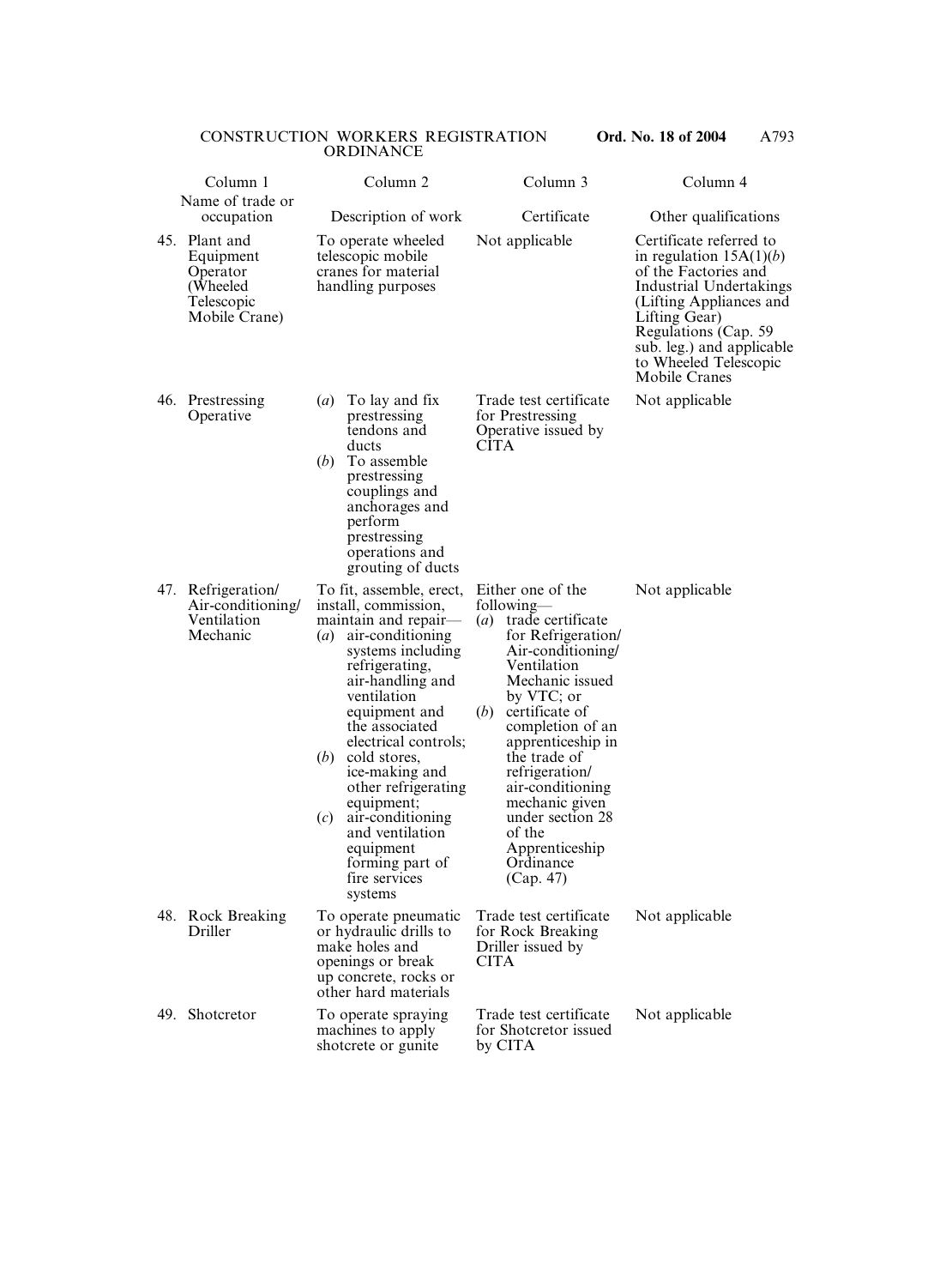|     | Column 1<br>Name of trade or                          | Column <sub>2</sub>                                                                                                                                                                                                                                                      | Column 3                                                    | Column 4                                                                                                                                                                |
|-----|-------------------------------------------------------|--------------------------------------------------------------------------------------------------------------------------------------------------------------------------------------------------------------------------------------------------------------------------|-------------------------------------------------------------|-------------------------------------------------------------------------------------------------------------------------------------------------------------------------|
|     | occupation                                            | Description of work                                                                                                                                                                                                                                                      | Certificate                                                 | Other qualifications                                                                                                                                                    |
|     | 50. Shotfirer                                         | To calculate, prepare,<br>load and detonate<br>explosive charges in<br>mines, quarries, civil<br>engineering and<br>building sites                                                                                                                                       | Not applicable                                              | Mine blasting certificate<br>issued under the Mines<br>(Safety) Regulations<br>(Cap. 285 sub. leg.)                                                                     |
|     | 51. Structural Steel<br>Welder                        | To cut or join<br>structural steel<br>sections, steel water<br>mains and steel gas<br>mains by electric arc,<br>oxy-acetylene flame or<br>other welding<br>processes                                                                                                     | Not applicable                                              | Not applicable                                                                                                                                                          |
|     | 52. Trackworker                                       | To lay and maintain<br>trackworks for<br>railways or other<br>vehicles                                                                                                                                                                                                   | Trade test certificate<br>for Trackworker<br>issued by CITA | Not applicable                                                                                                                                                          |
| 53. | <b>Truck Driver</b><br>(Heavy goods)<br>vehicles)     | To drive heavy goods<br>vehicles within the<br>meaning of section 2<br>of the Road Traffic<br>Ordinance (Cap. 374)<br>to transport<br>construction materials,<br>building debris or<br>excavated materials<br>within, into or out of<br>construction sites               | Not applicable                                              | Full driving licence<br>within the meaning of<br>the Road Traffic<br>(Driving Licences)<br>Regulations (Cap. 374<br>sub. leg.) to drive a<br>heavy goods vehicle        |
| 54. | <b>Truck Driver</b><br>(Medium goods)<br>vehicles)    | To drive medium<br>goods vehicles within<br>the meaning of section<br>2 of the Road Traffic<br>Ordinance (Cap. 374)<br>to transport<br>construction materials,<br>building debris or<br>excavated materials<br>within, into or out of<br>construction sites              | Not applicable                                              | Full driving licence<br>within the meaning of<br>the Road Traffic<br>(Driving Licences)<br>Regulations (Cap. 374)<br>sub. leg.) to drive a<br>medium goods<br>vehicle   |
| 55. | <b>Truck Driver</b><br>(Special purpose)<br>vehicles) | To drive special<br>purpose vehicles<br>within the meaning of<br>section 2 of the Road<br><b>Traffic Ordinance</b><br>(Cap. 374) to<br>transport construction<br>materials, building<br>debris or excavated<br>materials within, into<br>or out of construction<br>sites | Not applicable                                              | Full driving licence<br>within the meaning<br>of the Road Traffic<br>(Driving Licences)<br>Regulations (Cap.<br>374 sub. leg.) to drive<br>a special purpose<br>vehicle |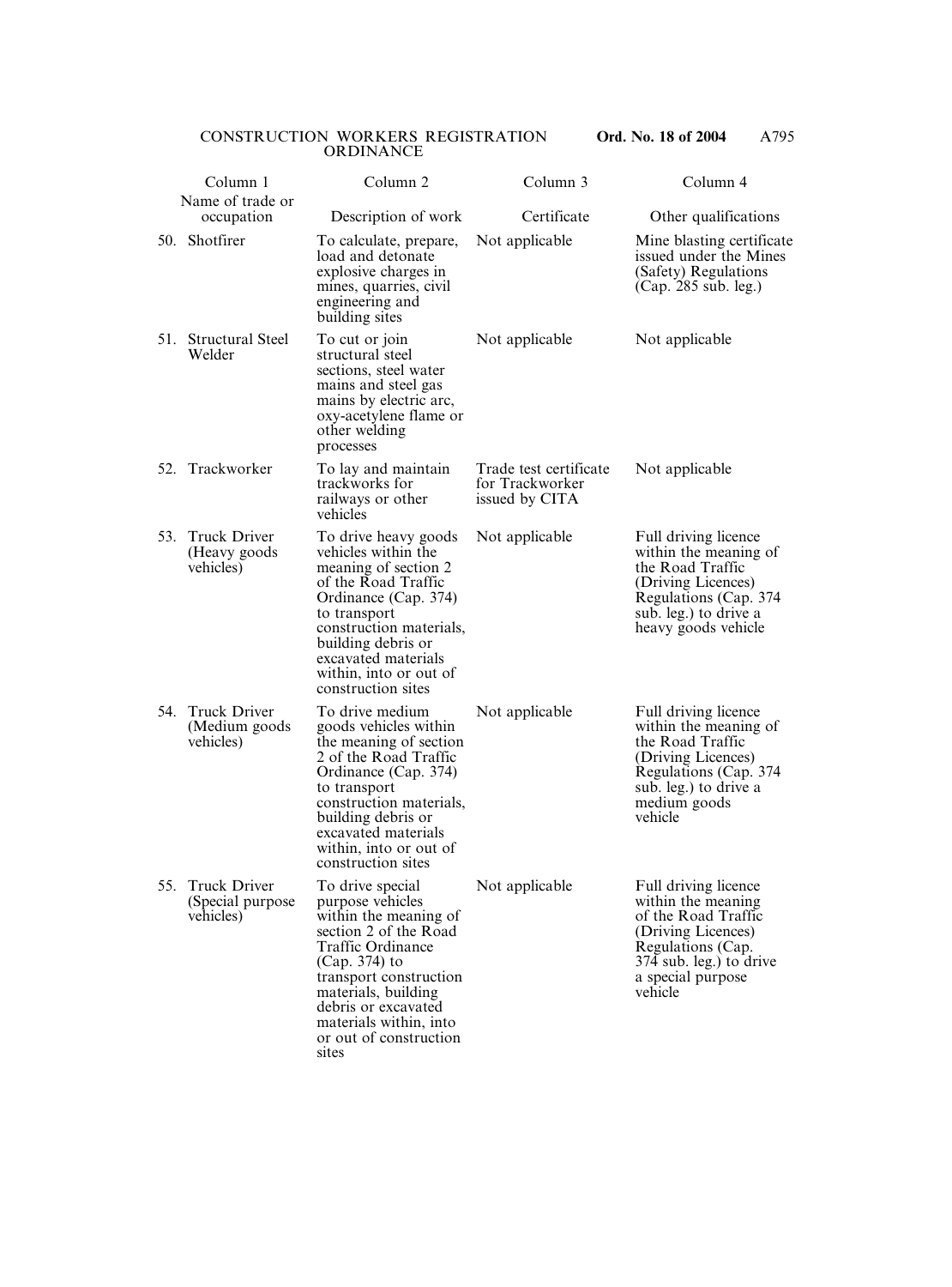| Column 1                       | Column <sub>2</sub>                                                                                                                                                                                 | Column 3                                                      | Column 4             |
|--------------------------------|-----------------------------------------------------------------------------------------------------------------------------------------------------------------------------------------------------|---------------------------------------------------------------|----------------------|
| Name of trade or<br>occupation | Description of work                                                                                                                                                                                 | Certificate                                                   | Other qualifications |
| 56. Tunnel Worker              | To carry out general<br>construction work<br>inside tunnels,<br>including installing of<br>temporary supports<br>and working platforms,<br>ventilation ducts,<br>packers and protective<br>fencings | Trade test certificate<br>for Tunnel Worker<br>issued by CITA | Not applicable       |

#### PART 2

#### DESIGNATED TRADES FOR WHICH A PERSON MAY BE REGISTERED AS A REGISTERED SKILLED WORKERS, REGISTERED SKILLED WORKER (PROVISIONAL), REGISTERED SEMI-SKILLED WORKER OR REGISTERED SEMI-SKILLED WORKER (PROVISIONAL), AS THE CASE MAY BE

|    | Column 1<br>Name of<br>trade or<br>occupation | Column <sub>2</sub><br>Description<br>of work                                                                                                       | Column 3<br>Certificate                                                                                                                                                                                                                                                                                                         | Column 4<br>Other<br>qualifications | Column 5<br>Intermediate<br>trade test<br>certificate                                          |
|----|-----------------------------------------------|-----------------------------------------------------------------------------------------------------------------------------------------------------|---------------------------------------------------------------------------------------------------------------------------------------------------------------------------------------------------------------------------------------------------------------------------------------------------------------------------------|-------------------------------------|------------------------------------------------------------------------------------------------|
| 1. | Bamboo<br>Scaffolder                          | To erect and<br>dismantle bamboo<br>scaffolding<br>required in<br>construction, repair<br>or decoration<br>work and in other<br>forms of structures | Either one of the<br>following—<br>( <i>a</i> ) trade test<br>certificate for<br>Bamboo<br>Scaffolder<br>issued by<br>CITA; or<br>certificate of<br>(b)<br>completion of<br>an apprentice-<br>ship in the<br>trade of<br>bamboo<br>scaffolder<br>given under<br>section 28 of<br>the Apprentice-<br>ship Ordinance<br>(Cap. 47) | Not applicable                      | Intermediate trade<br>test certificate for<br>Bamboo Scaffolder<br>issued by CITA              |
| 2. | and Fixer                                     | Bar Bender To cut, bend and<br>fix reinforcement<br>steel bars                                                                                      | Trade test<br>certificate for Bar<br>Bender and Fixer<br>issued by CITA                                                                                                                                                                                                                                                         | Not applicable                      | Intermediate trade<br>test certificate for<br>Bar Bender and<br>Fixer issued by<br><b>CITA</b> |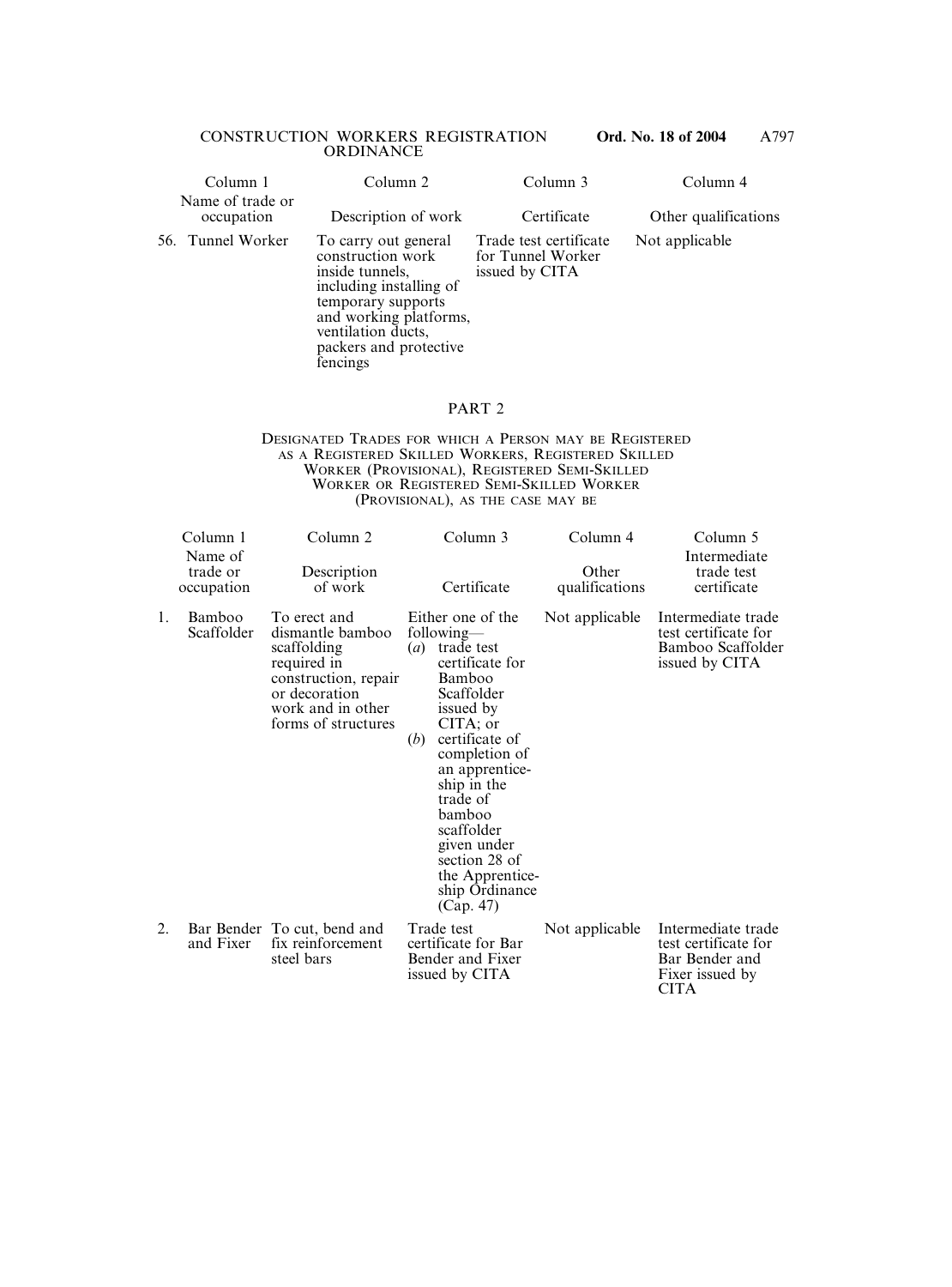|    | Column 1<br>Name of                                  | Column <sub>2</sub>                                                                                                                                                                                                                                                                                                                     |                  | Column 3                                                                                                                                                                                                                                                                                       | Column 4                |             | Column 5<br>Intermediate                                                                                                                                                                                                                                   |
|----|------------------------------------------------------|-----------------------------------------------------------------------------------------------------------------------------------------------------------------------------------------------------------------------------------------------------------------------------------------------------------------------------------------|------------------|------------------------------------------------------------------------------------------------------------------------------------------------------------------------------------------------------------------------------------------------------------------------------------------------|-------------------------|-------------|------------------------------------------------------------------------------------------------------------------------------------------------------------------------------------------------------------------------------------------------------------|
|    | trade or<br>occupation                               | Description<br>of work                                                                                                                                                                                                                                                                                                                  |                  | Certificate                                                                                                                                                                                                                                                                                    | Other<br>qualifications |             | trade test<br>certificate                                                                                                                                                                                                                                  |
| 3. | <b>Bricklayer</b>                                    | To lay bricks and<br>other building<br>blocks, except<br>stones and marble,<br>for construction<br>and repair of walls,<br>partitions, arches,<br>openings and other $(b)$<br>structures                                                                                                                                                | $\left(a\right)$ | Either one of the<br>following—<br>trade test<br>certificate for<br><b>Bricklayer</b><br>issued by<br>CITA; or<br>certificate of<br>completion of<br>an apprentice-<br>ship in the<br>trade of<br>bricklayer<br>given under<br>section 28 of<br>the Apprentice-<br>ship Ordinance<br>(Cap. 47) | Not applicable          | <b>CITA</b> | Intermediate trade<br>test certificate for<br>Bricklayer issued by                                                                                                                                                                                         |
| 4. | <b>Building</b><br>Security<br>System<br>Mechanic    | To install, maintain Trade certificate<br>and repair building for Building<br>security systems,<br>including building<br>doorphone systems, by VTC<br>closed circuit<br>television systems,<br>public address<br>systems, security<br>alarm systems,<br>access control<br>systems, and<br>building control<br>and monitoring<br>systems |                  | Security System<br>Mechanic issued                                                                                                                                                                                                                                                             | Not applicable          |             | Intermediate trade<br>test certificate for<br><b>Building Security</b><br>System Mechanic<br>issued by VTC                                                                                                                                                 |
| 5. | Carpenter<br><b>Building</b><br>$Con-$<br>struction) | To erect and strike Either one of the Not applicable Either one of the<br>(Formwork-timber formwork)<br>for building<br>works                                                                                                                                                                                                           | (b)              | following—<br>$(a)$ trade test<br>certificate for<br>Carpenter<br>(Formwork-<br><b>Building</b><br>Construction)<br>issued by<br>CITA; or<br>trade test<br>certificate for<br>Carpenter<br>(Formwork)<br>issued by<br><b>CITA</b>                                                              |                         | (b)         | following-<br>$(a)$ intermediate<br>trade test<br>certificate for<br>Carpenter<br>(Formwork-<br>Building<br>Construction)<br>issued by<br>CITA; or<br>intermediate<br>trade test<br>certificate for<br>Carpenter<br>(Formwork)<br>issued by<br><b>CITA</b> |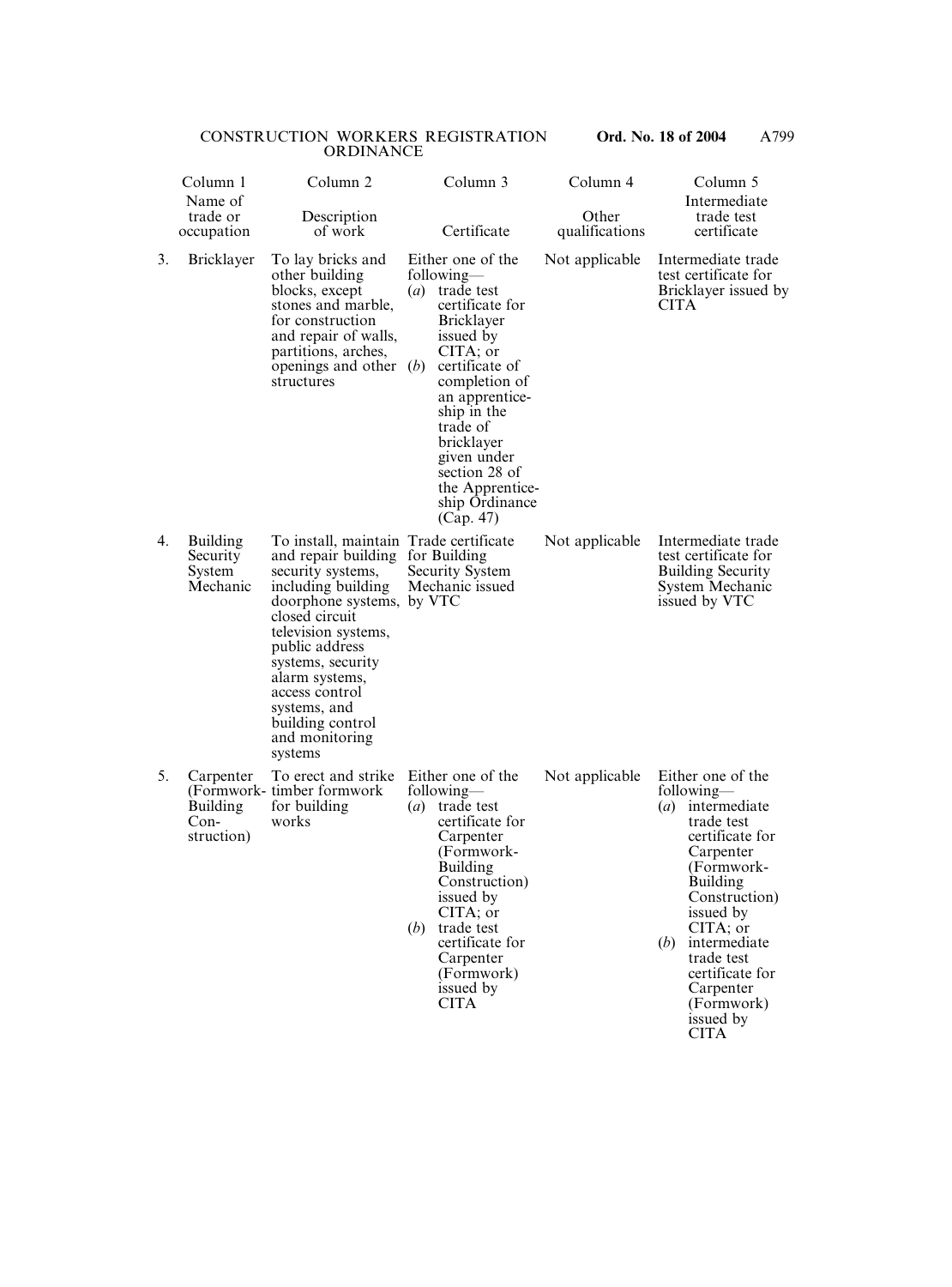|    | Column 1                                   | Column <sub>2</sub>                                                                                                                                                                                                                                                                                                                                                  | Column 3                                                                                                                                                                                                                                                          | Column 4                | Column 5                                                                                                                                                                                                                                                                             |  |
|----|--------------------------------------------|----------------------------------------------------------------------------------------------------------------------------------------------------------------------------------------------------------------------------------------------------------------------------------------------------------------------------------------------------------------------|-------------------------------------------------------------------------------------------------------------------------------------------------------------------------------------------------------------------------------------------------------------------|-------------------------|--------------------------------------------------------------------------------------------------------------------------------------------------------------------------------------------------------------------------------------------------------------------------------------|--|
|    | Name of<br>trade or<br>occupation          | Description<br>of work                                                                                                                                                                                                                                                                                                                                               | Certificate                                                                                                                                                                                                                                                       | Other<br>qualifications | Intermediate<br>trade test<br>certificate                                                                                                                                                                                                                                            |  |
| 6. | Carpenter<br>Civil<br>$Con-$<br>struction) | To erect and<br>(Formwork- strike timber)<br>formwork for<br>construction work<br>related to civil<br>engineering                                                                                                                                                                                                                                                    | Either one of<br>the following—<br>trade test<br>$\left(a\right)$<br>certificate for<br>Carpenter<br>(Formwork-<br>Civil<br>Construction)<br>issued by<br>CITA; or<br>(b)<br>trade test<br>certificate for<br>Carpenter<br>(Formwork)<br>issued by<br><b>CITA</b> | Not applicable          | Either one of the<br>following—<br>intermediate<br>(a)<br>trade test<br>certificate for<br>Carpenter<br>(Formwork-<br>Civil<br>Construction)<br>issued by<br>CITA; or<br>(b)<br>intermediate<br>trade test<br>certificate for<br>Carpenter<br>(Formwork)<br>issued by<br><b>CITA</b> |  |
| 7. | Com-<br>System<br>Mechanic                 | To fit, assemble,<br>munication install, maintain<br>and repair<br>communication<br>equipment and<br>systems, including<br>block wiring<br>systems, private<br>automatic branch<br>exchange systems,<br>intercom systems,<br>in-building coaxial<br>cable distribution<br>systems, and other<br>wired or wireless<br>signal transmission<br>and reception<br>systems | Trade certificate<br>for Communication<br>System Mechanic<br>issued by VTC                                                                                                                                                                                        | Not applicable          | Intermediate trade<br>test certificate for<br>Communication<br>System Mechanic<br>issued by VTC                                                                                                                                                                                      |  |
| 8. | Concretor                                  | To mix, place<br>$\left(a\right)$<br>and compact<br>concrete using<br>vibrating<br>machines<br>To carry out<br>(b)<br>curing,<br>levelling and<br>smoothening<br>of concrete                                                                                                                                                                                         | Trade test<br>certificate for<br>Concretor issued<br>by CITA                                                                                                                                                                                                      | Not applicable          | Intermediate trade<br>test certificate for<br>Concretor issued by<br><b>CITA</b>                                                                                                                                                                                                     |  |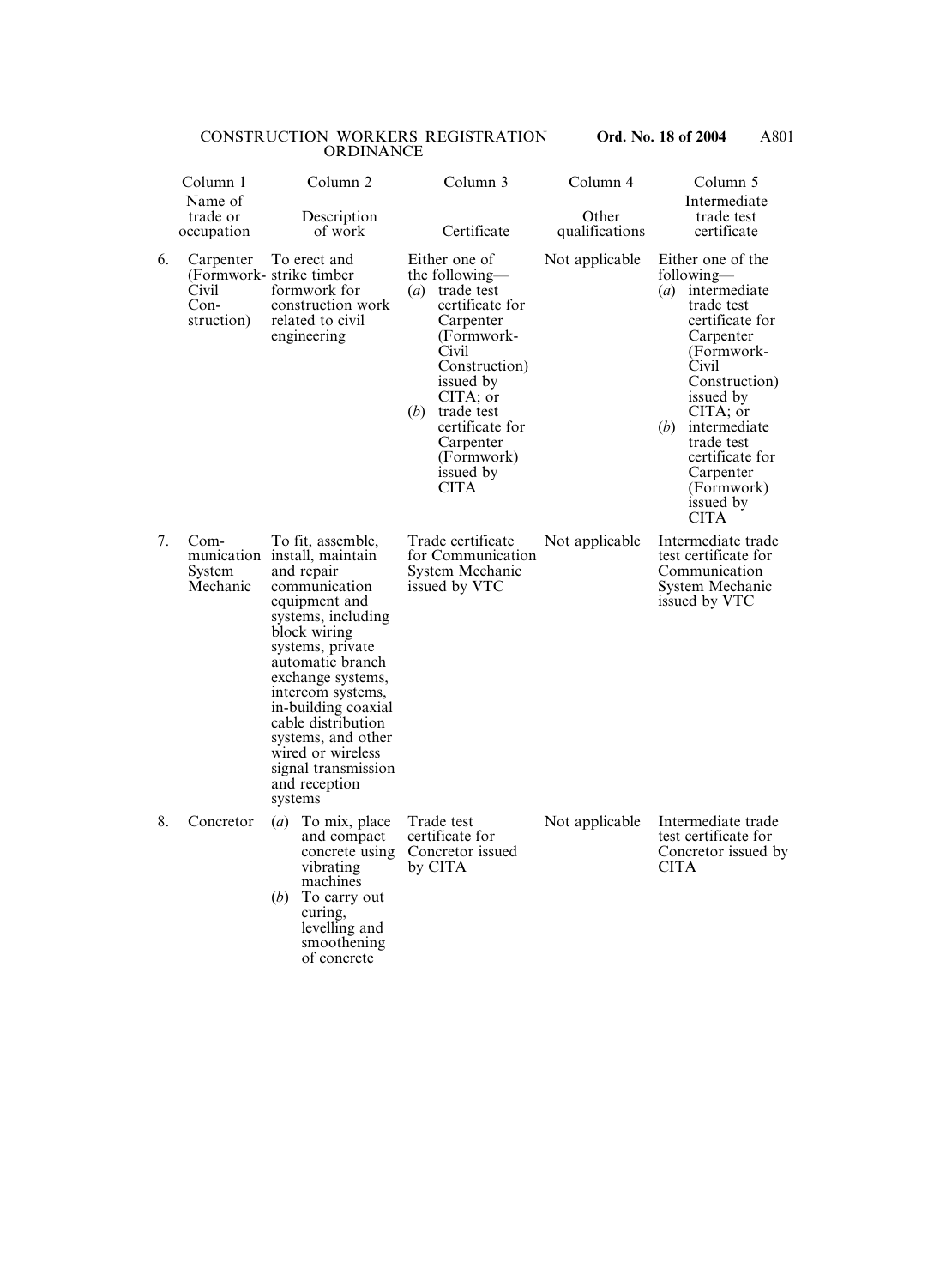|     | Column 1<br>Name of                         | Column <sub>2</sub>                                                                                                                                                                               | Column 3                                                                                                                                                                                                                                                                                                                                                   | Column 4                | Column 5<br>Intermediate                                                                                     |  |
|-----|---------------------------------------------|---------------------------------------------------------------------------------------------------------------------------------------------------------------------------------------------------|------------------------------------------------------------------------------------------------------------------------------------------------------------------------------------------------------------------------------------------------------------------------------------------------------------------------------------------------------------|-------------------------|--------------------------------------------------------------------------------------------------------------|--|
|     | trade or<br>occupation                      | Description<br>of work                                                                                                                                                                            | Certificate                                                                                                                                                                                                                                                                                                                                                | Other<br>qualifications | trade test<br>certificate                                                                                    |  |
| 9.  | $Con-$<br>struction<br>Plant<br>Mechanic    | To maintain and<br>repair building<br>and civil<br>engineering plants<br>and machinery                                                                                                            | Either one of<br>the following—<br>trade test<br>$\left(a\right)$<br>certificate for<br>Construction<br>Plant Mechanic<br>issued by<br>CITA; or<br>(b)<br>certificate of<br>completion of<br>an apprentice-<br>ship in the<br>trade of<br>construction<br>plant mechanic<br>given under<br>section 28 of<br>the Apprentice-<br>ship Ordinance<br>(Cap. 47) | Not applicable          | Intermediate trade<br>test certificate for<br><b>Construction Plant</b><br>Mechanic issued by<br><b>CITA</b> |  |
|     | 10. Control<br>Panel<br>Assembler           | To fit, assemble,<br>install and repair<br>low voltage<br>switchboards,<br>and control panels,<br>for electrical plants<br>and equipment                                                          | Trade certificate<br>for Control Panel<br>Assembler issued<br>by VTC                                                                                                                                                                                                                                                                                       | Not applicable          | Intermediate trade<br>test certificate for<br>Control Panel<br>Assembler issued by<br>VTC                    |  |
|     | 11. Drainlayer                              | To lay and join<br>underground<br>drains, construct<br>manholes, install<br>pipes and fittings,<br>construct beds and<br>haunches, and<br>surround pipes<br>with concrete                         | Trade test<br>certificate for<br>Drainlayer issued<br>by CITA                                                                                                                                                                                                                                                                                              | Not applicable          | Intermediate trade<br>test certificate for<br>Drainlayer issued<br>by CITA                                   |  |
| 12. | Electrical<br>Wireman                       | To install and lay<br>wiring for electrical for Electrical<br>systems and<br>equipment                                                                                                            | Trade certificate<br>Wireman issued<br>by VTC                                                                                                                                                                                                                                                                                                              | Not applicable          | Intermediate trade<br>test certificate for<br>Electrical Wireman<br>issued by VTC                            |  |
|     | 13. Fire<br>Service<br>Electrical<br>Fitter | To install, test,<br>maintain, inspect<br>and repair<br>automatic fire<br>alarm systems,<br>manual fire alarm<br>systems, and<br>electrical or<br>electronic parts of<br>fire services<br>systems | Trade certificate<br>for Fire Service<br><b>Electrical Fitter</b><br>issued by VTC                                                                                                                                                                                                                                                                         | Not applicable          | Intermediate trade<br>test certificate for<br>Fire Service<br><b>Electrical Fitter</b><br>issued by VTC      |  |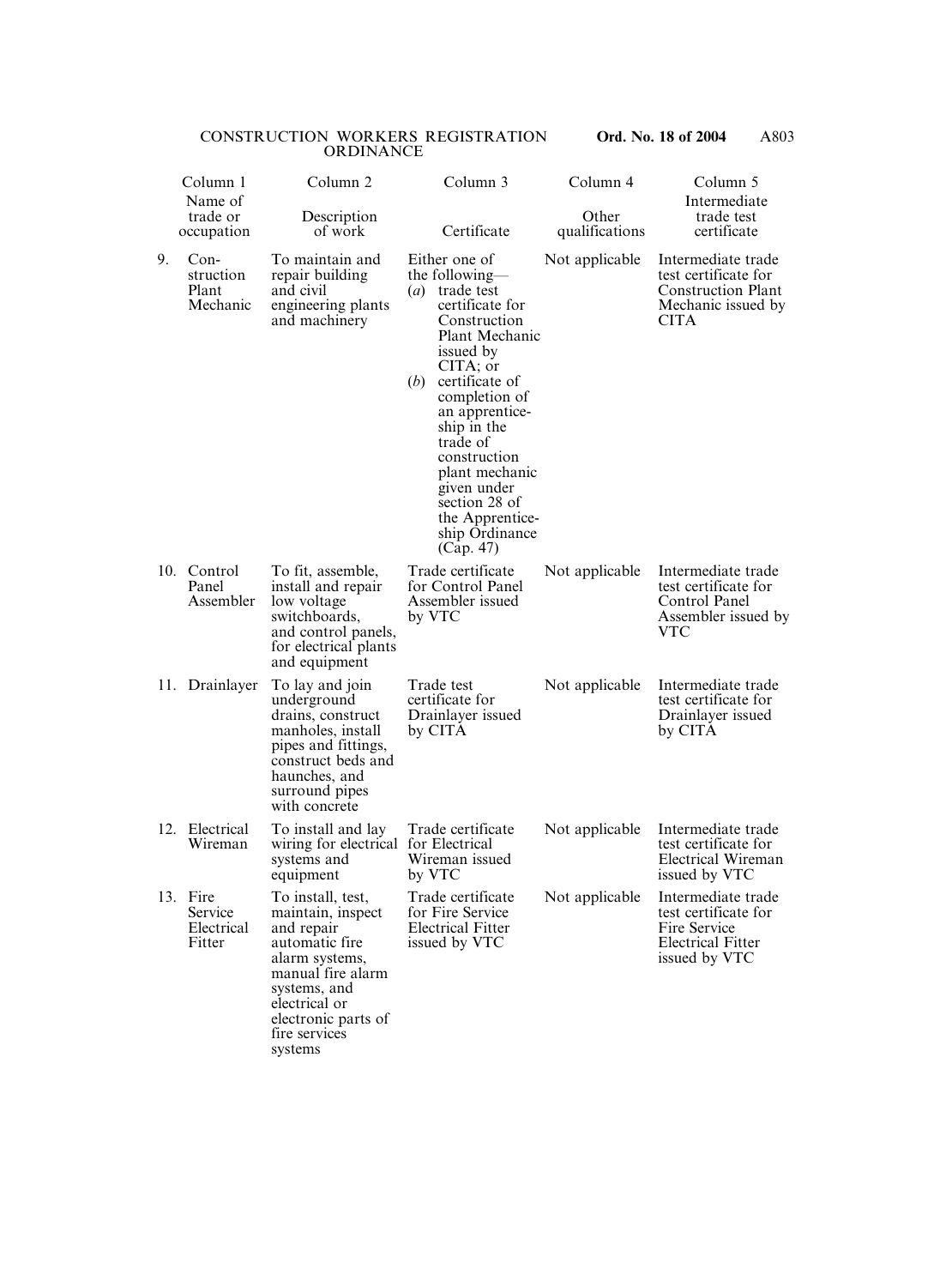|     | Column 1                                   | Column <sub>2</sub>                                                                                                                                          | Column 3                                                                                                                                                                                                                                 | Column 4                | Column 5<br>Intermediate                                                                                                                                                                                                                                                   |
|-----|--------------------------------------------|--------------------------------------------------------------------------------------------------------------------------------------------------------------|------------------------------------------------------------------------------------------------------------------------------------------------------------------------------------------------------------------------------------------|-------------------------|----------------------------------------------------------------------------------------------------------------------------------------------------------------------------------------------------------------------------------------------------------------------------|
|     | Name of<br>trade or<br>occupation          | Description<br>of work                                                                                                                                       | Certificate                                                                                                                                                                                                                              | Other<br>qualifications | trade test<br>certificate                                                                                                                                                                                                                                                  |
|     | 14. Fire<br>Service<br>Fitter              | To install, test,<br>maintain, inspect<br>Mechanical and repair fire<br>services piping<br>systems and<br>mechanical parts<br>of fire services<br>systems    | Trade certificate<br>for Fire Service<br><b>Mechanical Fitter</b><br>issued by VTC                                                                                                                                                       | Not applicable          | Intermediate trade<br>test certificate for<br>Fire Service<br><b>Mechanical Fitter</b><br>issued by VTC                                                                                                                                                                    |
|     | 15. Floor<br>Layer                         | To lay timber,<br>PVC, linoleum<br>and similar<br>flooring materials<br>to floors, stair<br>threads and<br>skirtings                                         | Both of the<br>following—<br>(a) trade test<br>certificate for<br>Floor Layer<br>(PVC Flooring)<br>issued by<br>$CITA$ ; and<br>trade test<br>(b)<br>certificate for<br>Floor Layer<br>(Timber)<br>Flooring)<br>issued by<br><b>CITA</b> | Not applicable          | Both of the<br>following—<br>intermediate<br>$\left(a\right)$<br>trade test<br>certificate for<br>Floor Layer<br>(PVC Flooring)<br>issued by<br>CITA; and<br>(b)<br>intermediate<br>trade test<br>certificate for<br>Floor Layer<br>(Timber<br>Flooring) issued<br>by CITA |
|     | 16. Floor<br>Layer<br>(PVC)<br>Flooring)   | To lay PVC,<br>linoleum and<br>similar flooring<br>materials to floors,<br>stair threads and<br>skirtings                                                    | Trade test<br>certificate for<br>Floor Layer<br>(PVC Flooring)<br>issued by CITA                                                                                                                                                         | Not applicable          | Intermediate trade<br>test certificate for<br>Floor Layer (PVC)<br>Flooring) issued by<br><b>CITA</b>                                                                                                                                                                      |
|     | 17. Floor<br>Layer<br>(Timber<br>Flooring) | To lay timber and<br>similar flooring<br>materials to floors,<br>stair threads and<br>skirtings                                                              | Trade test<br>certificate for<br>Floor Layer<br>(Timber Flooring)<br>issued by CITA                                                                                                                                                      | Not applicable          | Intermediate trade<br>test certificate for<br>Floor Layer (Timber<br>Flooring) issued by<br><b>CITA</b>                                                                                                                                                                    |
| 18. | General<br>Welder                          | To carry out<br>general welding<br>and cutting work<br>by electric arc,<br>oxy-acetylene<br>flame or other<br>welding processes                              | Trade test<br>certificate for<br>General Welder<br>issued by CITA                                                                                                                                                                        | Not applicable          | Intermediate trade<br>test certificate for<br>General Welder<br>issued by CITA                                                                                                                                                                                             |
|     | 19. Glazier                                | To measure,<br>$\left(a\right)$<br>cut and fix<br>glass panes<br>with silicone<br>plastic or<br>beads<br>To grind or<br>(b)<br>round edges<br>of glass panes | Trade test<br>certificate for<br>Glazier issued<br>by CITA                                                                                                                                                                               | Not applicable          | Intermediate trade<br>test certificate for<br>Glazier issued by<br><b>CITA</b>                                                                                                                                                                                             |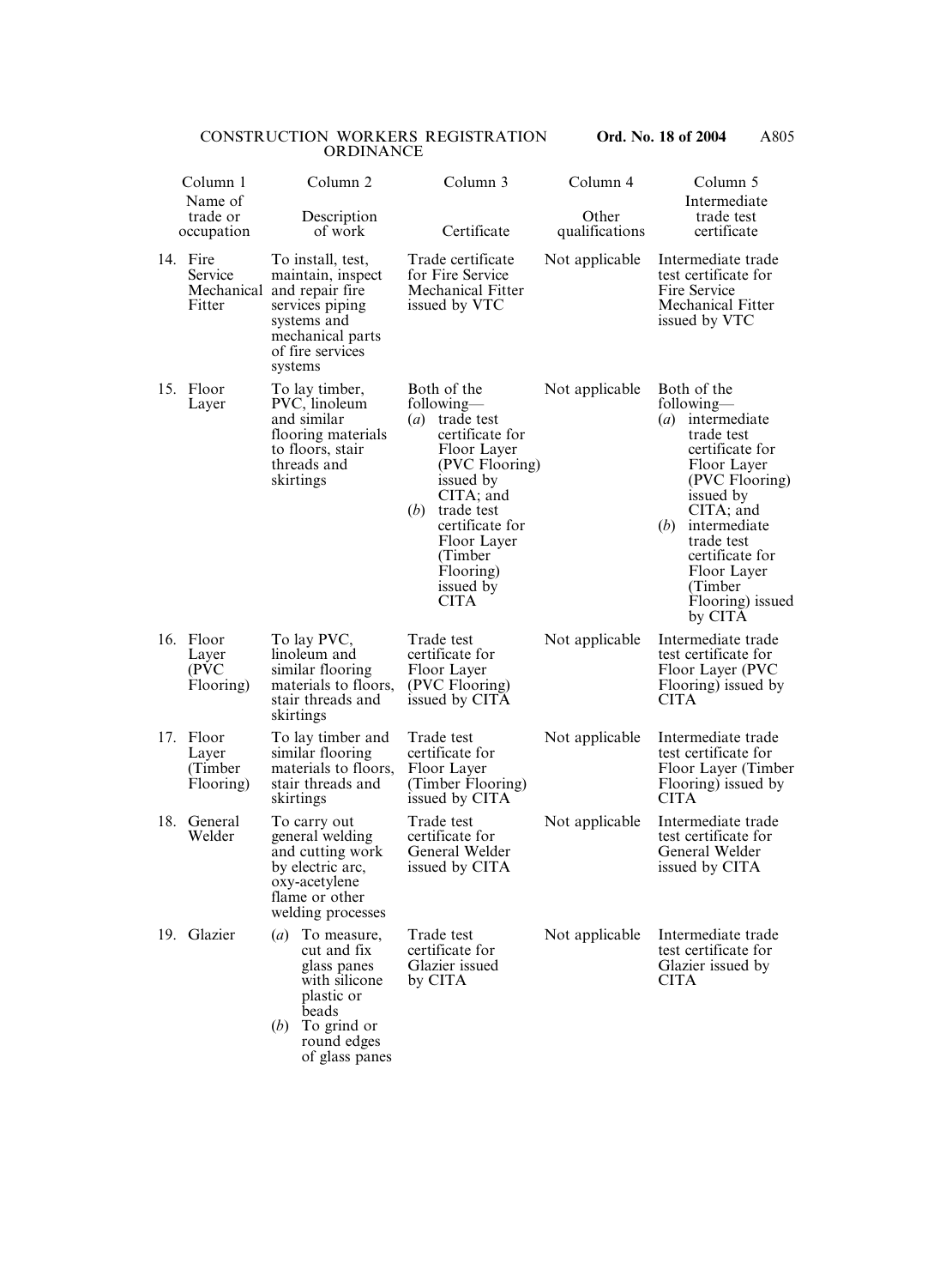|     | Column 1<br>Name of                                       |                                | Column <sub>2</sub>                                                                                                                                                                                                                                                                                                                                   |             | Column 3                                                                                                                                                                                                                                                                                              | Column 4                | Column 5<br>Intermediate                                                                                |
|-----|-----------------------------------------------------------|--------------------------------|-------------------------------------------------------------------------------------------------------------------------------------------------------------------------------------------------------------------------------------------------------------------------------------------------------------------------------------------------------|-------------|-------------------------------------------------------------------------------------------------------------------------------------------------------------------------------------------------------------------------------------------------------------------------------------------------------|-------------------------|---------------------------------------------------------------------------------------------------------|
|     | trade or<br>occupation                                    |                                | Description<br>of work                                                                                                                                                                                                                                                                                                                                |             | Certificate                                                                                                                                                                                                                                                                                           | Other<br>qualifications | trade test<br>certificate                                                                               |
| 20. | Ground<br>Investigation<br>Operator/<br>Driller/<br>Borer | $\left(a\right)$<br>(b)<br>(c) | To set up and<br>operate<br>drilling plants<br>for ground<br>investigation<br>purposes<br>To take and<br>store soil, and<br>rock samples<br>or specimens,<br>for inspection<br>and logging<br>by engineers<br>or technicians<br>or logging<br>geologists<br>To work with<br>geotechnical<br>field<br>technicians to<br>perform in<br>situ field tests |             | Trade test<br>certificate for<br>Ground Investigation<br>Operator issued<br>by CITA                                                                                                                                                                                                                   | Not applicable          | Intermediate trade<br>test certificate for<br>Ground Investigation<br>Operator issued by<br><b>CITA</b> |
|     | 21. Hand-dug<br>Caisson<br>Worker                         | method                         | To construct<br>underground<br>caissons by<br>hand-dug caisson                                                                                                                                                                                                                                                                                        |             | Trade test<br>certificate for<br>Hand-dug Caisson<br>Worker issued<br>by CITA                                                                                                                                                                                                                         | Not applicable          | Intermediate trade<br>test certificate for<br>Hand-dug Caisson<br>Worker issued by<br><b>CITA</b>       |
| 22. | Joiner                                                    |                                | To carry out all<br>internal and<br>external<br>woodwork (except<br>formwork and<br>fender) using both<br>hand tools and<br>woodworking<br>machinery                                                                                                                                                                                                  | (b)         | Either one of the<br>following—<br>( <i>a</i> ) trade test<br>certificate for<br>Joiner issued<br>by CITA; or<br>certificate of<br>completion of<br>an apprentice-<br>ship in the<br>trade of<br>carpenter/<br>joiner given<br>under section<br>28 of the<br>Apprenticeship<br>Ordinance<br>(Cap. 47) | Not applicable          | Intermediate trade<br>test certificate for<br>Joiner issued by<br><b>CITA</b>                           |
|     | 23. Leveller                                              | $\left(a\right)$<br>(b)        | To read and<br>interpret<br>drawings<br>To set up job<br>lines and levels<br>and prepare<br>templates                                                                                                                                                                                                                                                 | <b>CITA</b> | Trade test<br>certificate for<br>Leveller issued by                                                                                                                                                                                                                                                   | Not applicable          | Intermediate trade<br>test certificate for<br>Leveller issued by<br><b>CITA</b>                         |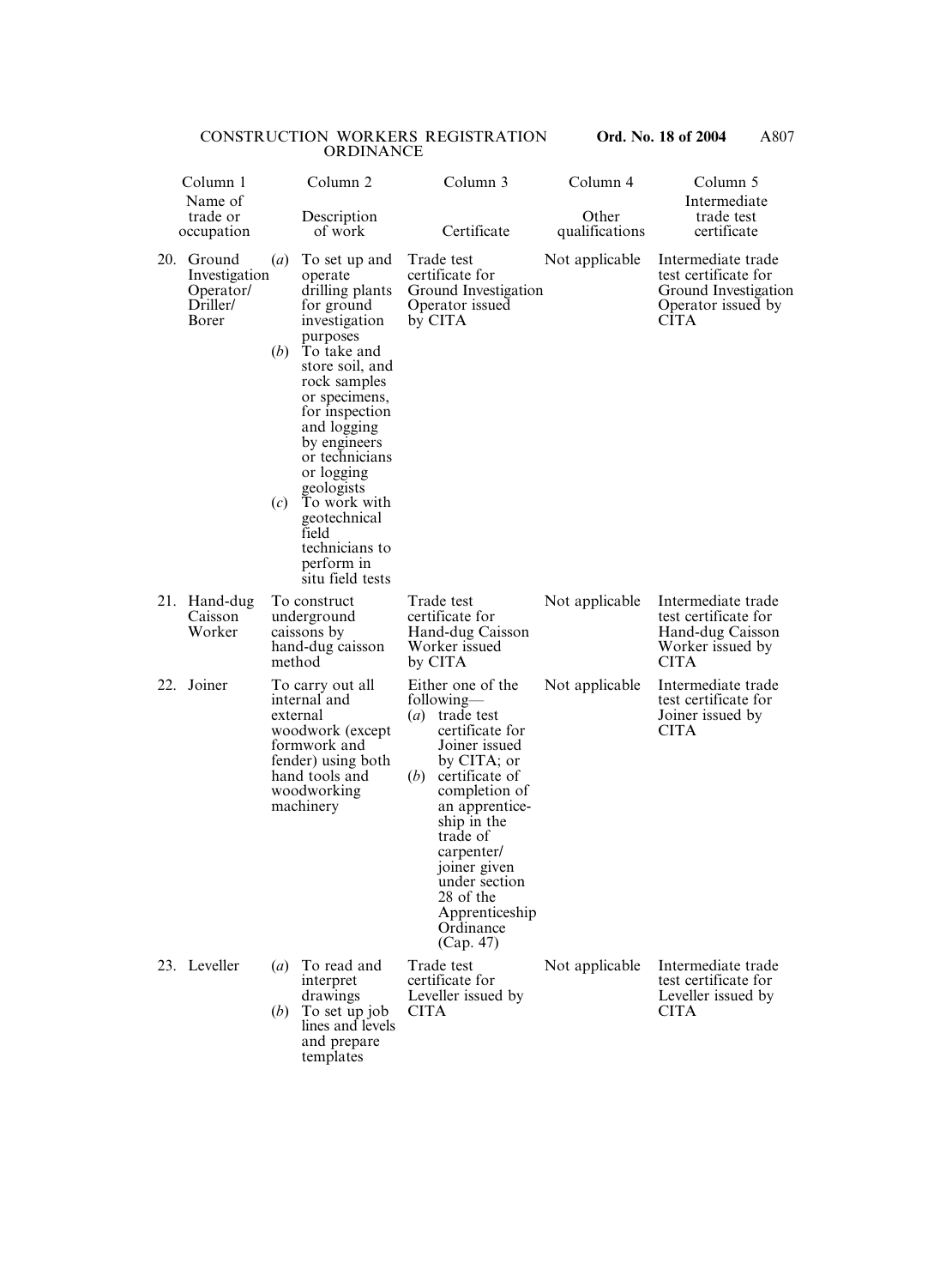|     | Column 1<br>Name of                    |                                                       | Column <sub>2</sub>                                                                                                                                                                                       |             | Column 3                                                                                                                                                                                                                                                                          | Column 4                | Column 5<br>Intermediate                                                                |
|-----|----------------------------------------|-------------------------------------------------------|-----------------------------------------------------------------------------------------------------------------------------------------------------------------------------------------------------------|-------------|-----------------------------------------------------------------------------------------------------------------------------------------------------------------------------------------------------------------------------------------------------------------------------------|-------------------------|-----------------------------------------------------------------------------------------|
|     | trade or<br>occupation                 |                                                       | Description<br>of work                                                                                                                                                                                    |             | Certificate                                                                                                                                                                                                                                                                       | Other<br>qualifications | trade test<br>certificate                                                               |
|     | 24. Marble<br>Worker                   | $\left(a\right)$<br>(b)                               | To set out,<br>measure, cut<br>and set marble<br>slabs, granite<br>slabs or similar<br>stones on<br>walls, floors, or<br>other surfaces<br>To grind and<br>polish marble,<br>granite or<br>similar stones |             | Trade test<br>certificate for<br>Marble Worker<br>issued by CITA                                                                                                                                                                                                                  | Not applicable          | Intermediate trade<br>test certificate for<br>Marble Worker<br>issued by CITA           |
| 25. | Mason                                  | works                                                 | To split and shape<br>stones, and build<br>and lay stone                                                                                                                                                  | <b>CITA</b> | Trade test<br>certificate for<br>Mason issued by                                                                                                                                                                                                                                  | Not applicable          | Intermediate trade<br>test certificate for<br>Mason issued by<br><b>CITA</b>            |
| 26. | Mechanical To fit, assemble,<br>Fitter |                                                       | erect, install,<br>maintain and<br>repair mechanical<br>plants and<br>equipment,<br>including<br>emergency<br>generators                                                                                  | (a)<br>(b)  | Either one of the<br>following—<br>trade<br>certificate for<br>Mechanical<br>Fitter issued<br>by VTC; or<br>certificate of<br>completion of<br>an apprentice-<br>ship in the<br>trade of fitter<br>given under<br>section 28 of<br>the Apprentice-<br>ship Ordinance<br>(Cap. 47) | Not applicable          | Intermediate trade<br>test certificate for<br><b>Mechanical Fitter</b><br>issued by VTC |
| 27. | Metal<br>Scaffolder                    |                                                       | To erect, dismantle<br>and repair metal<br>scaffolding<br>required in<br>construction work                                                                                                                |             | Trade test<br>certificate for<br>Metal Scaffolder<br>issued by CITA                                                                                                                                                                                                               | Not applicable          | Intermediate trade<br>test certificate for<br>Metal Scaffolder<br>issued by CITA        |
| 28. | Metal<br>Worker                        | $\left(a\right)$<br>( <i>b</i> )<br>(c)<br>(d)<br>(e) | To fit,<br>assemble, weld<br>and forge<br>metal parts<br>To install<br>non-structural<br>metalwork<br>To operate<br>metal-working<br>machines<br>To make<br>templates<br>To repair metal<br>formwork      |             | Trade test<br>certificate for<br>Metal Worker<br>issued by CITA                                                                                                                                                                                                                   | Not applicable          | Intermediate trade<br>test certificate for<br>Metal Worker<br>issued by CITA            |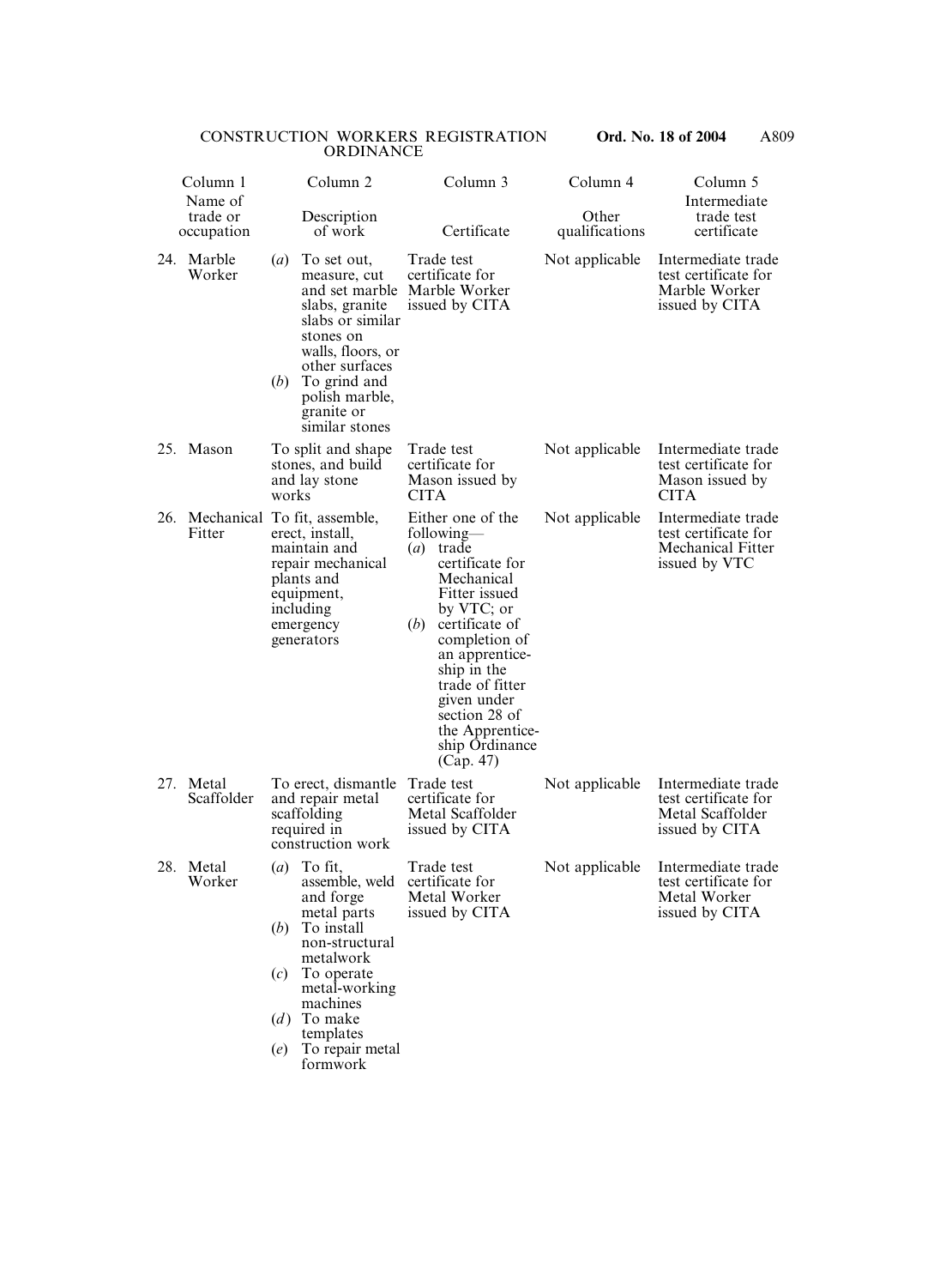| Column 1<br>Name of |                                 |                         | Column 2                                                                                                                                                                                                                                                                                  |                          | Column 3                                                                                                                                                                                                                                                                                                                                     | Column 4                | Column 5<br>Intermediate                                                                        |
|---------------------|---------------------------------|-------------------------|-------------------------------------------------------------------------------------------------------------------------------------------------------------------------------------------------------------------------------------------------------------------------------------------|--------------------------|----------------------------------------------------------------------------------------------------------------------------------------------------------------------------------------------------------------------------------------------------------------------------------------------------------------------------------------------|-------------------------|-------------------------------------------------------------------------------------------------|
|                     | trade or<br>occupation          |                         | Description<br>of work                                                                                                                                                                                                                                                                    |                          | Certificate                                                                                                                                                                                                                                                                                                                                  | Other<br>qualifications | trade test<br>certificate                                                                       |
|                     | 29. Painter<br>and<br>Decorator | (a)<br>(b)<br>(c)       | To prepare<br>surfaces,<br>fittings and<br>fixtures of<br>buildings and<br>other<br>structures for<br>painting and<br>decorating<br>To apply<br>paints or<br>similar<br>protective<br>and decorative<br>materials<br>To lay out<br>and write<br>letters,<br>characters and<br>other signs | (b)                      | Either one of the<br>following—<br>( <i>a</i> ) trade test<br>certificate for<br>Painter and<br>Decorator<br>issued by<br>CITA; or<br>certificate of<br>completion of<br>an apprentice-<br>ship in the<br>trade of<br>painter/<br>decorator/sign<br>writer given<br>under section<br>28 of the<br>Apprentice-<br>ship Ordinance<br>(Cap. 47) | Not applicable          | Intermediate trade<br>test certificate for<br>Painter and<br>Decorator issued by<br><b>CITA</b> |
|                     | 30. Plasterer                   | $\left(a\right)$<br>(b) | To apply<br>coats of<br>plaster to,<br>and to render<br>walls and<br>ceilings, to<br>produce<br>finished<br>surfaces<br>To screed<br>floors,<br>staircases and<br>roofs                                                                                                                   | $\left( a\right)$<br>(b) | Either one of the<br>following—<br>trade test<br>certificate for<br>Plasterer<br>issued by<br>CITA; or<br>certificate of<br>completion of<br>an apprentice-<br>ship in the<br>trade of<br>plasterer given<br>under section<br>28 of the<br>Apprentice-<br>ship Ordinance<br>(Cap. 47)                                                        | Not applicable          | Intermediate trade<br>test certificate for<br>Plasterer issued by<br><b>CITA</b>                |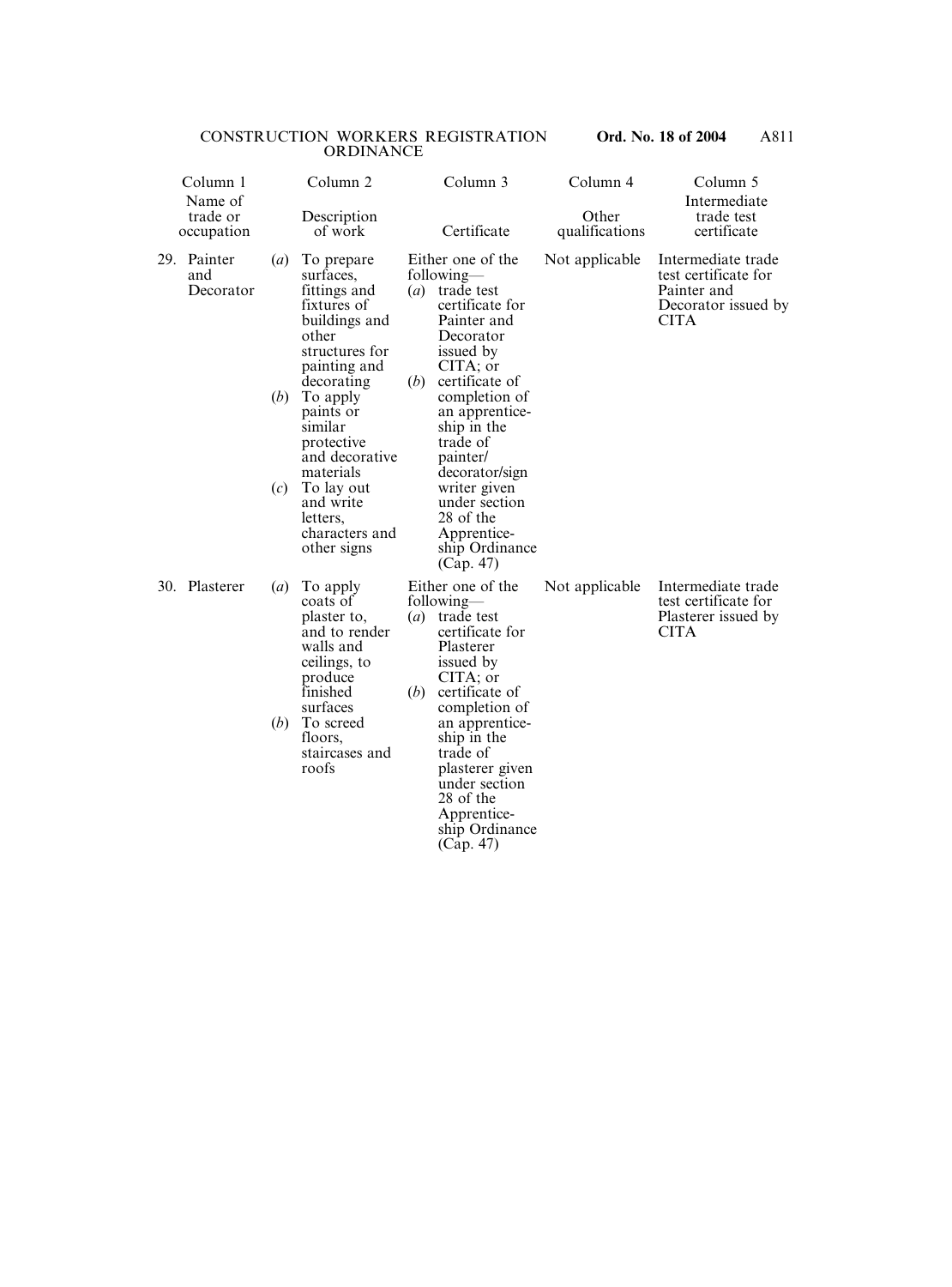| Column 1<br>Name of                                                     | Column <sub>2</sub>                                                                                                                                                                                                                                               |            | Column 3                                                                                                                                                                                                                                                                                                                                                                                                                | Column 4                | Column 5<br>Intermediate                                                                                                                                     |
|-------------------------------------------------------------------------|-------------------------------------------------------------------------------------------------------------------------------------------------------------------------------------------------------------------------------------------------------------------|------------|-------------------------------------------------------------------------------------------------------------------------------------------------------------------------------------------------------------------------------------------------------------------------------------------------------------------------------------------------------------------------------------------------------------------------|-------------------------|--------------------------------------------------------------------------------------------------------------------------------------------------------------|
| trade or<br>occupation                                                  | Description<br>of work                                                                                                                                                                                                                                            |            | Certificate                                                                                                                                                                                                                                                                                                                                                                                                             | Other<br>qualifications | trade test<br>certificate                                                                                                                                    |
| 31. Plumber                                                             | To assemble,<br>install and repair<br>pipes, fittings,<br>sanitary fixtures,<br>cold, hot and flush<br>water systems, and<br>soil, waste and<br>rain water drainage<br>systems in<br>buildings                                                                    | (b)<br>(c) | Either one of the<br>following—<br>( <i>a</i> ) trade test<br>certificate for<br>Plumber issued<br>by CITA;<br>certificate of<br>completion<br>of an<br>apprenticeship<br>in the trade of<br>plumber given<br>under section<br>28 of the<br>Apprenticeship<br>Ordinance<br>$(Cap. 47)$ ; or<br>plumber's<br>licence issued<br>under<br>regulation 34<br>of the<br>Waterworks<br>Regulations<br>(Cap. 102)<br>sub. leg.) | Not applicable          | Intermediate trade<br>test certificate for<br>Plumber issued by<br><b>CITA</b>                                                                               |
| 32. Re-<br>Air-<br>Ventilation products<br>Mechanic<br>(Air<br>System)  | To fabricate,<br>frigeration/ install and repair<br>sheet metal<br>conditioning/assemblies and<br>(including)<br>ventilation<br>ducting, dampers,<br>fire resistant board<br>and fittings)                                                                        | VTC        | Trade certificate<br>for Refrigeration/<br>Air-conditioning/<br>Ventilation<br>Mechanic (Air<br>System) issued by                                                                                                                                                                                                                                                                                                       | Not applicable          | Intermediate trade<br>test certificate for<br>Refrigeration/Air-<br>conditioning/<br>Ventilation<br>Mechanic (Air<br>System) issued by<br>VTC                |
| 33. Re-<br>frigeration/<br>Air-<br>Mechanic<br>(Electrical)<br>Control) | To fit, assemble,<br>install,<br>commission,<br>conditioning maintain and<br>Ventilation repair electrical<br>control for-<br>$\left(a\right)$<br>air-<br>conditioning<br>systems<br>including<br>refrigerating,<br>air-handling<br>and ventilation<br>equipment; | (b)        | Either one of the<br>following—<br>$(a)$ trade<br>certificate for<br>Refrigeration/<br>Air-<br>conditioning/<br>Ventilation<br>Mechanic<br>(Electrical)<br>Control)<br>issued by<br>VTC; or<br>certificate of                                                                                                                                                                                                           | Not applicable          | Intermediate trade<br>test certificate for<br>Refrigeration/Air-<br>conditioning/<br>Ventilation<br>Mechanic (Electrical<br>Control) issued by<br><b>VTC</b> |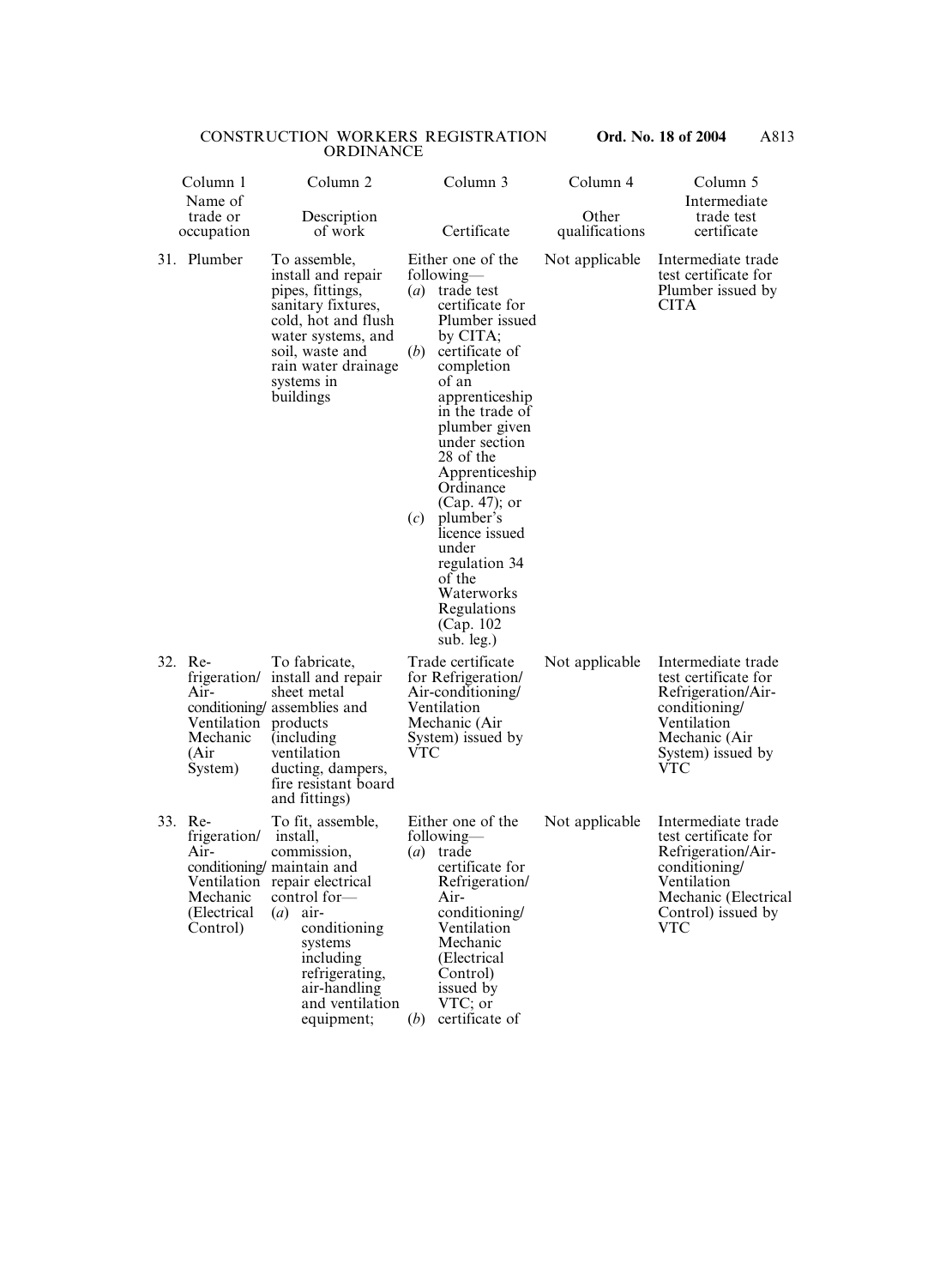| Column 1                                                                                         |                        | Column <sub>2</sub>                                                                                                                                                                                                                               | Column 3                                                                                                                                                                                                                                                                                                                        | Column 4                | Column 5                                                                                                                                                     |
|--------------------------------------------------------------------------------------------------|------------------------|---------------------------------------------------------------------------------------------------------------------------------------------------------------------------------------------------------------------------------------------------|---------------------------------------------------------------------------------------------------------------------------------------------------------------------------------------------------------------------------------------------------------------------------------------------------------------------------------|-------------------------|--------------------------------------------------------------------------------------------------------------------------------------------------------------|
| Name of<br>trade or<br>occupation                                                                | Description<br>of work |                                                                                                                                                                                                                                                   | Certificate                                                                                                                                                                                                                                                                                                                     | Other<br>qualifications | Intermediate<br>trade test<br>certificate                                                                                                                    |
|                                                                                                  | ( <i>b</i> )<br>(c)    | cold stores,<br>ice-making<br>and other<br>refrigerating<br>equipment;<br>air-<br>conditioning<br>and ventilation<br>equipment<br>forming part<br>of fire services<br>systems                                                                     | registration as<br>an electrical<br>worker issued<br>under section<br>30 of the<br>Electricity<br>Ordinance<br>$(Cap. 406)$ on<br>which the<br>Director of<br>Electrical and<br>Mechanical<br>Services<br>specifies that<br>the holder is<br>entitled to do<br>electrical<br>work on an<br>air-<br>conditioning<br>installation |                         |                                                                                                                                                              |
| 34. Re-<br>frigeration/ fix and repair<br>Air-<br>Mechanic<br>(Thermal)<br>Insulation)           | plants                 | To prepare, fit,<br>thermal insulations<br>conditioning of air-conditioning<br>Ventilation and refrigeration                                                                                                                                      | Trade certificate<br>for Refrigeration/<br>Air-conditioning/<br>Ventilation<br>Mechanic<br>(Thermal<br>Insulation)<br>issued by VTC                                                                                                                                                                                             | Not applicable          | Intermediate trade<br>test certificate for<br>Refrigeration/Air-<br>conditioning/<br>Ventilation<br>Mechanic (Thermal<br>Insulation) issued by<br><b>VTC</b> |
| 35. Re-<br>Air-<br>conditioning repair—<br>Ventilation $(a)$<br>Mechanic<br>(Unitary)<br>System) | (b)                    | To fit, assemble,<br>maintain and<br>unitary air-<br>conditioning<br>systems<br>including<br>refrigerating,<br>air-handling<br>and ventilation<br>equipment;<br>unitary cold<br>stores, ice-<br>making and<br>other<br>refrigerating<br>equipment | Trade certificate<br>frigeration/ install, commission, for Refrigeration/<br>Air-conditioning/<br>Ventilation<br>Mechanic<br>(Unitary System)<br>issued by VTC                                                                                                                                                                  | Not applicable          | Intermediate trade<br>test certificate for<br>Refrigeration/Air-<br>conditioning/<br>Ventilation<br>Mechanic (Unitary<br>System) issued by<br><b>VTC</b>     |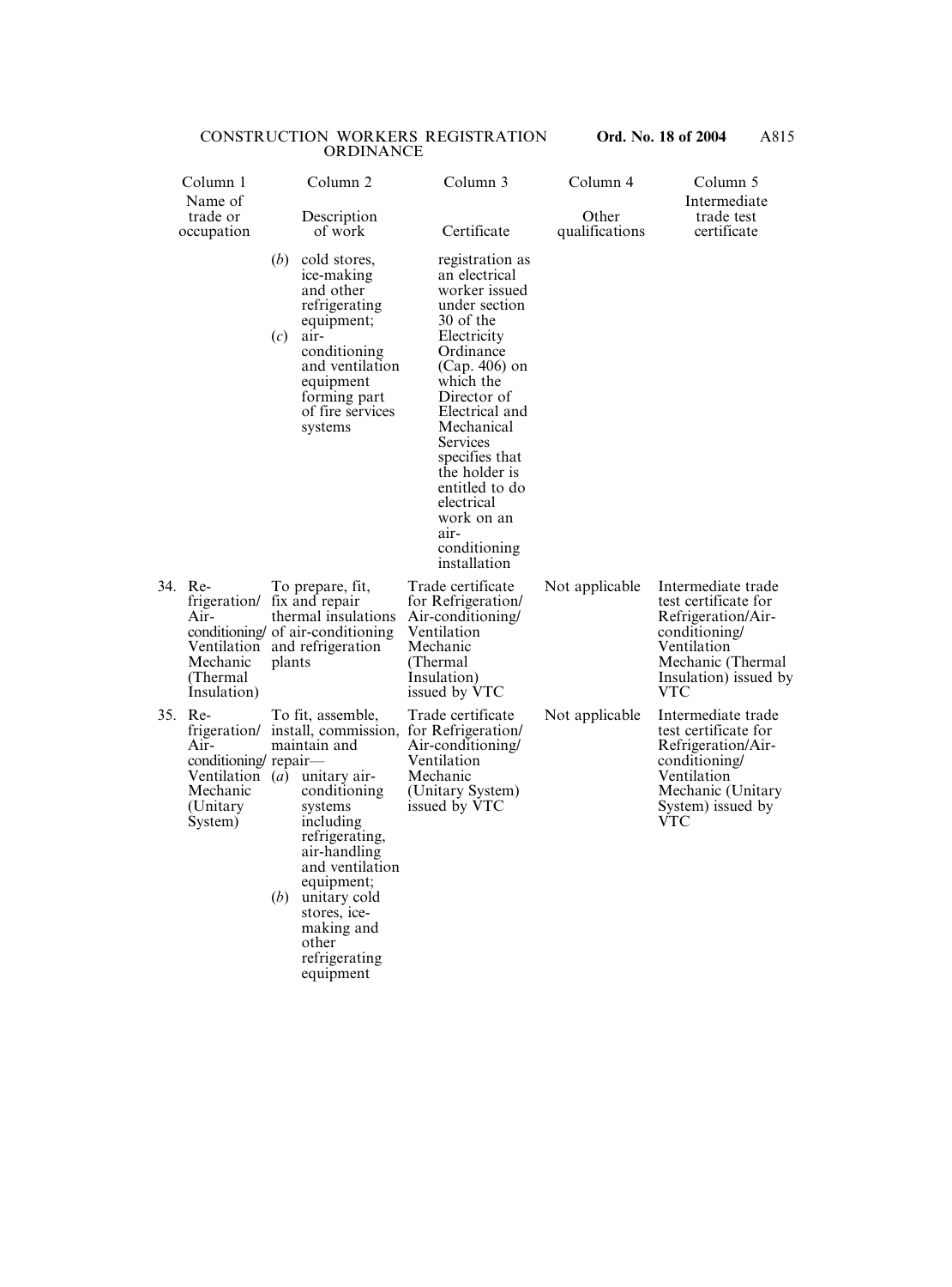|     | Column 1<br>Name of                                                             | Column <sub>2</sub>                                                                                                                                                                                                                                                                     | Column 3                                                                                                                   | Column 4                | Column 5<br>Intermediate                                                                                                                        |
|-----|---------------------------------------------------------------------------------|-----------------------------------------------------------------------------------------------------------------------------------------------------------------------------------------------------------------------------------------------------------------------------------------|----------------------------------------------------------------------------------------------------------------------------|-------------------------|-------------------------------------------------------------------------------------------------------------------------------------------------|
|     | trade or<br>occupation                                                          | Description<br>of work                                                                                                                                                                                                                                                                  | Certificate                                                                                                                | Other<br>qualifications | trade test<br>certificate                                                                                                                       |
|     | 36. Re-<br>frigeration/<br>Air-<br>Ventilation<br>Mechanic<br>(Water<br>System) | To fit, assemble,<br>install, commission,<br>maintain and<br>conditioning/repair water<br>systems for air-<br>conditioning<br>systems (including)<br>air-handling and<br>water condensing<br>equipment)                                                                                 | Trade certificate<br>for Refrigeration/<br>Air-conditioning/<br>Ventilation<br>Mechanic<br>(Water System)<br>issued by VTC | Not applicable          | Intermediate trade<br>test certificate for<br>Refrigeration/<br>Air-conditioning/<br>Ventilation<br>Mechanic (Water<br>System) issued by<br>VTC |
| 37. | Rigger/<br>Metal<br>Formwork<br>Erector                                         | $\left(a\right)$<br>To set up<br>lifting<br>apparatus and<br>equipment for<br>lifting and<br>lowering of<br>materials<br>(b)<br>To fix and<br>dismantle<br>large panel<br>metal<br>formwork                                                                                             | Trade test<br>certificate for<br>Rigger/Metal<br>Formwork Erector<br>issued by CITA                                        | Not applicable          | Intermediate trade<br>test certificate for<br>Rigger/Metal<br>Formwork Erector<br>issued by CITA                                                |
| 38. | Structural<br><b>Steel</b><br>Erector                                           | To drill, cut<br>$\left(a\right)$<br>and shape steel certificate for<br>sections<br>(b)<br>To assemble<br>structural<br>members and<br>erect steel<br>structures by<br>riveting or<br>bolting<br>(c)<br>To operate<br>power shears,<br>flame cutting<br>equipment<br>and other<br>tools | Trade test<br><b>Structural Steel</b><br>Erector issued by<br><b>CITA</b>                                                  | Not applicable          | Intermediate trade<br>test certificate for<br><b>Structural Steel</b><br>Erector issued by<br><b>CITA</b>                                       |
|     | 39. Tiler                                                                       | To cut, shape and<br>set tiles on walls,<br>ceilings and floors                                                                                                                                                                                                                         | Either one of the<br>following—<br>$(a)$ trade test<br>certificate for<br>Tiler issued<br>by CITA; or                      | Not applicable          | Intermediate trade<br>test certificate for<br>Tiler issued by<br><b>CITA</b>                                                                    |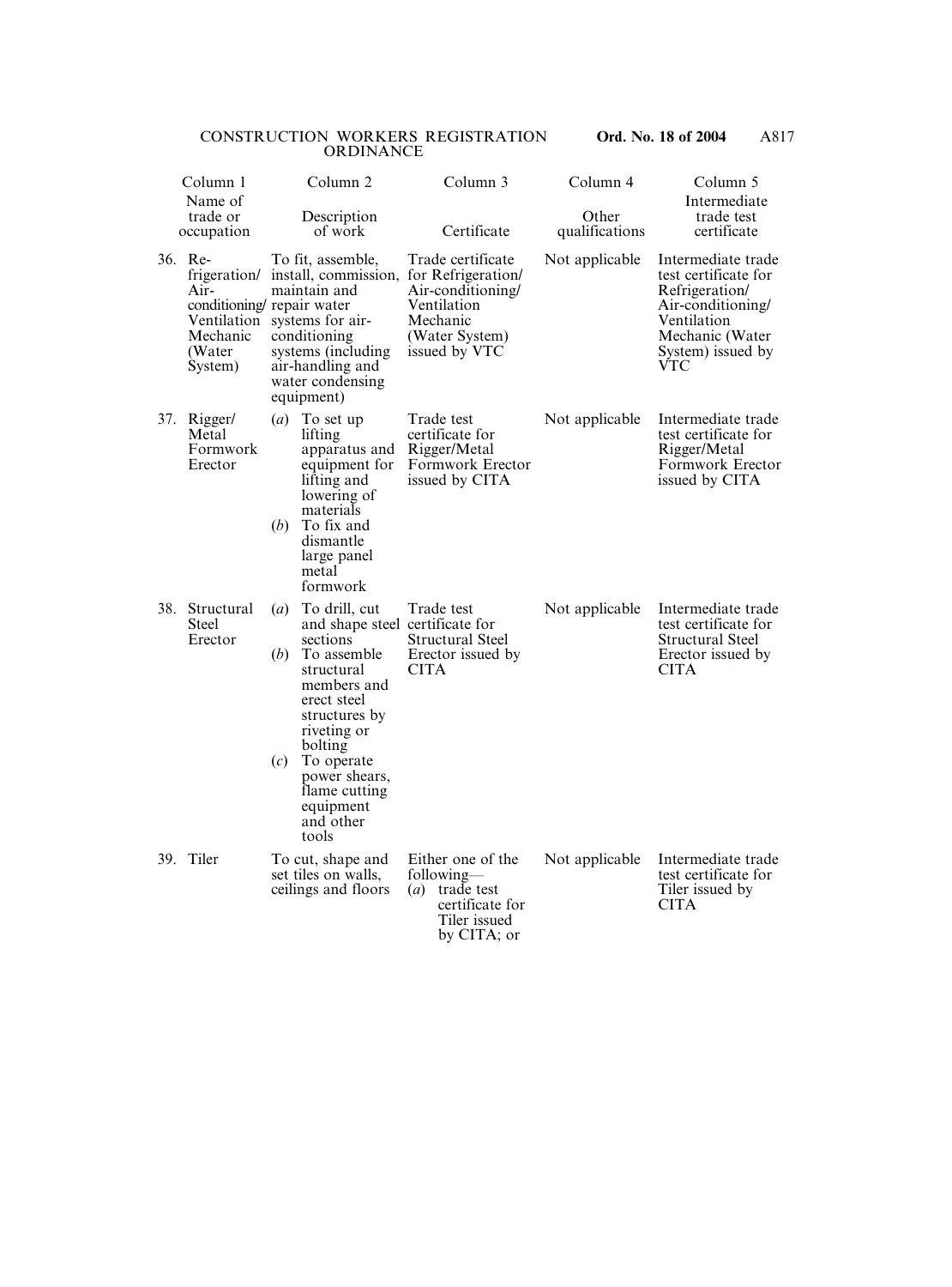|     | Column 1<br>Name of<br>trade or<br>occupation | Column 2<br>Description<br>of work   | Column 3<br>Certificate                                                                                                                                                      | Column 4<br>Other<br>qualifications | Column 5<br>Intermediate<br>trade test<br>certificate |
|-----|-----------------------------------------------|--------------------------------------|------------------------------------------------------------------------------------------------------------------------------------------------------------------------------|-------------------------------------|-------------------------------------------------------|
|     |                                               |                                      | certificate of<br>(b)<br>completion<br>of an<br>apprenticeship<br>in the trade<br>of tiler given<br>under section<br>28 of the<br>Apprentice-<br>ship Ordinance<br>(Cap. 47) |                                     |                                                       |
| 40. | Window<br>Frame                               | To install window<br>frames and sash | Trade test<br>certificate for                                                                                                                                                | Not applicable                      | Intermediate<br>trade test certificate                |

| 0. Window | To install window  | Trade test          | Not applicable | Intermediate           |
|-----------|--------------------|---------------------|----------------|------------------------|
| Frame     | frames and sash    | certificate for     |                | trade test certificate |
| Installer | <i>(including)</i> | Window Frame        |                | for Window Frame       |
|           | associated water   | Installer issued by |                | Installer issued by    |
|           | proofing works)    | <b>CITA</b>         |                | <b>CITA</b>            |
|           | for buildings or   |                     |                |                        |
|           | other structures   |                     |                |                        |

# PART 3

DESIGNATED TRADES FOR WHICH A PERSON MAY BE REGISTERED ONLY AS A REGISTERED SEMI-SKILLED WORKER OR REGISTERED SEMI-SKILLED WORKER (PROVISIONAL), AS THE CASE MAY BE

|    | Column 1                       | Column <sub>2</sub>                                                                                                               | Column 3                                                                                | Column 4                                                                                                                                                    |
|----|--------------------------------|-----------------------------------------------------------------------------------------------------------------------------------|-----------------------------------------------------------------------------------------|-------------------------------------------------------------------------------------------------------------------------------------------------------------|
|    | Name of trade<br>or occupation | Description of work                                                                                                               | Intermediate trade<br>test certificate                                                  | Other<br>qualifications                                                                                                                                     |
| 1. | Painter<br>(Texture-<br>spray) | To perform painting<br>for surfaces, fittings<br>and fixtures of<br>buildings and other<br>structures by texture-<br>spray method | Intermediate trade<br>test certificate for<br>Painter (Texture-spray)<br>issued by CITA | Not applicable                                                                                                                                              |
| 2. | Builder's Lift<br>Operator     | To operate builders'<br>lifts (passenger hoist)<br>on construction sites                                                          | Not applicable                                                                          | Competent operator for<br>builder's lift within the<br>meaning of the<br>Builders' Lifts and<br>Tower Working<br>Platforms (Safety)<br>Ordinance (Cap. 470) |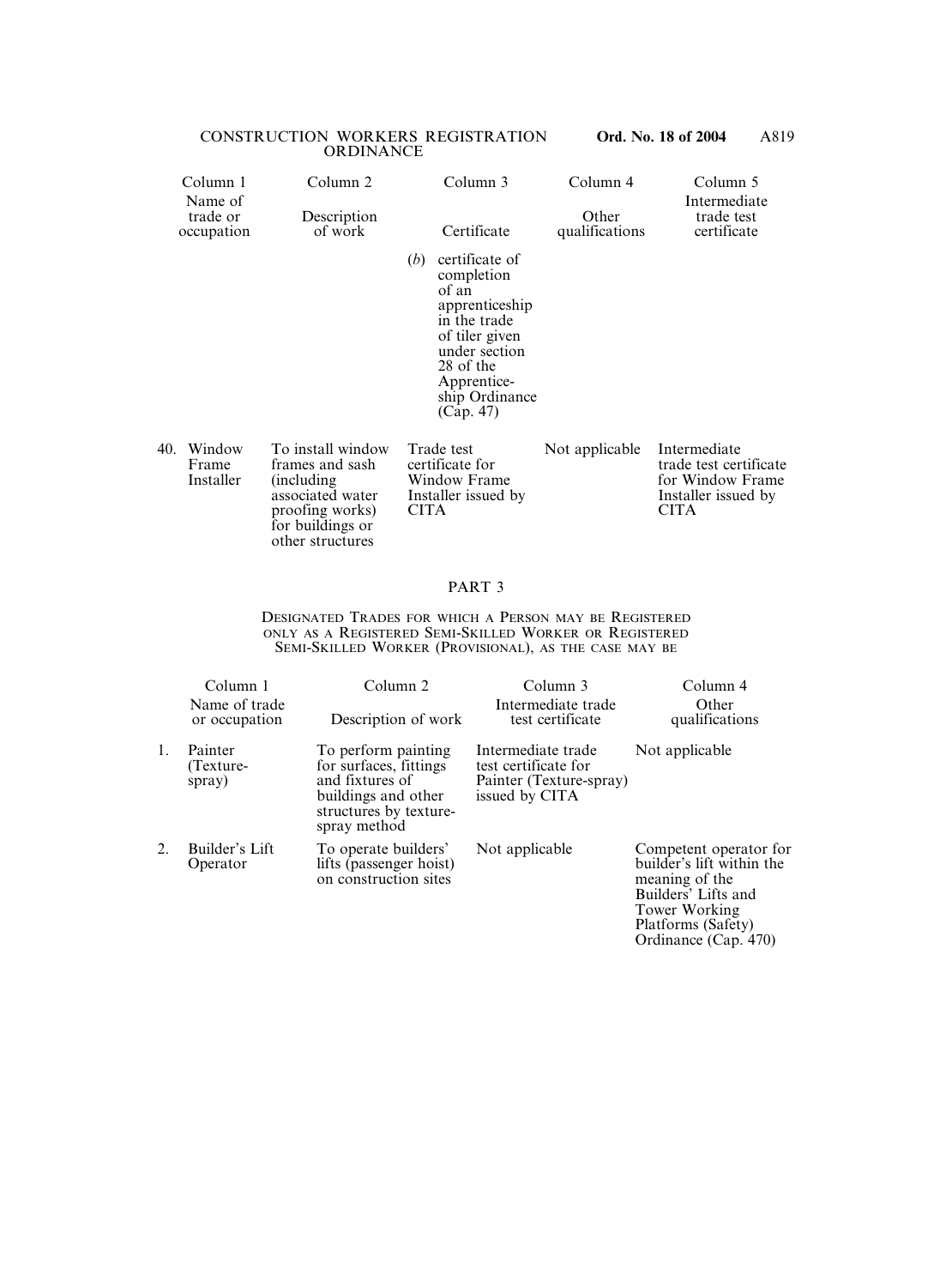# SCHEDULE 2 [ss. 2 & 65]

# SPECIFIED BODY

- 1. Airport Authority
- 2. CLP Power Hong Kong Limited
- 3. The Hong Kong and China Gas Company Limited
- 4. The Hongkong Electric Company, Limited
- 5. Hong Kong Housing Authority
- 6. The Hong Kong Housing Society
- 7. Hong Kong Tramways Limited
- 8. Kowloon-Canton Railway Corporation
- 9. MTR Corporation Limited

SCHEDULE 3 [ss. 2 & 65]

——————————

# STRUCTURES AND WORKS

- 1. Any building, edifice, wall, fence, or chimney, whether constructed wholly or partly above or below ground level.
- 2. Any site formation, street works, road, motorway, railway, tramway, cableway, aerial ropeway, or canal.
- 3. Any harbour works, dock, pier, sea defence work, or lighthouse.
- 4. Any aqueduct, viaduct, bridge, or tunnel.
- 5. Any sewer, sewage disposal works, or filter bed.
- 6. Any airport or works connected with air navigation.
- 7. Any dam, reservoir, well, pipeline, culvert, shaft, or reclamation.
- 8. Any drainage, irrigation or river control works.
- 9. Any structure designed for the support of machinery, plant or power transmission lines.
- 10. Any slope works or earth-retaining structure.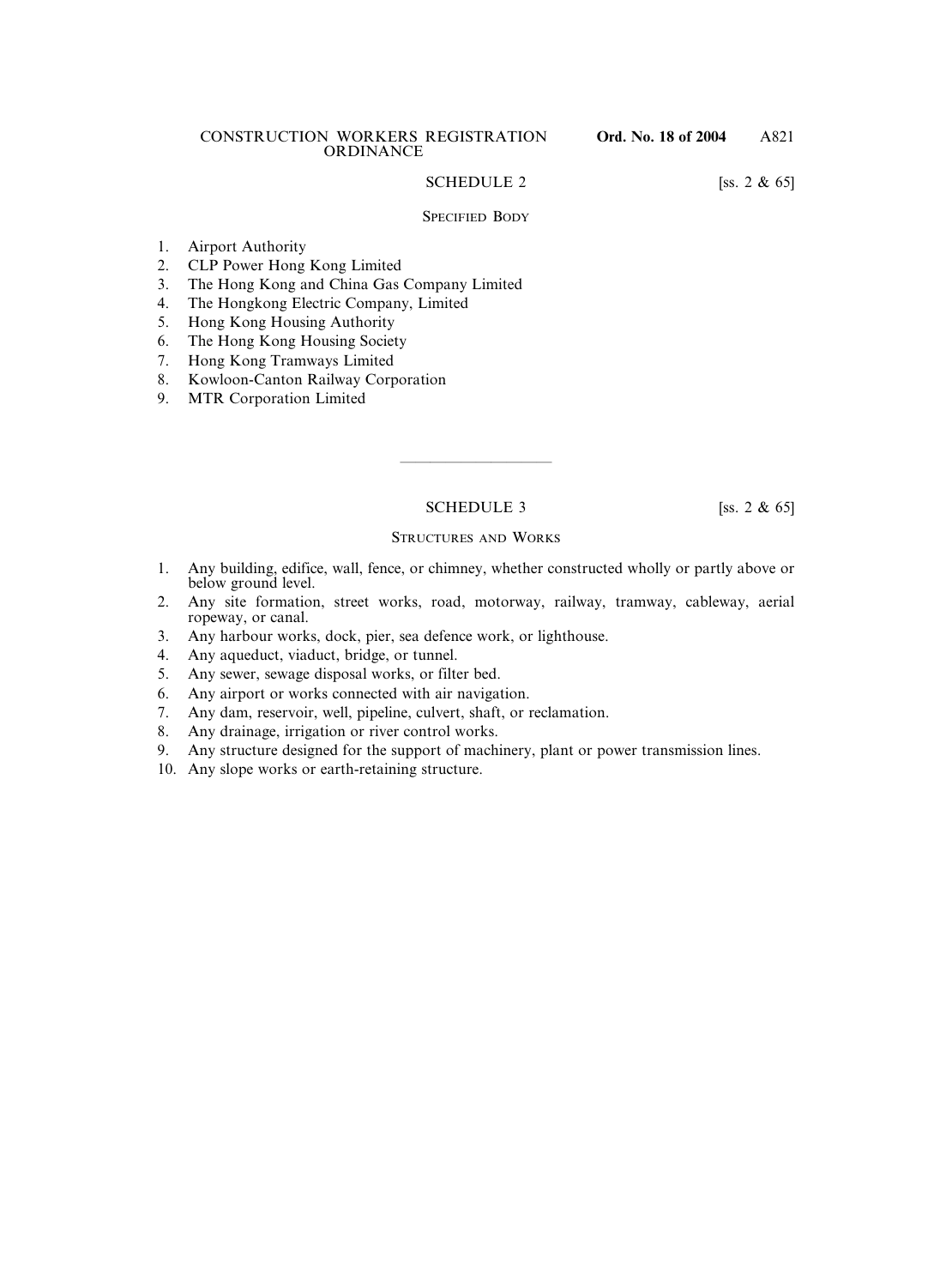# SCHEDULE 4 [ss. 7, 8, 9, 12,

 $14 \& 651$ 

# AUTHORITY, STANDING COMMITTEES AND OTHER COMMITTEES

#### PART 1

#### AUTHORITY AND ITS MEMBERS

#### 1. **Tenure of office**

(1) An appointed member of the Authority shall hold office for such periods, and on such terms, as the Secretary may specify in the document by which the member is appointed.

(2) An appointed member of the Authority, not being a public officer, shall be appointed for a term not more than 3 years.

- (3) An appointed member of the Authority shall—
	- (*a*) hold and vacate his office in accordance with the terms of his appointment; and
	- (*b*) be eligible for reappointment on ceasing to be a member.
- (4) If the Secretary is satisfied that an appointed member of the Authority—
	- (*a*) has become bankrupt or made an arrangement with his creditors;
	- $(b)$  is incapacitated by physical or mental illness;
	- (*c*) has ceased to be of the capacity by virtue of which he was appointed; or
	- $(d)$  is otherwise unable or unfit to perform the functions of a member,

the Secretary may declare his office as a member of the Authority to be vacant, and shall notify the fact in such manner as the Secretary thinks fit; and upon such declaration the office shall become vacant.

(5) An appointed member of the Authority, not being a public officer, may at any time resign his office by notice in writing to the Secretary.

#### 2. **Proceedings of Authority**

(1) The chairman of the Authority may appoint the time and place for the Authority to meet.

(2) The Authority shall not transact business at a meeting other than to adjourn unless there is a quorum of 10 members of the Authority present.

- $(3)$  At a meeting of the Authority, the following shall preside—
	- (*a*) the chairman of the Authority;
	- (*b*) if a person acts as chairman of the Authority under section 7(5) of this Ordinance, that person; or
	- (*c*) if neither the chairman of the Authority nor the person acting as chairman of the Authority under section 7(5) of this Ordinance (if any) is present, such other member of the Authority as the members present elect.

(4) All matters for determination at a meeting of the Authority shall be decided by a majority of votes of the members present and voting, and if there is an equality of votes, the chairman of the Authority or any other member presiding shall have a casting vote in addition to his original vote.

 $(5)$  The validity of any proceedings of the Authority shall not be affected by any defect in the appointment of any person purporting to be a member of the Authority or by any vacancy in the membership of the Authority.

(6) Subject to the provisions of this Ordinance, the Authority may regulate its own procedure including the manner in which decisions of the Authority may be made by a quorum of its members otherwise than at a meeting of the Authority.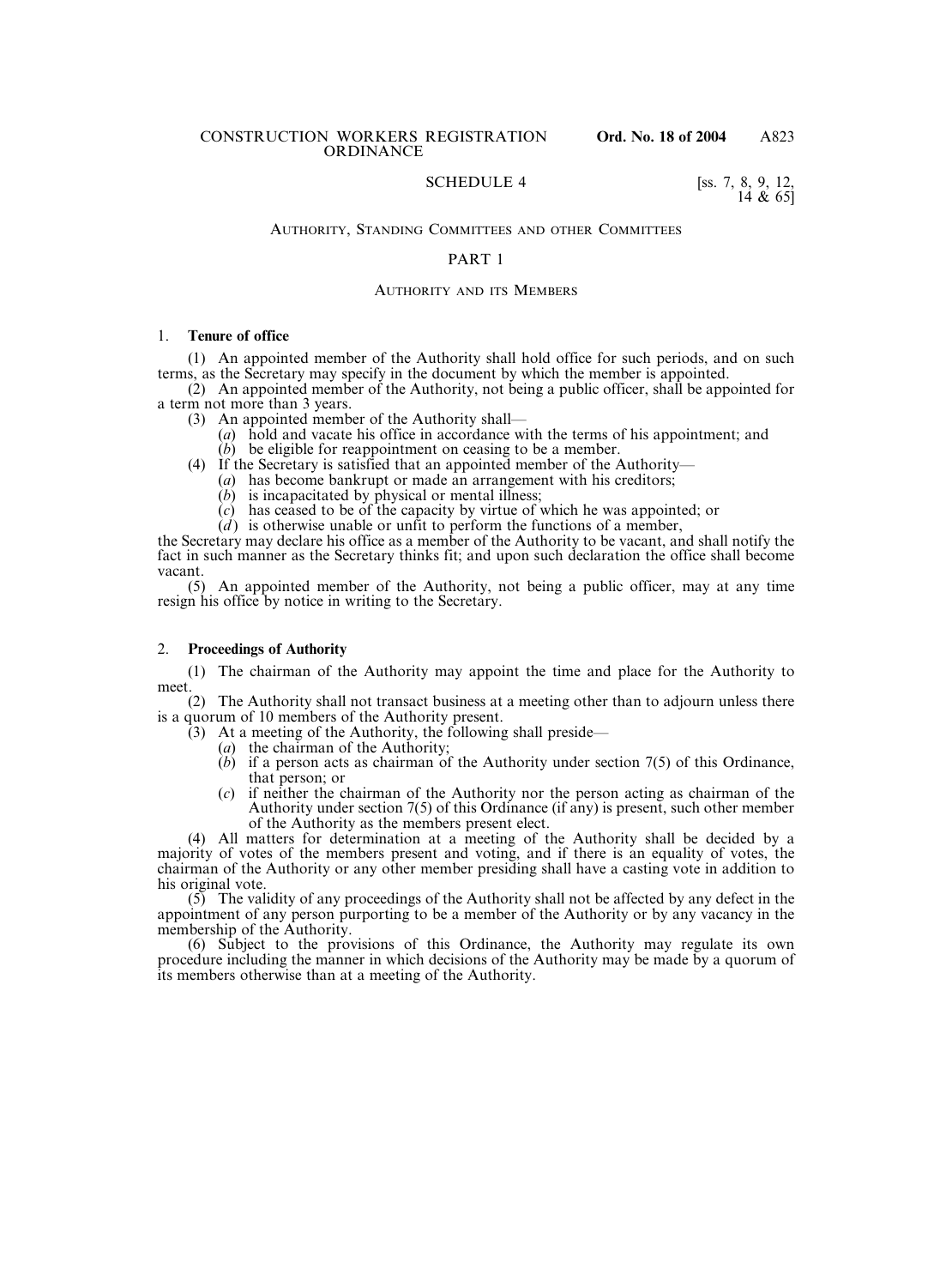# 3. **Members of Authority to disclose interests**

(1) A member of the Authority who is in any way directly or indirectly interested in a matter being considered made by the Authority shall disclose the nature of his interest at a meeting of the Authority.

- (2) The Authority shall record the disclosure in the minutes of the meeting of the Authority.
- (3) A member of the Authority who has an interest in a matter referred to in subsection  $(1)$ (*a*) shall not, without the permission of the chairman of the Authority or any other member of the Authority presiding, take any part in any deliberation of the
	- Authority with respect to that matter; and (*b*) shall not in any event vote on that matter.

(4) A member of the Authority need not attend in person at a meeting of the Authority to make a disclosure which he is required to make under this section if he takes reasonable steps to secure that the disclosure is made by a notice in writing which is brought up and read at the meeting.

#### 4. **Common seal of Authority**

The common seal of the Authority shall not be fixed unless—

- (*a*) authorized by the Authority; and
- (*b*) authenticated by the signatures of—
	- (i) the chairman of the Authority; or
		- (ii) any other member of the Authority authorized by the Authority, either generally or specifically, to act for that purpose.

#### 5. **Documents of Authority**

(1) The Authority may make and execute any document in the performance of its functions or the exercise of its powers or in connection with any matter reasonably incidental to or consequential upon the performance of its functions or the exercise of its powers.

(2) Any document purporting to be executed under the seal of the Authority shall be admitted in evidence and shall, in the absence of evidence to the contrary, be deemed to have been duly executed.

(3) Any contract or instrument which, if entered into or executed by a person not being a body corporate, would not be required to be under seal may be entered into or executed on behalf of the Authority by any member of the Authority authorized by the Authority, either generally or specifically, to act for that purpose.

# PART<sub>2</sub>

#### COMMITTEES ESTABLISHED BY AUTHORITY AND MEMBERS OF COMMITTEES

# 6. **Members of committees**

The Authority—

- (*a*) may appoint members of the Authority, and persons who are not such members, to be members of a committee; and
- (*b*) shall appoint the chairman of a committee and determine the number of members of a committee.

#### 7. **Functions and powers of committees**

A committee—

- (*a*) shall perform such functions and may exercise such powers as are delegated to it by the Authority under section 9(1)(*b*) of this Ordinance; and
- (*b*) may, subject to any directions of the Authority, regulate its own procedure.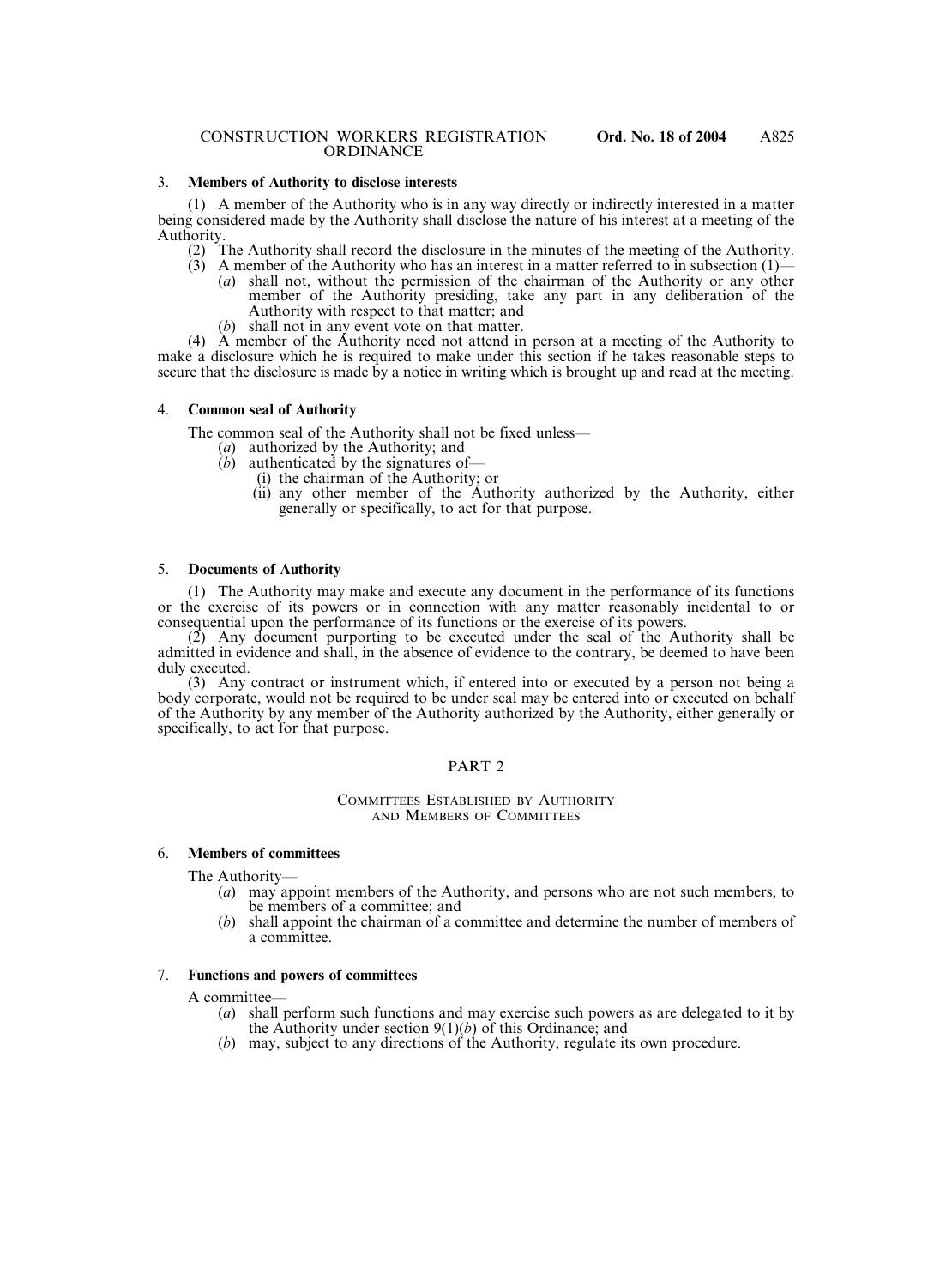# PART 3

#### QUALIFICATIONS COMMITTEE AND ITS MEMBERS

#### 8. **Tenure of office**

(1) A member of the Qualifications Committee shall hold office for such periods, and on such terms, as the Authority may specify in the document by which the member is appointed.

(2) A member of the Qualifications Committee, not being a public officer, shall be appointed for a term not more than 3 years.

- (3) A member of the Qualifications Committee shall—
	- (*a*) hold and vacate his office in accordance with the terms of his appointment; and (*b*) be eligible for reappointment on ceasing to be a member.
- (4) If the Authority is satisfied that a member of the Qualifications Committee—
	- (*a*) has become a member of the Review Committee or a member of the Appeal Board panel;
		- (*b*) has become bankrupt or made an arrangement with his creditors;
		- (*c*) is incapacitated by physical or mental illness;
		- (*d*) has ceased to be of the capacity by virtue of which he was appointed; or
	- (*e*) is otherwise unable or unfit to perform the functions of a member,

the Authority may declare his office as a member of the Qualifications Committee to be vacant, and shall notify the fact in such manner as the Authority thinks fit; and upon such declaration the office shall become vacant.

(5) A member of the Qualifications Committee, not being a public officer, may at any time resign his office by notice in writing to the Authority.

#### 9. **Proceedings of Qualifications Committee**

(1) The chairman of the Qualifications Committee may appoint the time and place for the Committee to meet.

(2) The Qualifications Committee shall not transact business at a meeting other than to adjourn unless there is a quorum of 7 members of the Committee present.

- (3) At a meeting of the Qualifications Committee, the following shall preside—
	- (*a*) the chairman of the Committee;
	- (*b*) if a person acts as chairman of the Committee under section 12(5) of this Ordinance, that person; or
	- (*c*) if neither the chairman of the Committee nor the person acting as chairman of the Committee under section 12(5) of this Ordinance (if any) is present, such other member of the Committee as the members present elect.

(4) All matters for determination at a meeting of the Qualifications Committee shall be decided by a majority of votes of the members present and voting, and if there is an equality of votes, the chairman of the Committee or any other member presiding shall have a casting vote in addition to his original vote.

(5) The validity of any proceedings of the Qualifications Committee shall not be affected by any defect in the appointment of any person purporting to be a member of the Committee or by any vacancy in the membership of the Committee.

(6) Subject to the provisions of this Ordinance, the Qualifications Committee may regulate its own procedure including the manner in which decisions of the Committee may be made by a quorum of its members otherwise than at a meeting of the Committee.

#### 10. **Members of Qualification Committee to disclose interests**

(1) A member of the Qualification Committee who is in any way directly or indirectly interested in a matter being considered made by the Committee shall disclose the nature of his interest at a meeting of the Committee.

(2) The Qualification Committee shall record the disclosure in the minutes of the meeting of the Committee.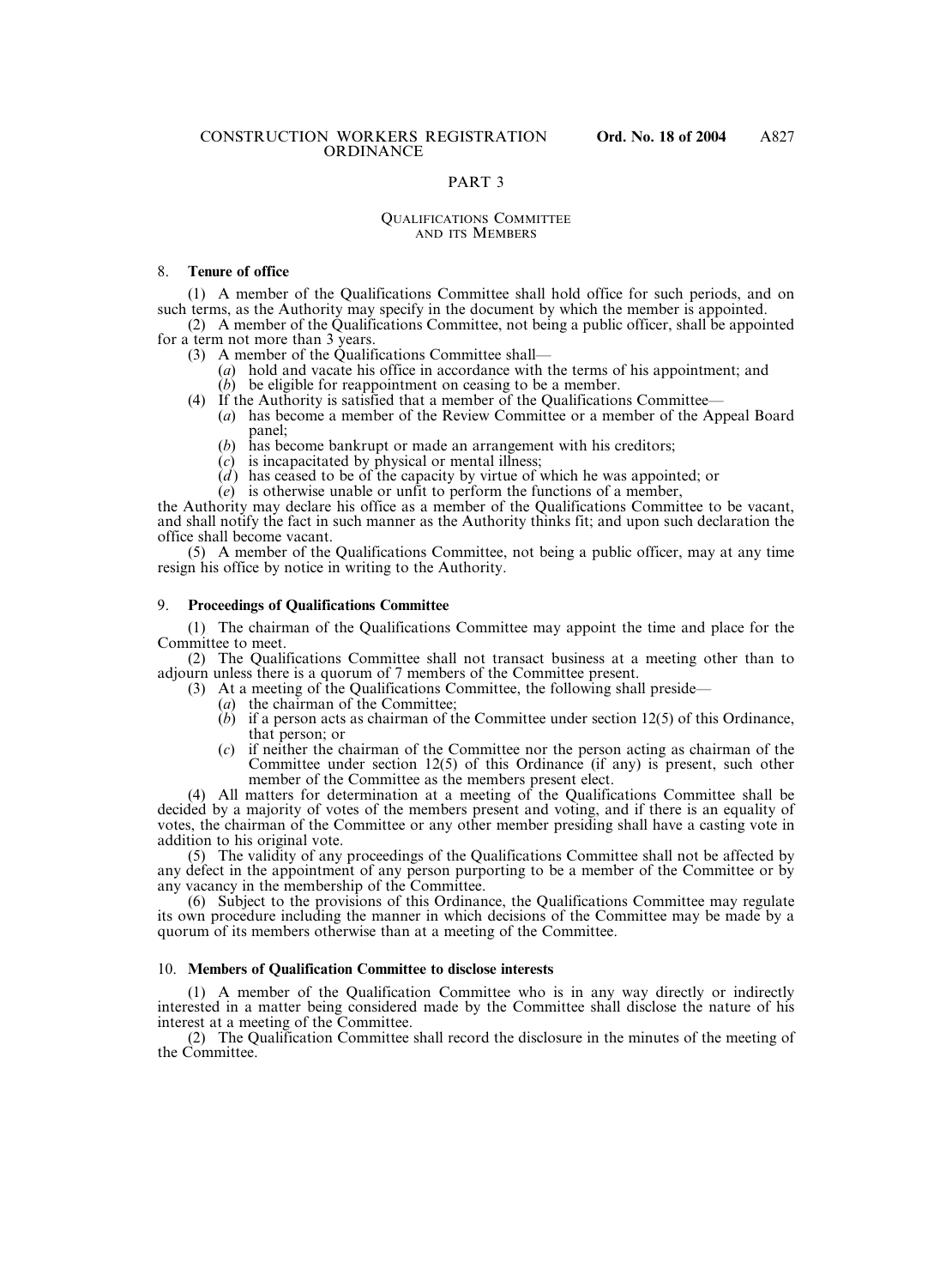(3) A member of the Qualification Committee who has an interest in a matter referred to in subsection (1)—

- (*a*) shall not, without the permission of the chairman of the Qualification Committee or any other member of the Committee presiding, take any part in any deliberation of the Committee with respect to that matter; and
- (*b*) shall not in any event vote on that matter.

(4) A member of the Qualification Committee need not attend in person at a meeting of the Committee to make a disclosure which he is required to make under this section if he takes reasonable steps to secure that the disclosure is made by a notice in writing which is brought up and read at the meeting.

## PART 4

# REVIEW COMMITTEE AND ITS MEMBERS

# 11. **Tenure of office**

(1) A member of the Review Committee shall hold office for such periods, and on such terms, as the Authority may specify in the document by which the member is appointed.

(2) A member of the Review Committee, not being a public officer, shall be appointed for a term not more than 3 years.

- (3) A member of the Review Committee shall—
	- (*a*) hold and vacate his office in accordance with the terms of his appointment; and (*b*) be eligible for reappointment on ceasing to be a member.
- (4) If the Authority is satisfied that a member of the Review Committee—
	- (*a*) has become a member of the Qualifications Committee or a member of the Appeal Board panel;
	- (*b*) has become the Registrar, or, where the Registrar is a body corporate, a member, officer or employee of the Registrar;
	- (*c*) has become bankrupt or made an arrangement with his creditors;
	- $(d)$  is incapacitated by physical or mental illness;
	- (*e*) has ceased to be of the capacity by virtue of which he was appointed; or
	- $(f)$  is otherwise unable or unfit to perform the functions of a member,

the Authority may declare his office as a member of the Review Committee to be vacant, and shall notify the fact in such manner as the Authority thinks fit; and upon such declaration the office shall become vacant.

(5) A member of the Review Committee, not being a public officer, may at any time resign his office by notice in writing to the Authority.

#### 12. **Proceedings of Review Committee**

(1) The chairman of the Review Committee may appoint the time and place for the Committee to meet.

(2) The Review Committee shall not transact business at a meeting other than to adjourn unless there is a quorum of 4 members of the Committee present.

- (3) At a meeting of the Review Committee, the following shall preside—
	- (*a*) the chairman of the Committee;
	- (*b*) if a person acts as chairman of the Committee under section 14(6) of this Ordinance, that person; or
	- (*c*) if neither the chairman of the Committee nor the person acting as chairman of the Committee under section 14(6) of this Ordinance (if any) is present, such other member of the Committee as the members present elect.

(4) All matters for determination at a meeting of the Review Committee shall be decided by a majority of votes of the members present and voting, and if there is an equality of votes, the chairman of the Committee or any other member presiding shall have a casting vote in addition to his original vote.